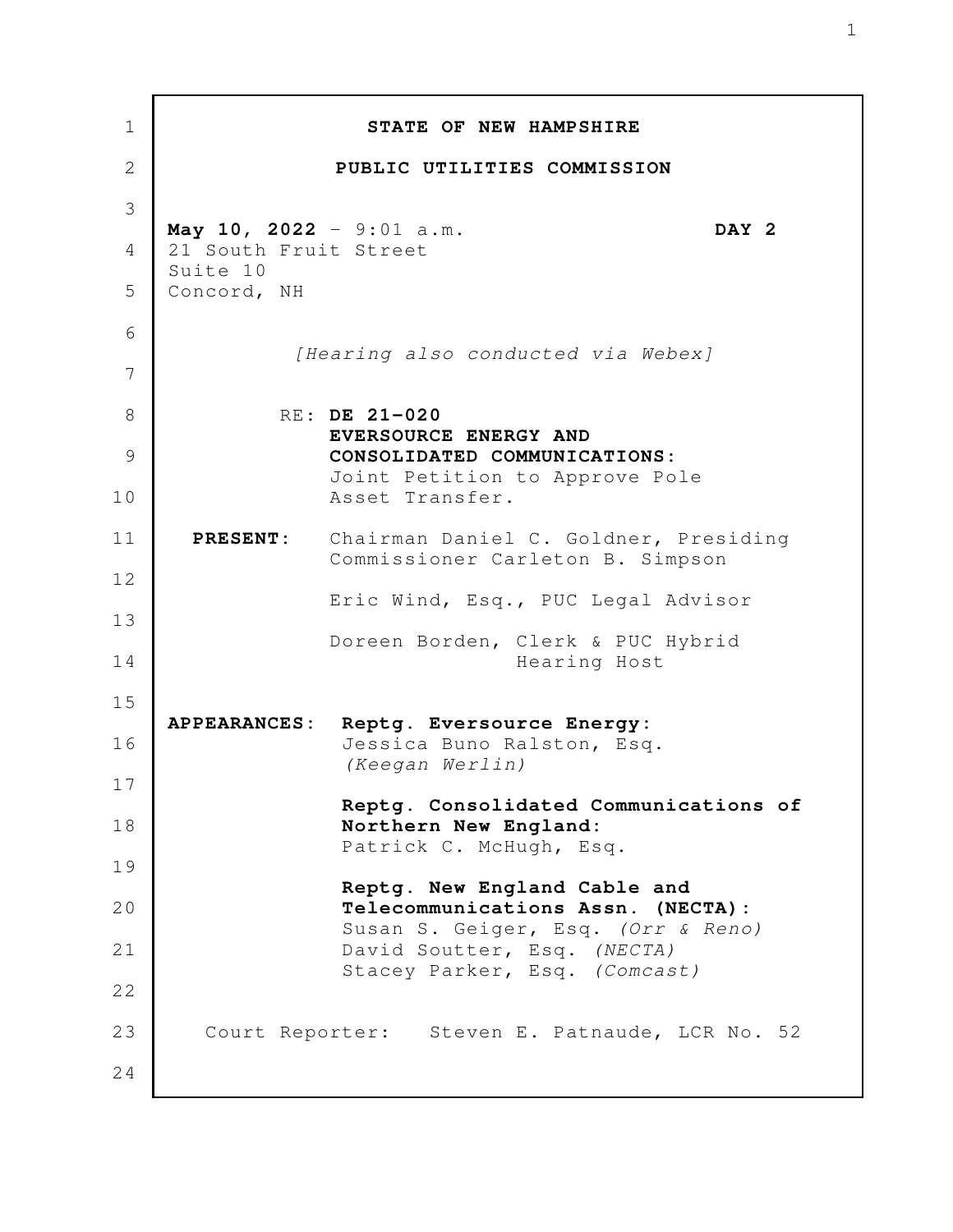| $1\,$          |                                                                        |
|----------------|------------------------------------------------------------------------|
| $\mathbf{2}$   | APPEARANCES: (C o n t i n u e d)                                       |
| $\mathfrak{Z}$ | Reptg. Residential Ratepayers:<br>Donald M. Kreis, Esq., Consumer Adv. |
| $\overline{4}$ | Julianne M. Desmet, Esq.<br>Josie Gage, Dir./Economics & Finance       |
| 5              | Office of Consumer Advocate                                            |
| 6              | Reptg. New Hampshire Dept. of Energy:<br>David K. Wiesner, Esq.        |
| 7              | Stephen Eckberg, Electric Group<br>(Regulatory Support Division)       |
| $\,8\,$        |                                                                        |
| 9              |                                                                        |
| 10             |                                                                        |
| 11             |                                                                        |
| 12             |                                                                        |
| 13             |                                                                        |
| 14             |                                                                        |
| 15             |                                                                        |
| 16             |                                                                        |
| 17             |                                                                        |
| 18             |                                                                        |
| 19             |                                                                        |
| 20             |                                                                        |
| 21             |                                                                        |
| 22             |                                                                        |
| 23             |                                                                        |
| 24             |                                                                        |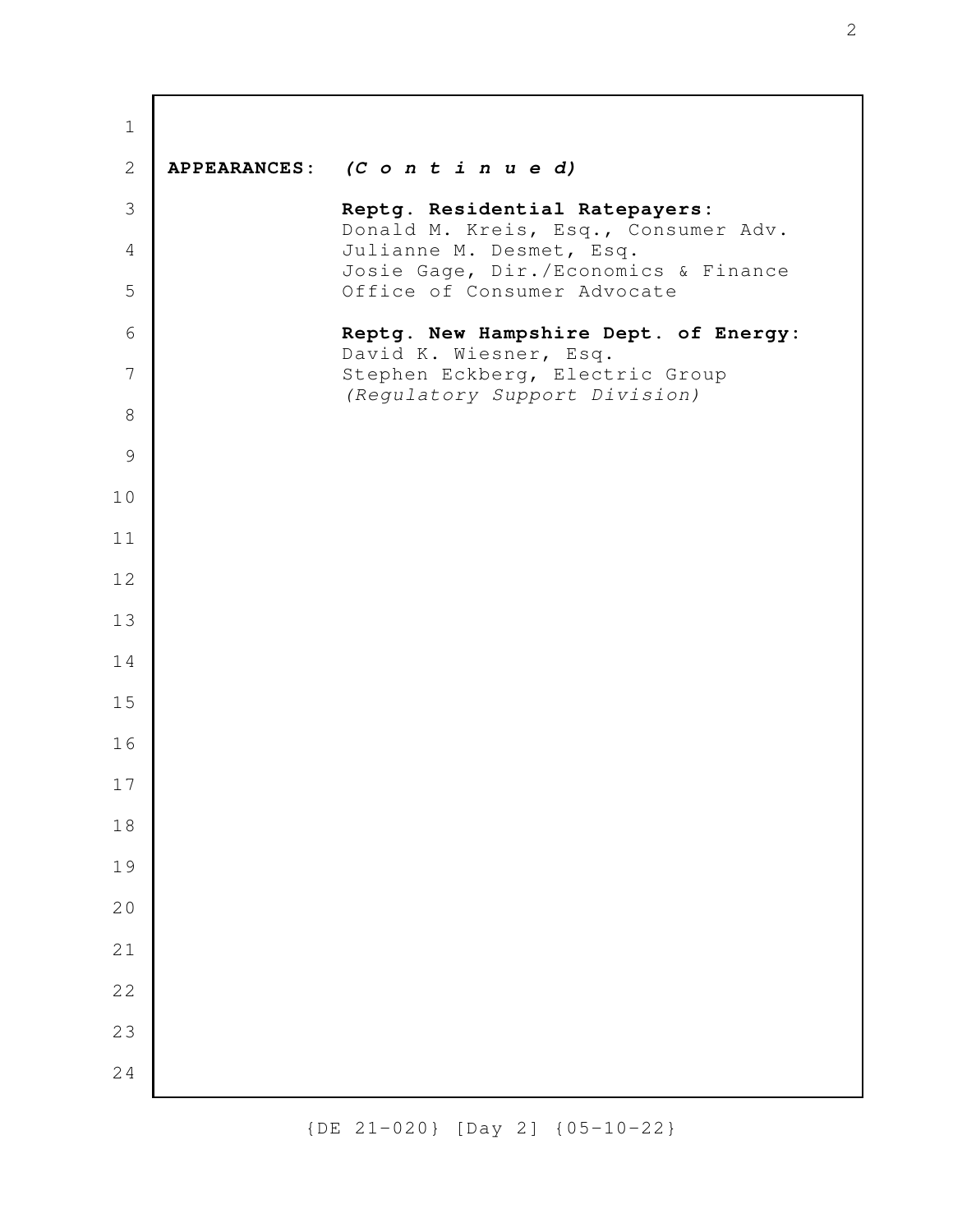**I N D E X PAGE NO. WITNESS: DOUGLAS P. HORTON** *(resumed)* Cross-examination by Ms. Geiger 9<br>Cross-examination by Mr. Kreis 9 Cross-examination by Mr. Kreis Cross-examination by Mr. Wiesner 26 Interrogatories by Cmsr. Simpson 36, 62 Interrogatories by Chairman Goldner 46 Redirect examination by Ms. Ralston 66 **WITNESS: PATRICIA D. KRAVTIN** *(resumed)* Cross-examination by Ms. Ralston 71 Cross-examination by Mr. McHugh 76 Interrogatories by Cmsr. Simpson 83 Redirect examination by Ms. Geiger 96 **\* \* \* DISCUSSION RE: BRIEFING SCHEDULE** 99 *(INITIAL & REPLY BRIEFS)* **CLOSING STATEMENTS BY:** Ms. Geiger 100 Mr. Kreis 103 Mr. Wiesner 106 Mr. McHugh 107 Ms. Ralston 115 1 2 3 4 5 6 7 8 9 10 11 12 13 14 15 16 17 18 19 20 21 22 23 24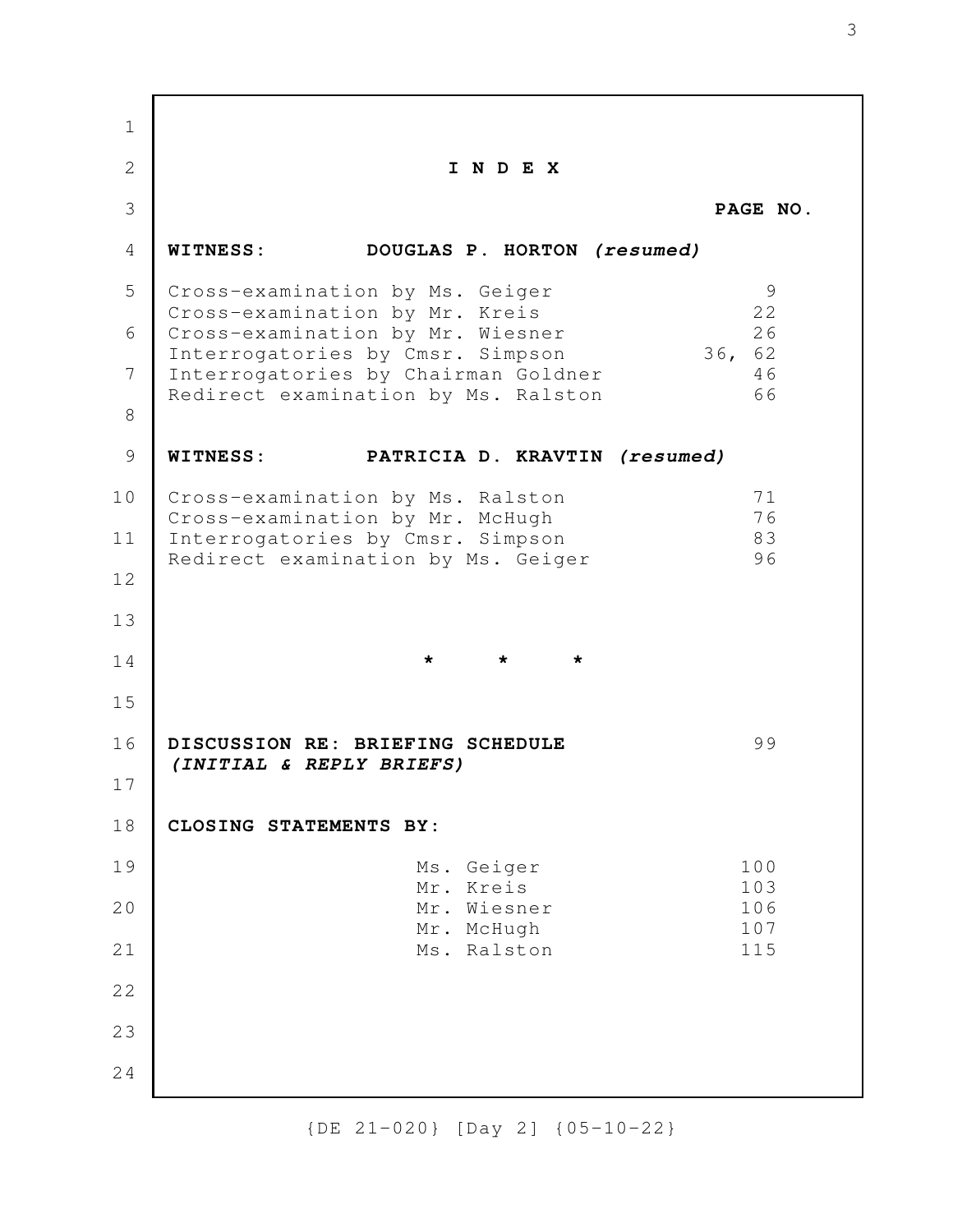**E X H I B I T S EXHIBIT NO. D E S C R I P T I O N PAGE NO.** 73 Eversource Energy responses *premarked* to NECTA Data Requests 74 NECTA response to Eversource *premarked* Data Request 1-3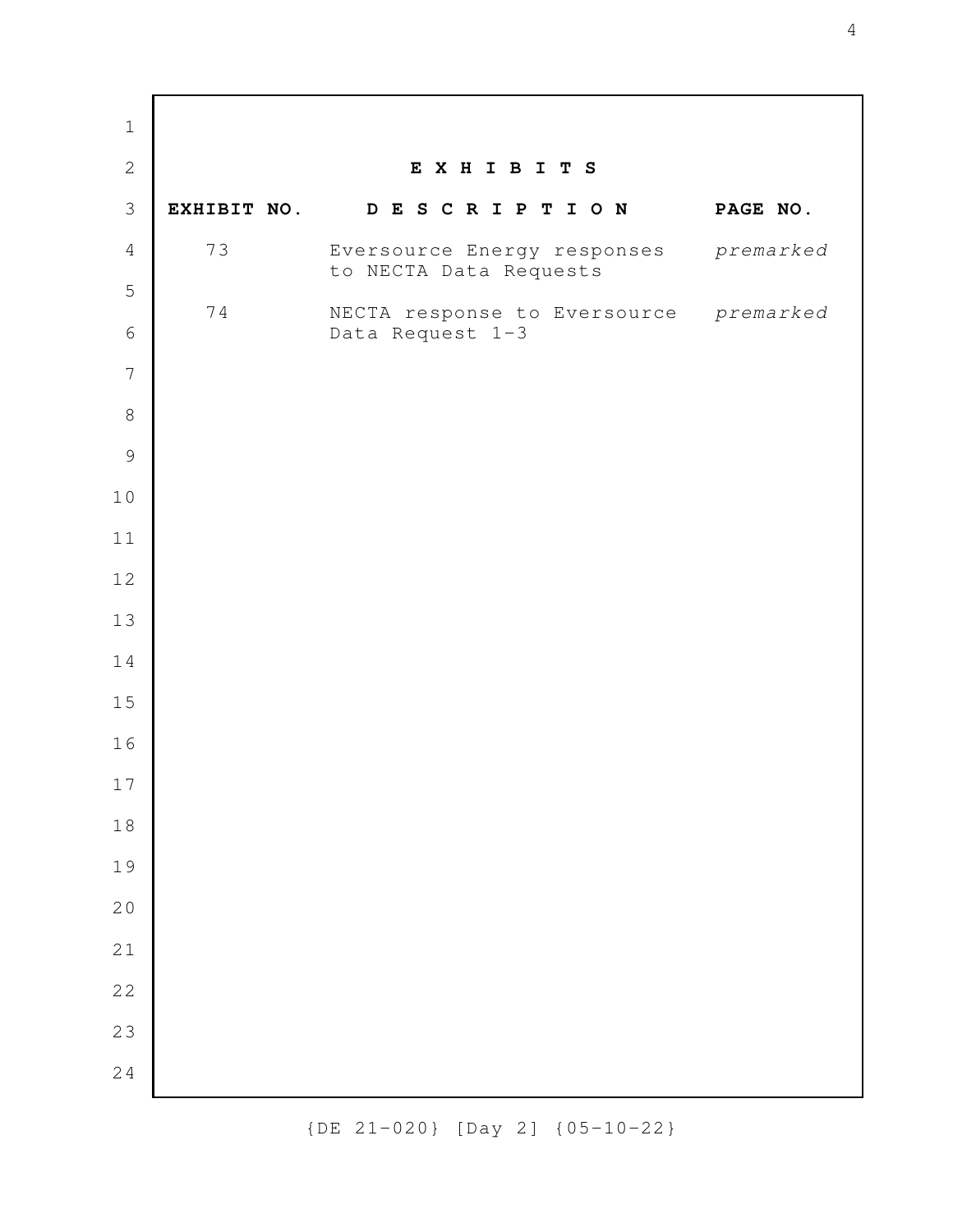**P R O C E E D I N G** CHAIRMAN GOLDNER: Okay. Good morning. We're here in Docket 21-020 relating to the Eversource Energy and Consolidated Communication Joint Petition for approval of pole asset transfer. This hearing is continued from the hearing on March 15th, 2022. Before getting underway, there are a few items to discuss, starting with confidential treatment. Because all rights to request rehearing and appeal have not been exhausted, all information requested shall continue to be treated as confidential for the purposes of today's hearing. We plan to issue an order addressing motions for rehearing as quickly as possible. As far as other administrative matters, we did not remove identification and admit any exhibits in the last hearing, nor did we finalize the briefing schedule. So, we'll address exhibits and set the dates for briefs and reply briefs before we close today. Are there any other administrative matters that I'm missing? 1 2 3 4 5 6 7 8 9 10 11 12 13 14 15 16 17 18 19 20 21 22 23 24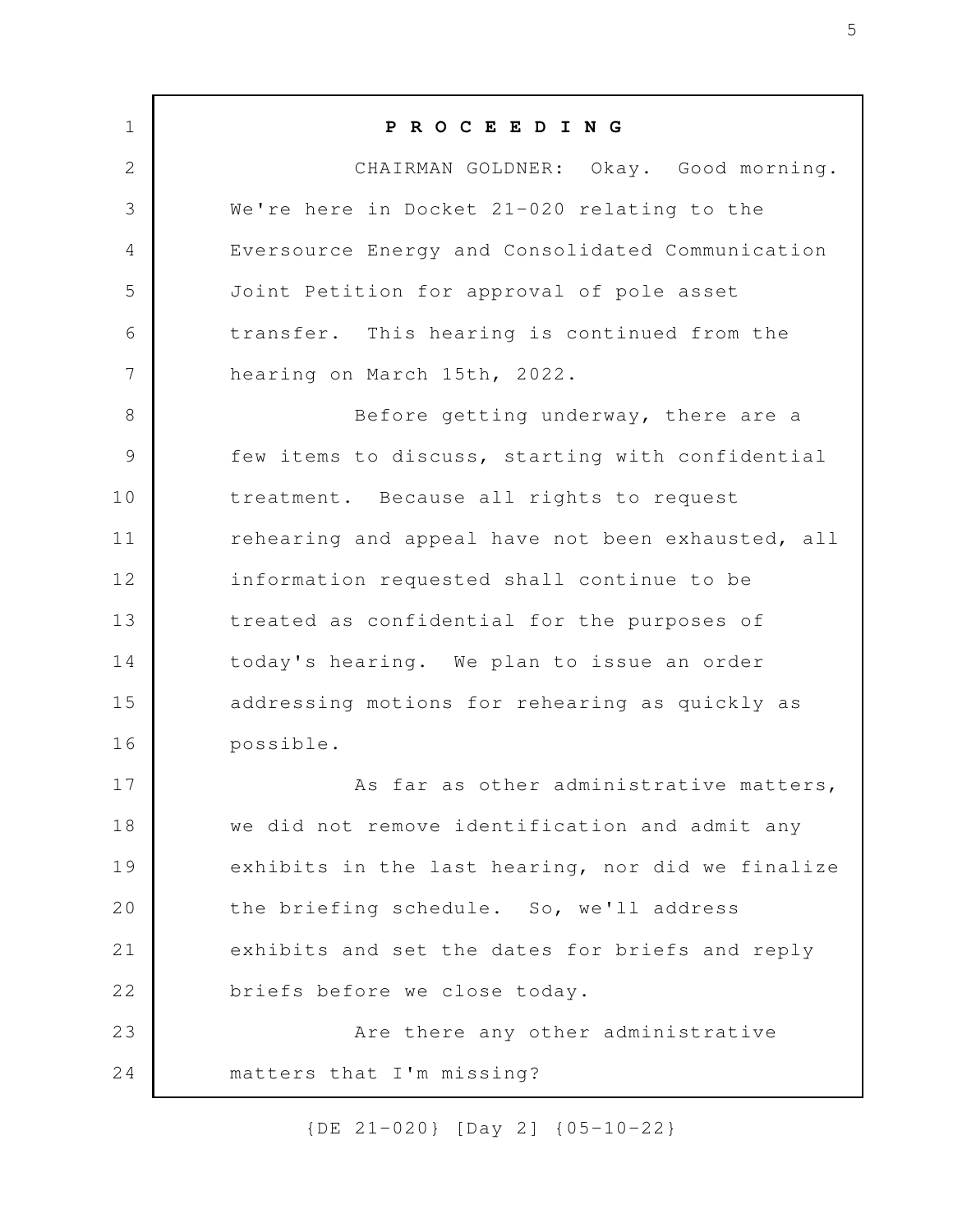MR. KREIS: Mr. Chairman, if I might? Before I enter an appearance, or I guess I already have, I just want to make you aware of my disappearance. I have to leave at about the noon hour to catch a flight down at Logan Airport. But I have my able team here to take over should this hearing continue after I leave. CHAIRMAN GOLDNER: Okay. MR. KREIS: Just didn't want to surprise you. CHAIRMAN GOLDNER: Thank you, Mr. Kreis. Okay. Anything else? *[No verbal response.]* CHAIRMAN GOLDNER: No? Okay. We're here to conclude the evidentiary hearing with cross-examination and Commissioner questions on two narrow topics. First, Eversource's revised cost recovery proposal, and second, on the rebuttal testimony of one of NECTA's witnesses, Ms. Kravtin. So, we'll proceed with the NECTA, OCA, DOE, and Commission questions for Eversource's witness panel related to cost recovery, then turn 1 2 3 4 5 6 7 8 9 10 11 12 13 14 15 16 17 18 19 20 21 22 23 24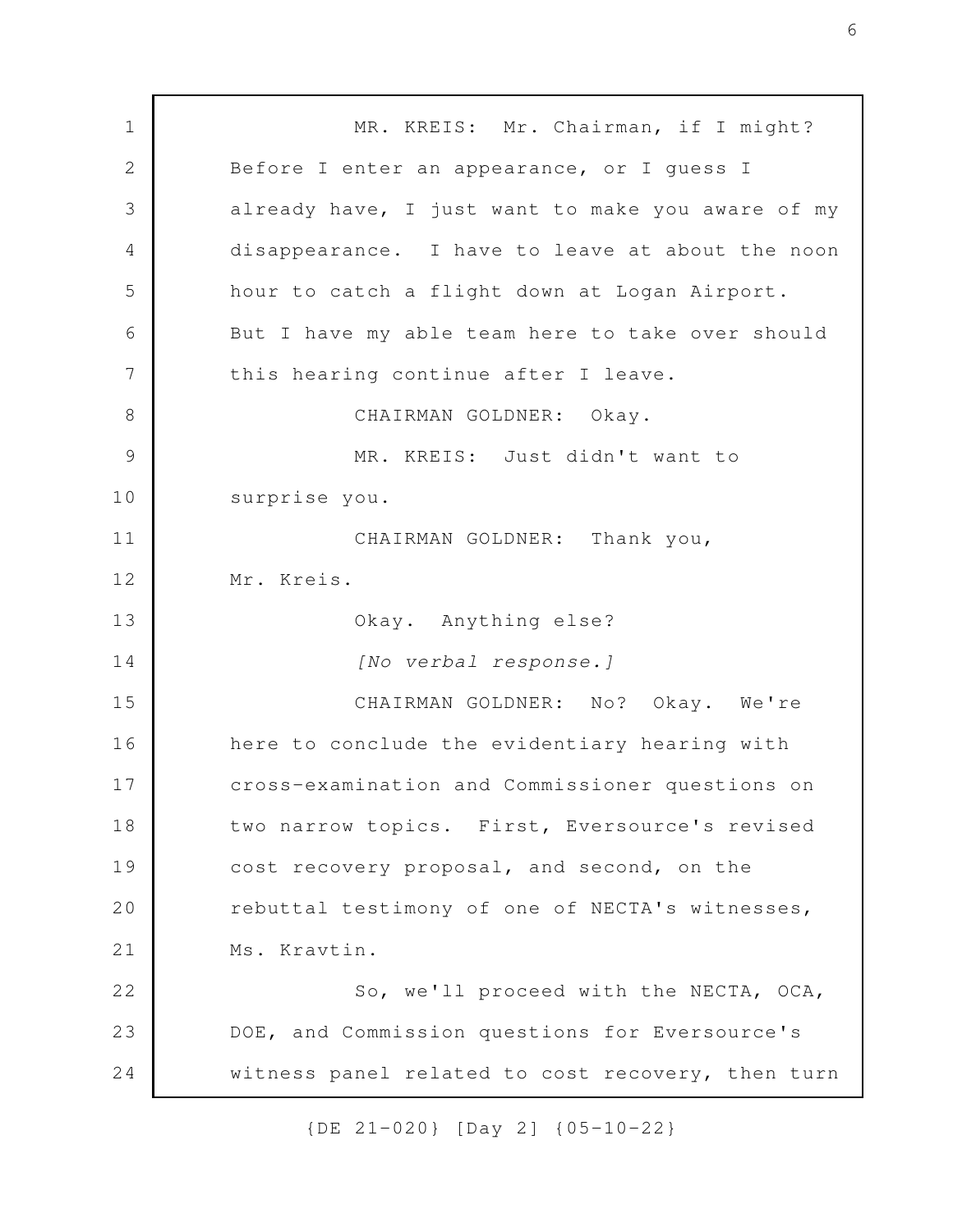to Eversource, Consolidated, and Commission questions to Ms. Kravtin, an opportunity for redirect will also be available, if necessary. After that, we will provide an opportunity for each of the parties to provide a closing statement, while noting that the opportunity to file post-hearing briefs is also available to each of the parties. Am I missing anything? Everybody is good? Mr. Wiesner. MR. WIESNER: Mr. Chairman, I wonder if we might also address points that were raised in the record request responses submitted by the parties following the previous hearing? CHAIRMAN GOLDNER: Yes. Yes. Was there a time that you thought would work best for that? MR. WIESNER: Well, I -- so, I had questions for Mr. Horton when he's on the stand. CHAIRMAN GOLDNER: Oh, of course. Yes. MR. WIESNER: With respect to the record request responses that followed the March hearing. 1 2 3 4 5 6 7 8 9 10 11 12 13 14 15 16 17 18 19 20 21 22 23 24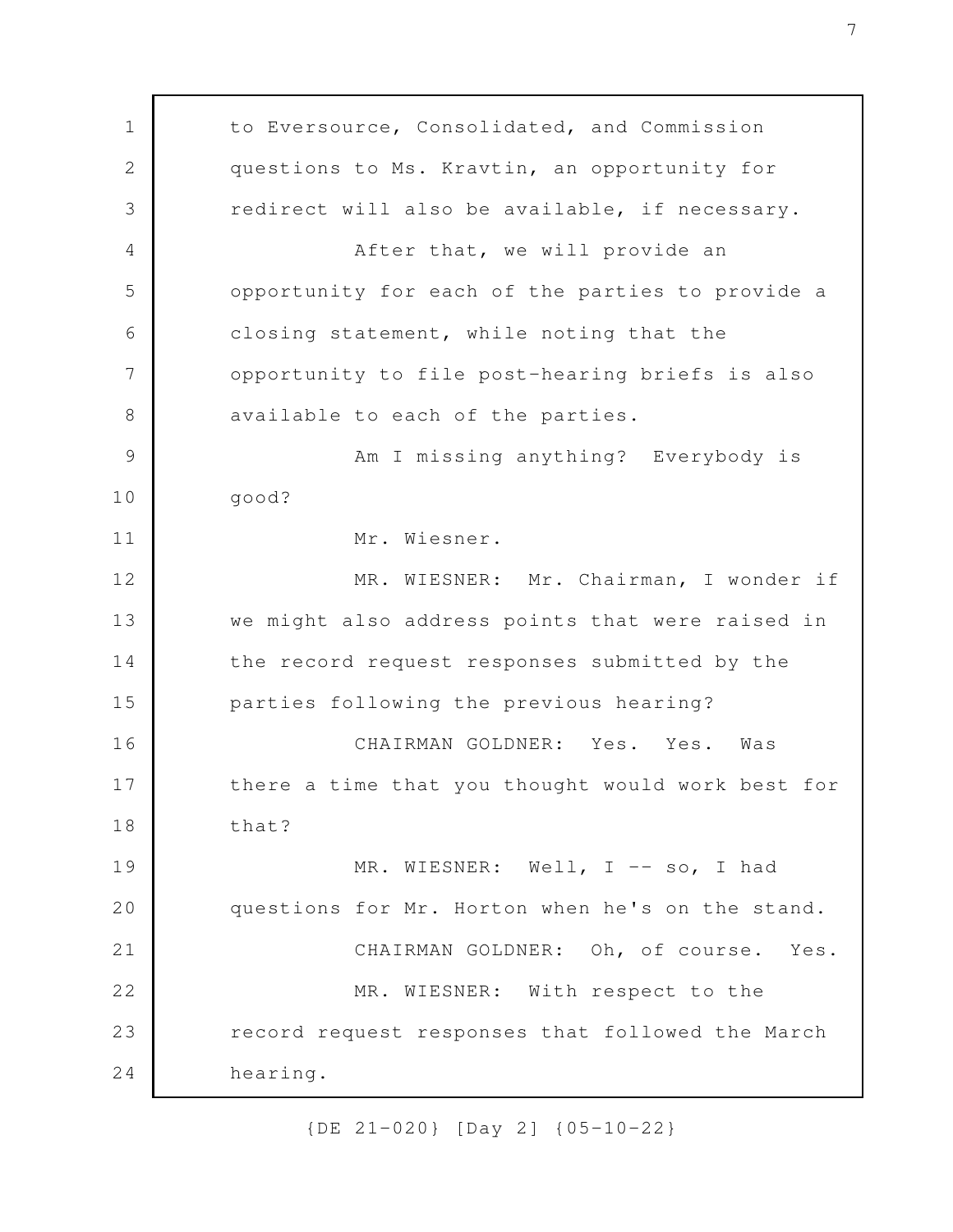CHAIRMAN GOLDNER: Yes, sir. Yes. That would be perfectly fine. MR. WIESNER: And I guess I'll also suggest that I had not prepared a closing statement, because I thought that we would address those issues through the briefs. CHAIRMAN GOLDNER: Yes. MR. WIESNER: I can wing it, but --CHAIRMAN GOLDNER: I think what we wanted to do was just make the option available. But understanding that briefs were requested previously in the assented-to motion. So, it would be "closing optional". Okay. Anything else, before we get started? *[No verbal response.]* CHAIRMAN GOLDNER: Okay. Will Eversource's panel of witnesses please take the stand. I remind you that you are still under oath. *(Whereupon Douglas P. Horton was recalled to the stand, having been previously sworn in during the March 15, 2022 hearing in this docket.)* 1 2 3 4 5 6 7 8 9 10 11 12 13 14 15 16 17 18 19 20 21 22 23 24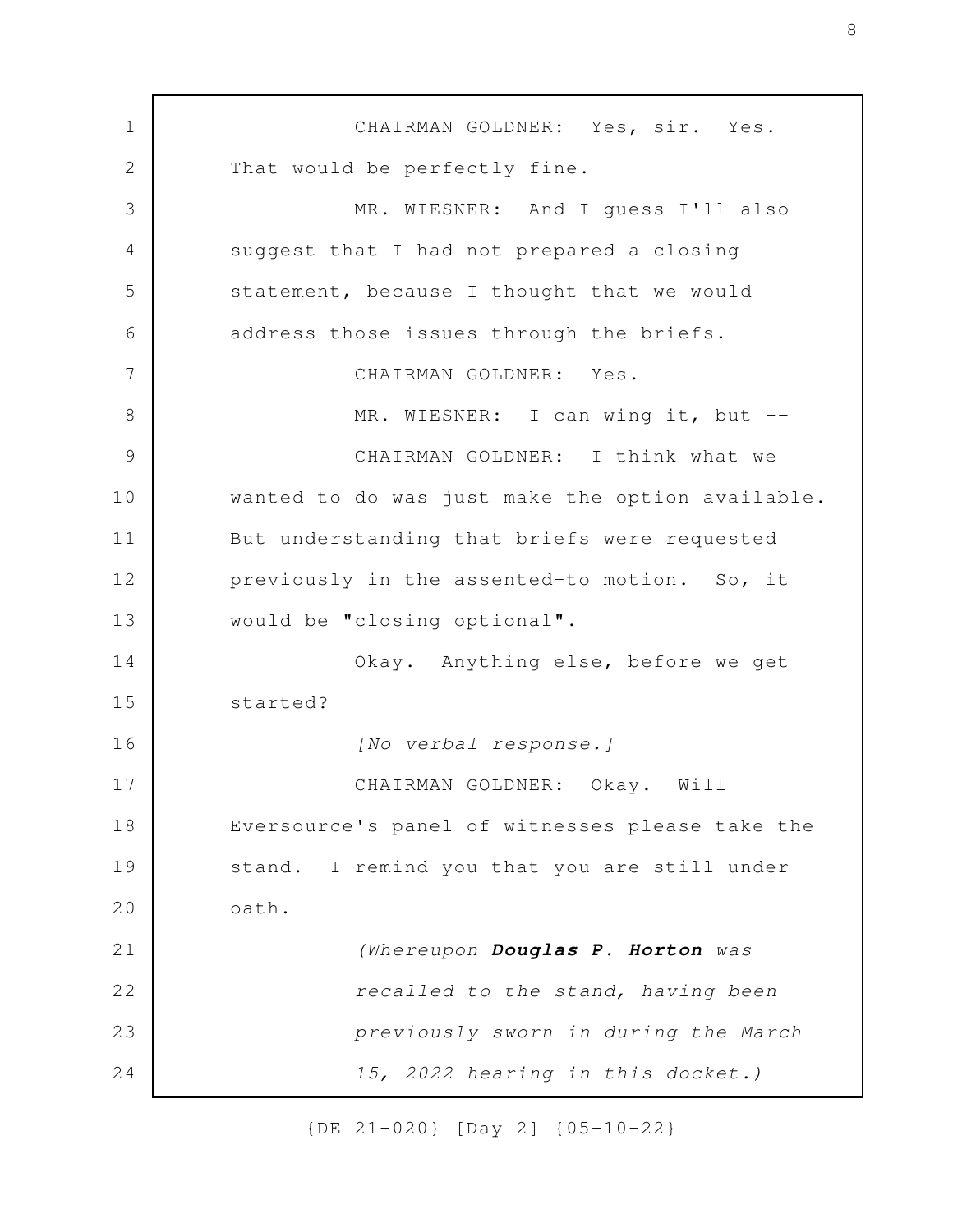| $1\,$          | CHAIRMAN GOLDNER: And, when the                        |
|----------------|--------------------------------------------------------|
| $\overline{2}$ | witness is settled in, we'll begin with NECTA          |
| 3              | cross, beginning with and I'll recognize Ms.           |
| $\overline{4}$ | Geiger.                                                |
| 5              | MS. GEIGER: Thank you, Mr. Chairman.                   |
| 6              | Mr. Horton, just let me know when you're ready,        |
| $\overline{7}$ | okay?                                                  |
| $\,8\,$        | WITNESS HORTON: Thank you. I'm ready.                  |
| $\mathcal{G}$  | MS. GEIGER: Thank you.                                 |
| 10             | DOUGLAS P. HORTON, Previously sworn.                   |
| 11             | CROSS-EXAMINATION (resumed)                            |
| 12             | BY MS. GEIGER:                                         |
| 13             | Mr. Horton, I'm going to be asking you questions<br>Q  |
| 14             | about two documents. And could you please refer        |
| 15             | to Exhibit 70, which was the response to a record      |
| 16             | request from the last hearing. Just let me know        |
| 17             | when you have it.                                      |
| 18             | Just because my printed version may not be marked<br>A |
| 19             | the same, it was Record Request 3, correct?            |
| 20             |                                                        |
|                | I don't recall that. But perhaps I can just<br>Q       |
| 21             | refresh your memory. What the document I am            |
| 22             | looking at is Exhibit 70, Bates Page 003. And          |
| 23             | it's entitled "Estimated Incremental Revenue           |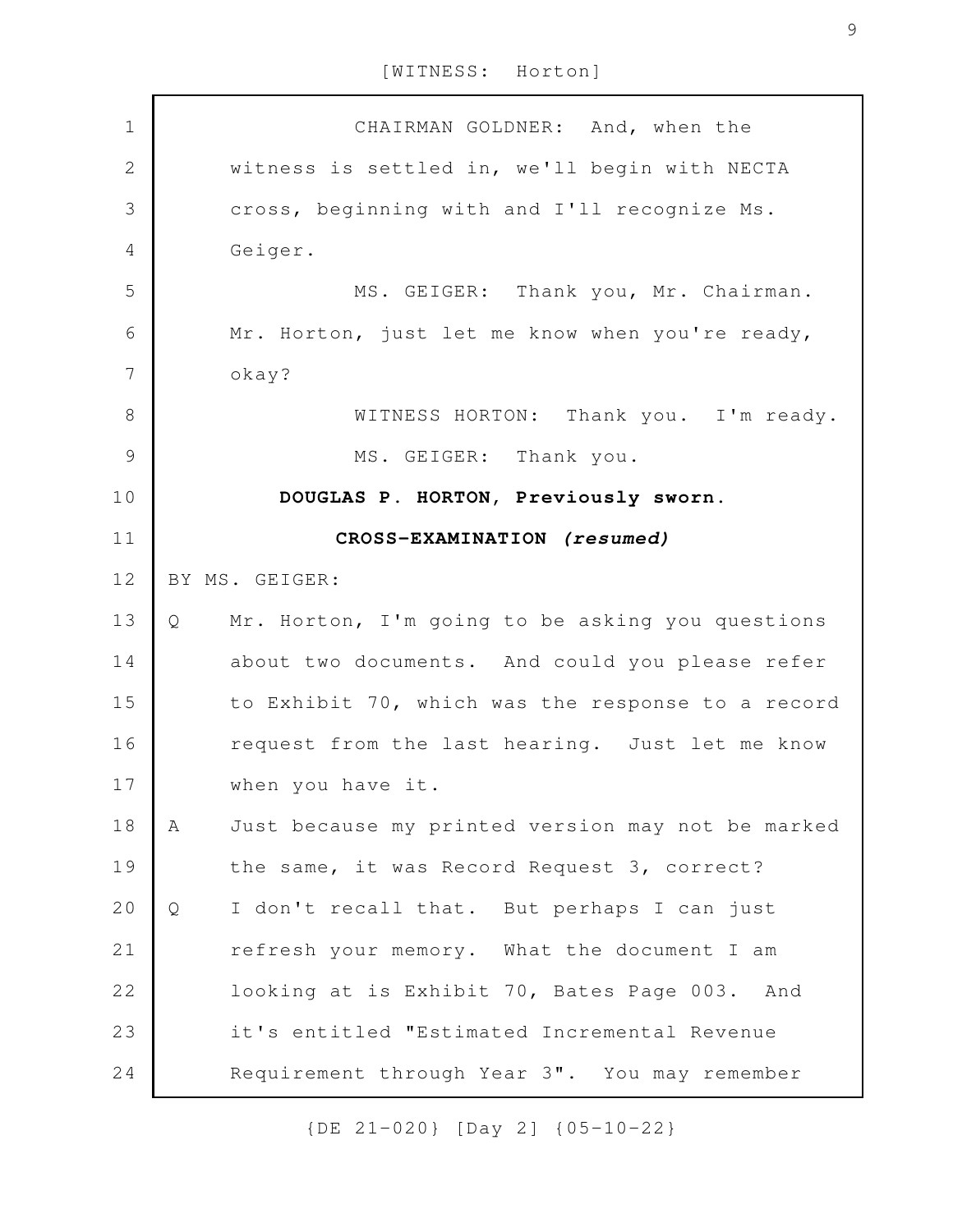| $\mathbf 1$    |   | that document, which you previously filed as      |
|----------------|---|---------------------------------------------------|
| $\mathbf{2}$   |   | "Exhibit 8". It was attached to your prefiled     |
| $\mathfrak{Z}$ |   | testimony that was submitted with the -- with the |
| 4              |   | Joint Petition back in February of 2021.          |
| 5              | Α | Yes.                                              |
| 6              | Q | So, that document, Exhibit 70, Bates Page 003, is |
| $\overline{7}$ |   | entitled "Estimated Incremental Revenue           |
| $8\,$          |   | Requirement through Year 3", correct?             |
| 9              | Α | That's correct.                                   |
| 10             | Q | And, as I just indicated, is that basically the   |
| 11             |   | updated version of Exhibit 8, which was attached  |
| 12             |   | to your -- it has the same title and was attached |
| 13             |   | to your prefiled testimony?                       |
| 14             | Α | It is, except that it's been updated to reflect   |
| 15             |   | the removal of the capital related components of  |
| 16             |   | recovery, as well as to update for the latest     |
| 17             |   | pole attachment rate calculations, and our        |
| 18             |   | expectation of the timing and expense associated  |
| 19             |   | with vegetation management.                       |
| 20             | Q | Understood. Thank you for that clarification.     |
| 21             |   | Now, could you please look at Line 26 of both,    |
| 22             |   | both documents please?                            |
| 23             | Α | Okay.                                             |
| 24             | Q | And, on Line 26, there are amounts that are       |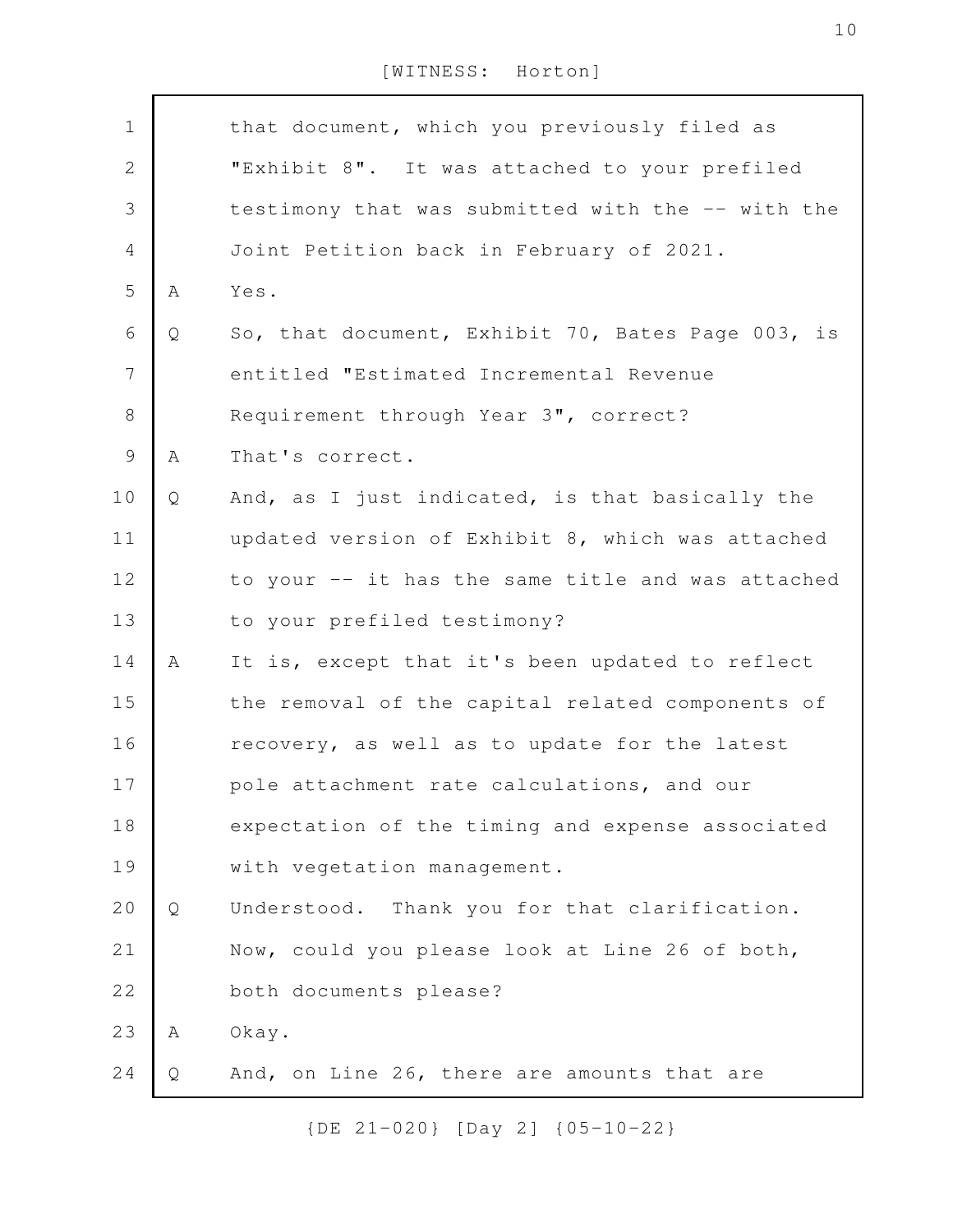| $\mathbf 1$    |   | listed for the revenues that pole attachers,                  |
|----------------|---|---------------------------------------------------------------|
| $\mathbf{2}$   |   | other than Consolidated, will pay to Eversource               |
| $\mathcal{S}$  |   | for Years 1, 2, and 3, following the close of the             |
| $\overline{4}$ |   | pole transfer, is that correct?                               |
| 5              | Α | Those lines reflect estimated pole attachment                 |
| 6              |   | revenues from third parties, based on, in the                 |
| $\overline{7}$ |   | updated Exhibit 70, the most recent calculation               |
| $\,8\,$        |   | of the pole attachment rate. The actual amounts               |
| $\mathcal{G}$  |   | would depend on the rates that are in effect from             |
| 10             |   | time to time.                                                 |
| 11             | Q | Right. Understood. Those are just estimates,                  |
| 12             |   | correct?                                                      |
| 13             | Α | Right.                                                        |
| 14             | Q | Okay. And, on Exhibit 8, which is a similar                   |
| 15             |   | document, which was prepared, I believe, at the               |
| 16             |   | time of the filing of the Joint Petition, those               |
| 17             |   | revenues are estimated revenues for third party               |
| 18             |   | pole attachers, other than Consolidated, are                  |
| 19             |   | listed as "2.1 million" for Years 1 and 2, and                |
| 20             |   | "1.4 million" for Year 3. Is that correct?                    |
| 21             | Α | Well, I think, in Exhibit 8, it's "2.1 million"               |
| 22             |   | for Years 1 and 2, and then "1.0 million" for                 |
| 23             |   | Year 3.                                                       |
| 24             | Q | That's correct. I'm sorry, I stand corrected.<br>$\mathbb{I}$ |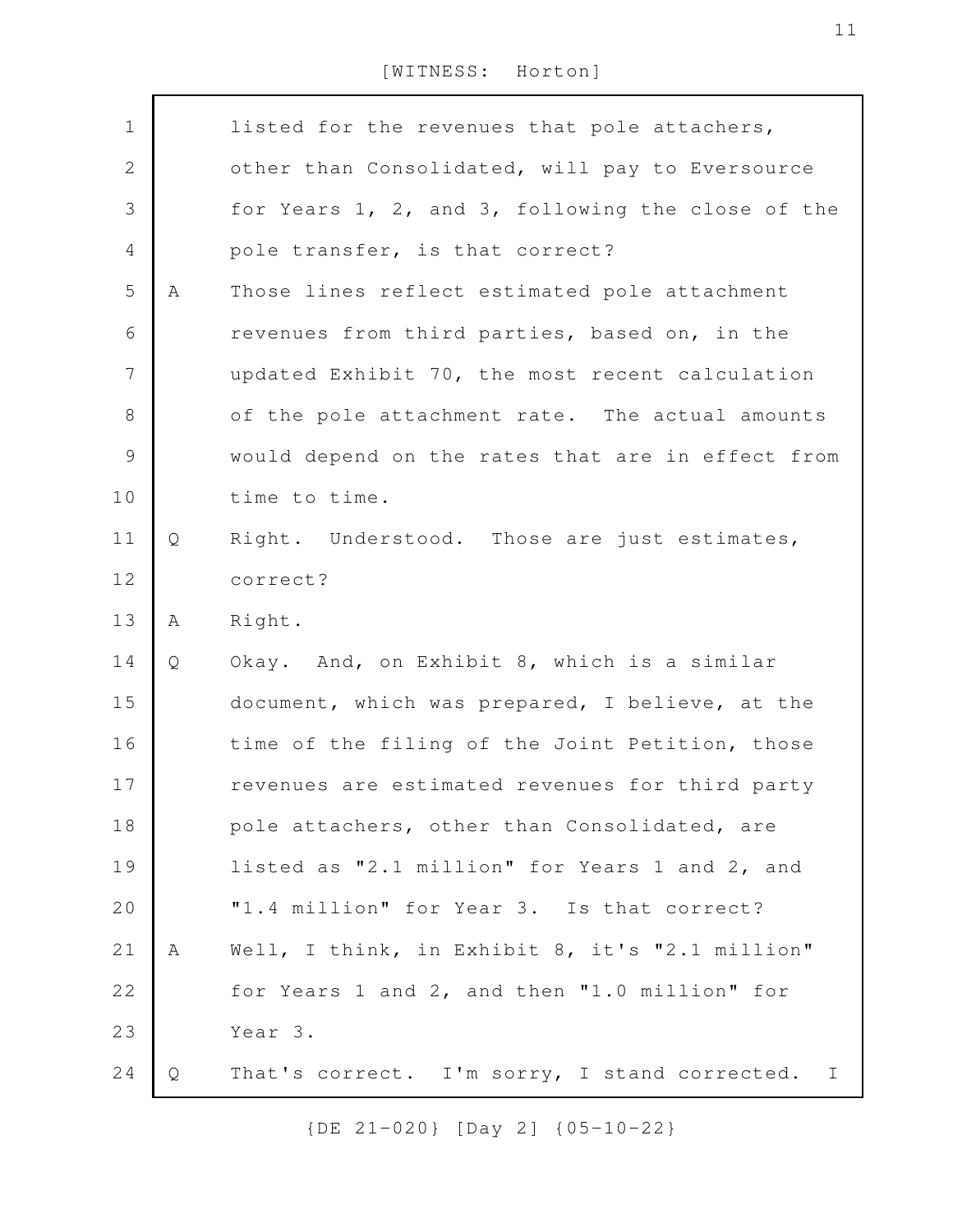| $\mathbf 1$      |   | was confusing Exhibit 8 with Exhibit 70. If you     |
|------------------|---|-----------------------------------------------------|
| $\sqrt{2}$       |   | looked at Exhibit 70 here again, in Year 3,         |
| $\mathcal{S}$    |   | you've got revenues from third party attachers at   |
| $\overline{4}$   |   | "1.4 million", as I just indicated. And then,       |
| 5                |   | the revenues for Year 1 and Year 2 are "2.7         |
| 6                |   | million" in each year, correct?                     |
| $\boldsymbol{7}$ | A | Correct. In Exhibit 70, it's "2.7 million" for      |
| $\,8\,$          |   | Year 1 and Year 2, and "1.4 million" for Year 3.    |
| $\mathsf 9$      | Q | Okay. And the increases in the estimated pole       |
| 10               |   | revenues from third party attachers, other than     |
| 11               |   | Consolidated, result from the fact that this        |
| 12               |   | exhibit was updated to reflect the increase in      |
| 13               |   | Eversource's pole attachment rates, is that         |
| 14               |   | correct?                                            |
| 15               | A | Correct.                                            |
| 16               | Q | Okay. And, so, we find, comparing those two         |
| 17               |   | documents, Line 26, we find that the revenues       |
| 18               |   | that Eversource expects to receive from third       |
| 19               |   | party attachers in Year 1 and Year 2 increase by    |
| 20               |   | $$600,000$ each year, and by $400,000 - in$ Years 1 |
| 21               |   | and $2$ , and by \$400,000 in Year $3$ , is that    |
| 22               |   | correct?                                            |
| 23               | Α | Six hundred thousand (600,000) in Years 1 and 2,    |
| 24               |   | and 400,000 in Year 3., that's correct.             |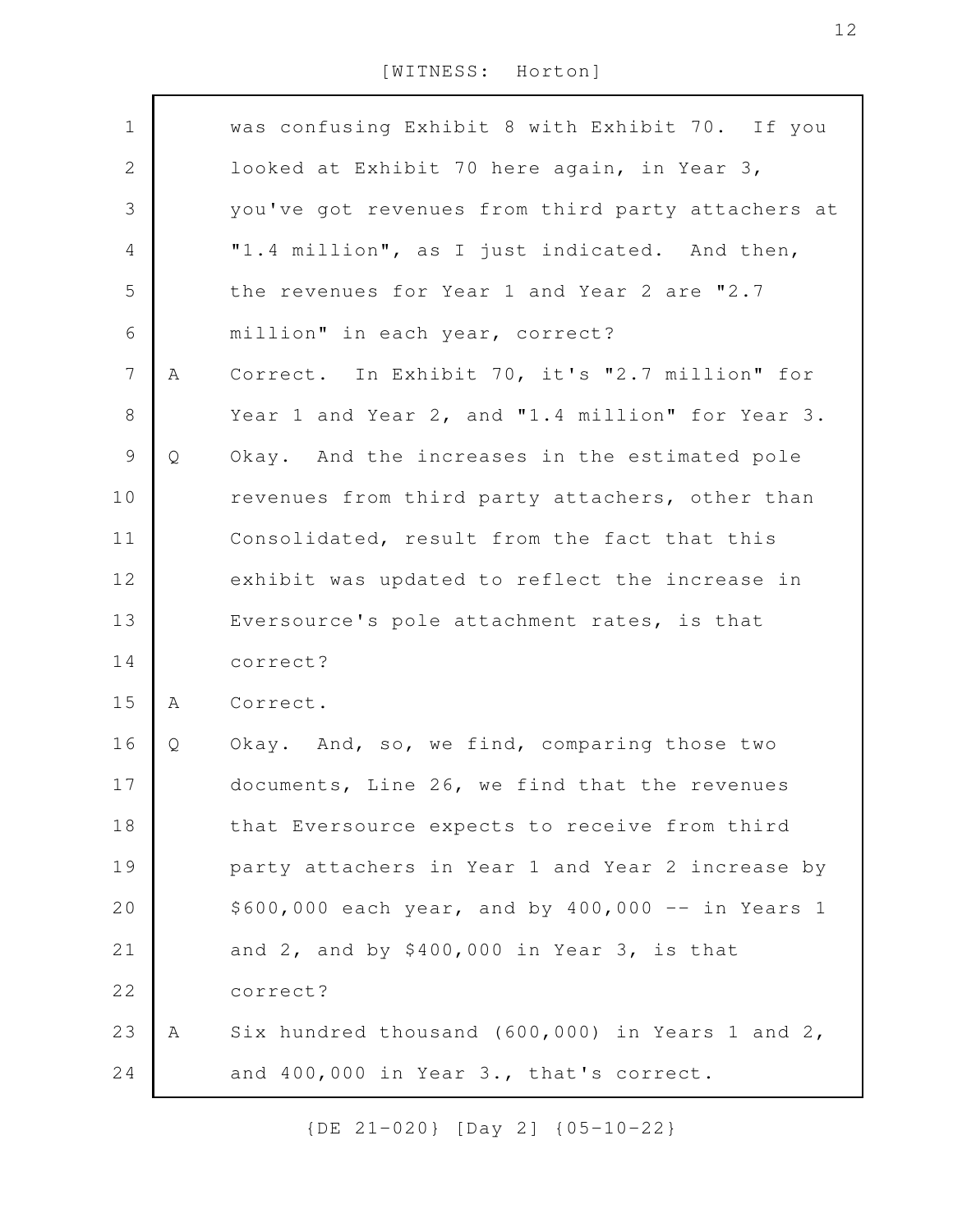| $\mathbf 1$    | Q | Okay. Now, looking at Line 27 of both documents,   |
|----------------|---|----------------------------------------------------|
| $\mathbf{2}$   |   | we see that there is no increase in the -- in the  |
| 3              |   | projected revenues that Eversource expects to      |
|                |   |                                                    |
| $\overline{4}$ |   | receive from Consolidated in Years 1 and 2, is     |
| 5              |   | that correct?                                      |
| 6              | Α | That's correct.                                    |
| $\overline{7}$ | Q | Okay.                                              |
| $\,8\,$        | Α | The first two years of $-$ the first two years for |
| 9              |   | Consolidated as an attacher are fixed at \$5       |
| 10             |   | million.                                           |
| 11             | Q | Okay. And is that because Eversource and           |
| 12             |   | Consolidated reached an agreement on that amount?  |
| 13             | A | Yes.                                               |
| 14             | Q | Okay. And, so, even though Eversource has          |
| 15             |   | updated Exhibit 8 by filing Exhibit 70, to show    |
| 16             |   | the increase in revenues it expects to receive     |
| $1\,7$         |   | from third party attachers, other than             |
| 18             |   | Consolidated, it did not do the same thing for     |
| 19             |   | revenues it expects to receive from Consolidated?  |
| 20             | A | We did do the same exercise. We updated            |
| 21             |   | Exhibit 70 to reflect our expectation of revenues  |
| 22             |   | based on latest rates. Again, the actual rates     |
| 23             |   | would vary based on whatever is in effect at the   |
| 24             |   | time. But, for CCI, the amount is fixed at the     |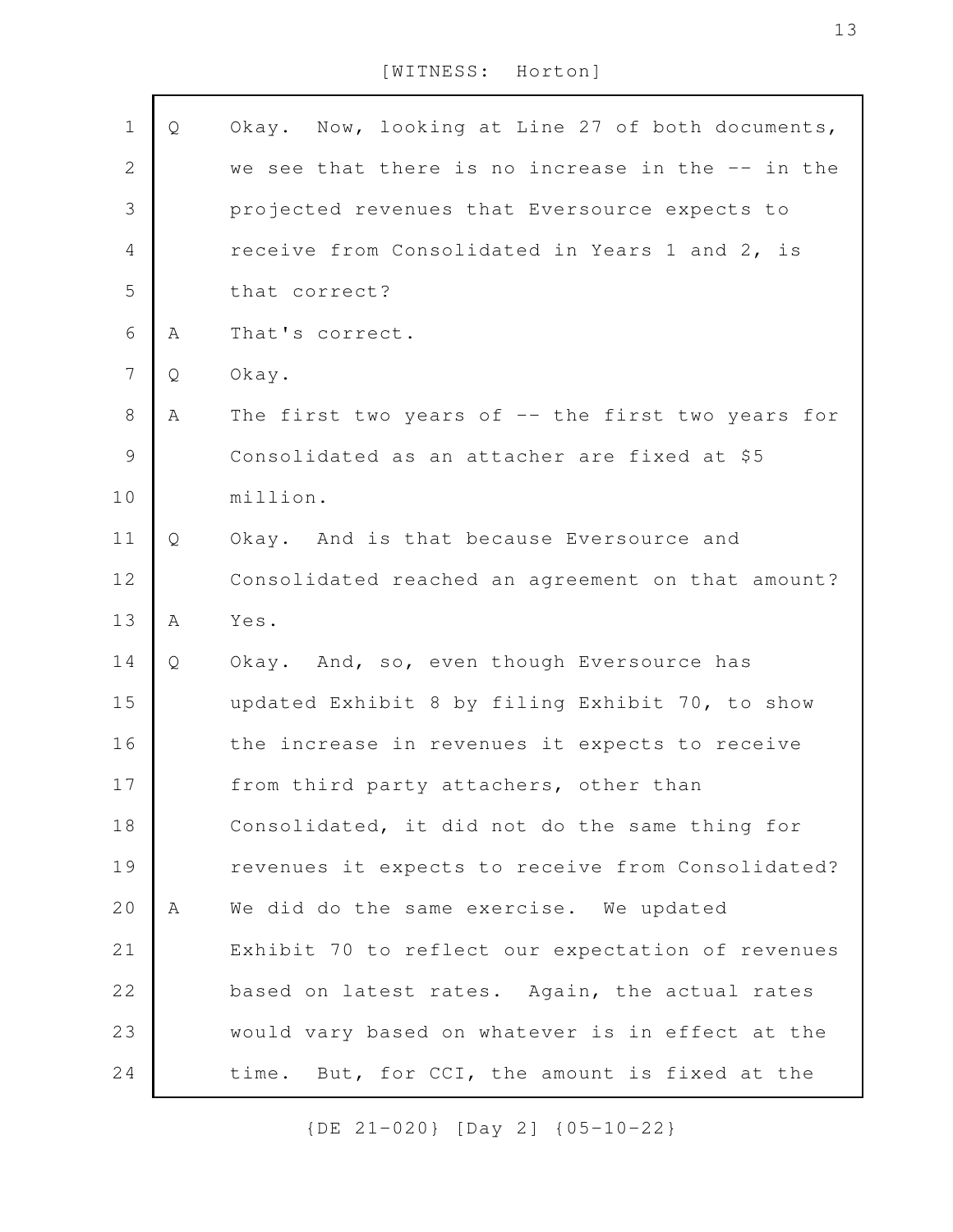| $\mathbf 1$   |   | negotiated level.                                 |
|---------------|---|---------------------------------------------------|
| $\mathbf{2}$  | Q | Okay. In light of the increase in pole            |
| 3             |   | attachment rates charged to other attachers, as   |
| 4             |   | reflected in the updated figures in               |
| 5             |   | Exhibit 8 [70?], did Eversource consider going    |
| 6             |   | back to Consolidated to renegotiate the pole      |
| 7             |   | revenues at levels that would be commensurate     |
| 8             |   | with the rates that Eversource is charging other  |
| $\mathcal{G}$ |   | pole attachers?                                   |
| 10            | A | The agreement that we have with Consolidated has  |
| 11            |   | not changed. You know, we had originally hoped    |
| 12            |   | that this proceeding would reach resolution       |
| 13            |   | earlier than it has. But we have not              |
| 14            |   | renegotiated the terms of the agreement based on  |
| 15            |   | the passage of time. So, no.                      |
| 16            | Q | Okay. So, while Eversource now expects to         |
| $17$          |   | receive greater revenues and will be charging     |
| 18            |   | higher rates to third party attachers, other than |
| 19            |   | Consolidated, if this transaction is approved,    |
| 20            |   | the amounts that Eversource will collect from     |
| 21            |   | Consolidated is just a fixed amount, is that      |
| 22            |   | correct?                                          |
| 23            | A | The amount that we intend to collect from         |
| 24            |   | Consolidated is a negotiated amount as part of    |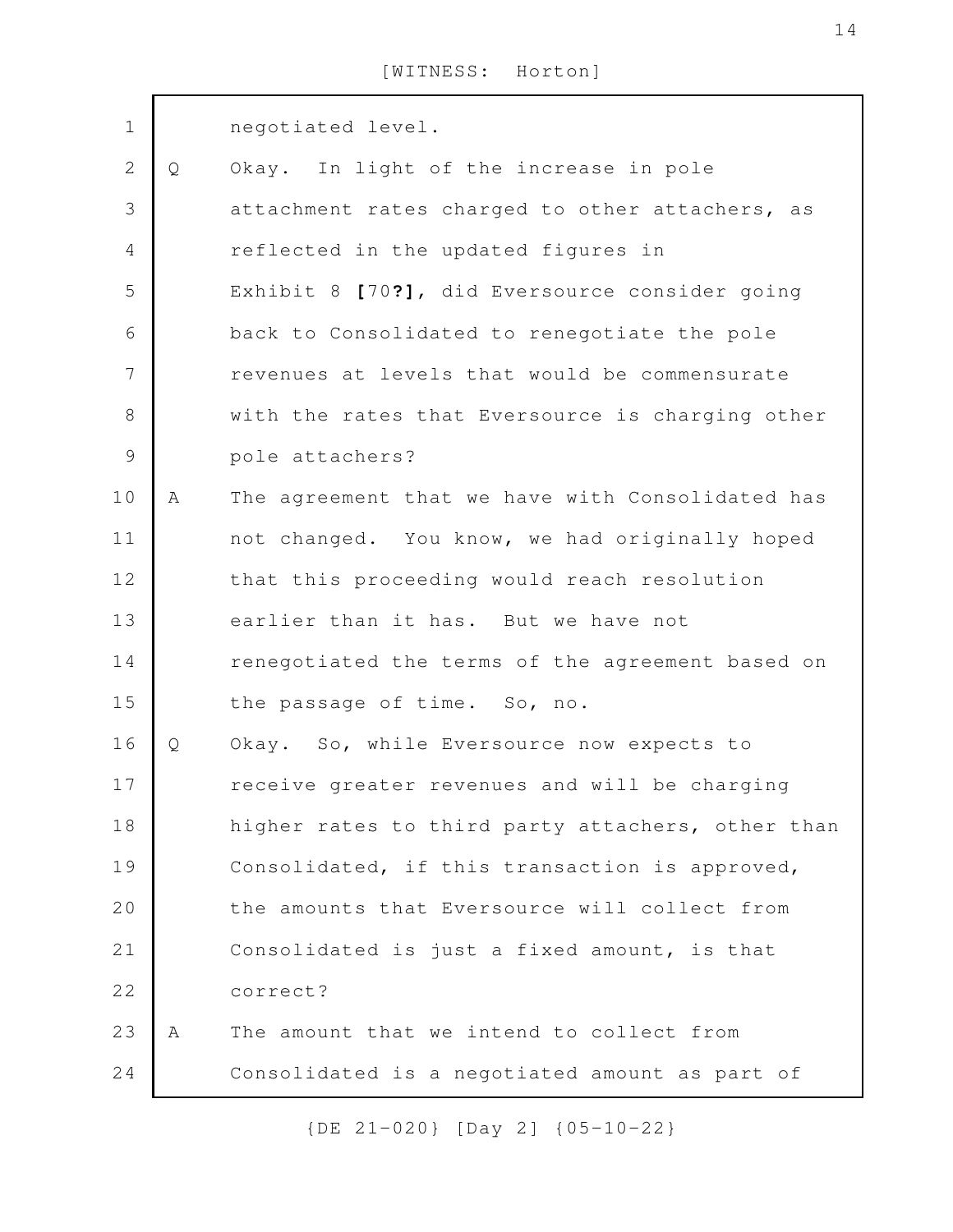| $\mathbf 1$  |   | the Settlement Agreement that we reached with     |
|--------------|---|---------------------------------------------------|
| $\mathbf{2}$ |   | Consolidated. The pole attachment rates that we   |
| 3            |   | charge to the attachers is the result of a        |
| 4            |   | separate previously approved settlement           |
| 5            |   | agreement, and will continue at the calculation   |
| 6            |   | that was agreed to back in 2012, when that        |
| 7            |   | settlement was reached.                           |
| $8\,$        | Q | But it's a fixed amount that Eversource is going  |
| 9            |   | to collect from Consolidated in Years 1 and 2?    |
| 10           | A | It is.                                            |
| 11           | Q | Okay. Now, shifting gears a little bit, and       |
| 12           |   | staying with Exhibit 70 please, if you look at    |
| 13           |   | Bates Page 015, and let me know when you're there |
| 14           |   | please.                                           |
| 15           | A | I believe that would be the supplemental          |
| 16           |   | testimony accompanying it? I'm sorry, I just      |
| 17           |   | don't have the Bates.                             |
| 18           | Q | Okay. It's actually, I think, the very last page  |
| 19           |   | of the text of your testimony.                    |
| 20           | А | Okay.                                             |
| 21           | Q | Let me just confirm that for you. Yes. It's the   |
| 22           |   | last page of the text. It would be Page 10, and   |
| 23           |   | it's Bates Page 015.                              |
| 24           | A | I'm there. Thank you.                             |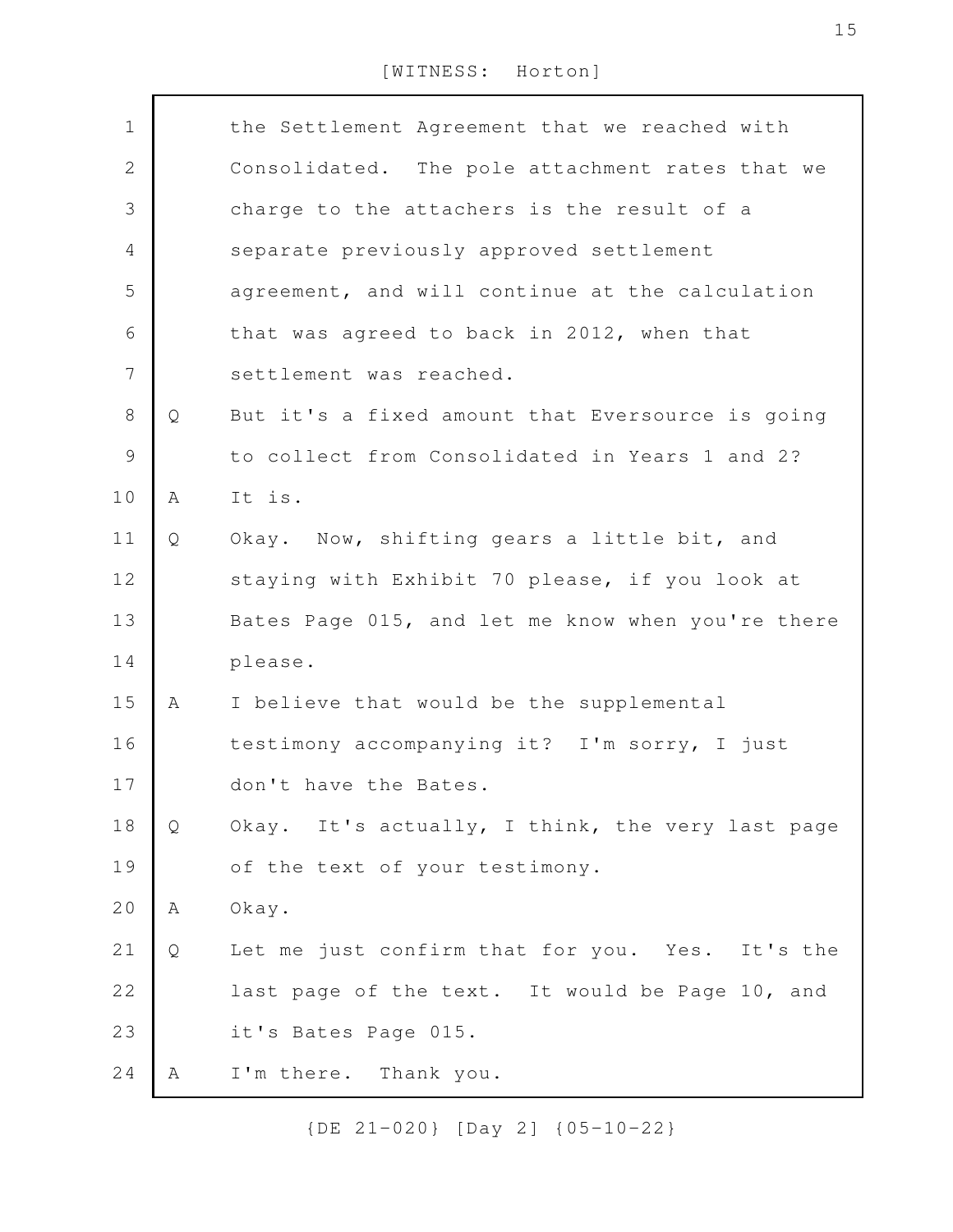| $1\,$          | Q           | Okay. And, on Lines 6 and 7, we see a question,   |
|----------------|-------------|---------------------------------------------------|
| $\overline{2}$ |             | which asks whether "Eversource anticipates a      |
| 3              |             | complete prudency review by the Commission when   |
| $\sqrt{4}$     |             | it files for recovery of the costs associated     |
| 5              |             | with the transaction?" Correct?                   |
| 6              | Α           | That's correct.                                   |
| $\overline{7}$ | Q           | And, in response, on Lines 8 through 9, you say   |
| $8\,$          |             | "Yes.<br>The Company does not equate approval of  |
| $\mathcal{G}$  |             | the proposed transaction with a determination of  |
| 10             |             | prudency for the associated cost recovery." Did   |
| 11             |             | I read that correctly?                            |
| 12             | $\mathbb A$ | You did.                                          |
| 13             | Q           | Okay. So, now, going down to Lines 13 through     |
| 14             |             | 17, your testimony states that "it is the         |
| 15             |             | Company's expectation that if the Commission      |
| 16             |             | approves the transaction, the approval would      |
| $17\,$         |             | indicate the Commission's determination that the  |
| 18             |             | purchase price paid to CCI and allowed in rate    |
| 19             |             | base as part of the Commission's decision in this |
| 20             |             | proceeding would not later be subject to a        |
| 21             |             | prudency review." Is that correct?                |
| 22             | Α           | That's correct.                                   |
| 23             | Q           | So, is it your testimony that, if the Commission  |
| 24             |             | approves this transaction as filed, Eversource    |
|                |             |                                                   |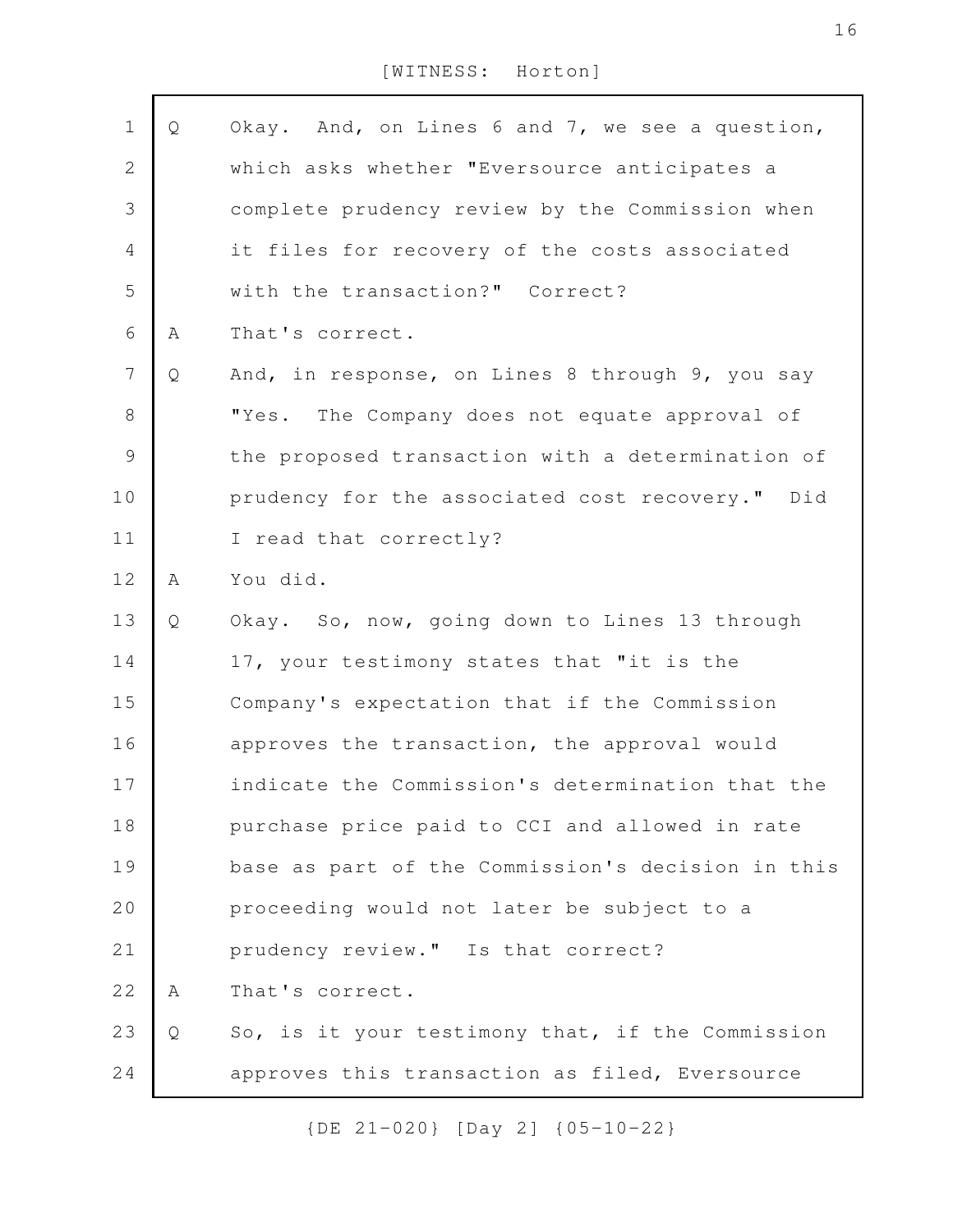| $\mathbf 1$    |   | expects that such approval will automatically     |
|----------------|---|---------------------------------------------------|
| $\overline{2}$ |   | allow Eversource to include the full purchase     |
| 3              |   | price for the acquired assets into rate base      |
| 4              |   | without a subsequent prudency review in           |
| 5              |   | Eversource's next rate case?                      |
| 6              | Α | Correct. There's two pieces of our answer. One,   |
| $\overline{7}$ |   | approving the transaction would approve with it   |
| $8\,$          |   | the purchase price and the associated cost        |
| $\mathcal{G}$  |   | recovery. So, we have, in Exhibit 70, we've       |
| 10             |   | removed the tracked nature of our request for     |
| 11             |   | cost recovery of the capital. But, come time for  |
| 12             |   | our next rate-setting interval, we would expect   |
| 13             |   | that approval of the transaction would give us    |
| 14             |   | the Commission's nod that the acquisition of the  |
| 15             |   | poles, at the terms agreed to and presented       |
| 16             |   | throughout this proceeding, are acceptable to the |
| 17             |   | Commission, which would include reflecting in     |
| 18             |   | rate base the purchase price of the acquisition.  |
| 19             |   | It would not, though, lock the                    |
| 20             |   | Commission's hands, or any other parties' hands,  |
| 21             |   | or relieve us of our burden and requirement to    |
| 22             |   | present documentation supporting any investments  |
| 23             |   | made thereafter. So, pole replacement activity,   |
| 24             |   | any additions of the pole infrastructure, after   |
|                |   |                                                   |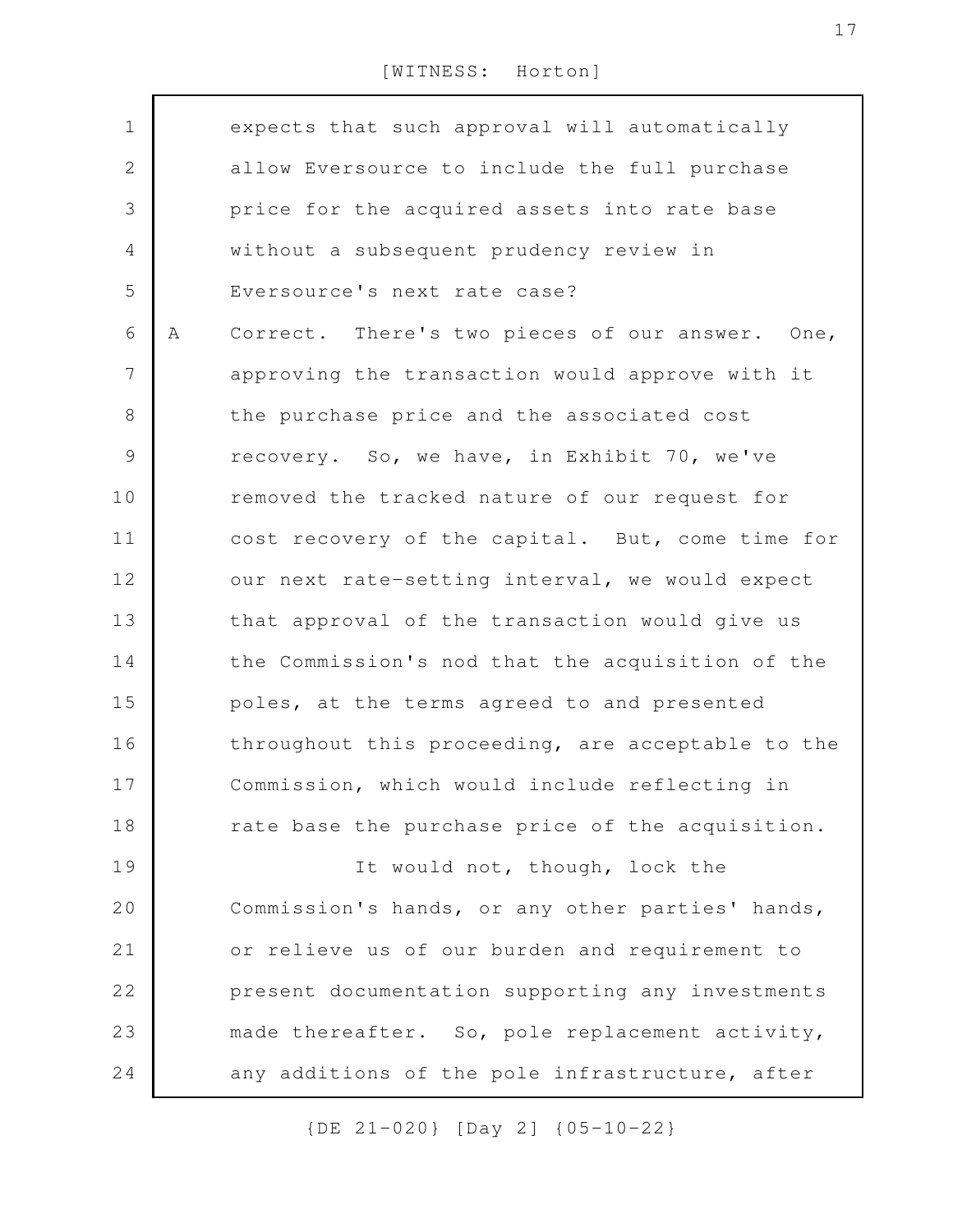| $\mathbf 1$    |   | acquisition, we certainly would expect to be      |
|----------------|---|---------------------------------------------------|
| $\mathbf{2}$   |   | subject to a full prudence review, just like any  |
| 3              |   | other, you know, ongoing investment activity that |
| 4              |   | we make.                                          |
| 5              | Q | So, with respect to pole attachment rates, is it  |
| 6              |   | Eversource's position that, if the Commission     |
| $\overline{7}$ |   | approves this transaction as filed, that the      |
| $\,8\,$        |   | purchase price of the transferred poles would be  |
| $\mathcal{G}$  |   | used in setting future pole attachment rates,     |
| 10             |   | even though the purchase price is above           |
| 11             |   | Consolidated's net book value of these pole       |
| 12             |   | assets, on the data that Consolidated provided to |
| 13             |   | us in response to a discovery request?            |
| 14             | Α | Well, there's a statement in the question that I  |
| 15             |   | don't agree with. The question that you're        |
| 16             |   | asking me, though, is "would the pole attachment  |
| 17             |   | be reflected in the purchase price?" And it       |
| 18             |   | would, to the extent the pole attachment formula  |
| 19             |   | that's used, the rate formula that's used,        |
| 20             |   | incorporates the accounts to which the purchase   |
| 21             |   | is reflected.                                     |
| 22             | Q | Okay. But, just to follow along, that purchase    |
| 23             |   | price is above the net book value that both       |
| 24             |   | Mr. Eckberg and Ms. Kravtin have calculated for   |
|                |   |                                                   |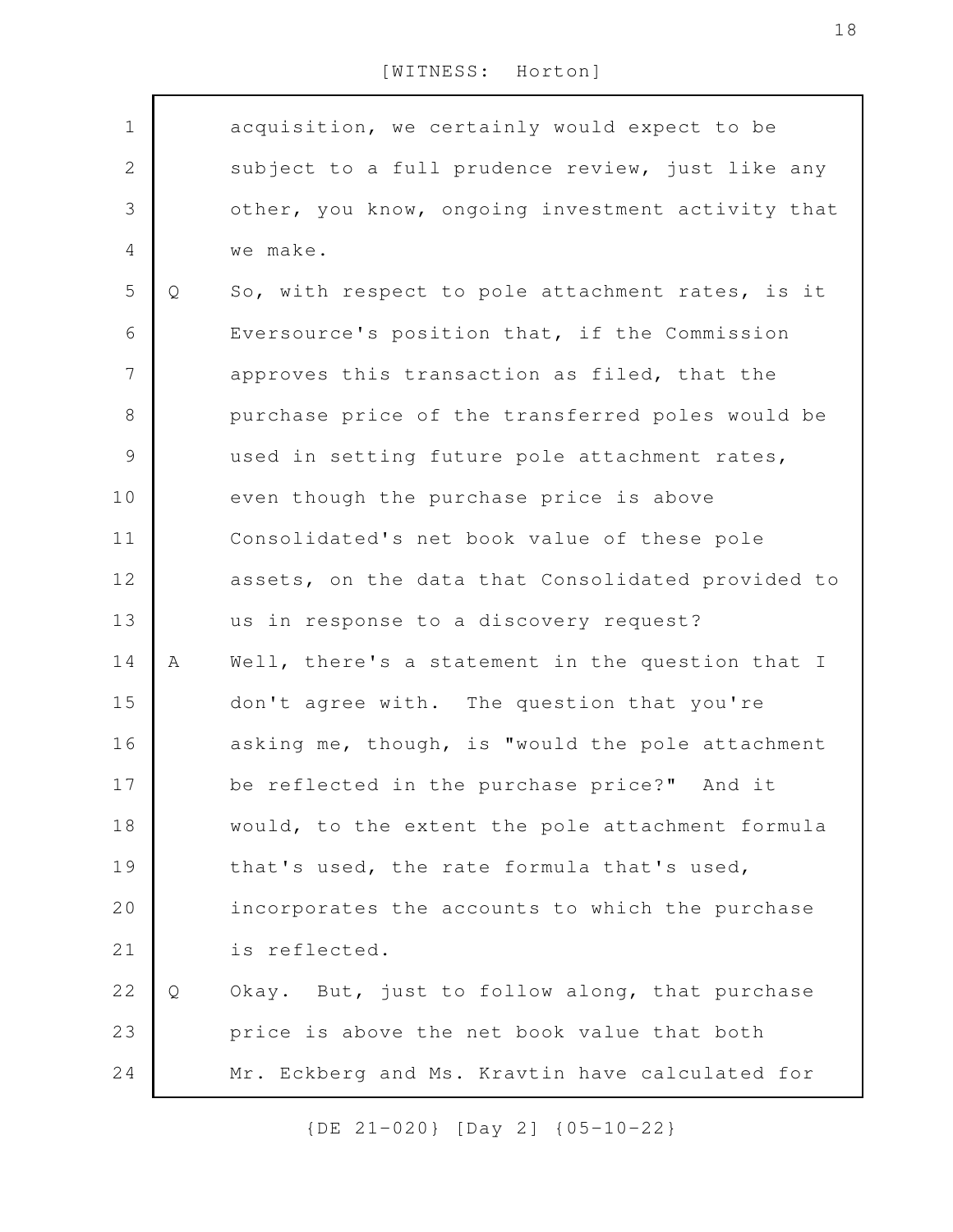| $\mathbf 1$    |   | Consolidated in this docket, correct?             |
|----------------|---|---------------------------------------------------|
| $\mathbf{2}$   | A | Correct.                                          |
| 3              | Q | Okay. Shifting gears again please. Could you      |
| $\overline{4}$ |   | please refer to what's been marked for            |
| 5              |   | identification as Exhibit 73. And these are --    |
| 6              |   | this was just received by me yesterday. And it    |
| 7              |   | appears to be answers to NECTA's last set of data |
| $8\,$          |   | requests, which were propounded on the            |
| $\mathcal{G}$  |   | information that you filed, or that Eversource    |
| 10             |   | filed, subsequent to the last hearing. Do you     |
| 11             |   | see Exhibit 73?                                   |
| 12             | A | I'm there.                                        |
| 13             | Q | Okay. If you turn to Bates Page 005 of Exhibit    |
| 14             |   | 73, there you will see a question that asks you   |
| 15             |   | to refer to the "space factor" on a document that |
| 16             |   | was provided to you, where the question asked you |
| 17             |   | to confirm that "inspection reports provided in   |
| 18             |   | response to Staff Question 3-005b provide data on |
| 19             |   | pole height for inspected poles that show an      |
| 20             |   | average pole height greater than 37.5 feet for    |
| 21             |   | inspected poles." Do you see that question?       |
| 22             |   | It's just asking for confirmation.                |
| 23             | А | I do see the question. Question g., with five     |
| 24             |   | parts, I believe is the question that you're      |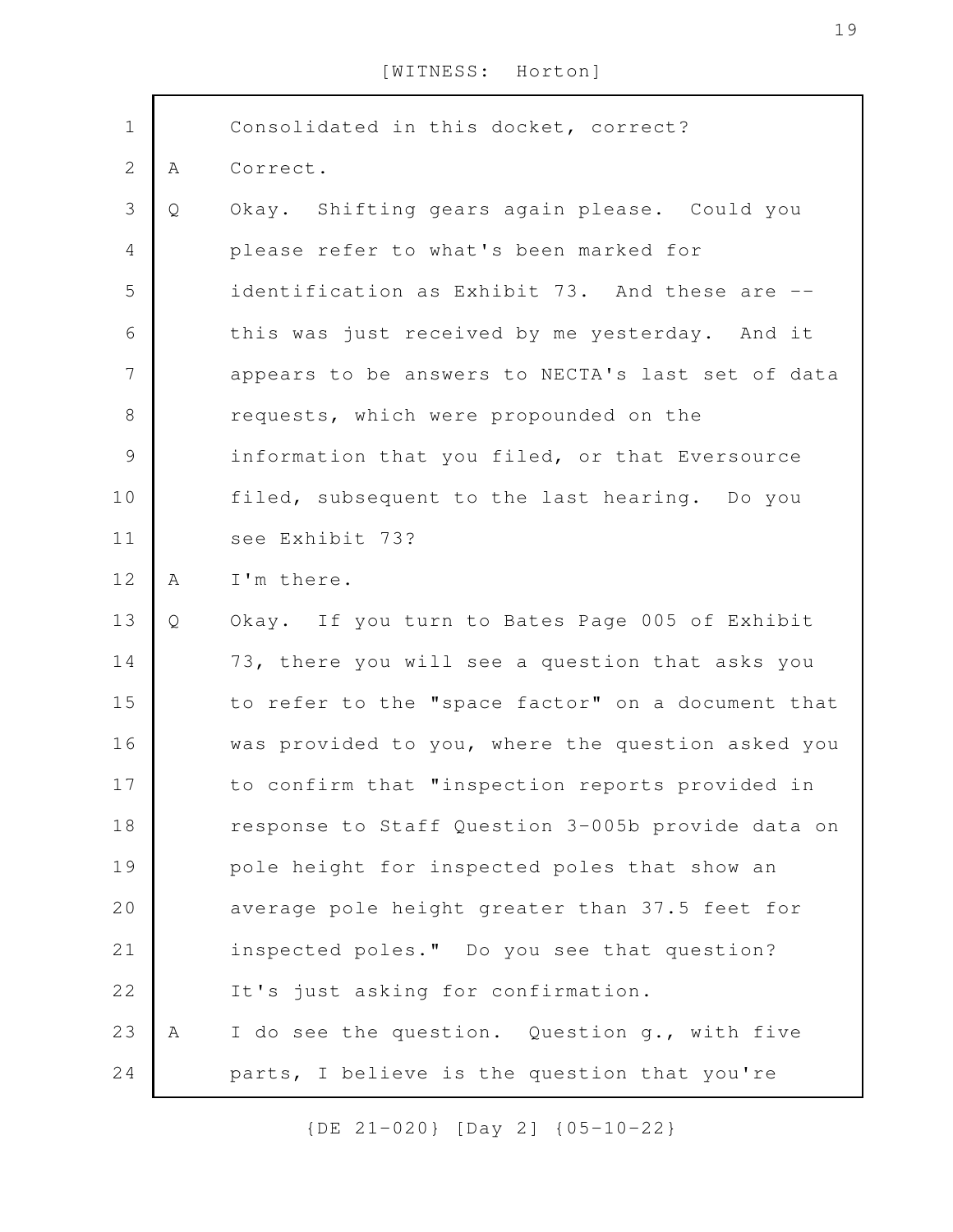| $\mathbf 1$    |   | referencing?                                      |
|----------------|---|---------------------------------------------------|
| $\mathbf{2}$   | Q | Right. And it's the last question, Number 5,      |
| 3              |   | that it's asking for confirmation, as to whether  |
| $\overline{4}$ |   | or not the "inspection reports provided in        |
| 5              |   | response to Staff Data Request 3-005b provide     |
| 6              |   | data on pole height for inspected holes that show |
| $\overline{7}$ |   | an average pole height greater than 37.5 feet for |
| $\,8\,$        |   | inspected poles"? Just asking you to confirm or   |
| $\mathcal{G}$  |   | to, if you disagree to explain why. And then,     |
| 10             |   | the response, if you could focus on Bates         |
| 11             |   | Page 008, your response was "Pole inspection      |
| 12             |   | reports should not be used to calculate an        |
| 13             |   | average pole height." Do you see that?            |
| 14             | Α | Yes, I do.                                        |
| 15             | Q | Okay. What information does Eversource believe    |
| 16             |   | should be used to calculate an average pole       |
| 17             |   | height?                                           |
| 18             | Α | As we explain in Part 1 of that response, the     |
| 19             |   | space factor is calculated using 37 and a half    |
| 20             |   | feet for a pole height, which is a figure that    |
| 21             |   | was agreed upon in that 2012 pole attachment rate |
| 22             |   | settlement agreement that I referenced earlier    |
| 23             |   | today. And we also note that that figure is the   |
| 24             |   | same average that was created and used by the FCC |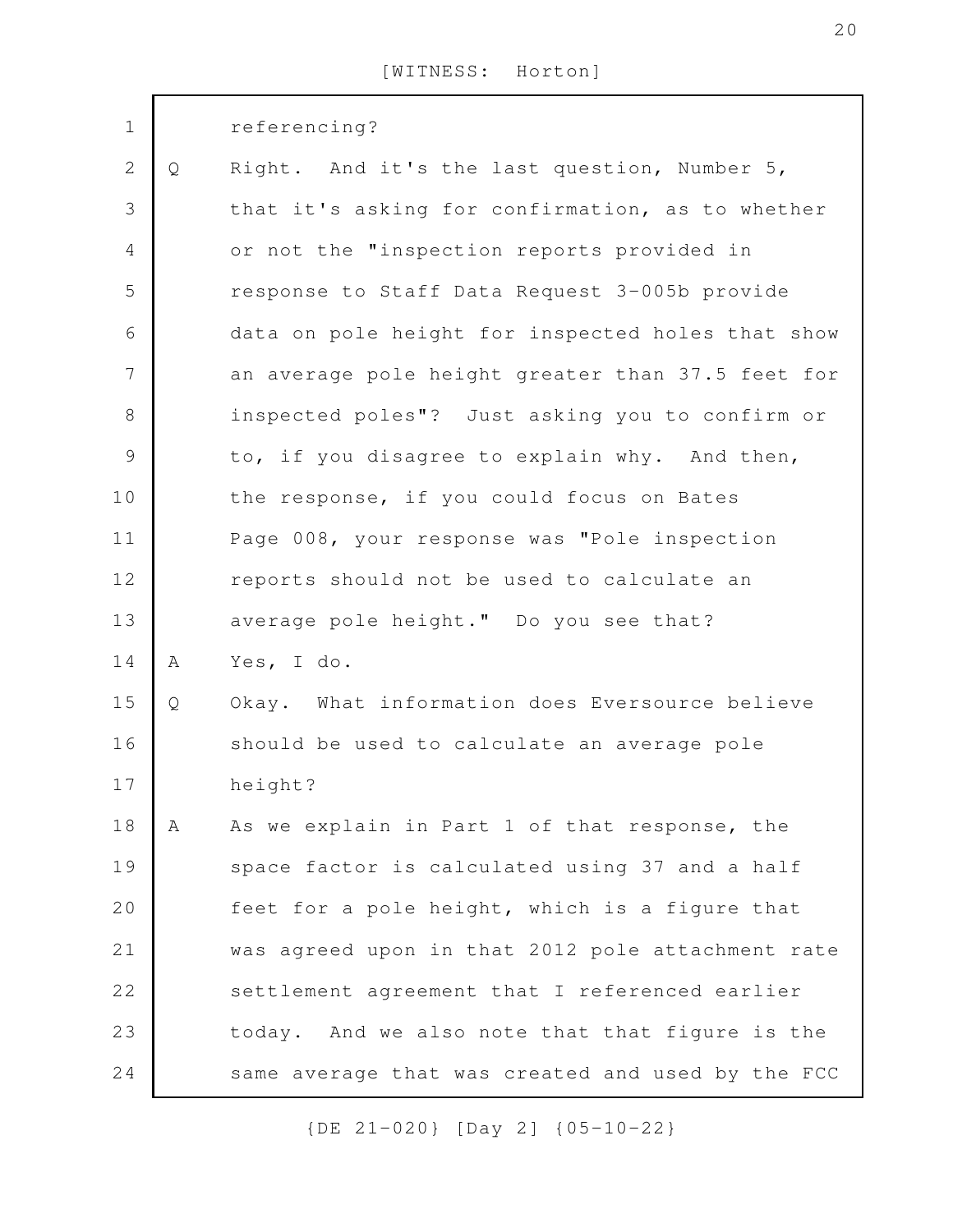in its Telecom rate formulas. Q Thank you, Mr. Horton. I understand that you've indicated that that number, 37.5, is a number that's used for pole attachment rate purposes. But my question is a little different. My question is, what information does Eversource maintain on its books and in its records to document the actual pole height of the poles that it has installed? A I would have to take that back. I'm not -- I'm not familiar offhand with the depths of records that we maintain in that regard. Q Were you familiar with the Excel spreadsheet that was provided in response to that Staff record request? A I reviewed it in response, or in responding to the question. But it's not something that I'm intimately familiar with. Q So, would you agree that pole height appears on that document? A Yes, per my recollection. Q Okay. And who inserted that pole height data into that spreadsheet? A Again, I'm not certain where the data comes from 1 2 3 4 5 6 7 8 9 10 11 12 13 14 15 16 17 18 19 20 21 22 23 24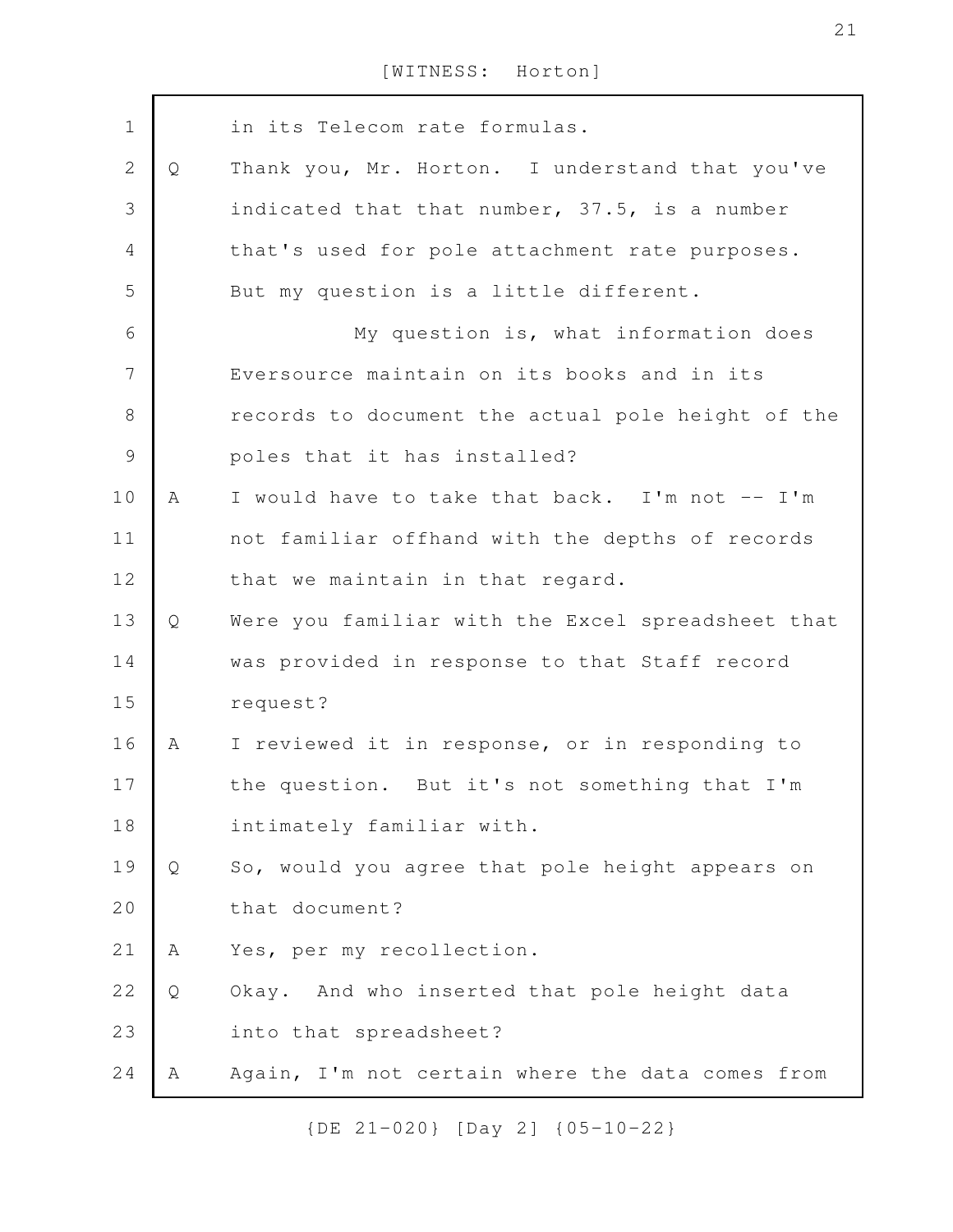or who maintains it at the Company. Q But it is Company data, correct? A That's my understanding, yes. MS. GEIGER: Okay. Thank you. I have no further questions. CHAIRMAN GOLDNER: Okay. Thank you. We'll move to OCA, and I'll recognize Mr. Kreis. MR. KREIS: Thank you, Mr. Chairman. I just have a few questions for Mr. Horton. BY MR. KREIS: Q And they relate to Exhibit 70. Excuse me, I think I misspoke. Yes. I really meant "Exhibit 71". I apologize, Mr. Horton. Do you have that exhibit in front of you? Number 71? A I apologize, my filing system is failing me here. Q Happens to me all the time. A You would think, with three binders -- ah. Yes, I have it. Q Thank you. And you will recall that, in Exhibit 71, you are responding to a request to "provide cash flow analysis or modeling that your Company performed relating to the proposed transaction", because those subjects came up at the last hearing? 1 2 3 4 5 6 7 8 9 10 11 12 13 14 15 16 17 18 19 20 21 22 23 24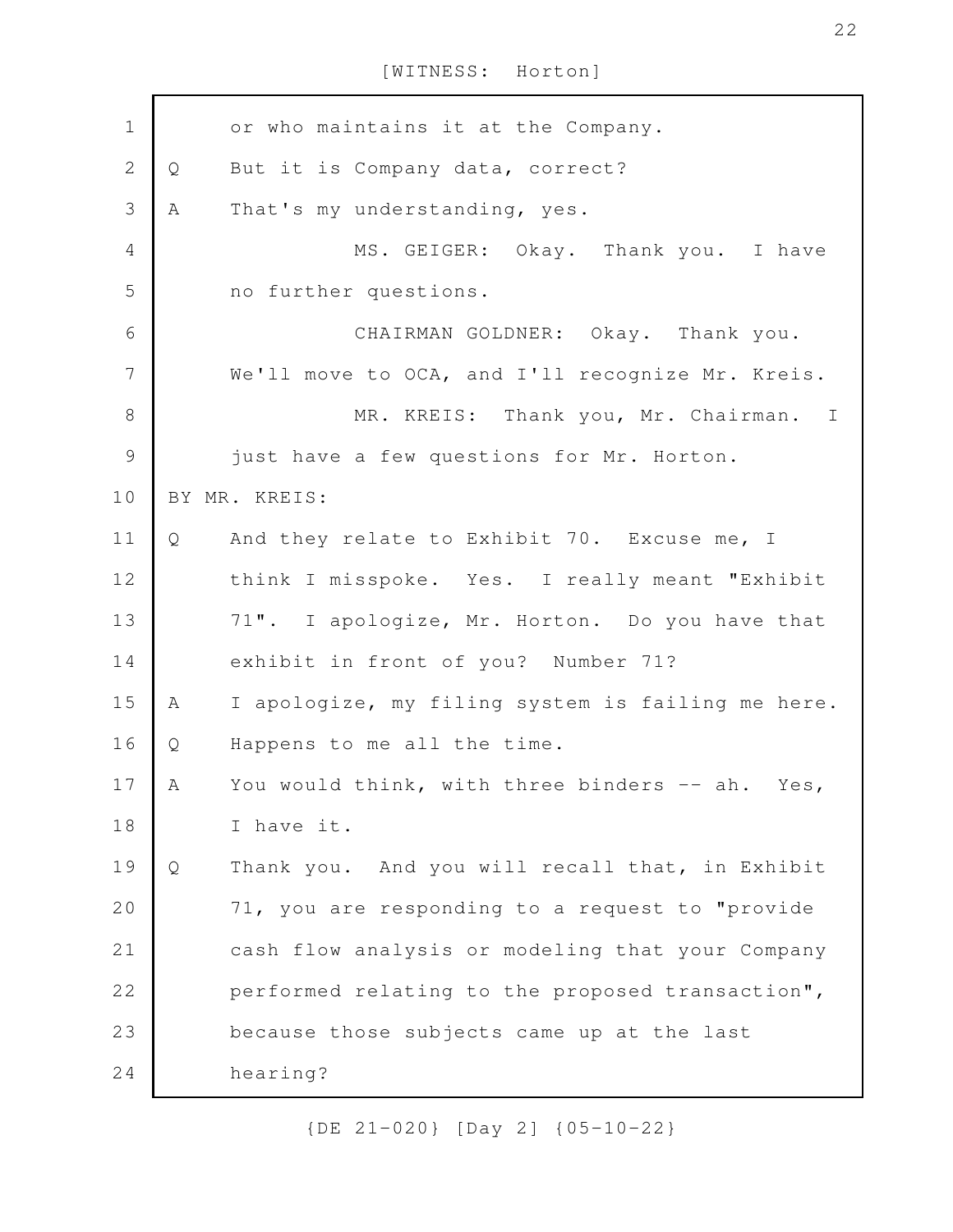| Α | Yes. But just a technicality maybe. We produced   |
|---|---------------------------------------------------|
|   | this analysis in response to the question that    |
|   | was asked at the hearing.                         |
| Q | In other words, not as part of your own analysis, |
|   | either leading up to the transaction or to the    |
|   | March 15th hearing?                               |
| Α | Correct.                                          |
| Q | Understood. Looking at the first page of that     |
|   | exhibit, the last paragraph on that page, which   |
|   | jumps briefly over to the next page, talks about  |
|   | the net present value of the transaction. And     |
|   | one, two, three, four lines up from the bottom of |
|   | that page, there's a sentence that reads          |
|   | "However, the NPV", which I assume means "net     |
|   | present value", "would continue to be negative    |
|   | overall under a variety of scenarios, given the   |
|   | significant lag on recovery of the Company's      |
|   | initial investments." Do you see where it says    |
|   | that?                                             |
| A | I do.                                             |
| Q | Could you talk a little bit about whether or what |
|   | scenarios would cause the net present value to    |
|   | become positive?                                  |
| А | I don't believe any scenario that we would have   |
|   |                                                   |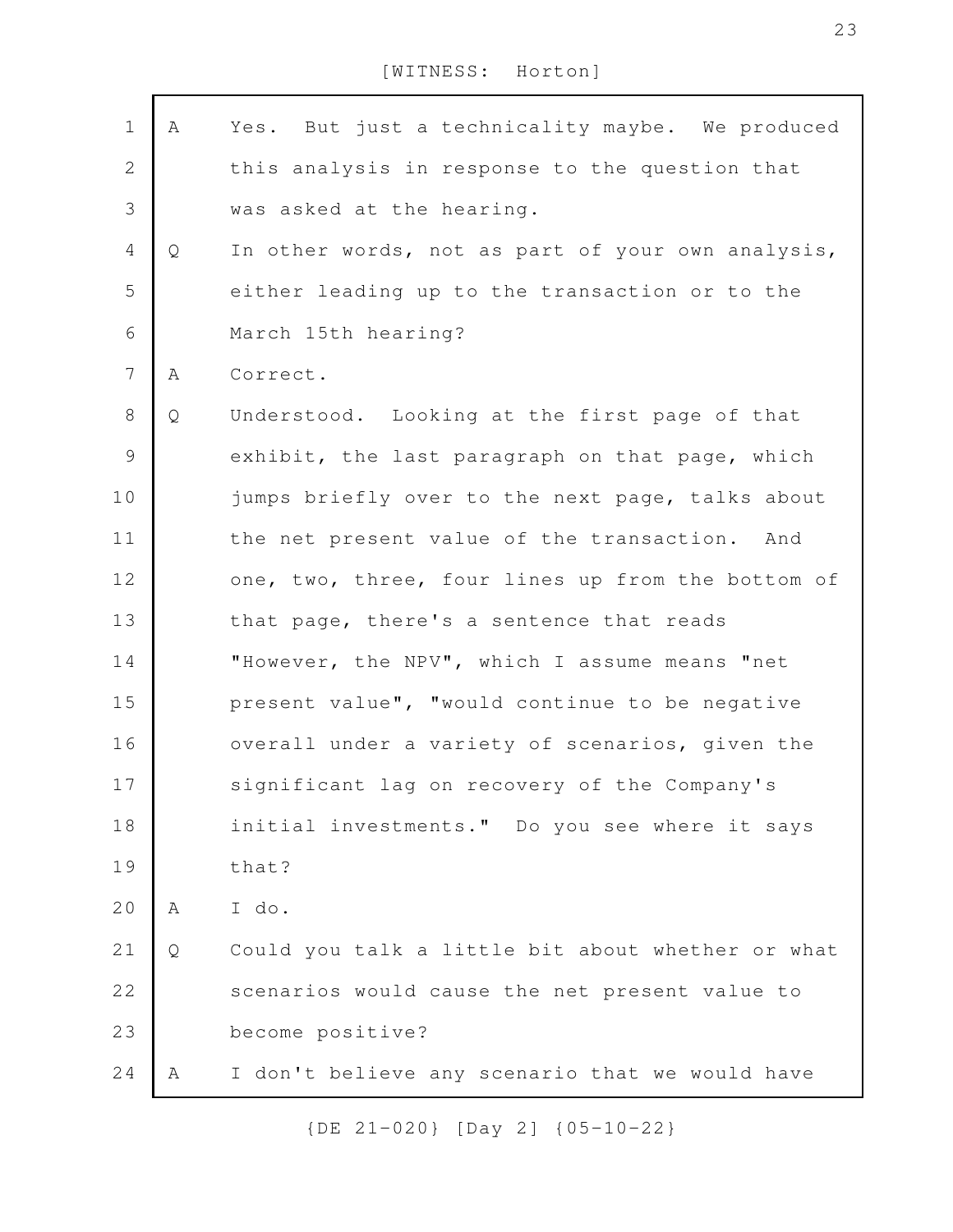| $\mathbf 1$  |   | run or could run would result in a positive net  |
|--------------|---|--------------------------------------------------|
| $\mathbf{2}$ |   | present value. A scenario that would cause a net |
| 3            |   | present value to become positive would be if the |
| 4            |   | revenues from the attachers, the incremental     |
| 5            |   |                                                  |
|              |   | revenues that we would collect going forward, as |
| 6            |   | the sole owner, exceeded our expenses to a level |
| 7            |   | that isn't forecasted. Then, I think -- so, I'll |
| $\,8\,$      |   | leave it at that.                                |
| 9            | Q | Your discussion of net present value assumes, I  |
| 10           |   | assume, the changes to your proposal that you    |
| 11           |   | made prior to the last hearing in March, yes?    |
| 12           | Α | Correct.                                         |
| 13           | Q | Would the net present value of the transaction   |
| 14           |   | have been any different had you moved forward    |
| 15           |   | with the transaction as it was originally        |
| 16           |   | proposed?                                        |
| 17           | A | I think, at best, the net present value as we    |
| 18           |   | would have -- the net present value, as we would |
| 19           |   | have originally proposed, would have approached  |
| 20           |   | zero. I don't know that it would have become     |
| 21           |   | positive.                                        |
| 22           |   | As we had originally proposed, we were           |
| 23           |   | to offset, and still it, it's our proposal to    |
| 24           |   | offset any request for incremental cost recovery |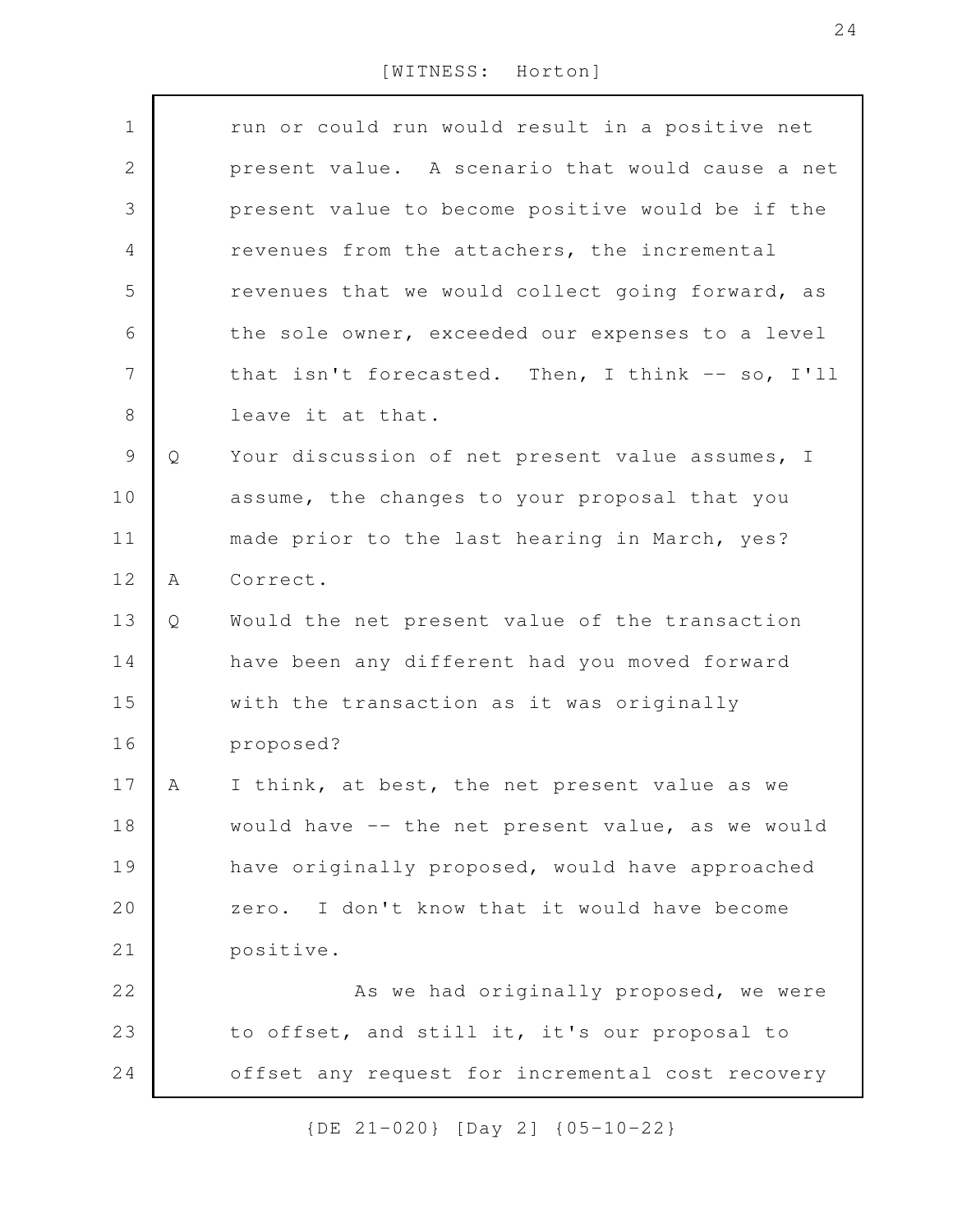by the revenues that we receive, those incremental revenues from attachers. So, under the original proposal, at best, we would be recovering our revenue requirement, which would mean our net present value would be zero. Q Do you have an opinion about what the net present value of the transaction would be if the purchase price were computed as what I've seen referred to as the "net book value", or I believe what I've heard Ms. Kravtin refer to as the "imputed regulatory value" of the poles? A I think we would get back into a little bit of a circular logic in that regard, in that, if we were to -- if Eversource were to pay the agreed upon purchase price to CCI, but only have recognition of a lesser amount, the net present value to Eversource is still negative, and could only go down. On the other hand, if we were to agree to a lower purchase price with CCI, which is counter to what's in the Agreement, well, that would then become a question as to whether or not CCI would move forward with the transaction. 1 2 3 4 5 6 7 8 9 10 11 12 13 14 15 16 17 18 19 20 21 22 23 24

{DE 21-020} [Day 2] {05-10-22}

25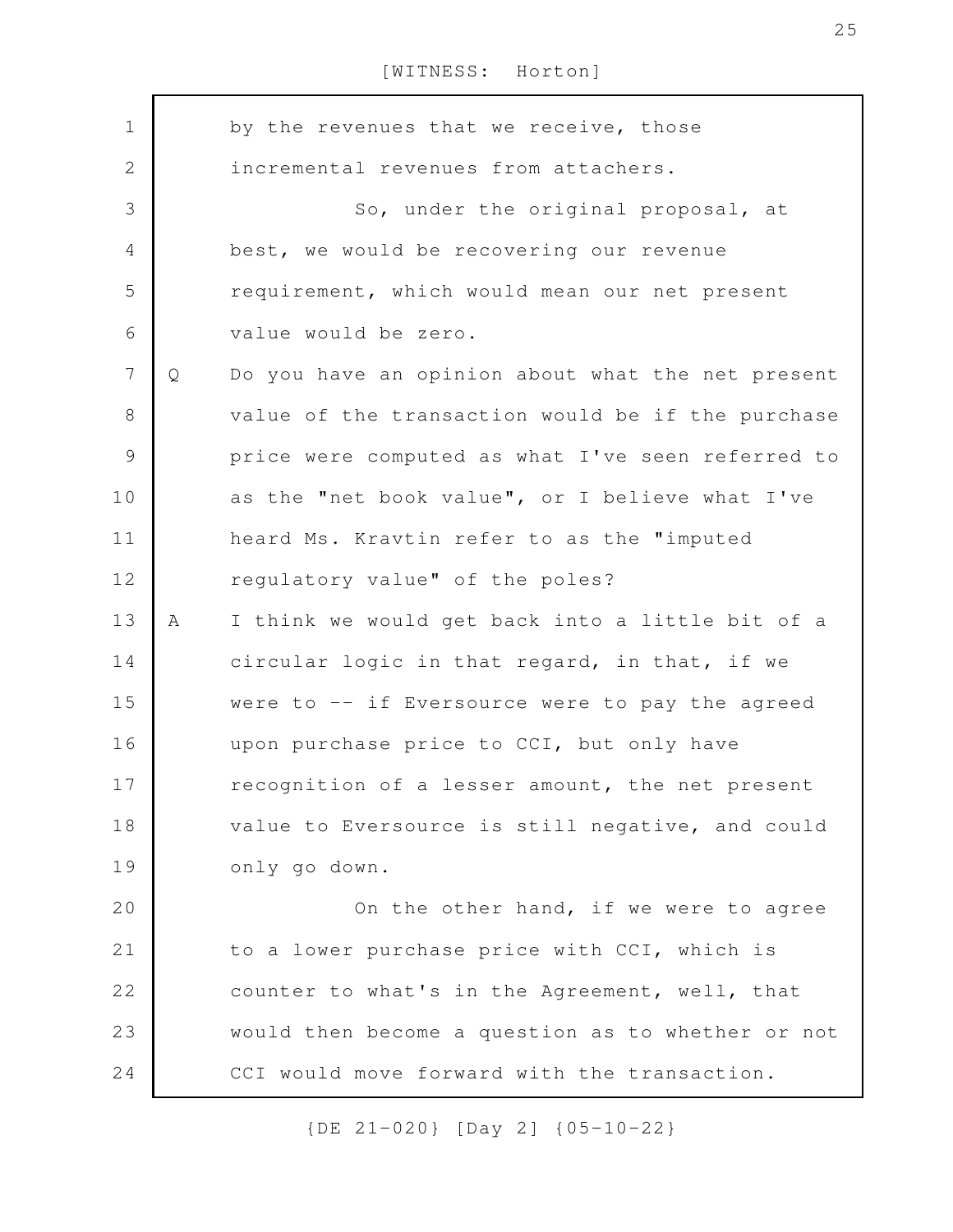| $\mathbf 1$    | Q | Understood. But, assuming you could somehow       |
|----------------|---|---------------------------------------------------|
| $\mathbf 2$    |   | magically cause CCI to agree to pay the so-called |
| 3              |   | "imputed regulatory value" or the "net book       |
| $\overline{4}$ |   | value", then would the transaction have acquired  |
| 5              |   | a positive net present value from the perspective |
| 6              |   | of Eversource?                                    |
| $\overline{7}$ | Α | It still wouldn't be positive, it would be less   |
| $\,8\,$        |   | negative. Because we're still expending capital   |
| $\mathcal{G}$  |   | dollars to purchase assets, for which we're going |
| 10             |   | to incur depreciation, property tax expense, and  |
| 11             |   | carrying charges, and not get recovery in rates   |
| 12             |   | until some future point, and, even at that point, |
| 13             |   | be reflected based on a lag.                      |
| 14             |   | MR. KREIS: Thank you. Those are all               |
| 15             |   | the questions I have for Mr. Horton, Mr.          |
| 16             |   | Chairman.                                         |
| 17             |   | CHAIRMAN GOLDNER: Thank you. We'll                |
| 18             |   | move to the Department of Energy, and I'll        |
| 19             |   | recognize Mr. Wiesner.                            |
| 20             |   | MR. WIESNER: Thank you, Mr. Chairman.             |
| 21             |   | BY MR. WIESNER:                                   |
| 22             | Q | So, Mr. Horton, I wanted to ask you a few         |
| 23             |   | questions about Exhibit 68. This is the record    |
| 24             |   | request response that shows vegetation management |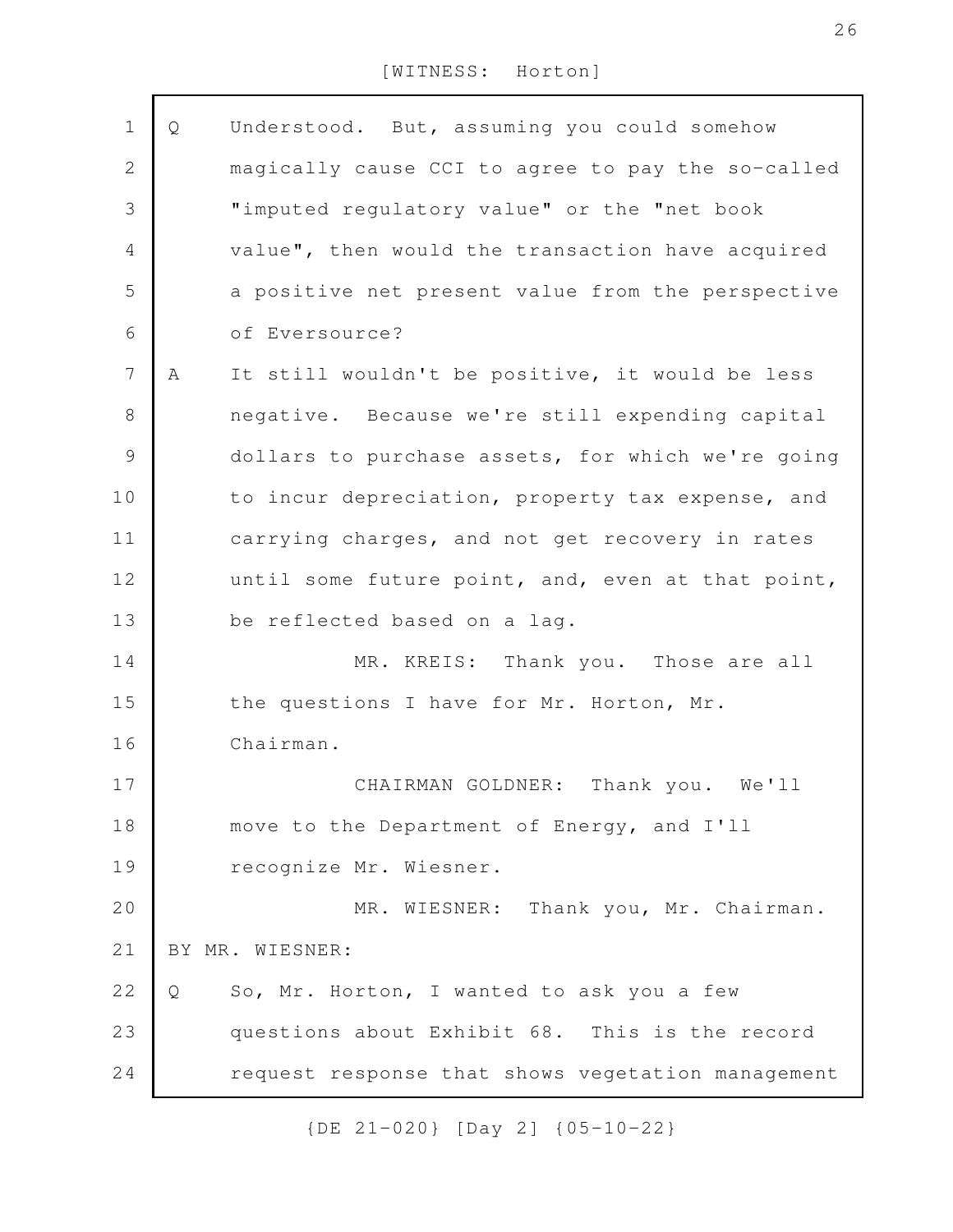| $\mathbf 1$    |   | expense amounts that were billed or could have     |
|----------------|---|----------------------------------------------------|
| $\mathbf{2}$   |   | been billed by Eversource to Consolidated, and     |
| 3              |   | the amounts paid and unpaid by Consolidated from   |
| 4              |   | January 2018 through January 2022.                 |
| 5              | Α | Yes. I'm there.                                    |
| 6              | Q | Okay. Now, it appears that, for 2019, the unpaid   |
| 7              |   | amount is "\$6,912,345", and, for 2020, the unpaid |
| 8              |   | amount is "\$7,834,412". Is that correct?          |
| $\overline{9}$ | Α | That's what's listed here, yes.                    |
| 10             | Q | And those two amounts added together total         |
| 11             |   | \$14,746,757. Is that correct?                     |
| 12             | Α | Subject to check, yes.                             |
| 13             | Q | And that sum is different from the Settlement      |
| 14             |   | amount that's set forth in Section 2.2 of the      |
| 15             |   | Settlement and Pole Asset Purchase Agreement       |
| 16             |   | that's been marked "Exhibit 3". Would you agree?   |
| 17             | A | Correct.                                           |
| 18             | Q | And, because that Settlement amount is still       |
| 19             |   | under review as confidential information, I won't  |
| 20             |   | say the number out loud. But, assuming that the    |
| 21             |   | Settlement amount is less than the total amount    |
| 22             |   | owed, in excess of 14.7 million, would the         |
| 23             |   | Company intend to seek recovery of that            |
| 24             |   | difference from its customers, through the PPAM    |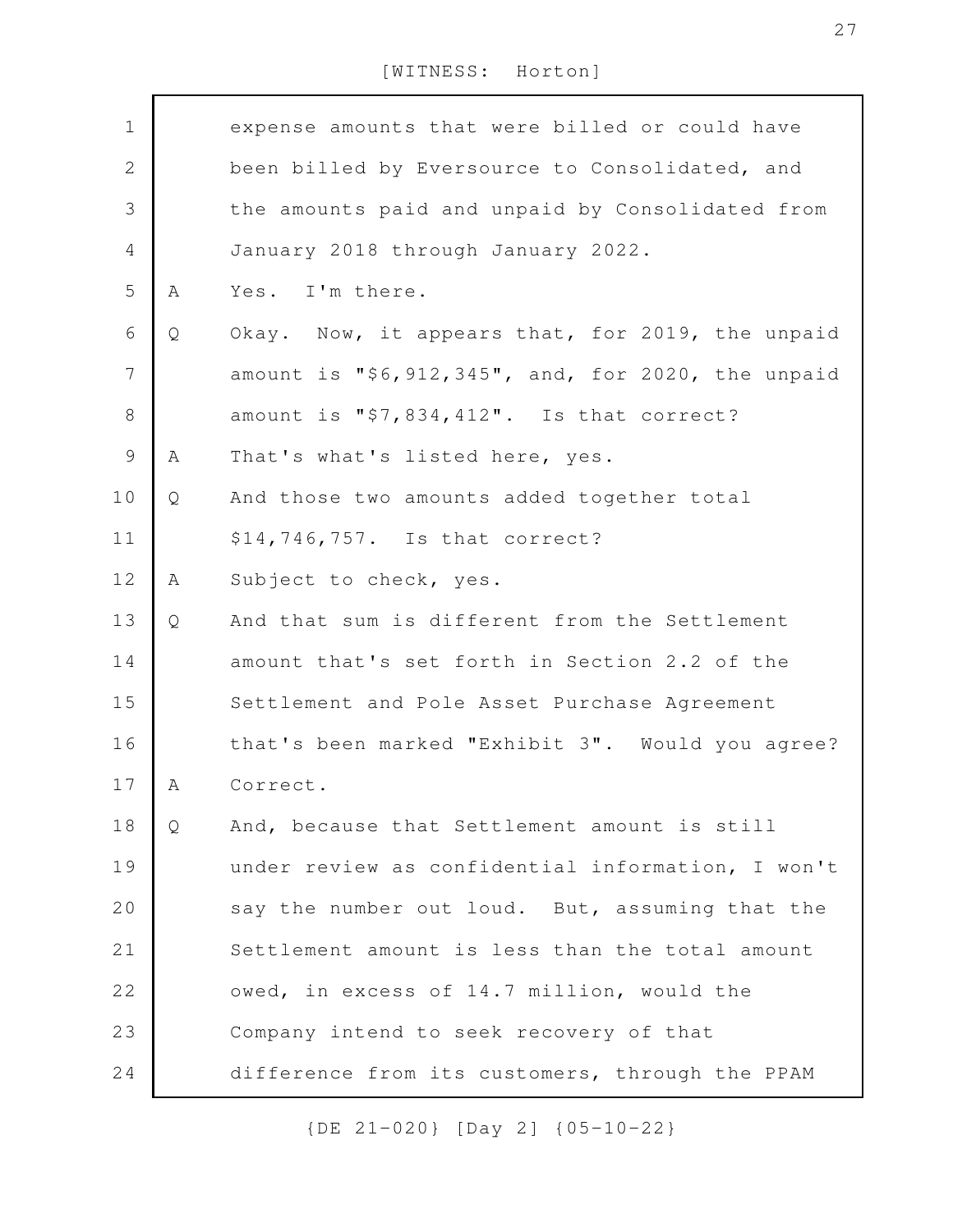| $\mathbf 1$    |   | or some other mechanism?                          |
|----------------|---|---------------------------------------------------|
| $\mathbf{2}$   | A | No. We, and through the course of the discovery   |
| 3              |   | and the proceeding, acknowledge that there is a   |
| $\overline{4}$ |   | difference. Our request is that we would get      |
| 5              |   | recovery, so the -- we have reached an agreement  |
| 6              |   | with Consolidated that had that agreed to number. |
| $\overline{7}$ |   | We, of course, then have continued to maintain    |
| 8              |   | our system and trim the vegetation. The           |
| $\mathcal{G}$  |   | Agreement, from when we had reached the agreement |
| 10             |   | in principle with Consolidated, when we           |
| 11             |   | solidified that with an agreement that was        |
| 12             |   | signed, there was an additional amount of expense |
| 13             |   | that was incurred, that we are not seeking        |
| 14             |   | recovery of from customers for that time period.  |
| 15             |   | We are requesting recovery for the                |
| 16             |   | period after we had reached agreement. But that   |
| 17             |   | delta, if this transaction is approved, is an     |
| 18             |   | additional cost that, you know, Eversource        |
| 19             |   | shareholders, essentially, are paying to          |
| 20             |   | consummate the transaction.                       |
| 21             | Q | Thank you. So, the Company then, I think it's     |
| 22             |   | fair to say, and I believe you will confirm, that |
| 23             |   | the Company will seek recovery of the             |
| 24             |   | approximately \$8.3 million for 2021, and the     |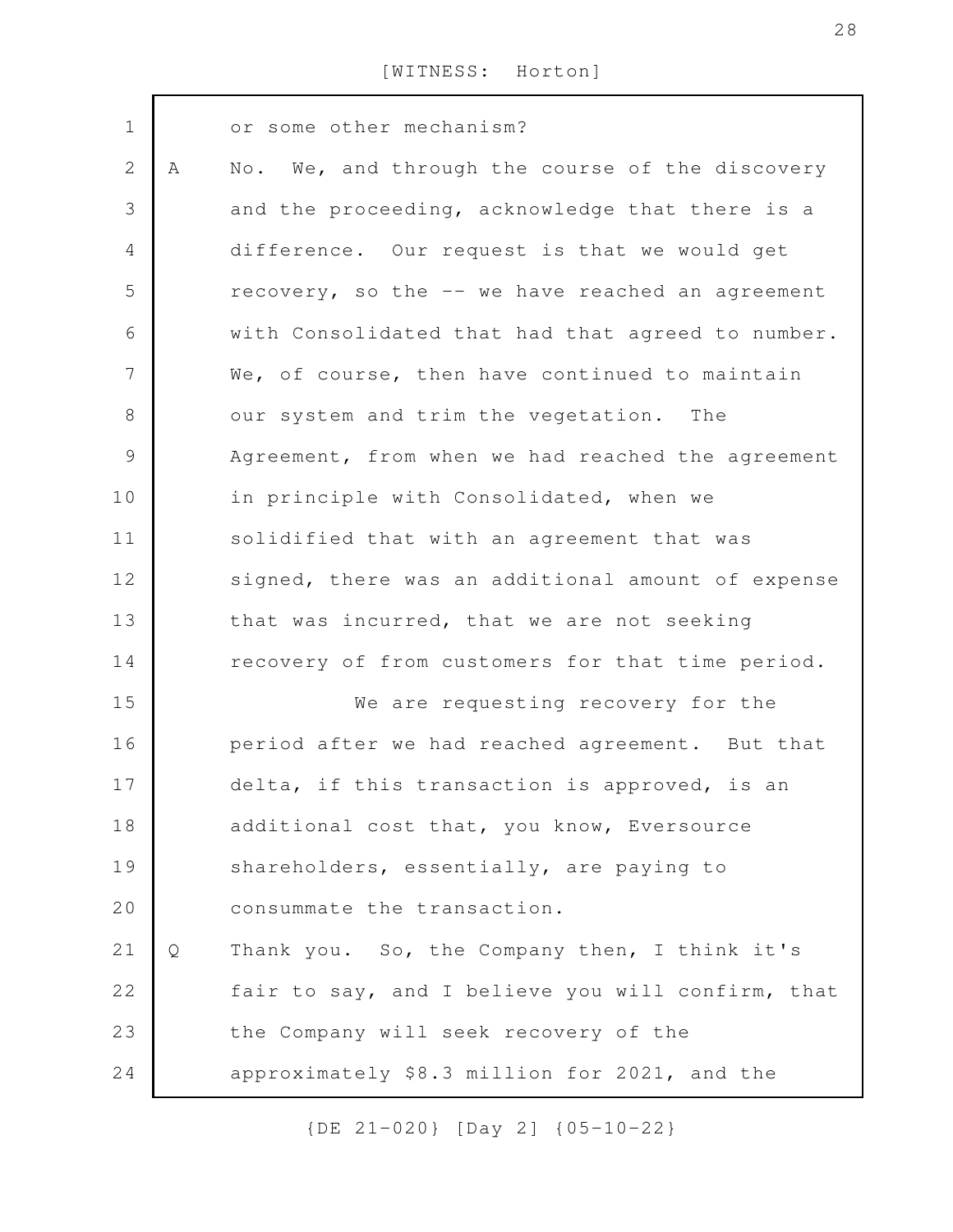| $\mathbf 1$    |   | additional accrued but unpaid amounts for the     |
|----------------|---|---------------------------------------------------|
| $\mathbf{2}$   |   | current year, through the date of the closing of  |
| 3              |   | the proposed transaction, if it occurs.<br>Is     |
| $\overline{4}$ |   | that -- is that fair so say?                      |
| 5              | Α | That's our proposal, yes.                         |
| 6              | Q | And, separately, with respect to the              |
| 7              |   | storm-related vegetation management expenses, and |
| $8\,$          |   | I see on Bates Page 002 of the exhibit that this  |
| $\mathcal{G}$  |   | amount totals "\$586,933". Are those costs also   |
| 10             |   | covered by the Settlement Agreement amount, for   |
| 11             |   | example, the 2020 costs?                          |
| 12             | A | I don't believe they are.                         |
| 13             | Q | So, what amount of those costs would the Company  |
| 14             |   | intend to include as incremental storm-related    |
| 15             |   | vegetation management expenses in a future storm  |
| 16             |   | cost recovery proceeding?                         |
| 17             | A | I apologize, but I would like, if it's possible,  |
| 18             |   | to consult with my legal counsel and provide a    |
| 19             |   | response later this morning. I don't know what    |
| 20             |   | the best and most efficient way is, I just don't  |
| 21             |   | want to misspeak on that important issue.         |
| 22             |   | Perhaps, if we take a break, I can just           |
| 23             |   | make a quick phone call, and then come back on.   |
| 24             |   | And I'm sorry for $-$ or, a record request,       |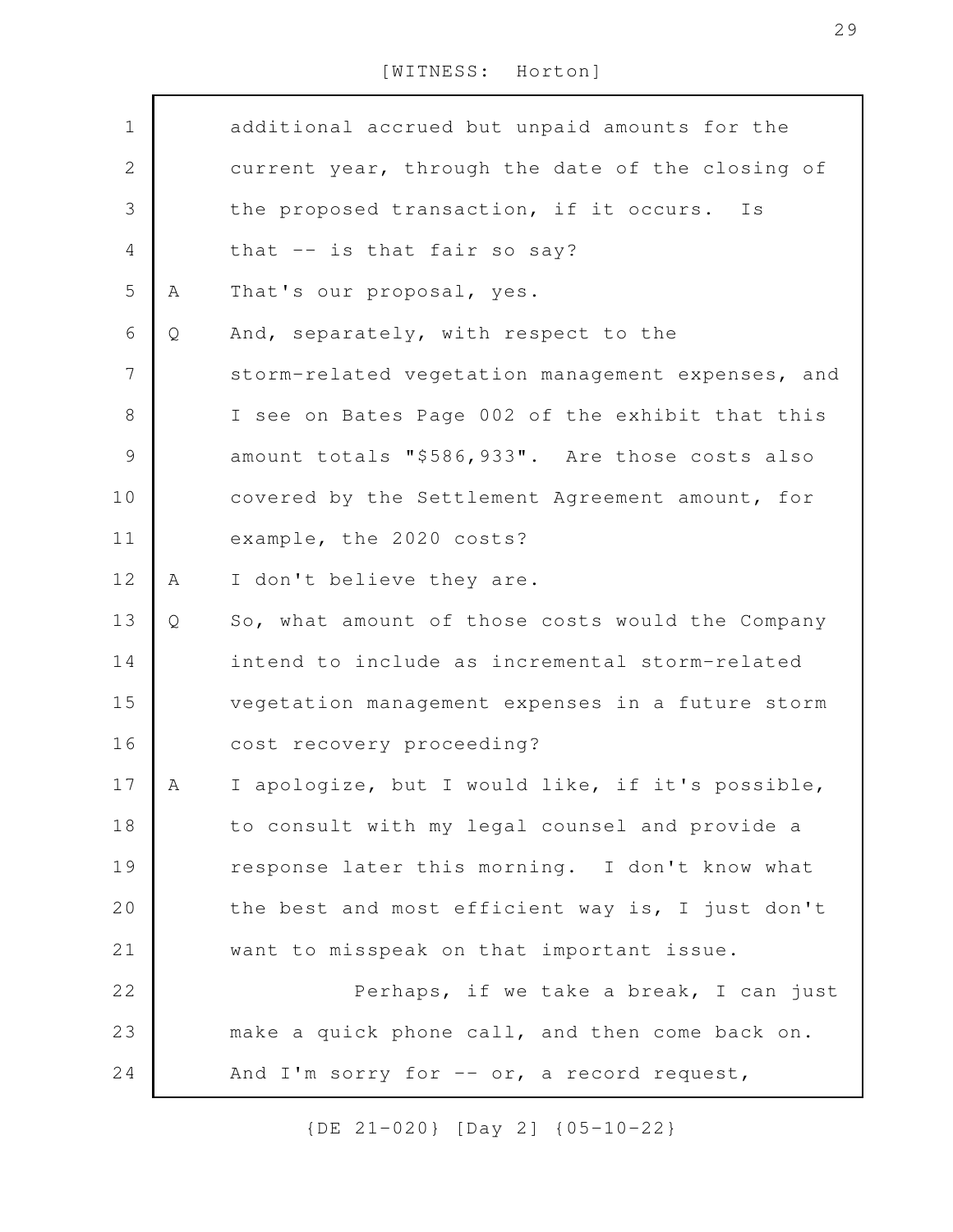whatever is, you know, --CHAIRMAN GOLDNER: No, we can take a pause later and come back to it. That would be fine. MR. WIESNER: Yes, I think that's acceptable to us. BY MR. WIESNER: Q And, just to confirm, is it possible that there will be additional expenses incurred in that storm-related cost category in the current year, before the date of the proposed pole acquisition closing, again, if it occurs? A Yes. Q And I think I know the answer, but could the Company provide an estimate of what any such additional amount for 2022 might be? A I certainly could get the estimate, to the extent there is any, of what has occurred. But, beyond that, no. Q Thank you. And, now, I want to turn to Exhibit 69. This is the record request from the prior hearing, the response to the record request, regarding disputes over vegetation management expenses between Eversource's 1 2 3 4 5 6 7 8 9 10 11 12 13 14 15 16 17 18 19 20 21 22 23 24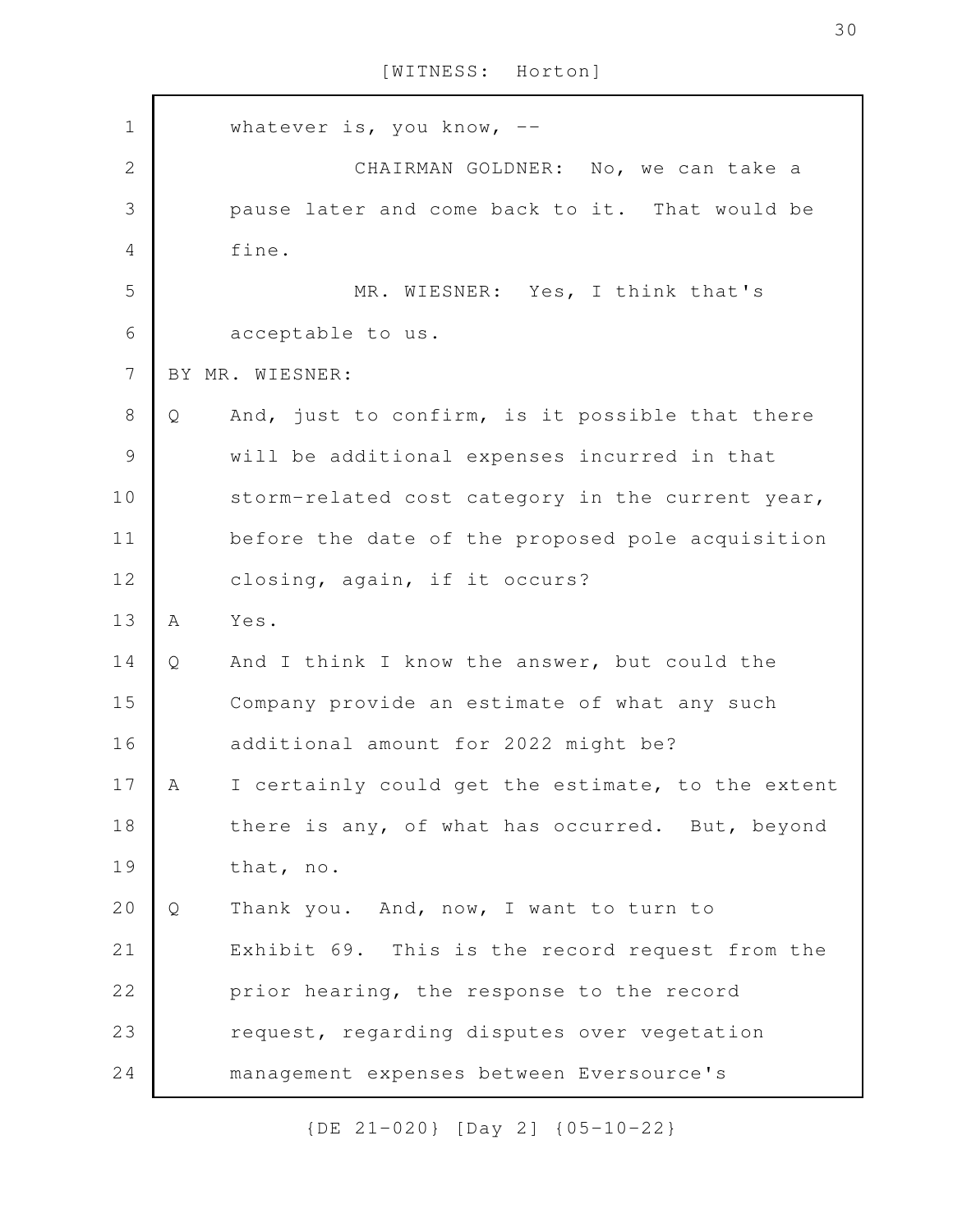| $\mathbf 1$    | affiliates and telephone company joint pole         |
|----------------|-----------------------------------------------------|
| $\sqrt{2}$     | owners in other states. And just let me know        |
| $\mathcal{S}$  | when you have that in front of you.                 |
| $\overline{4}$ | I do have that. We also had provided a<br>A         |
| 5              | supplement to that, which, and, again, I            |
| 6              | apologize, my print doesn't at all times have the   |
| $\overline{7}$ | exhibit number, but there was a supplement that     |
| $\,8\,$        | was filed. I just don't know which exhibit          |
| $\mathcal{G}$  | number that would be.                               |
| 10             | MS. RALSTON: It was filed under the                 |
| 11             | same exhibit number, just as a supplemental         |
| 12             | version.                                            |
| 13             | WITNESS HORTON:<br>Thank you.                       |
| 14             | MS. RALSTON: That supplemental version              |
| 15             | was the one with the confidential information, if   |
| 16             | that's helpful.                                     |
| 17             | MR. WIESNER: Okay. Okay, thank you.                 |
| 18             | BY MR. WIESNER:                                     |
| 19             | So, the response refers to the settlement that<br>Q |
| 20             | was reached in Massachusetts with Verizon.<br>And   |
| 21             | it states that "the DPU allowed the Company's       |
| 22             | affiliate to recover from its ratepayers the        |
| 23             | difference between the amount incurred for          |
| 24             | vegetation management and the amount that had       |
|                |                                                     |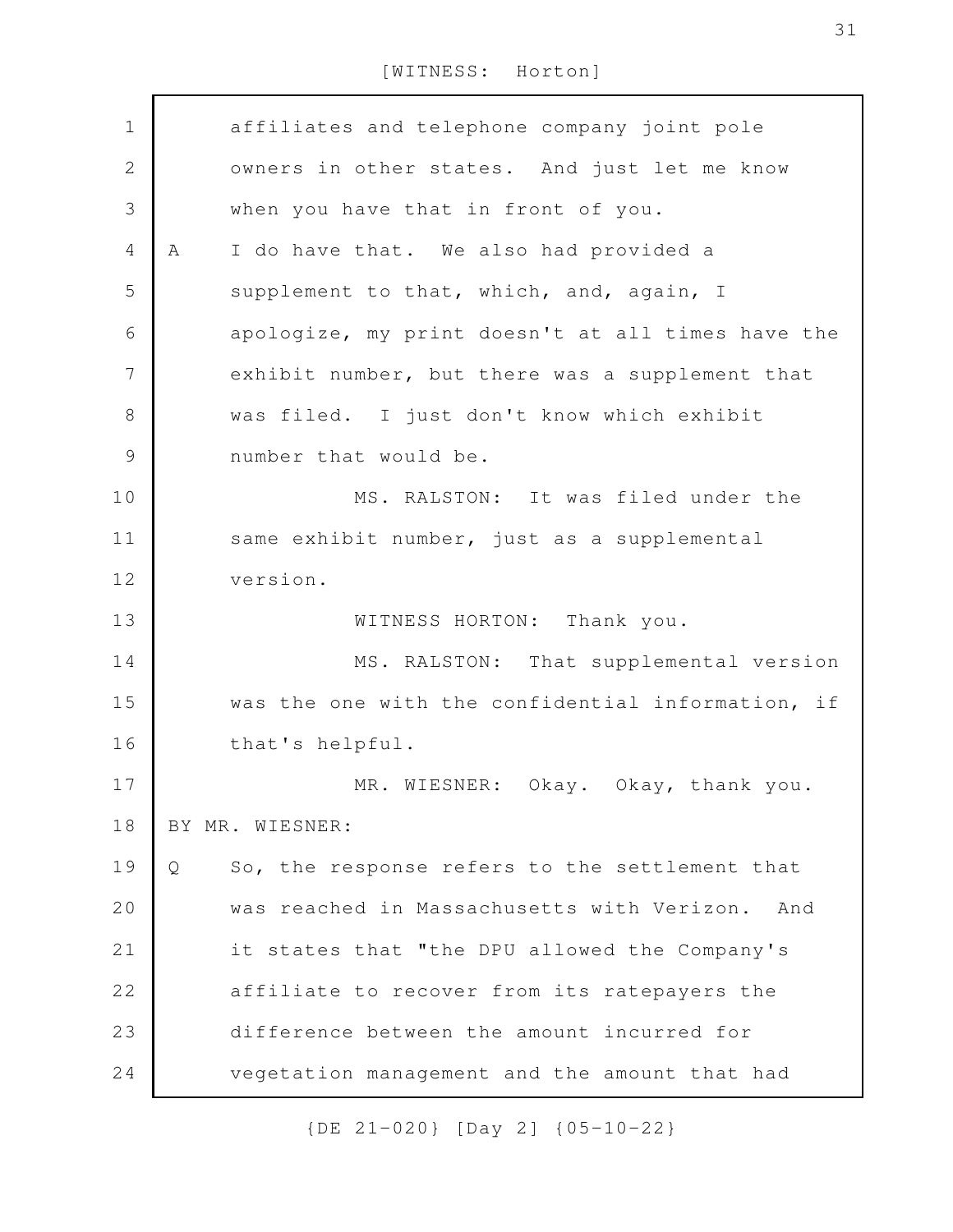| $\mathbf 1$    |   | been reimbursed by Verizon." Is that right?       |
|----------------|---|---------------------------------------------------|
| $\overline{2}$ | Α | That's right.                                     |
| $\mathcal{S}$  | Q | And was that amount based on storm-related        |
| $\overline{4}$ |   | vegetation management costs or did it also        |
| 5              |   | include regular, ongoing annual vegetation        |
| 6              |   | management expenses?                              |
| $\overline{7}$ | A | That was related to storm-related vegetation      |
| $8\,$          |   | management expenses.                              |
| $\mathsf 9$    | Q | Only storm-related. And can you provide some      |
| 10             |   | more detail on the amount that was recovered from |
| 11             |   | Massachusetts ratepayers and the resulting rate   |
| 12             |   | impacts in that case?                             |
| 13             |   | WITNESS HORTON: And, Ms. Ralston, do              |
| 14             |   | you recall if any of that's confidential?         |
| 15             |   | MS. RALSTON: It is not. And it's                  |
| 16             |   | available in the supplemental response.           |
| 17             |   | WITNESS HORTON: Oh. Thank you.                    |
| 18             |   | MS. RALSTON: On Page 3. Not the rate              |
| 19             |   | impacts, but the amount.                          |
| 20             |   | MR. WIESNER: Okay. I see that. Thank              |
| 21             |   | you.                                              |
| 22             |   | BY MR. WIESNER:                                   |
| 23             | Q | And I want to turn to the Connecticut             |
| 24             |   | settlements, with Southern New England Telephone  |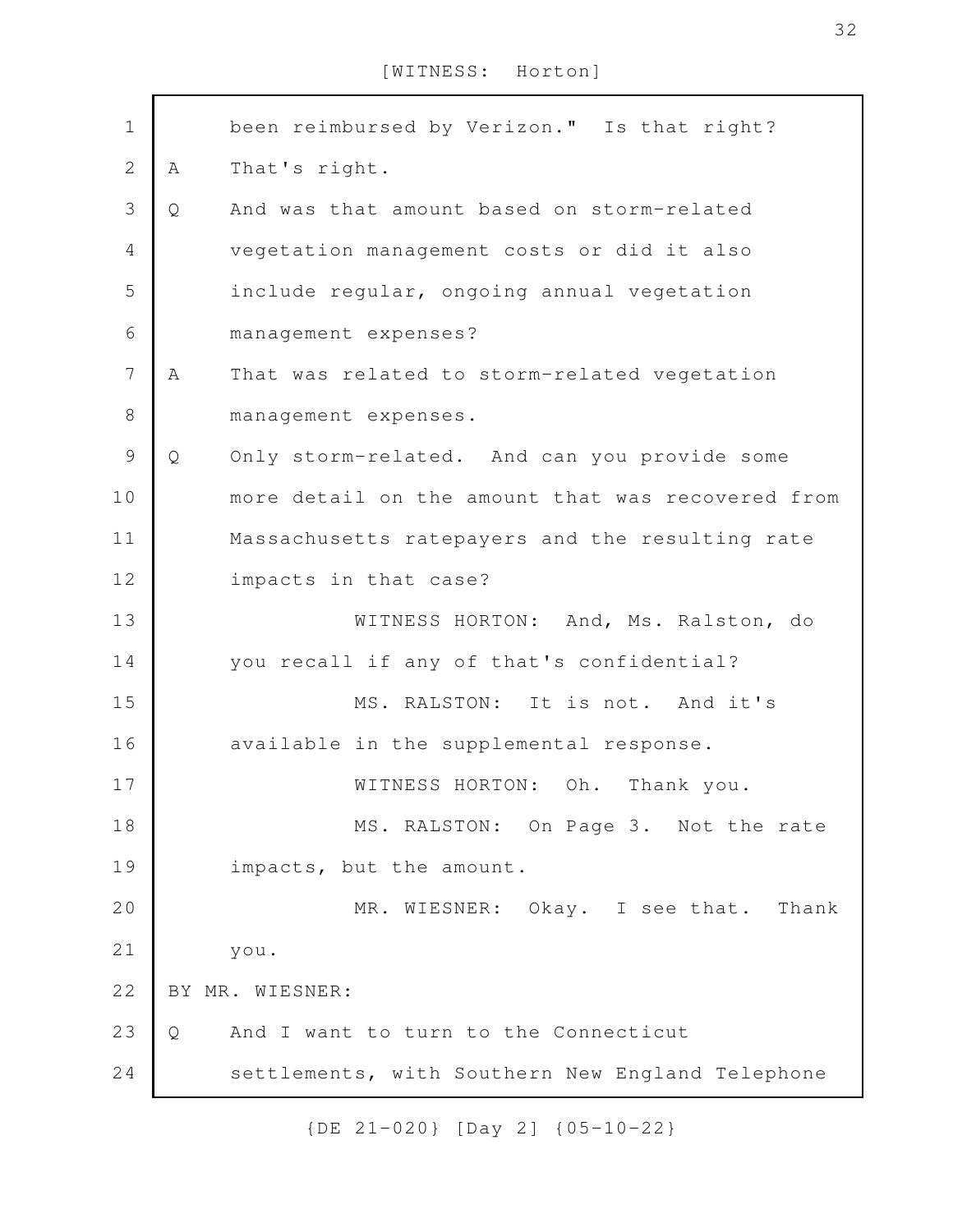| $\mathbf 1$    |   | and Frontier, a similar question. Did the         |
|----------------|---|---------------------------------------------------|
| $\mathbf{2}$   |   | Connecticut PURA permit recovery from Connecticut |
| $\mathfrak{Z}$ |   | ratepayers of the difference between what the     |
| 4              |   | Company -- the Connecticut company had incurred   |
| 5              |   | and what had been reimbursed by the telephone     |
| 6              |   | utilities?                                        |
| $\overline{7}$ | A | So, the typical structure is that, yes, as PURA   |
| $8\,$          |   | reviews the storm costs, the amount is            |
| $\mathcal{G}$  |   | recoverable -- or, the amount deemed recoverable  |
| 10             |   | is net of amounts reimbursed by the               |
| 11             |   | telecommunication company as relates to this      |
| 12             |   | specific settlement agreement. I don't believe    |
| 13             |   | that has gone through, you know, the storm        |
| 14             |   | prudency review process at PURA for those amounts |
| 15             |   | that have been settled.                           |
| 16             | Q | But is it the Company's -- I should say CL&P's    |
| 17             |   | intent to recover the difference?                 |
| 18             | Α | Yes.                                              |
| 19             | Q | Through the storm recovery mechanism?             |
| 20             | Α | Yes.                                              |
| 21             | Q | Okay. Thank you. Now, I want to look briefly at   |
| 22             |   | Exhibit 73. This is the Company's response to     |
| 23             |   | data requests on Exhibit 68. And, in particular,  |
| 24             |   | I have a question on Bates Page 003 of that       |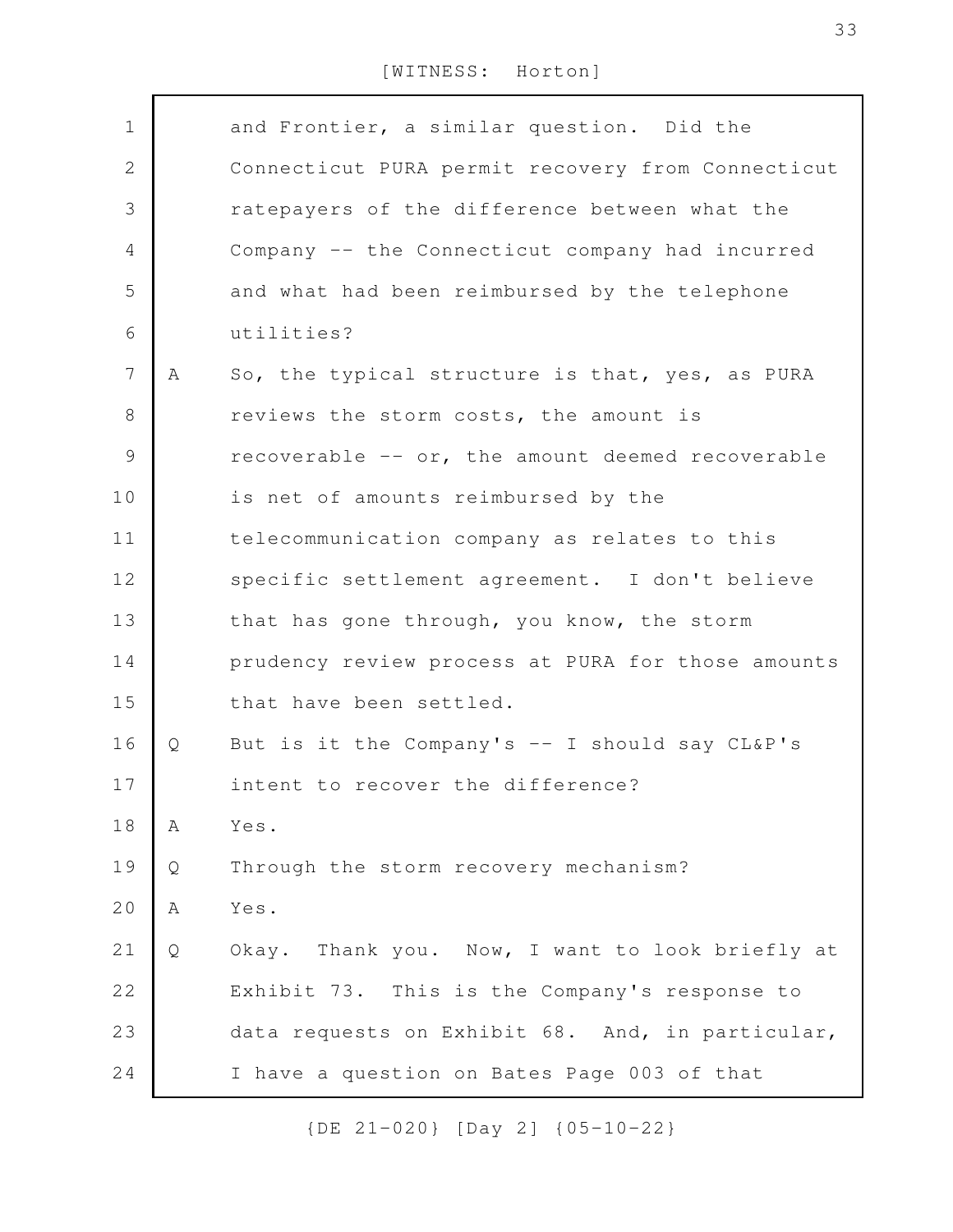| $\mathbf 1$    |   | Exhibit 73, when you get there.                   |
|----------------|---|---------------------------------------------------|
| $\mathbf{2}$   | A | I'm sorry, which Bates page did you say?          |
| 3              | Q | Bates Page 003 of the Exhibit 73.                 |
| 4              | Α | Okay. I'm there.                                  |
| 5              | Q | And, in Part b. of your response to NECTA's data  |
| 6              |   | request, there's a reference to a "Depreciation   |
| $\overline{7}$ |   | rate of 3.19 percent" that was used for "Account  |
| $\,8\,$        |   | 364" in the "Company's 2020 FERC Form 1". Is      |
| $\mathsf{S}$   |   | that correct?                                     |
| 10             | A | Yes.                                              |
| 11             | Q | And was that 3.19 percent depreciation rate the   |
| 12             |   | rate that was approved by the PUC and in effect   |
| 13             |   | during 2020?                                      |
| 14             | A | I would have to confirm that as well.             |
| 15             | Q | Okay. Thank you. I'm sorry. I guess we can        |
| 16             |   | confirm that as well after the break.             |
| 17             |   | And where I was going with this is that           |
| 18             |   | the applicable depreciation rate was updated, was |
| 19             |   | it not, based on the depreciation study that was  |
| 20             |   | reviewed and approved by the PUC in the Company's |
| 21             |   | most recent base distribution rate case, the      |
| 22             |   | famous Docket DE 19-057?                          |
| 23             | A | That's correct.                                   |
| 24             | Q | And that updated depreciation rate I believe is   |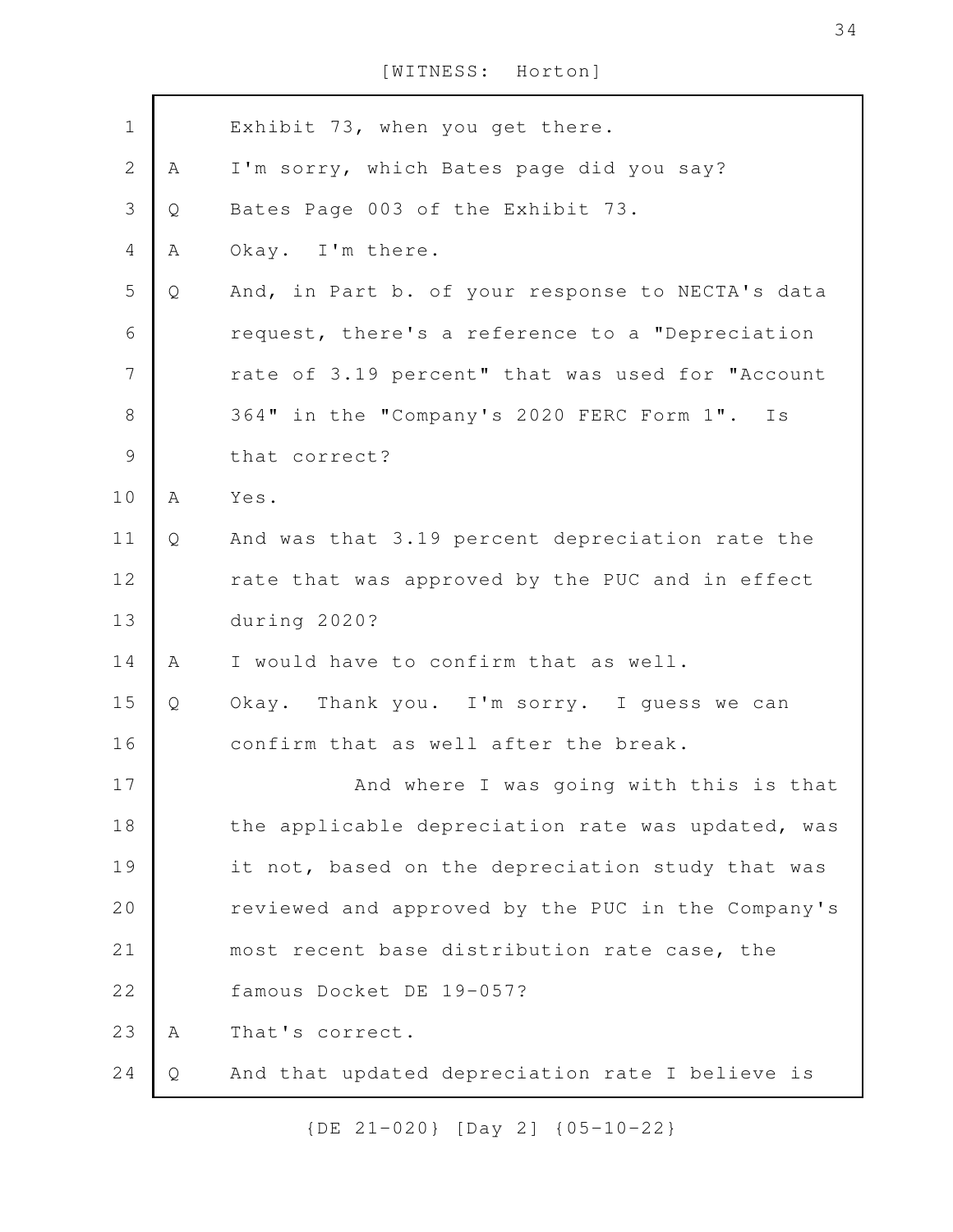| $\mathbf 1$    |   | "3.59 percent", would you agree with that?        |
|----------------|---|---------------------------------------------------|
| $\overline{2}$ | Α | That's what I would need to confirm.              |
| 3              | Q | And the updated depreciation rate, subject to     |
| 4              |   | your confirmation, from the rate case, did not    |
| 5              |   | take effect until January 2021?                   |
| 6              | Α | Correct.                                          |
| $\overline{7}$ | Q | Per the PUC's order?                              |
| 8              | Α | That's correct.                                   |
| 9              | Q | So, the Account 364 depreciation rate of 3.59     |
| 10             |   | percent only become effective on January 1st of   |
| 11             |   | that year, 2021, is that correct?                 |
| 12             | A | Well, I think, and again, I would like to confirm |
| 13             |   | exactly what's listed on that referenced FERC     |
| 14             |   | page, but the depreciation rate would have gone   |
| 15             |   | into rates effective on 01-01-21, but, then,      |
| 16             |   | through application of the temporary rate         |
| 17             |   | process, and this would also be something I'll    |
| 18             |   | just confirm, that that depreciation rate would,  |
| 19             |   | in theory, be and expect to be in effect back to  |
| 20             |   | the temporary rates, when we conduct the          |
| 21             |   | reconciliation for temp. rates.                   |
| 22             | Q | And do you recall what the date of the temporary  |
| 23             |   | rates would be?                                   |
| 24             | A | I believe that was June 1st of -- June 1st of     |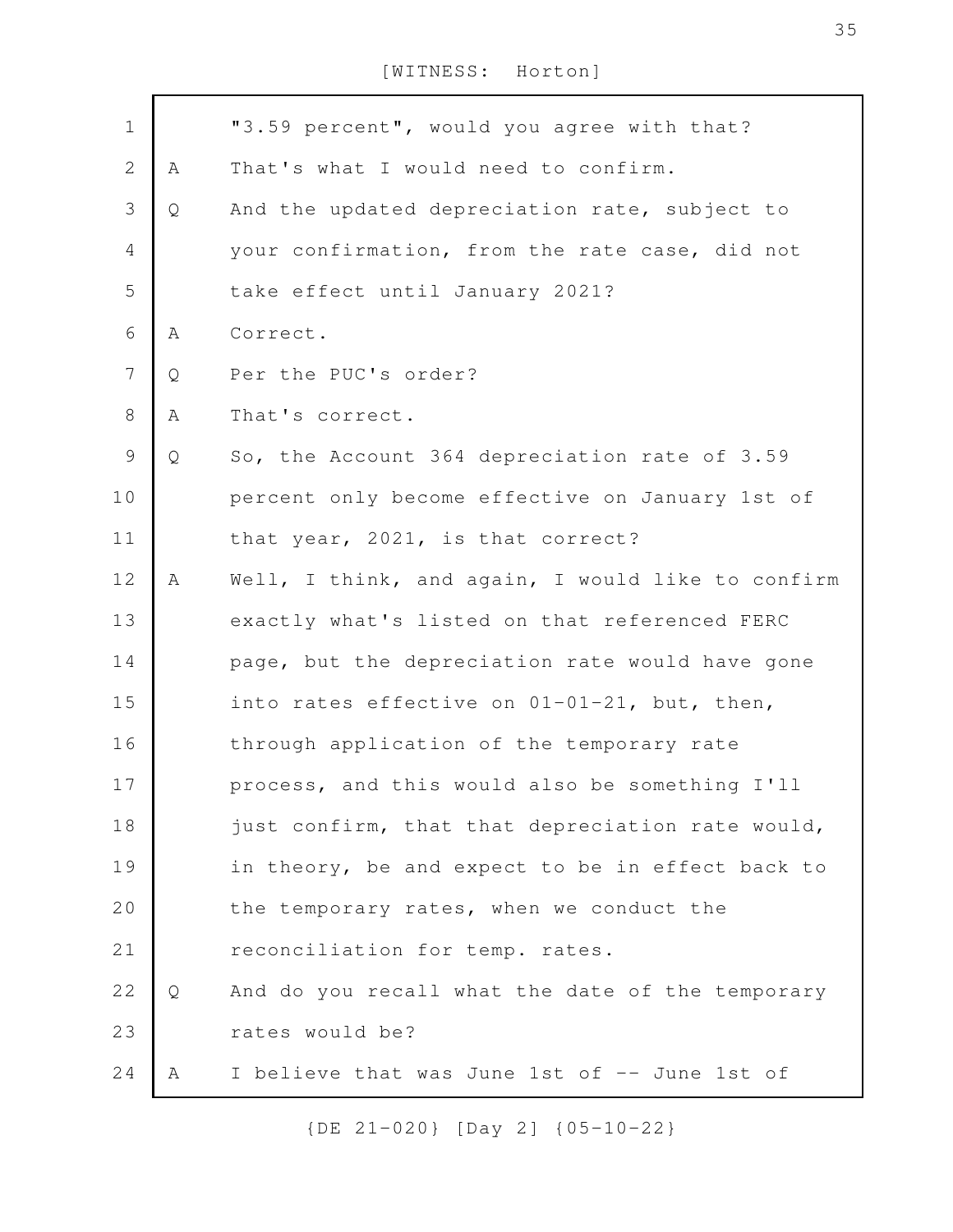2019, either June 1st or July 1st of 2019. MR. WIESNER: Okay. Thank you. Thank you. I have no further questions for Mr. Horton at this time, subject to confirmation of the points that we discussed earlier. CHAIRMAN GOLDNER: So, maybe what I would suggest is we can go through the Commissioner questions, and then take a break. Let Mr. Horton check on the data, and then we'll go to redirect after that. If that's okay with everyone? *[Multiple indications in the affirmative.]* CHAIRMAN GOLDNER: Okay. Okay, very good. We'll move to Commissioner questions. I'll recognize Commissioner Simpson. CMSR. SIMPSON: Thank you, Mr. Chairman. BY CMSR. SIMPSON: Q So, Mr. Horton, I'd like to ask you some questions about Exhibit 70. Looking at Bates Page 003, let me know when you're there. A I'm there. 1 2 3 4 5 6 7 8 9 10 11 12 13 14 15 16 17 18 19 20 21 22 23 24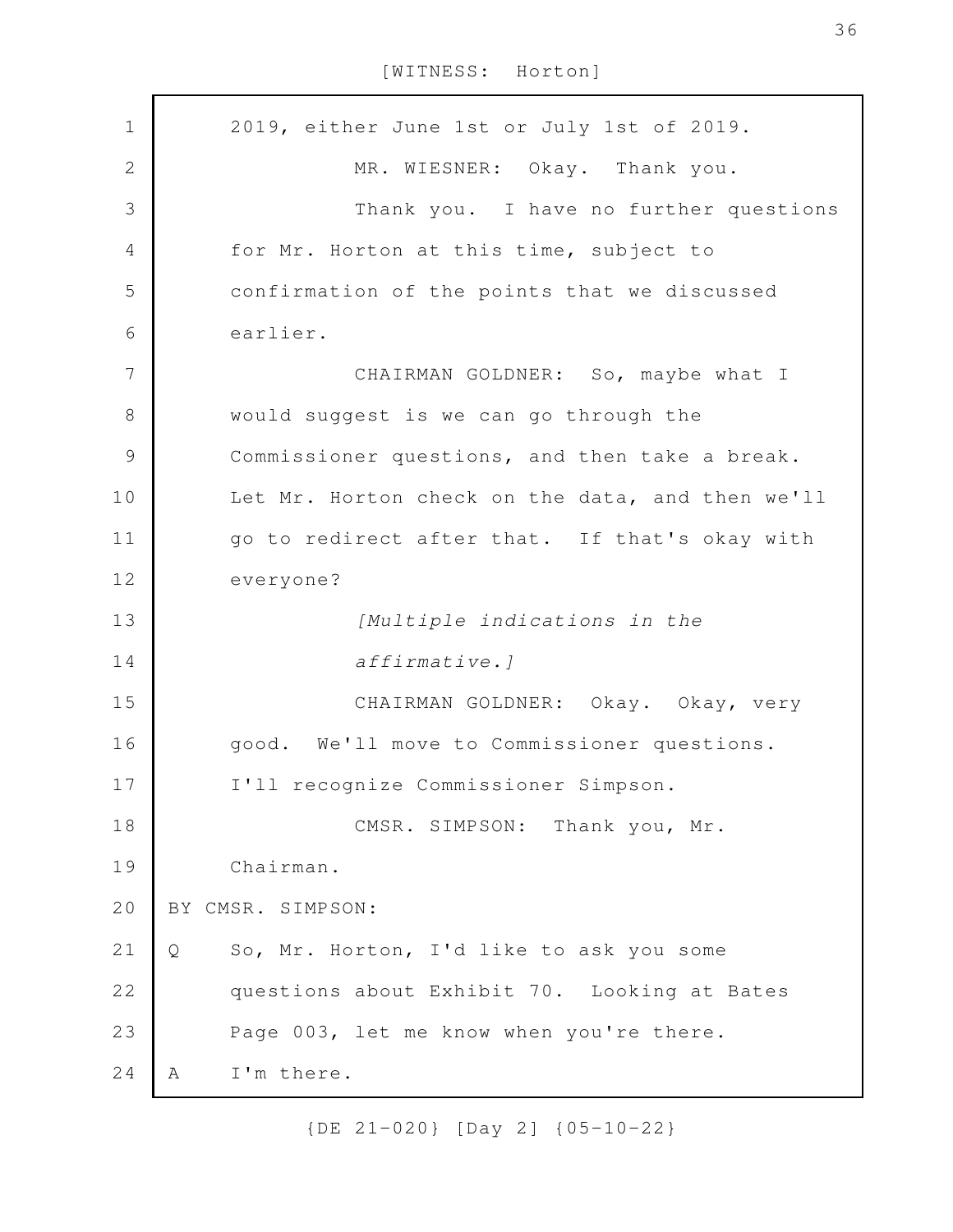| $\mathbf 1$    | Q | Can you identify what costs you would defer until |
|----------------|---|---------------------------------------------------|
| $\sqrt{2}$     |   | the next rate case, and which costs are part of   |
| $\mathcal{S}$  |   | the proposed PPAM?                                |
| 4              | A | On this exhibit, all of the costs on Line 36,     |
| 5              |   | "Total", are costs that are included within the   |
| 6              |   | PPAM. We wouldn't be, I want to careful on what   |
| $\overline{7}$ |   | "defer to the next rate case" means, we are, in   |
| $8\,$          |   | those years on the version that I'm looking at,   |
| $\mathcal{G}$  |   | there's light blue shaded lines reflecting        |
| 10             |   | changes from the prior filing. And, at the top,   |
| 11             |   | on Lines 18 and 19, and then on Line 32, those    |
| 12             |   | lines reflect the return on rate base,            |
| 13             |   | depreciation expense, and property tax expense.   |
| 14             |   | So, those line items are lines that we will be,   |
| 15             |   | as the Company will be incurring expense in each  |
| 16             |   | given year, we will not be seeking recovery in    |
| 17             |   | the future of those specific expense amounts. We  |
| 18             |   | will be incurring them and carrying them. So, we  |
| 19             |   | will not be deferring those to a regulatory asset |
| 20             |   | and seeking future recovery.                      |
| 21             |   | What we will be doing is, in our next             |
| 22             |   | rate-setting interval, whenever that next rate    |
| 23             |   | case occurs, just like with all other capital, we |
| 24             |   | would at that point in time be expecting to roll  |
|                |   |                                                   |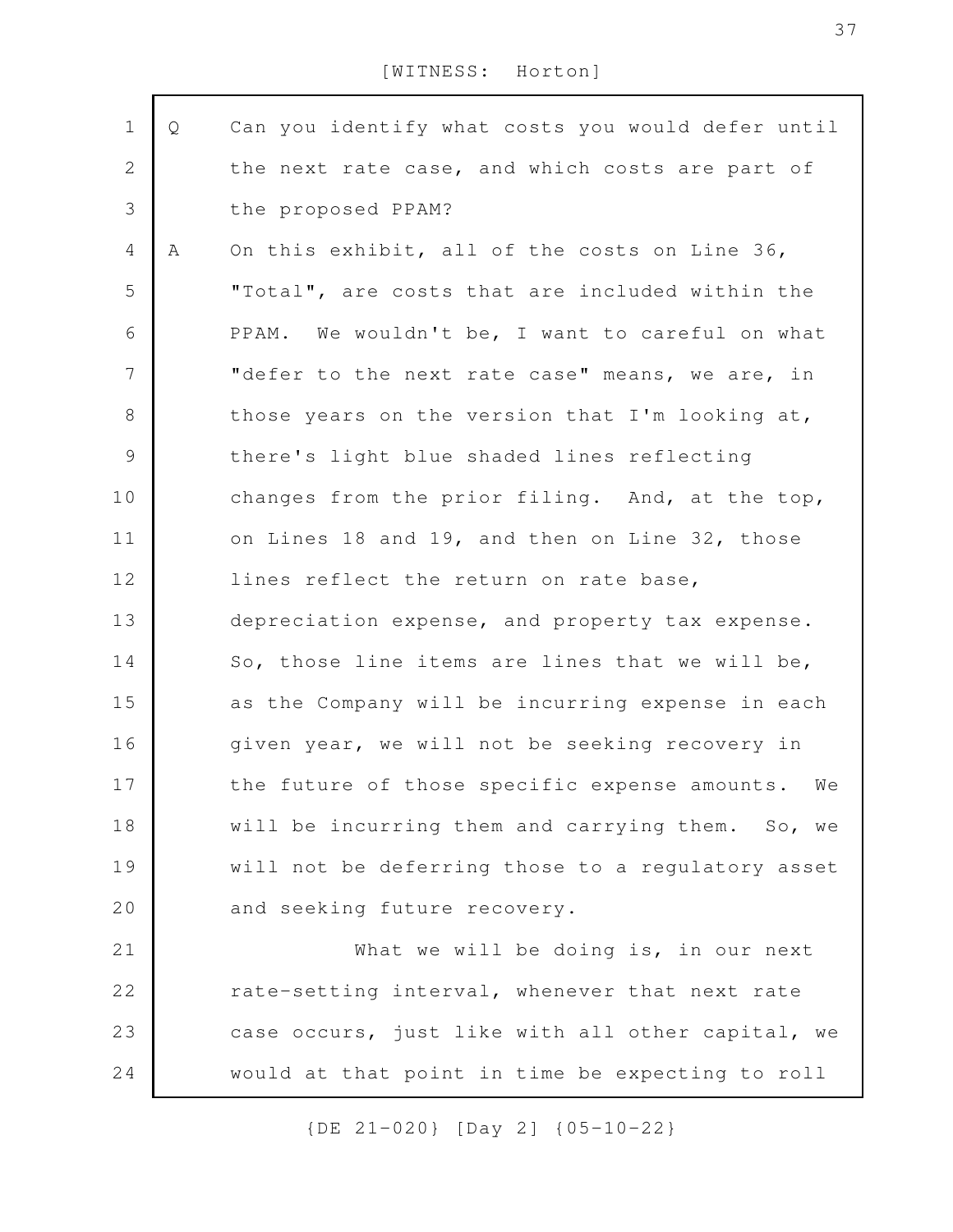| $\mathbf 1$    |   | in the purchase price of the assets, if approved  |
|----------------|---|---------------------------------------------------|
| $\mathbf{2}$   |   | in this transaction, as well as incremental       |
| $\mathfrak{Z}$ |   | additional capital investments. So, it would be   |
| $\overline{4}$ |   | just like any asset that we invest in and be      |
| 5              |   | subject to regulatory lag.                        |
| 6              |   | So, we're not asking to defer and build           |
| $\overline{7}$ |   | a regulatory asset for those expenses that we're  |
| $8\,$          |   | incurring. We'll actually have a bottom line,     |
| $\mathcal{G}$  |   | you know, P&L impact in those years.              |
| 10             | Q | So, looking specifically at Lines 20 and 21, "O&M |
| 11             |   | expenses" for "pole transfer" and "inspection     |
| 12             |   | costs", are those within the costs that you would |
| 13             |   | defer until the next rate case or would you be    |
| 14             |   | looking to recover those costs upon approval of   |
| 15             |   | the transaction?                                  |
| 16             | Α | We would be seeking to recover those costs upon   |
| 17             |   | approval of the transaction.                      |
| 18             | Q | And, if we move, also Exhibit 70, to Bates Page   |
| 19             |   | 013, with respect to vegetation management        |
| 20             |   | expenses, are you proposing to recover those      |
| 21             |   | costs before the next rate case through the PPAM? |
| 22             | A | Yes, we are.                                      |
| 23             | Q | Okay. And, then, looking at Bates Page 012, you   |
| 24             |   | list "average rate base" -- "return on average    |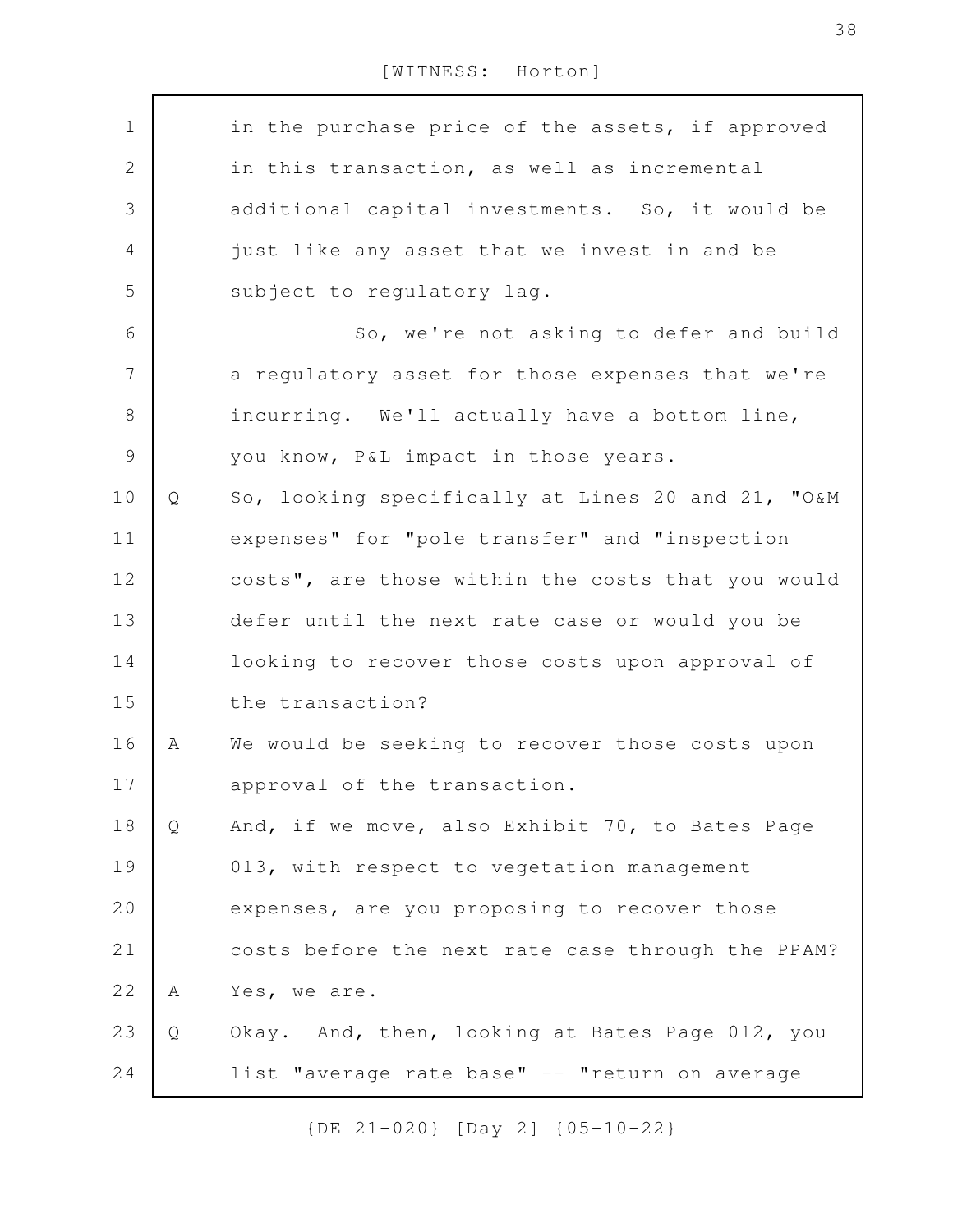| $\mathbf 1$    |   | rate base, depreciation expense and property tax  |
|----------------|---|---------------------------------------------------|
| $\mathbf{2}$   |   | expenses." And you're proposing to recover those  |
| 3              |   | costs in a future proceeding?                     |
| $\overline{4}$ | A | Yes. Just to, you know, making sure that I'm      |
| 5              |   | clear on the distinction, that we're -- we're not |
| 6              |   | asking to recover the costs incurred, say, in     |
| 7              |   | year one, in the future. We would only be         |
| $\,8\,$        |   | asking, at whatever point in time we have a rate  |
| $\mathcal{G}$  |   | case, to roll in the cost of those additions into |
| 10             |   | rate base, just like all other additions.         |
| 11             |   | Essentially, what we're asking for is             |
| 12             |   | the PPAM to recover the incremental O&M expenses, |
| 13             |   | which are on Lines 20 and 21, as well as          |
| 14             |   | vegetation management expenses that we reflected  |
| 15             |   | on Line 34, all offset by incremental revenues    |
| 16             |   | that we recover now as the sole owner. But        |
| 17             |   | leaving aside any capital-related cost recovery.  |
| 18             | Q | Okay. I'd like to compare Exhibit 70 to your      |
| 19             |   | previously filed version, which is marked as      |
| 20             |   | "Exhibit Number 7".                               |
| 21             | Α | Yes.                                              |
| 22             | Q | There were some changes here with respect to pole |
| 23             |   | attachment revenues. And can you clarify why      |
| 24             |   | Line 26, those values have increased, compared to |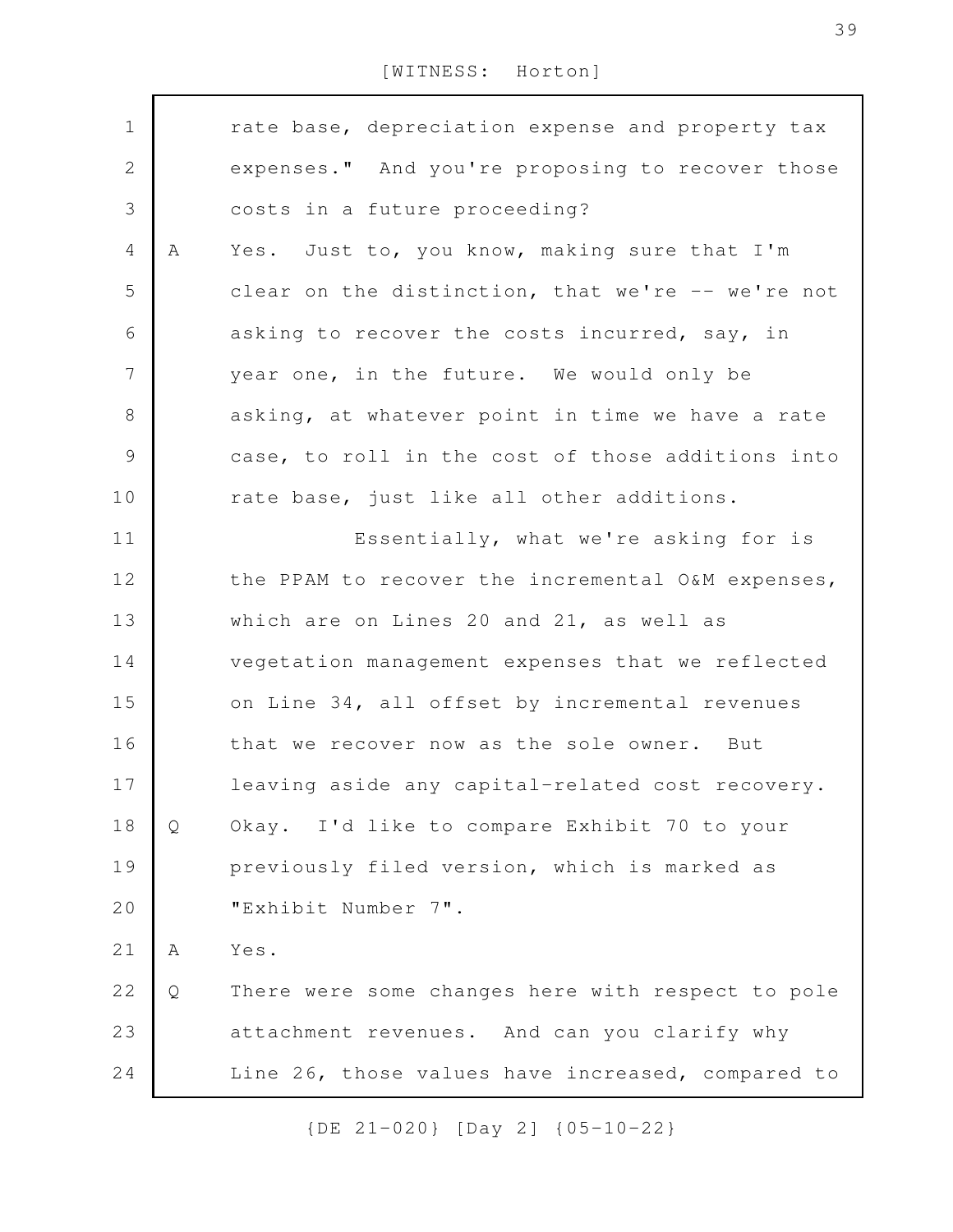| $\mathbf 1$    |   | Exhibit Number 7, marked as "Third Party          |
|----------------|---|---------------------------------------------------|
| $\mathbf{2}$   |   | excluding CCI" Pole Attachment Revenues?          |
| $\mathfrak{Z}$ | A | Yes. The -- you know what, as I was about to      |
| 4              |   | answer that question, I realize, so, the prior    |
| 5              |   | line of questions from Ms. Geiger, I was speaking |
| 6              |   | about the Eversource pole attachment rate. The    |
| $\overline{7}$ |   | Eversource pole attachment rate is not            |
| $\,8\,$        |   | influencing the "Third Party excluding CCI" rate  |
| $\mathcal{G}$  |   | on Line 26. I just want to make sure to get this  |
| 10             |   | right. I was just reviewing this response a       |
| 11             |   | moment before I came to the stand.                |
| 12             | Q | Take your time.                                   |
| 13             | A | Thank you.                                        |
| 14             |   | (Short pause.)                                    |
| 15             |   | BY THE WITNESS:                                   |
| 16             | A | Okay. Excuse me. So, going back, your question    |
| 17             |   | asked to explain why Line 26 changed in the       |
| 18             |   | Exhibit 70 versus Exhibit 7?                      |
| 19             |   | BY CMSR. SIMPSON:                                 |
| 20             | Q | Correct.                                          |
| 21             | Α | Okay.                                             |
| 22             | Q | And my follow-up would be with respect to Line    |
| 23             |   | 27. So, if you're able to explain why those       |
| 24             |   | values have changed, with respect to Exhibit 70,  |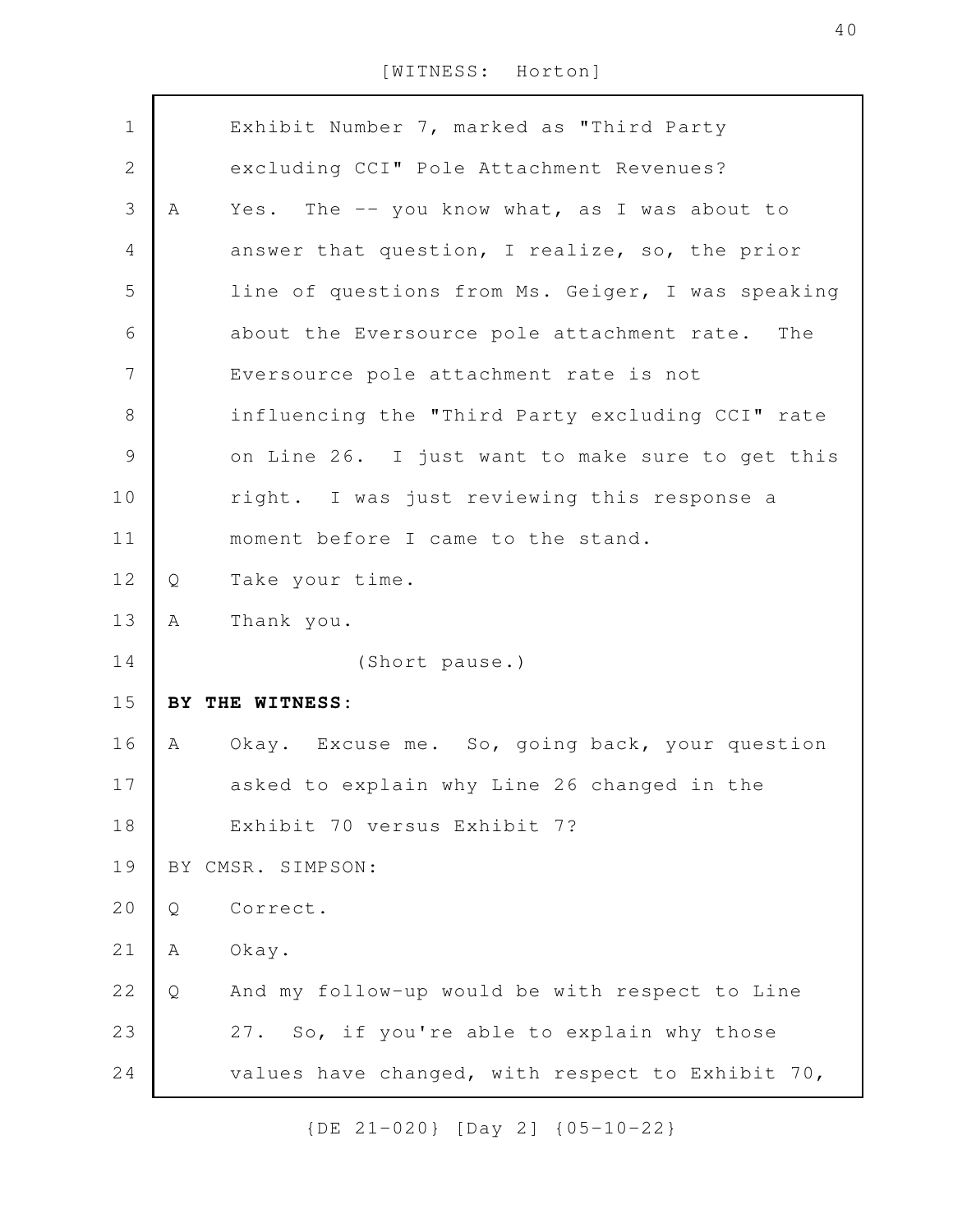| $\mathbf 1$    |   | that's what I'm looking to understand?            |
|----------------|---|---------------------------------------------------|
| $\mathbf{2}$   | Α | Okay. Thank you. For Line 26 and 27, we updated   |
| 3              |   | for two things. On Line 26, we updated the        |
| 4              |   | latest estimate of the incremental revenues that  |
| 5              |   | Eversource would collect that would otherwise     |
| 6              |   | accrue to CCI in Years 1 and 2, and, in Year 3,   |
| $\overline{7}$ |   | which is our expectation of the timing at which   |
| $8\,$          |   | we would consolidate rates, our intention is,     |
| $\mathcal{G}$  |   | upon approval of the transaction, that we         |
| 10             |   | would -- Eversource would continue to bill the    |
| 11             |   | jointly-owned rate calculated under the           |
| 12             |   | Eversource approved methodology today, as well as |
| 13             |   | the rate that is billed by CCI today, and         |
| 14             |   | authorized under their agreement with their       |
| 15             |   | attachers, for the first two years, because of    |
| 16             |   | the natural timing through which the transaction  |
| 17             |   | would be reflected in the Eversource formulaic    |
| 18             |   | rate. And the Year 3, which is the year that the  |
| 19             |   | costs of the transaction would be reflected in    |
| 20             |   | the rate that we charge to our attachers under    |
| 21             |   | the formula, that's the point in time that we     |
| 22             |   | would expect to consolidate the rate.             |
| 23             |   | So, we updated the $--$ we updated the            |
| 24             |   | expected revenues based on our latest             |
|                |   |                                                   |

{DE 21-020} [Day 2] {05-10-22}

41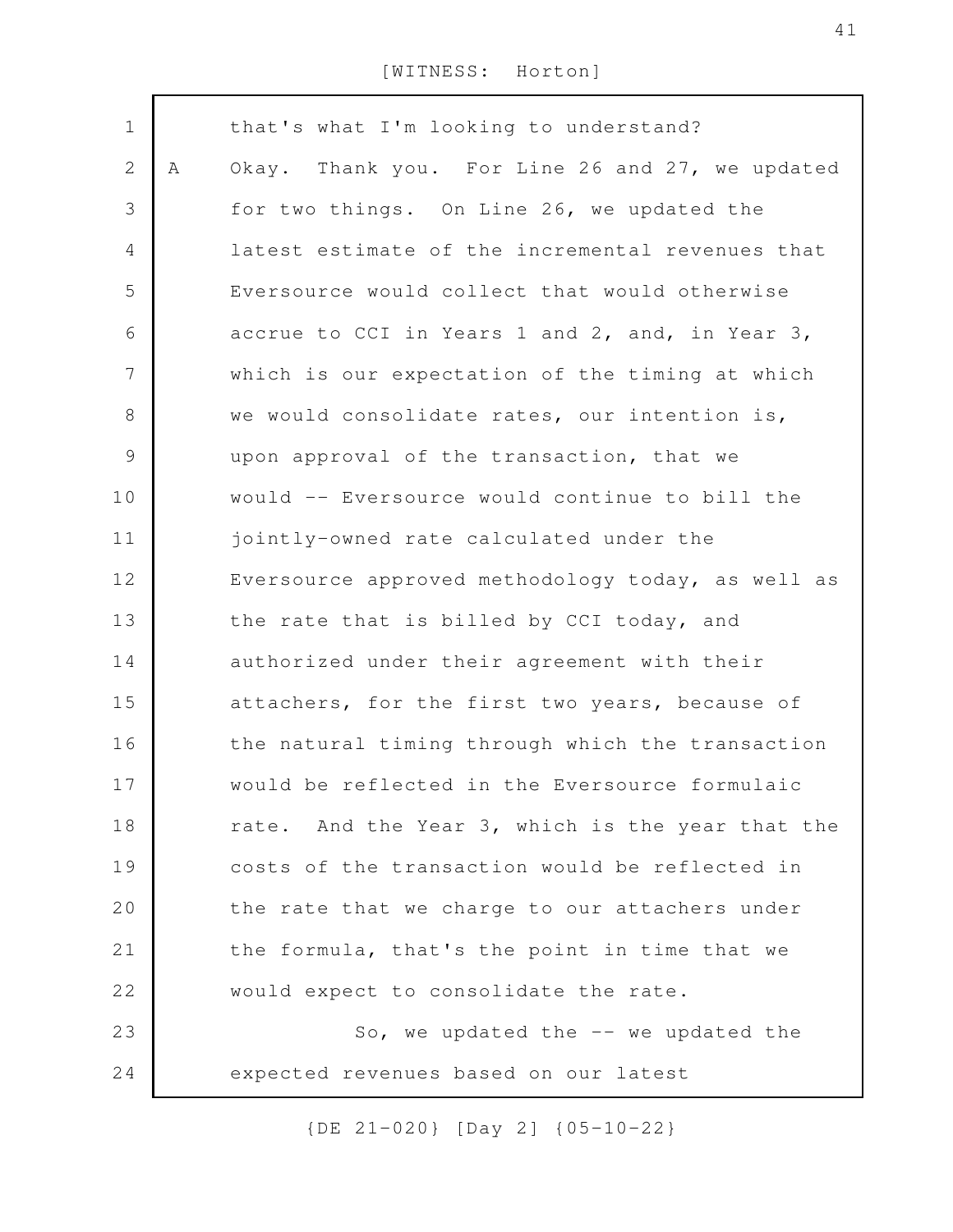| $\mathbf 1$    |   | understanding of revenues that would accrue to us |
|----------------|---|---------------------------------------------------|
|                |   |                                                   |
| 2              |   | that are currently billed by CCI, as well as      |
| 3              |   | updating for the most recent calculation of the   |
| 4              |   | pole attachment rate that's in effect. The        |
| 5              |   | actual revenues would be based on the pole        |
| 6              |   | attachment rate that's in effect in the future at |
| $\overline{7}$ |   | that point in time.                               |
| $8\,$          |   | And, on Line 27, labeled "CCI as                  |
| $\mathcal{G}$  |   | attacher", it describes that Years 1 and 2 are    |
| 10             |   | fixed per the Agreement, and Year 3 is the number |
| 11             |   | of attachments, which is based on an agreed to    |
| 12             |   | amount, times the then applicable attachment      |
| 13             |   | rate, which would be subject to the same, you     |
| 14             |   | know, caveat language that I just provided. It's  |
| 15             |   | we're providing the latest, but the actual amount |
| 16             |   | billed would be based on the rates in effect at   |
| 17             |   | that time.                                        |
| 18             | Q | So, through discussions that Eversource has had   |
| 19             |   | with Consolidated, your current understanding of  |
| 20             |   | revenues associated with attachments has changed, |
| 21             |   | and that's what this update is reflecting?        |
| 22             | Α | Through the course of the proceeding, we've       |
| 23             |   | refined our estimates and improved upon those,    |
| 24             |   | and incorporated them into the analysis along the |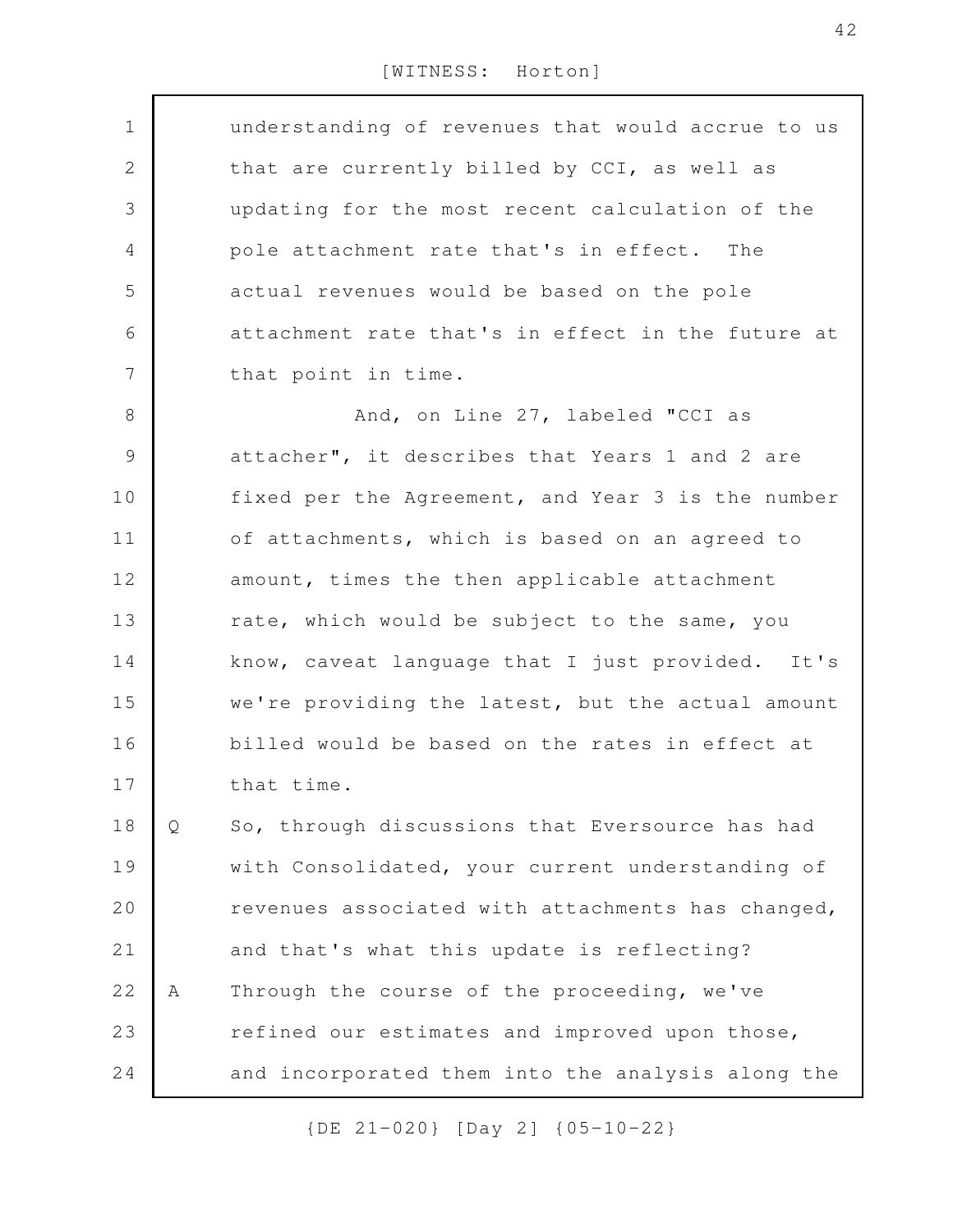| $1\,$          |   | way.                                              |
|----------------|---|---------------------------------------------------|
| $\sqrt{2}$     | Q | Okay. Thank you. With respect to Line 32,         |
| 3              |   | relative to property tax, is the Company          |
|                |   |                                                   |
| $\overline{4}$ |   | proposing to defer property tax costs until the   |
| 5              |   | next rate case or would you seek to recover costs |
| 6              |   | associated with property taxes upon consummation  |
| 7              |   | of the transaction?                               |
| $8\,$          | A | Currently, we have, as a result of that infamous  |
| $\mathcal{G}$  |   | rate case, an agreement about how property taxes  |
| 10             |   | will be treated, actual property tax expense in a |
| 11             |   | given year. And that reconciles the amount of     |
| 12             |   | actual property tax expense that's                |
| 13             |   | distribution-related in a given year, against the |
| 14             |   | amount that's recovered through rates.            |
| 15             |   | But, in recognizing the request, you              |
| 16             |   | know, here of the Commission, and the findings    |
| 17             |   | here of the Commission, to exclude this           |
| 18             |   | transaction from our request for capital-related  |
| 19             |   | recovery, we would -- we would have to            |
| 20             |   | essentially make an adjustment to that amount to  |
| 21             |   | exclude property tax expense attributable to this |
| 22             |   | transaction from that reconciliation.             |
| 23             |   | So, we haven't outlined the details of            |
| 24             |   | how that would be done here. But our approach to  |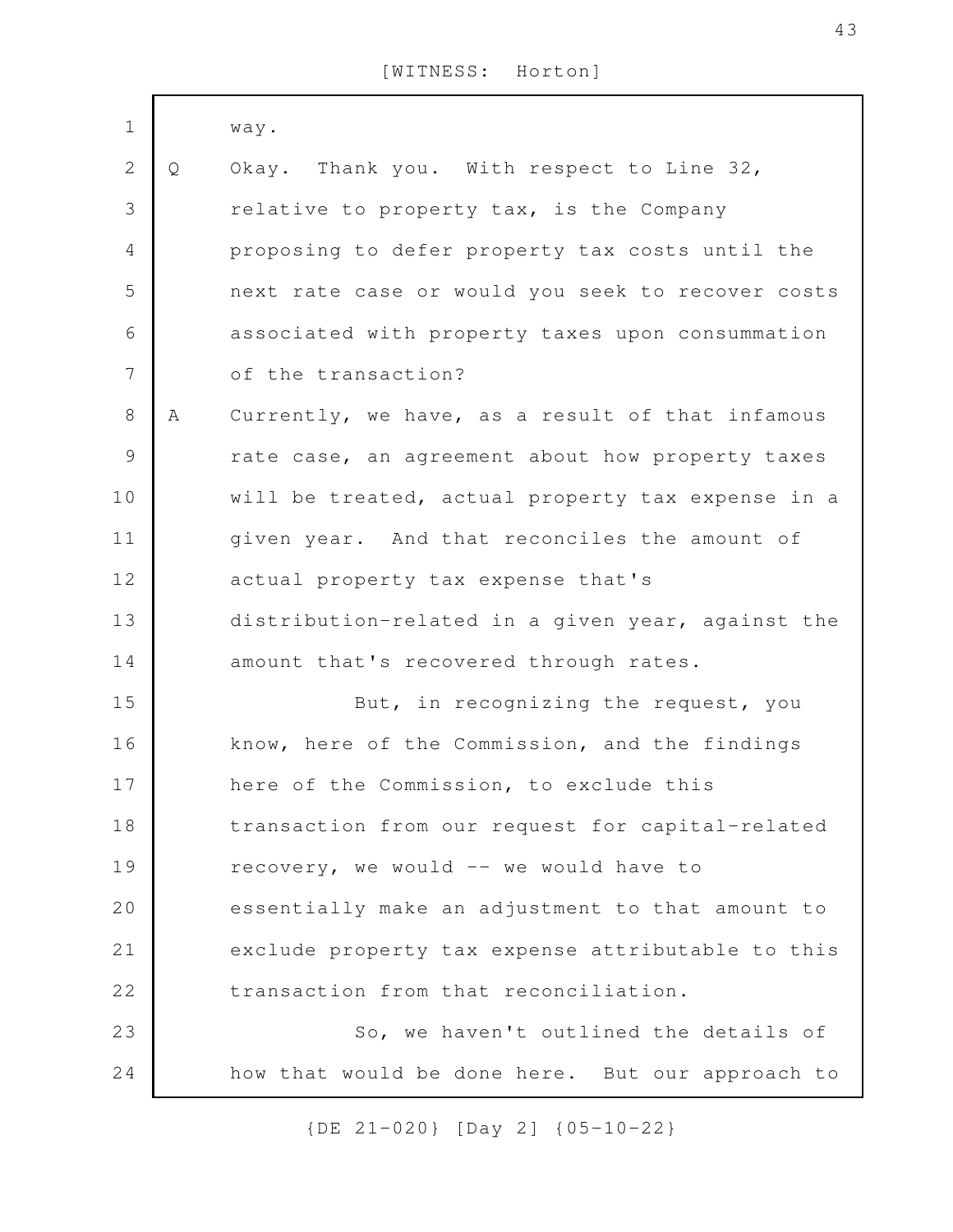| $\mathbf 1$    |   | seeking cost recovery of the incremental property |
|----------------|---|---------------------------------------------------|
| $\mathbf{2}$   |   | tax expense would be -- would have been to apply  |
| 3              |   | the average net plant times the average property  |
| 4              |   | tax mill rate, and seek recovery of that through  |
| 5              |   | the PPAM, which we would essentially have to      |
| 6              |   | conduct that calculation, then back it out of the |
| $\overline{7}$ |   | RRA for property tax expenses.                    |
| $8\,$          | Q | Okay. Thank you. And then, with respect to        |
| $\mathsf 9$    |   | depreciation, what is your proposal for handling  |
| 10             |   | depreciation? Is it to defer and be subject to    |
| 11             |   | regulatory lag until the next rate case? Or,      |
| 12             |   | would you be calculating depreciation upon        |
| 13             |   | consummation?                                     |
| 14             | Α | Well, and again, I want to be clear, we will be   |
| 15             |   | incurring depreciation expense upon consummation  |
| 16             |   | of the transaction. And the same would be true    |
| 17             |   | of property tax expense, except that would be on  |
| 18             |   | a lag. And it would be true of the return on the  |
| 19             |   | investment. We will have, you know, carrying      |
| 20             |   | costs associated with that.                       |
| 21             |   | So, for each of those three categories,           |
| 22             |   | being the return, the depreciation expense, and   |
| 23             |   | the property tax expense, our proposal is we will |
| 24             |   | not get recovery through rates for that expense,  |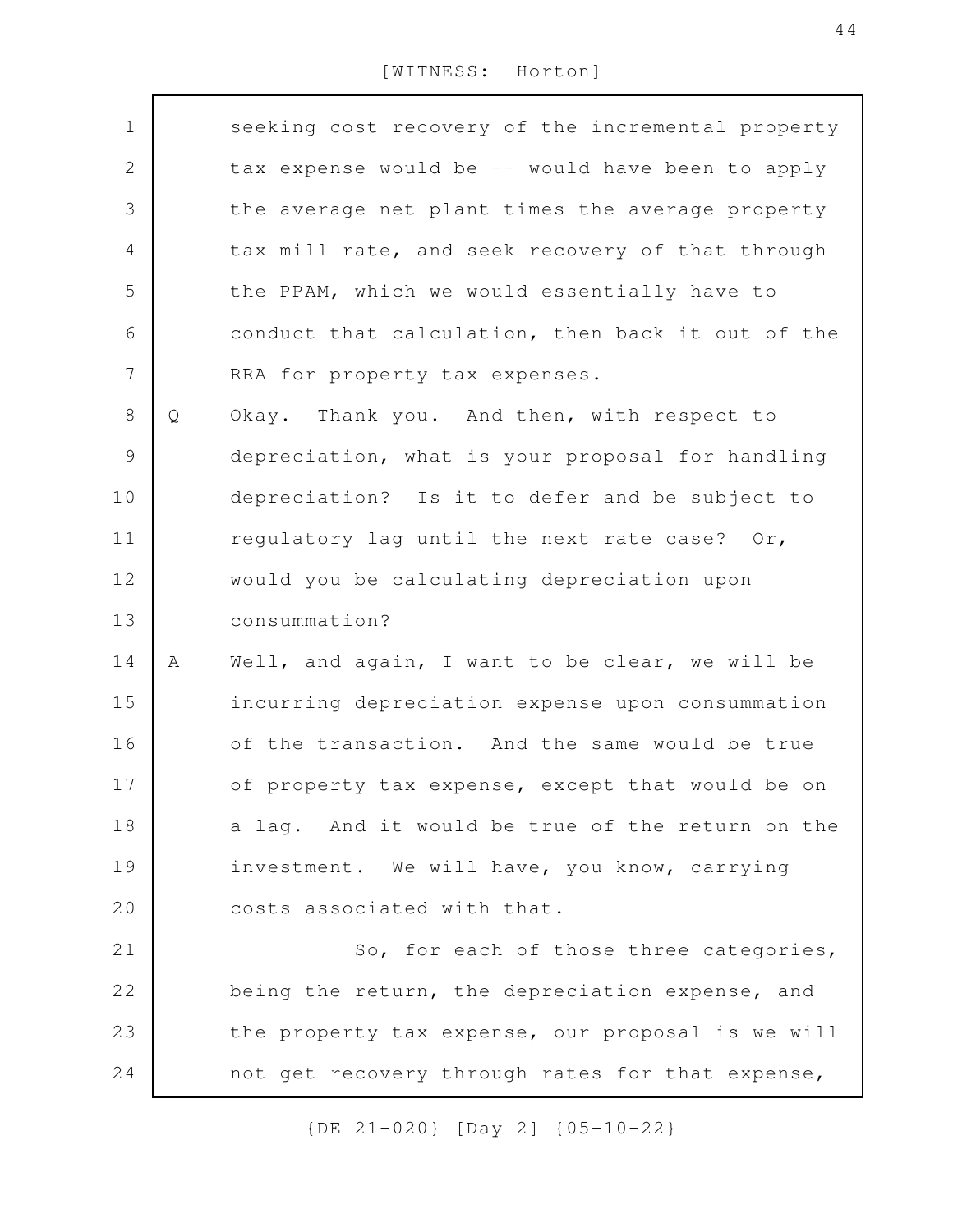|   | which will be incurred upon consummation of the  |
|---|--------------------------------------------------|
|   | transaction. We will not get recovery until we   |
|   | come in for our next rate case. But, at that     |
|   | point in time, it would only be for the going    |
|   | forward amount of those expenses. We will not be |
|   | seeking recovery of prior amounts incurred and   |
|   | expensed.                                        |
| Q | Thank you. I just want to make sure it's clear.  |
| Α | Absolutely. Thank you.                           |
| Q | Can you explain how the historical depreciation  |
|   | rates are different for Eversource versus        |
|   | Consolidated? Can you explain how and why        |
|   | depreciation would be different?                 |
| Α | Yes. For the Eversource side, the depreciation   |
|   | rate can only be that which is approved by the   |
|   | PUC. We, in a rate case, conduct a depreciation  |
|   | study. It's one of the most exciting elements of |
|   | a rate case. And it gets litigated and approved. |
|   | And, from that point forward, we record the      |
|   | depreciation rate in accordance with the         |
|   | authorized rates. So, in that way, the           |
|   | depreciation expense reflects the recovery of    |
|   | investments made from our customers.             |
|   | Whereas, on the CCI side, my                     |
|   |                                                  |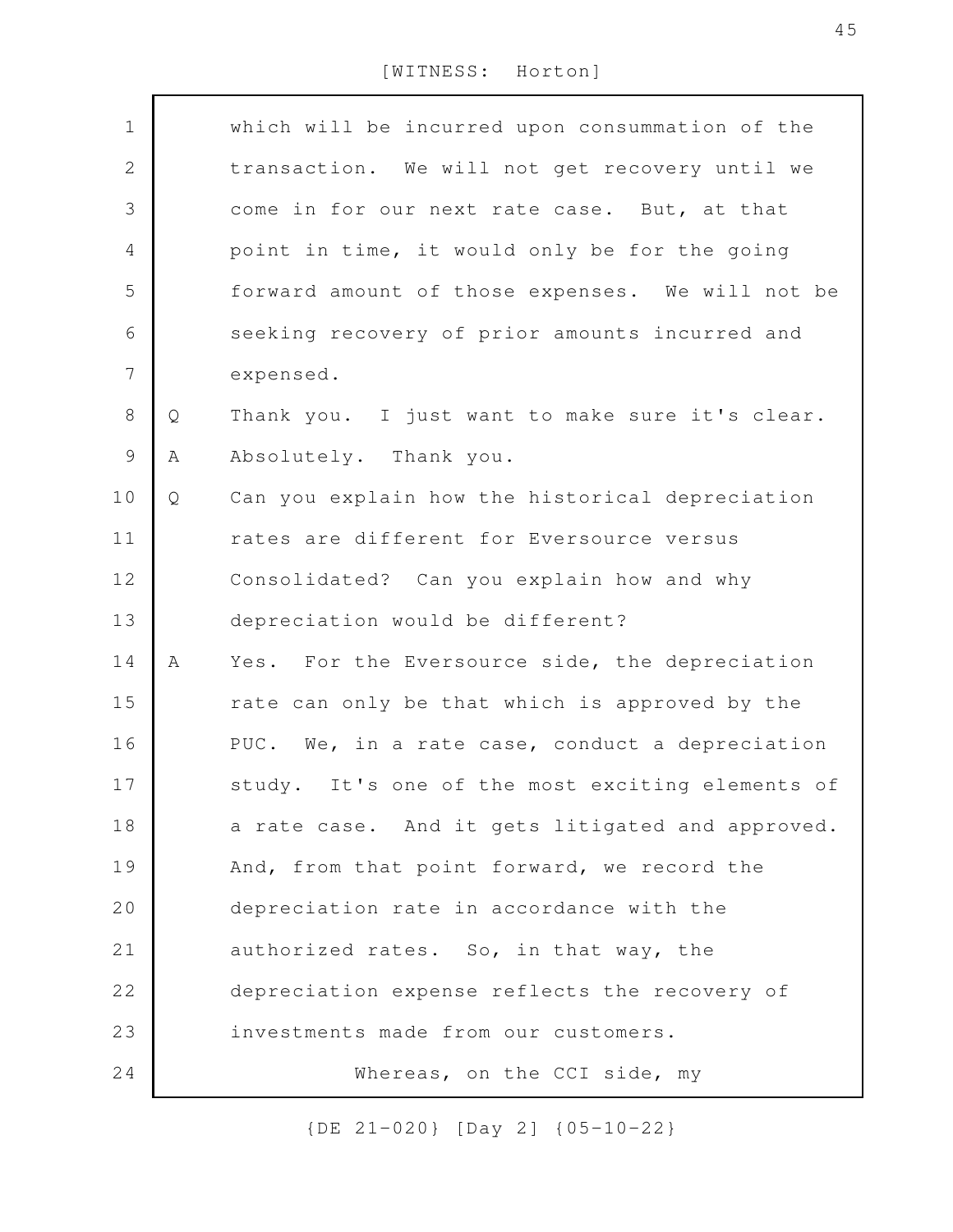| $\mathbf 1$   | understanding is it's very different. They're          |
|---------------|--------------------------------------------------------|
| $\mathbf 2$   | not rate-regulated in that same manner. So, the        |
| 3             | depreciation expense that CCI records for their        |
| 4             | accounting purposes is not the result of a             |
| 5             | Commission-approved depreciation study. It does        |
| 6             | not reflect the recovery of investments in the         |
| 7             | same manner that the depreciation expense for a        |
| 8             | rate-regulated utility reflects return on --           |
| $\mathcal{G}$ | excuse me -- recovery of investments that are          |
| 10            | made.                                                  |
| 11            | So, the factors and forces that are in                 |
| 12            | effect for an unregulated entity are vastly            |
| 13            | different than for a rate-regulated utility            |
| 14            | company.                                               |
| 15            | CMSR. SIMPSON: Okay. Thank you, Mr.                    |
| 16            | Horton.                                                |
| 17            | I don't have any more questions, Mr.                   |
| 18            | Chairman, for this witness. Thank you.                 |
| 19            | WITNESS HORTON: Thank you.                             |
| 20            | CHAIRMAN GOLDNER: Thank you.                           |
| 21            | BY CHAIRMAN GOLDNER:                                   |
| 22            | I'd like to start with looking at the ROI of this<br>Q |
| 23            | transaction from an Eversource shareholder             |
| 24            | perspective. And just clarifying a few simple          |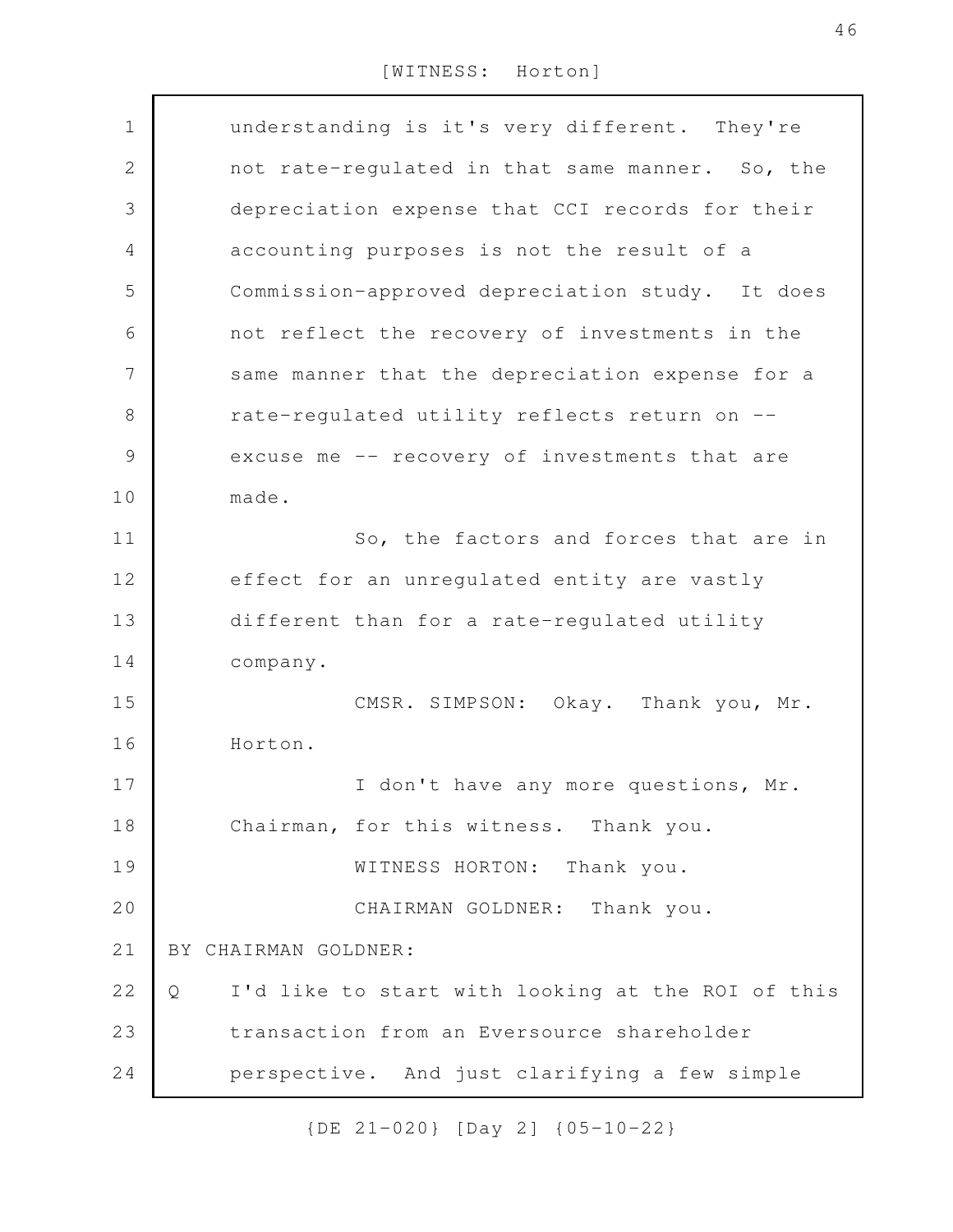points, we won't -- these are redacted numbers, so I won't use any numbers. But, if we go to  $-$  it's "Attachment RR-003-1", "Page 2 of 2", it's the cash flow statement. A Yes. Q So, from a shareholder perspective, they would pay the purchase price on Line 1, correct? You're just a pure shareholder, and you're looking to see what you get out of this deal? A Correct. Q Okay. And the expenses, and we can go to the prior page, if we want, but all those expenses are reimbursed by ratepayers, correct? Now, it's subject to regulatory lag, at least once the transaction hits the test year? A Right. Some of the expenses would be, under our proposal, recovered on a more timely basis through the PPAM, while others would be subject to regulatory lag, correct. Q Very good. So, the shareholder, from their point of view, they would receive the weighted average cost of capital times the rate base, so, whatever rate base goes on the book, times your weighted 1 2 3 4 5 6 7 8 9 10 11 12 13 14 15 16 17 18 19 20 21 22 23 24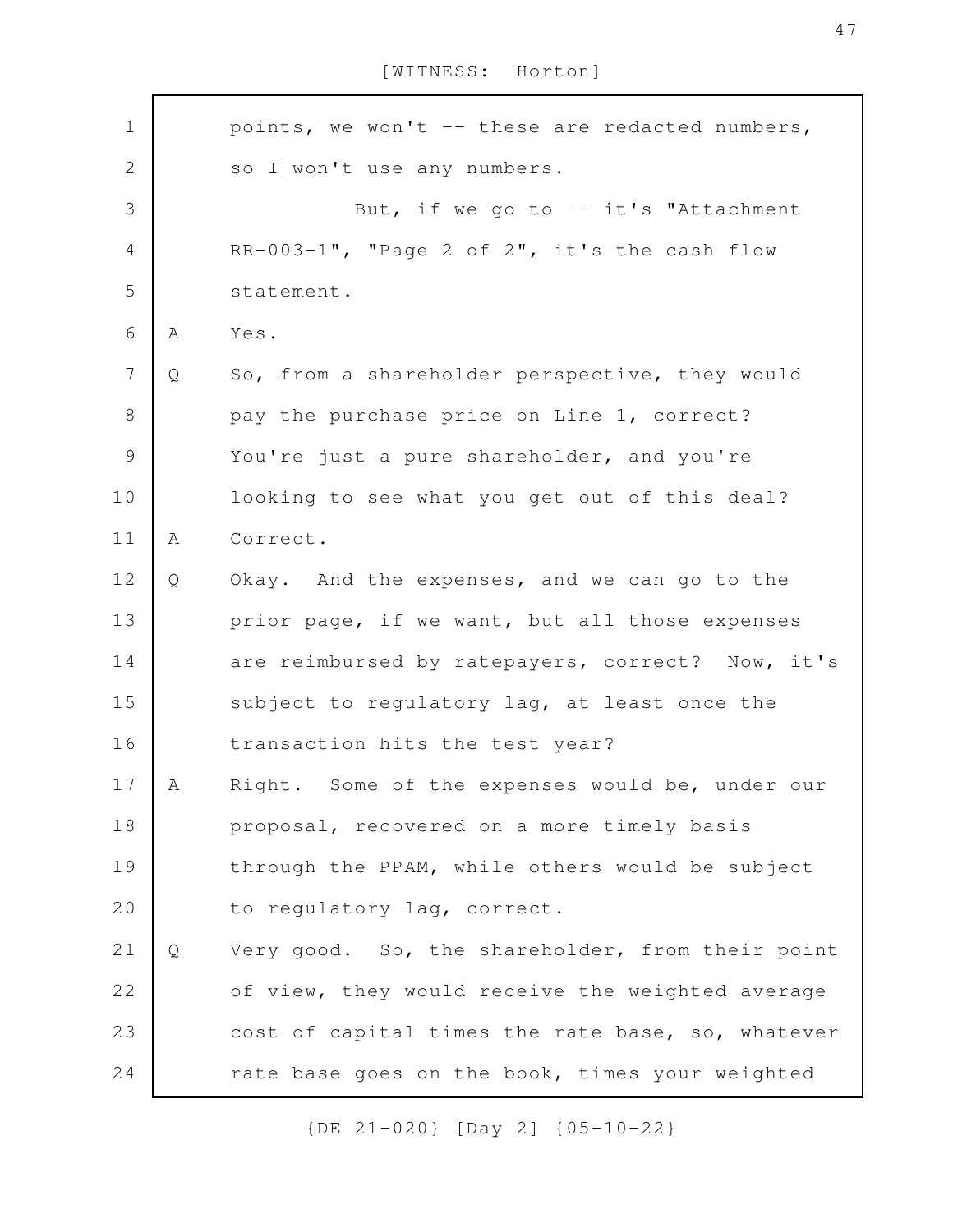average cost of capital. So, from their perspective, if we are doing an NPV, we would say the shareholder pays that Line 1, and they return weighted average cost of capital times rate base, and then we would do the transaction, the ROI or NPV, based on those two numbers. Would it be as simple as that or is there more to it? A Well, there is more to it, to the extent that, like I said, where, one of the questions from Mr. Kreis earlier, if we are -- if we were getting fully tracked cost recovery, the net present value would approach zero. Because, like you're saying, the shareholder would make an investment, and then get the return at their weighted average cost of capital. And, so, it would approach, you know, their hurdle rate, net present value zero. However, in this transaction, with the -- certainly, with the adjusted proposal as it relates to capital, that can't be the case. There's going -- that the shareholder is going to make the investment, I don't like speaking in those terms, but, so, the Company is going to make the investment on the assets, and will not 1 2 3 4 5 6 7 8 9 10 11 12 13 14 15 16 17 18 19 20 21 22 23 24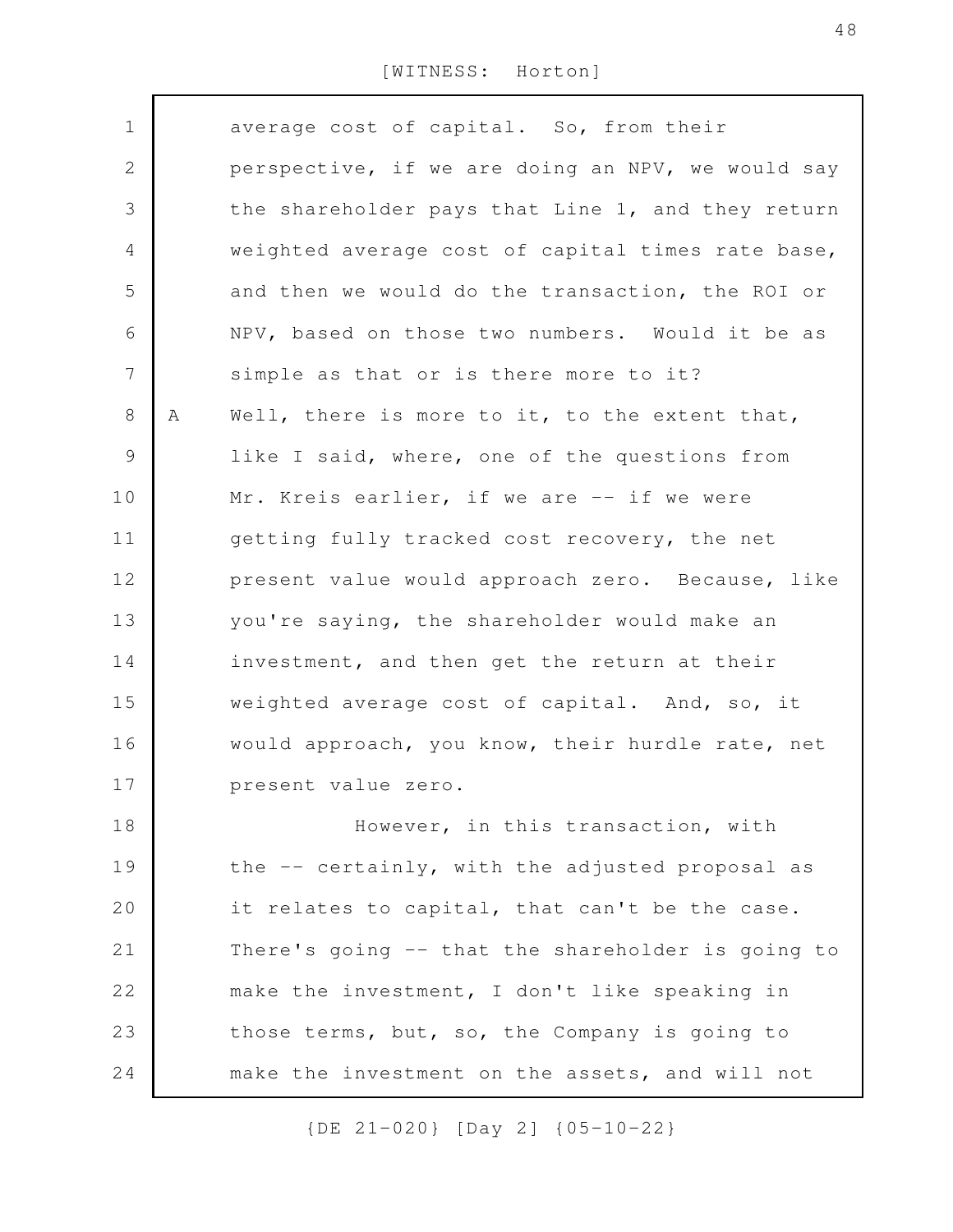have corresponding revenues until some future point. So, while that is the case, it's not possible to get back to a net present value of positive or even approaching zero, unless and until the revenues that come through rates are in excess of our expenses. Q I think I see. And I'm just doing the simple calculation, ignoring time lag and so forth, just to sort of get a sense for what, you know, what, if I was a shareholder, you know, how would I view this transaction. And, again, without using any numbers, but would you agree that, if we just simplified and we said it is a weighted average cost of capital times the rate base, compared to the purchase price, and forgot about all the comings and goings, I get a  $-$  I get a payback period of something like eight years. Is that kind of a sensible calculation? Am I in the ballpark? A I certainly don't want to question your math. I haven't done a payback analysis on it. Q Okay. Just not drive the nail home too hard here, but, if I take  $--$  if I take the number, 1 2 3 4 5 6 7 8 9 10 11 12 13 14 15 16 17 18 19 20 21 22 23 24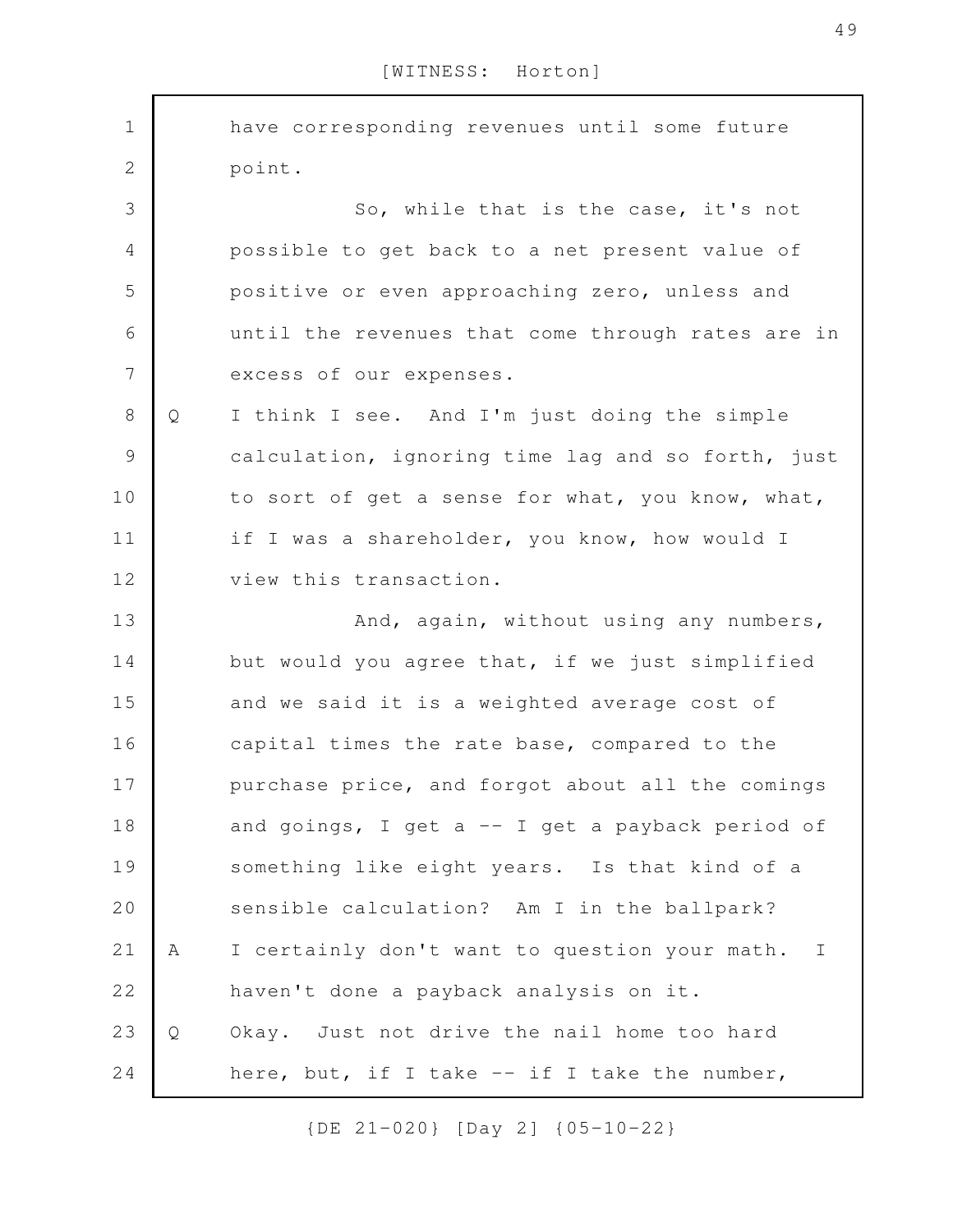| $\mathbf 1$      |   | again redacted, on, say, Year 3, and I multiply   |
|------------------|---|---------------------------------------------------|
| $\sqrt{2}$       |   | that times your weighted average cost of capital, |
| 3                |   | I get a number, we can probably do that in our    |
| 4                |   | heads, and then I can divide that into the number |
| 5                |   | on Line 1. Would you care to --                   |
| 6                | Α | That's the math that you did? Yes, that's --      |
| $\boldsymbol{7}$ | Q | You would agree with that? Okay. Okay. All        |
| $8\,$            |   | right. So, I get a payback period of about        |
| $\mathcal{G}$    |   | eight, if I do the math that way. Okay. Very      |
| 10               |   | good.                                             |
| 11               |   | Let's move on to the next question,               |
| 12               |   | which is, in the Company's next rate case, if I   |
| 13               |   | look at the -- if I look at Line 15 on that Page  |
| 14               |   | 1 of 2, I just want to verify what would go on    |
| 15               |   | the books for the next -- the next rate case.     |
| 16               |   | Would you put the Year 0, I won't use the number, |
| 17               |   | but would you put the Year 0 amount on the books  |
| 18               |   | as the -- would that be the test year for the     |
| 19               |   | next rate case?                                   |
| 20               | A | No. The Year 0 amount would be the amount that    |
| 21               |   | we record on day one, after closing of the        |
| 22               |   | transaction, which would then be subject to       |
| 23               |   | depreciation expense. So, at the time of our      |
| 24               |   | next rate case, the amount that would be          |
|                  |   |                                                   |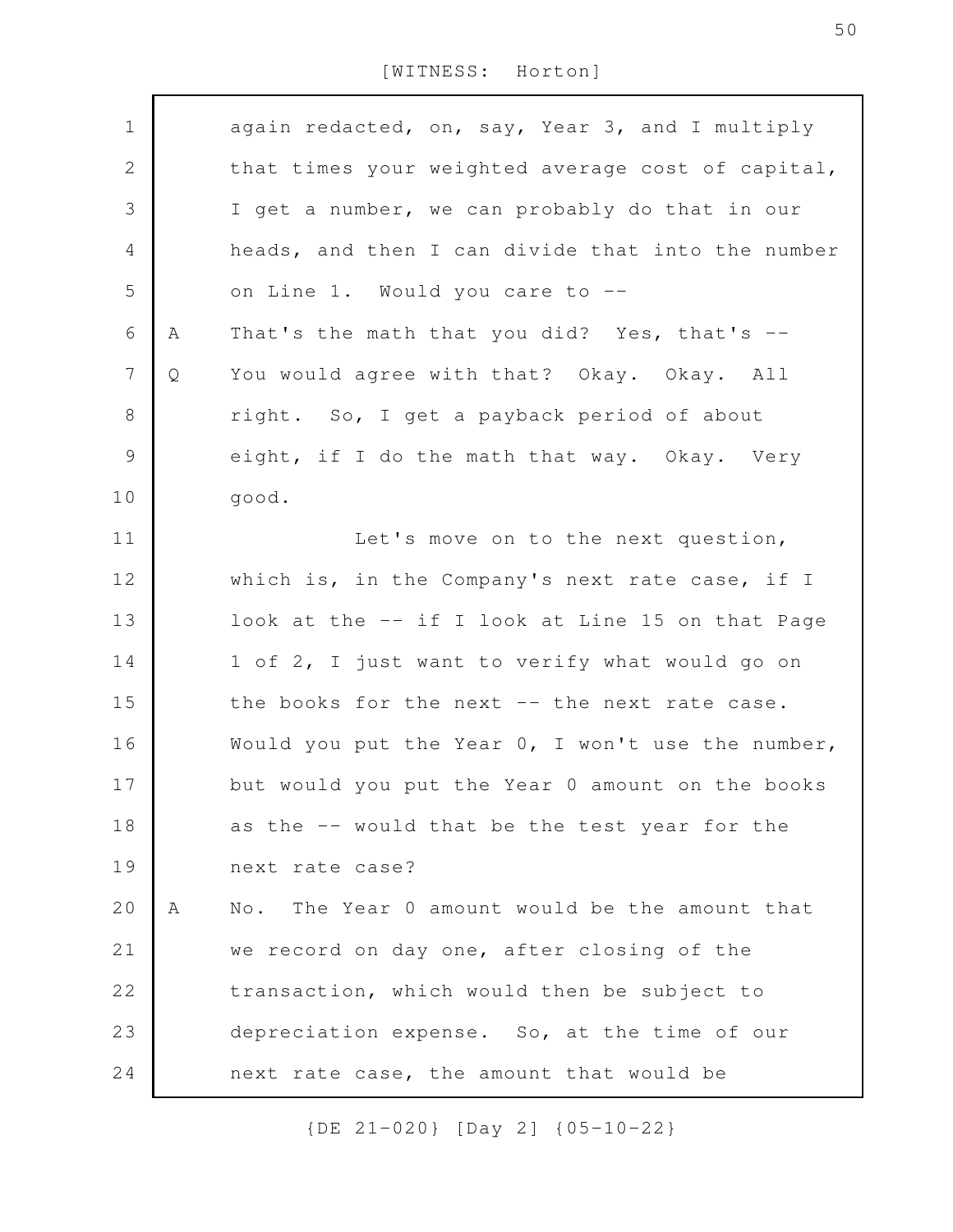| $\mathbf 1$    |   | reflected in rate base for the purchase price     |
|----------------|---|---------------------------------------------------|
| $\mathbf{2}$   |   | would be the then current net present $-$ or,     |
|                |   |                                                   |
| $\mathfrak{Z}$ |   | excuse me, net book value.                        |
| $\overline{4}$ | Q | Okay. So, if Eversource were to file a rate case  |
| 5              |   | in 2023, and 2022 were the test year, in that     |
| 6              |   | case the amount, and let's say that that          |
| 7              |   | transaction closed on December 31st to keep it    |
| $\,8\,$        |   | simple, in that case that Year 0 number would be  |
| $\mathcal{G}$  |   | the rate base in the test year for your next rate |
| 10             |   | case, in that example, if that were to come to    |
| 11             |   | pass?                                             |
| 12             | A | Essentially, yes.                                 |
| 13             | Q | Okay. Okay. I used the end of the year, so we     |
| 14             |   | wouldn't have depreciation angles in there.       |
| 15             | A | Understood.                                       |
| 16             | Q | Okay. Okay, very good. So, I think I understand   |
| 17             |   | what you're putting on the books.                 |
| 18             |   | If you were to file in -- if you were             |
| 19             |   | to file with a 2023 test year, would, roughly     |
| 20             |   | speaking, the year 1 number be the one that would |
| 21             |   | be on the books?                                  |
| 22             | Α | It would, assuming at that point the additions    |
| 23             |   | are what we reflected. The Year 1 number          |
| 24             |   | reflects the purchase price, as well as an        |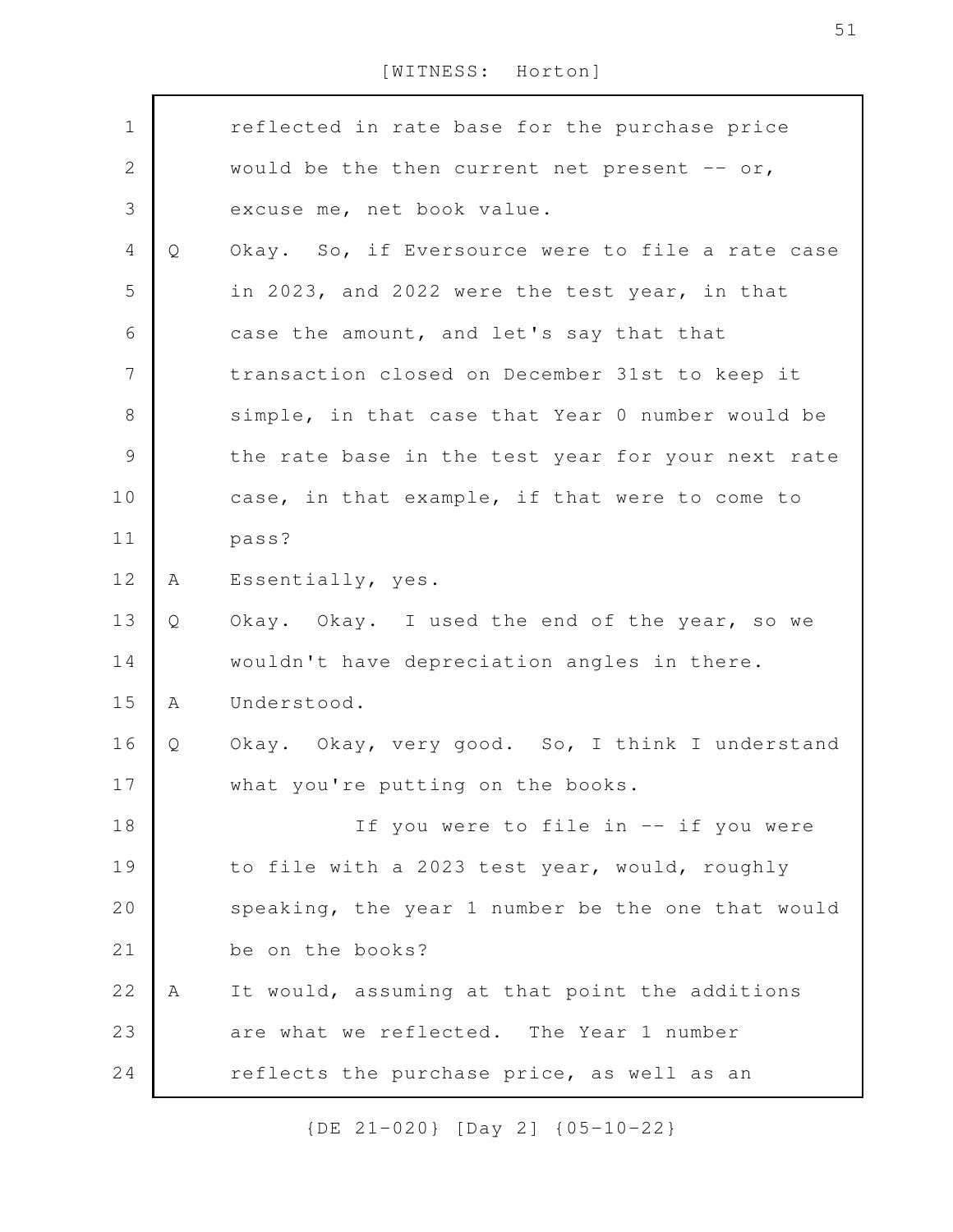| $\mathbf 1$      |   | estimate of the, you know, replacement activity   |
|------------------|---|---------------------------------------------------|
| $\mathbf 2$      |   | after acquisition. So, yes.                       |
| $\mathfrak{Z}$   | Q | Okay.                                             |
| $\overline{4}$   | Α | Conceptually, it would be.                        |
| 5                | Q | Okay. Very good. And you've tied your purchase    |
| 6                |   | price to the rate base. And we'll hear from Ms.   |
| $\boldsymbol{7}$ |   | Kravtin later about potentially disconnecting     |
| $\,8\,$          |   | those two things. But that's what you've done     |
| $\mathcal{G}$    |   | for purposes of this analysis, is the purchase    |
| 10               |   | price equals the rate base that you would put on  |
| 11               |   | the books at the acquisition date, correct?       |
| 12               | A | Right. If I just take a step back, again, the     |
| 13               |   | transaction here is not about creating positive   |
| 14               |   | value for our shareholders. It's not. First of    |
| 15               |   | all, it's relatively small from what our          |
| 16               |   | shareholders will be interested in. But it's      |
| 17               |   | also -- it's not a profit driver, and that's what |
| 18               |   | this was showing. That's why it was so easy to    |
| 19               |   | meet the concession at the last hearing on        |
| 20               |   | capital cost recovery.                            |
| 21               |   | I truly believe this is the right thing           |
| 22               |   | for our customers. It's the right thing to        |
| 23               |   | have -- we are in the pole ownership business,    |
| 24               |   | and it makes a lot of sense to have us in that    |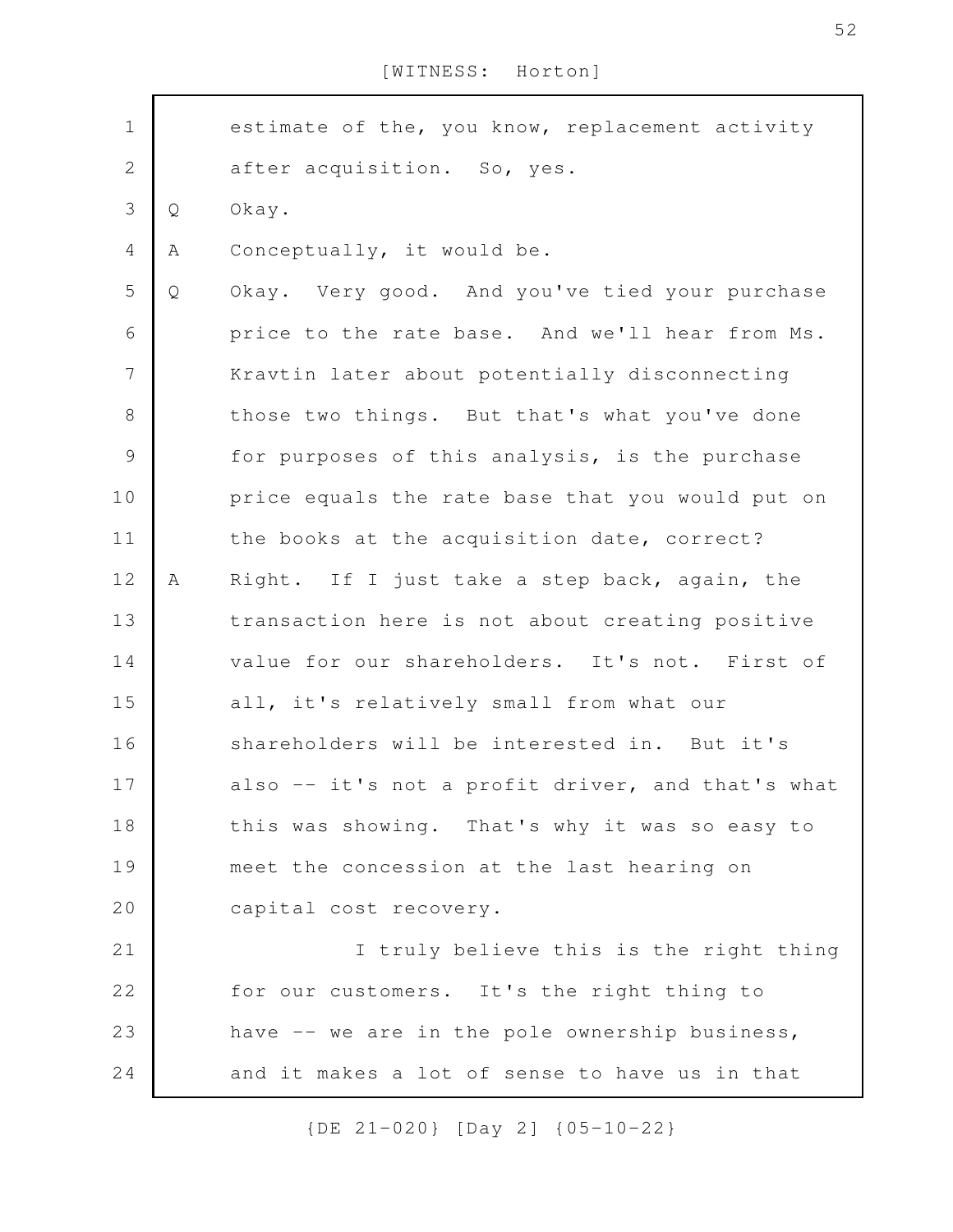seat.  $1$ 

| $\mathbf{2}$  | So, from our perspective, though, of              |
|---------------|---------------------------------------------------|
| 3             | course, it doesn't make sense for us to pay more  |
| 4             | for an asset than it is that we would be putting  |
| 5             | on our books. Just like if we were to go and      |
| 6             | purchase these assets from a lot, and then        |
| 7             | endeavor to install them on our system. We would  |
| $8\,$         | never engage in a transaction that we're going to |
| $\mathcal{G}$ | pay more to the vendor selling us the poles than  |
| 10            | we're going to be allowed to get recovery of from |
| 11            | our customers and through the PUC process.        |
| 12            | So, that's really, from Eversource's              |
| 13            | perspective, a critical and fundamental component |
| 14            | of the proposal. We're not buying a business,     |
| 15            | we're buying assets. And, so, for us, it's        |
| 16            | important that we get recognition of the purchase |
| 17            | price that we pay for those assets, which is why  |
| 18            | we're reflecting the purchase price as the rate   |
| 19            | base that we acquire.                             |
| 20            | It's different than if we were buying a           |
| 21            | business, and it's different than if we were      |
| 22            | buying assets from a rate-regulated utility, for  |
| 23            | which the net present $--$ the net book value of  |
| 24            | those assets closely aligns with or theoretically |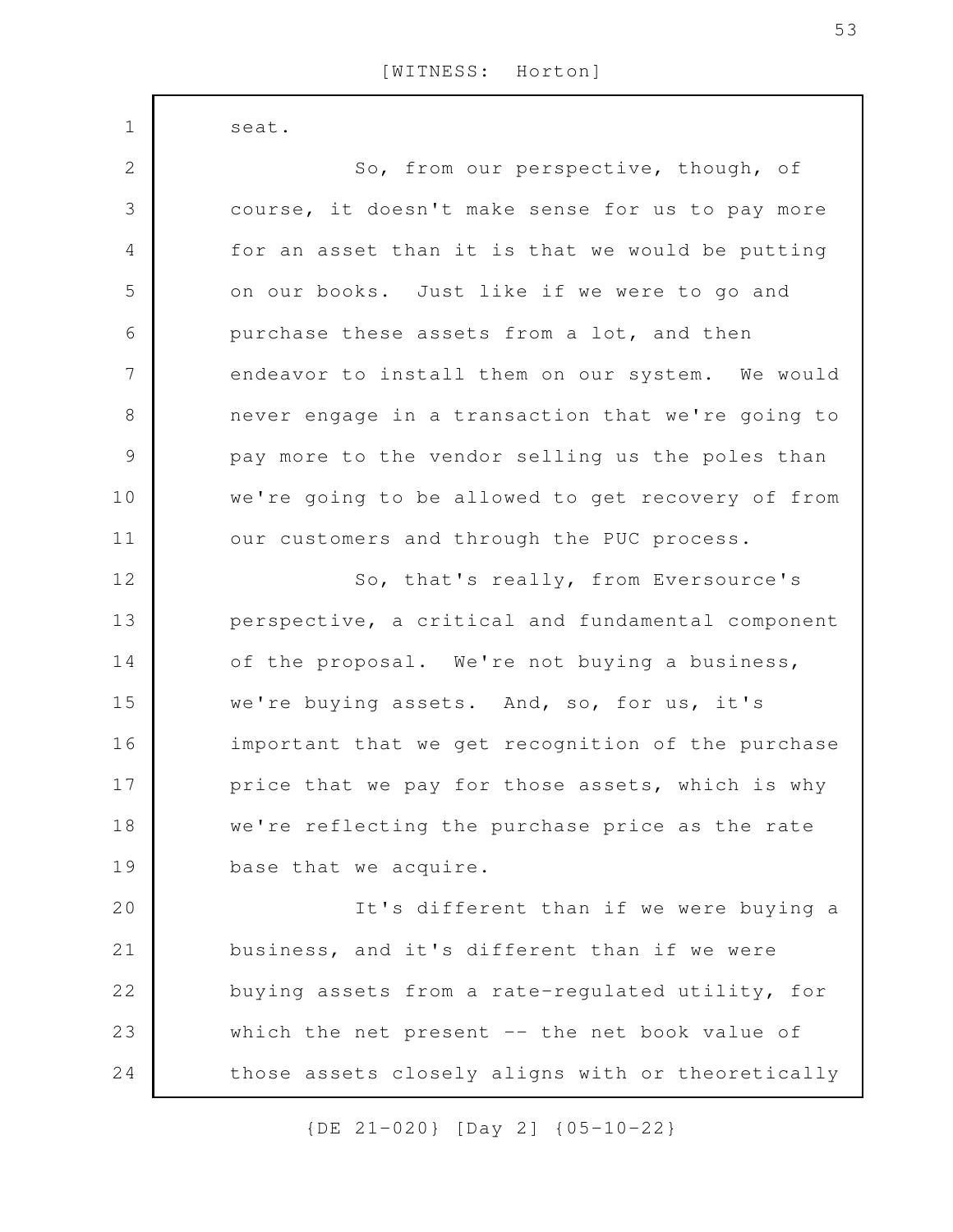| $\mathbf 1$    |   | aligns with the amount that customers are yet to |
|----------------|---|--------------------------------------------------|
| $\sqrt{2}$     |   | pay for those assets.                            |
| 3              | Q | Because I took from the last hearing that there  |
| $\overline{4}$ |   | were synergies in the transaction, vegetation    |
| 5              |   | management and so forth. And, so, I took those   |
| 6              |   | synergies to imply that there might be some      |
| $\overline{7}$ |   | goodwill in the transaction, a financial         |
| 8              |   | goodwill, meaning that there would be a          |
| 9              |   | difference between the price paid and rate base, |
| 10             |   | based on synergies or benefits. But you would    |
| 11             |   | say that's not the case?                         |
| 12             | Α | No. We do see improvements. Again, you know,     |
| 13             |   | the reason that we're doing this is because we   |
| 14             |   | think it's the best thing for us as the system   |
| 15             |   | operator, and for our customers, to have us in   |
| 16             |   | the driver's seat on these investments, making   |
| 17             |   | the decisions about those investments. But we're |
| 18             |   | not buying a business. So, there's not goodwill  |
| 19             |   |                                                  |
|                |   | attributed to it. Thus, any savings that accrue, |
| 20             |   | first of all, it is very difficult for us to     |
| 21             |   | quantify, because that was not the driver of a   |
| 22             |   | business case to move forward with this          |
| 23             |   | transaction. Plus, any savings that do           |
| 24             |   | materialize will be reflected in our rates, you  |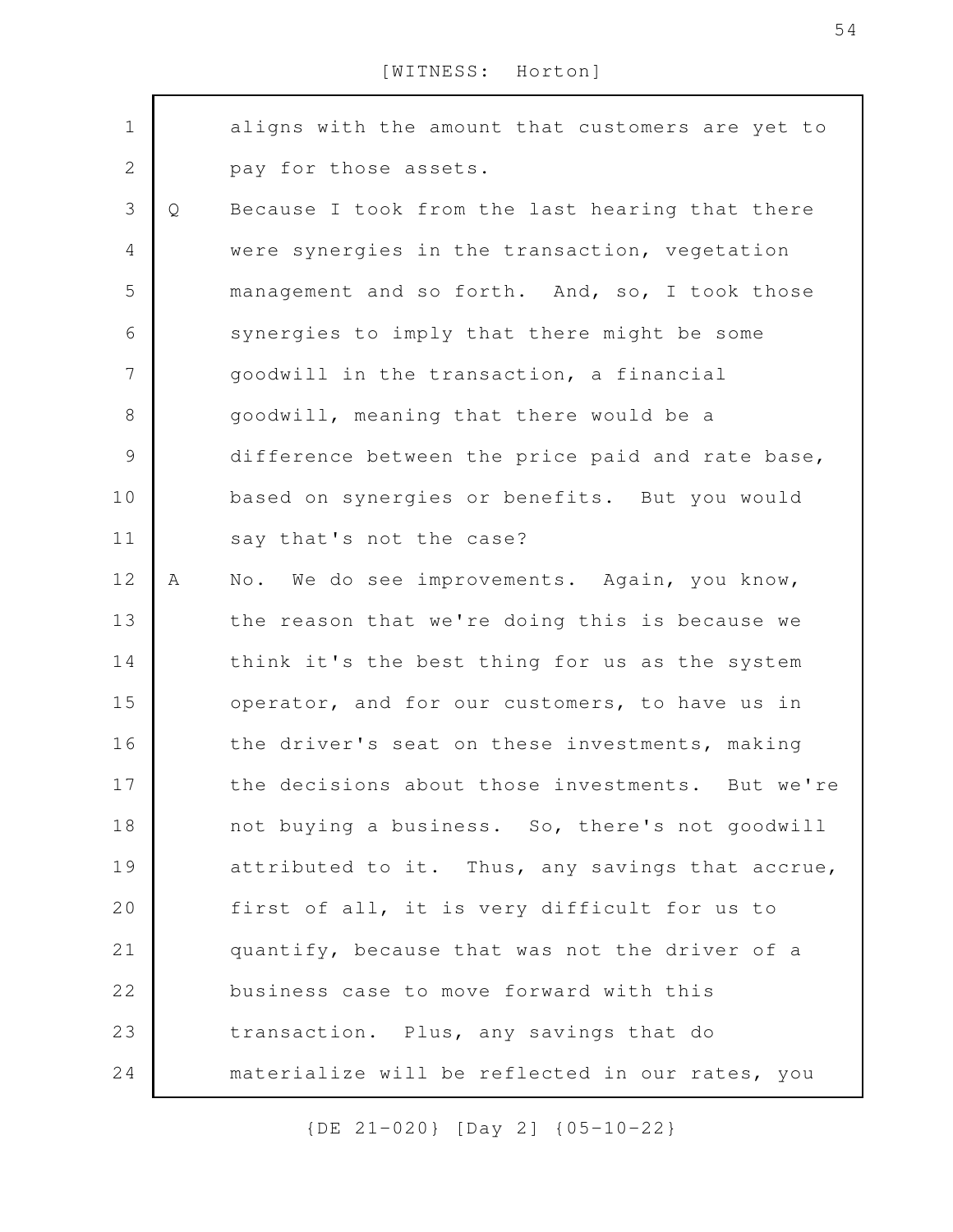know, at the same time as we're getting the costs recovered, because those efficiencies will streamline processes and improve our processes. And, to the extent there are cost savings, those would be reflected in our rates. So, it's different, at least to me, it's different than a, you know, nonrate-regulated utility, who is making a business decision to purchase something, and has synergies that they can just, you know, roll into their business. This is, again, we're not buying a business, we're not buying a company; we're just buying assets. So, just like if we were to buy new poles, new assets, those poles and assets may result in less O&M, as an example, and that savings in O&M will be reflected in our costs at the same time we seek to get recovery of the additional investment. Q Okay. Very good. I'd like to move to the "Vegetation Management", on Line 34. This is not redacted. So, it shows "8.2 million" on Line 34, Year 0. So, I just want to verify. In the testimony, I read it to mean that this is half the vegetation management costs for the whole 1 2 3 4 5 6 7 8 9 10 11 12 13 14 15 16 17 18 19 20 21 22 23 24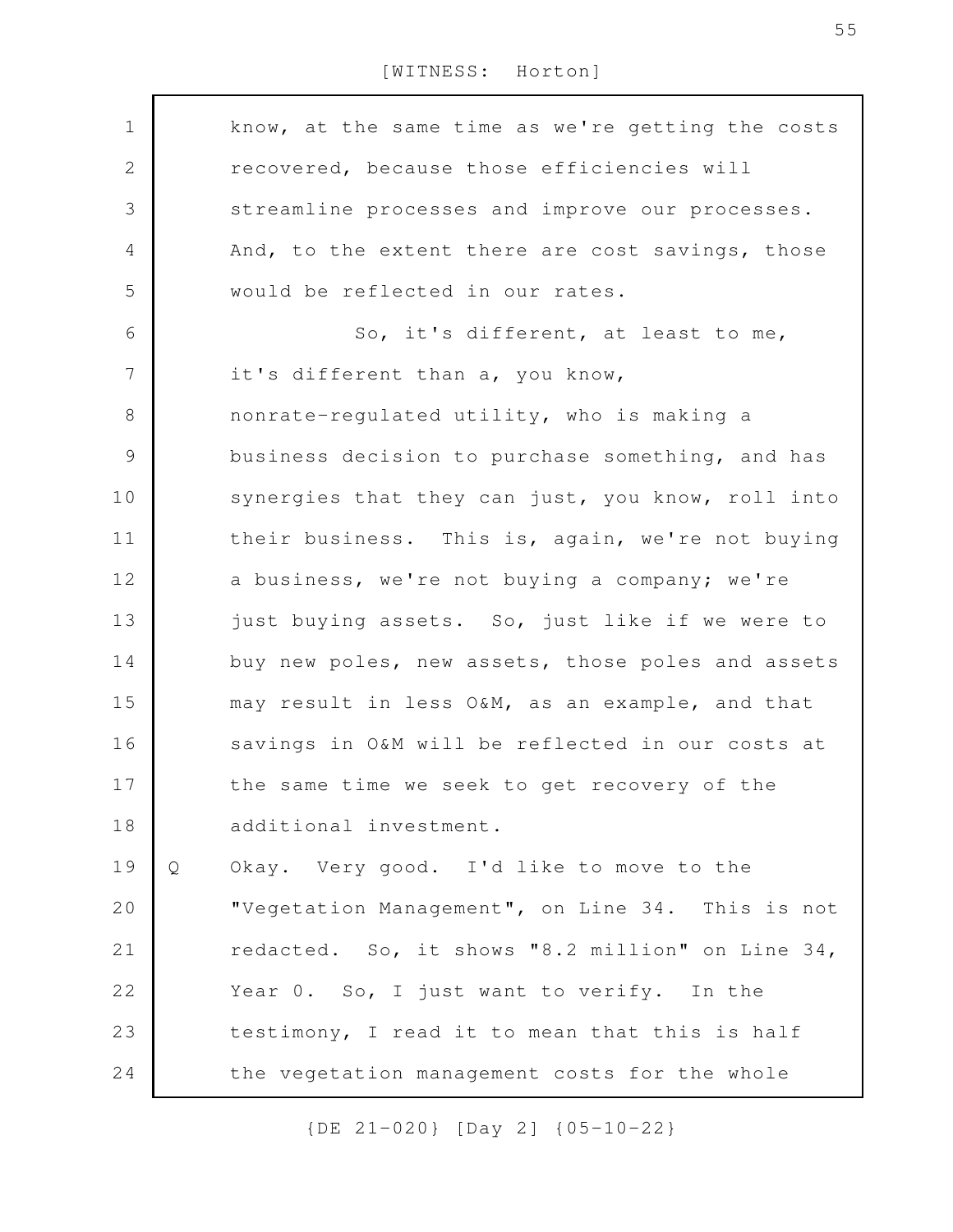| $\mathbf 1$  |   | pole, in a time period of 2021, plus January of    |
|--------------|---|----------------------------------------------------|
| $\mathbf{2}$ |   | 2022. Is that what your recollection is for the    |
| 3            |   | 8.2 million?                                       |
| 4            | Α | Well, the 8.2 million stands for the portion of    |
| 5            |   | vegetation management conducted, it's actually     |
| 6            |   | only for 2021, that we would attribute to CCI.     |
| 7            |   | So, our proposal is that, going forward after the  |
| $\,8\,$      |   | acquisition, Eversource will no longer be billing  |
| 9            |   | CCI for those, for the vegetation management       |
| 10           |   | expense that we currently do. So, for the going    |
| 11           |   | forward piece, we would seek to get recovery of    |
| 12           |   | that.                                              |
| 13           |   | For the period from, essentially,                  |
| 14           |   | January 1 of 2021 through the acquisition, we're   |
| 15           |   | proposing the same thing, to get recovery from     |
| 16           |   | our customers. We didn't expect this proceeding    |
| 17           |   | to take as long it has. So, we didn't anticipate   |
| 18           |   | that in the Agreement. And we're asking for        |
| 19           |   | recovery from our customers of that amount, if     |
| 20           |   | the transaction is approved.                       |
| 21           | Q | If you could check, at the same time you check on  |
| 22           |   | Mr. Wiesner's, I have -- I'll look for it in       |
| 23           |   | parallel as well, but I believe you included       |
| 24           |   | January '22 in that 8.2 million number.<br>There's |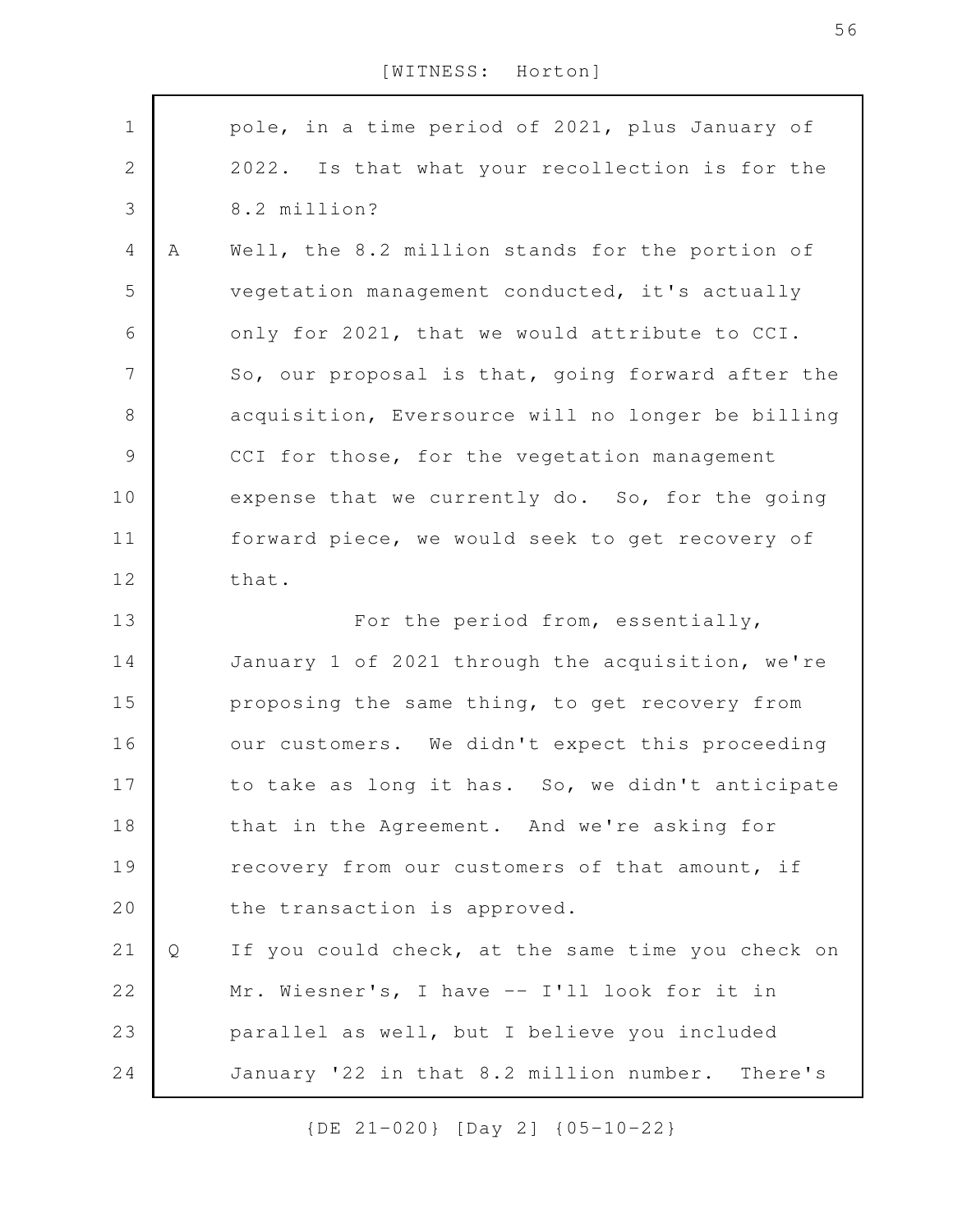| $\mathbf 1$    |   | something like 1.1 or 1.2 from January, the       |
|----------------|---|---------------------------------------------------|
| $\sqrt{2}$     |   | balance, 7 something, was 2021. If you could      |
| $\mathfrak{Z}$ |   | just -- I don't think it's a big deal, but if you |
| $\overline{4}$ |   | could verify at the same time, that would be      |
| 5              |   | helpful.                                          |
| 6              | Α | Certainly.                                        |
| $\overline{7}$ | Q | So, regardless of whether that's 7 million or     |
| $8\,$          |   | 8 million, I guess what I don't understand is why |
| $\mathcal{G}$  |   | isn't that Consolidated's responsibility? Why is  |
| 10             |   | that an Eversource ratepayer responsibility?      |
| 11             | Α | Sure. I think, you know, and Consolidated can     |
| 12             |   | speak to their perspective on it, if I go back,   |
| 13             |   | again, the reason that we are here and making     |
| 14             |   | this proposal is because there are, aside from    |
| 15             |   | the fact that we are in the pole ownership and    |
| 16             |   | operation business, and we just think that's the  |
| 17             |   | right place for us to be, as opposed to other     |
| 18             |   | companies, there's longstanding disputes, not     |
| 19             |   | just with CCI here in New Hampshire, but with the |
| 20             |   | joint owners in each of our other two states.     |
| 21             |   | And, so -- and, so, in our view, this             |
| 22             |   | transaction is in the best interest of our        |
| 23             |   | customers, and the amounts that are incurred for  |
| 24             |   | vegetation management expense are a cost of the   |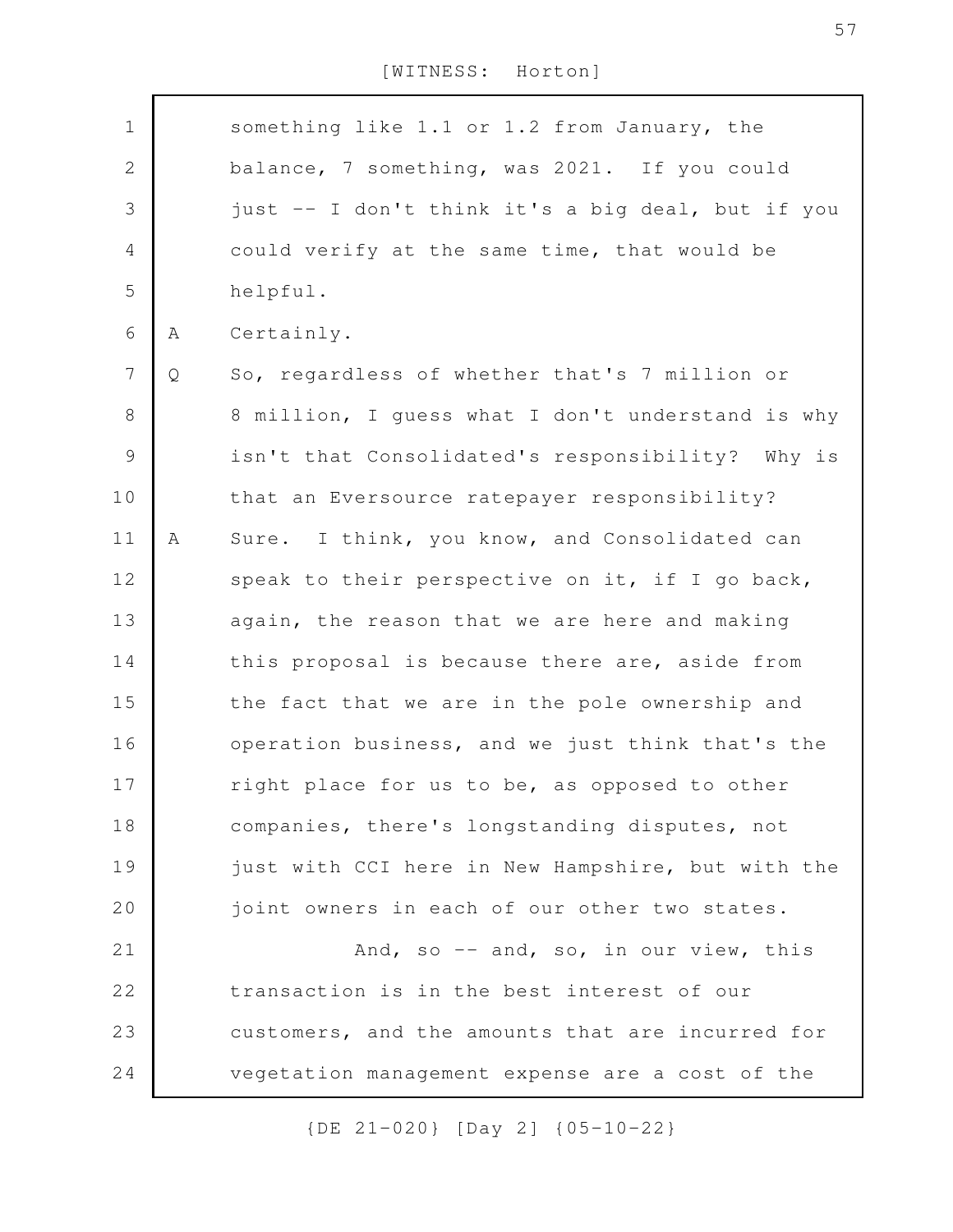| $\mathbf 1$    |   | transaction and a cost of the ownership moving    |
|----------------|---|---------------------------------------------------|
| $\overline{2}$ |   | forward. Just like after the transaction is       |
| 3              |   | consummated, if it's approved, that will become a |
| $\overline{4}$ |   | cost of Eversource's service, and the vegetation  |
| 5              |   | management expense would be appropriate for       |
| 6              |   | recovery from customers because it's not          |
| 7              |   | reflected in rates, we feel the same about the    |
| $8\,$          |   | amount that's for the time lag that we've been    |
| $\mathcal{G}$  |   | litigating this proceeding.                       |
| 10             | Q | Okay. Very good. I think I just have one more     |
| 11             |   | question.                                         |
| 12             |   | And, so, I would guess that your                  |
| 13             |   | ratepayers don't care about who owns the poles,   |
| 14             |   | they just, you know, want electricity and stuff.  |
| 15             |   | So, why would they, you know, want to pay more    |
| 16             |   | than they currently do for no additional benefit? |
| 17             |   | So, there's this transaction going on, there's    |
| 18             |   | additional cost to the ratepayer, in the end,     |
| 19             |   | when you net everything out, there's additional   |
| 20             |   | cost. So, I'm kind of confused as to why the      |
| 21             |   | ratepayer would be supportive of this             |
| 22             |   | transaction?                                      |
| 23             | Α | Certainly. Well, and it gets back to the policy   |
| 24             |   | position, and certainly ours, which the           |
|                |   |                                                   |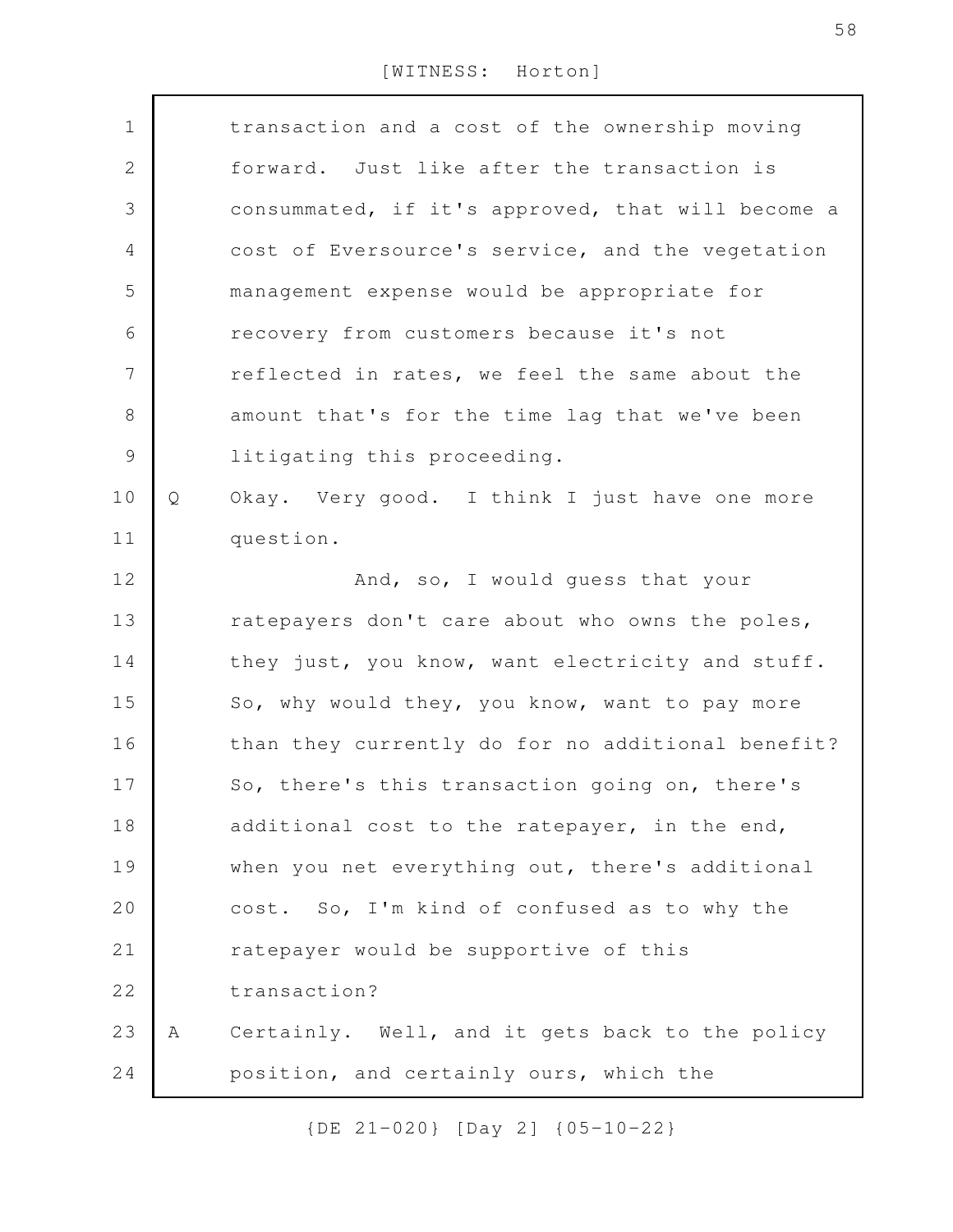Commission may or may not agree with, which is that our customers want Eversource owning and maintaining the poles. It's what we do every day and every night in order to keep the lights on. That is our top priority. And CCI's priorities are different. So, as a customer, I would want to ensure that the electric utility is the entity that is responsible for the safe operation of the electric system, and that that is their top priority. So, I would, although I am biased, I certainly would be more comfortable knowing that that is the paradigm for the service I'm being provided. Is that, whoever it is that's owning the poles, that that is their number one priority, is ensuring that those poles are safe, inspected on a timely schedule, and up to the latest standards. And I would also just say, every dollar that our customers have to pay certainly is important. But, if you look at that exhibit that we were just referencing, Exhibit 70, save for the first year, that 8.2 million, you're looking 1 2 3 4 5 6 7 8 9 10 11 12 13 14 15 16 17 18 19 20 21 22 23 24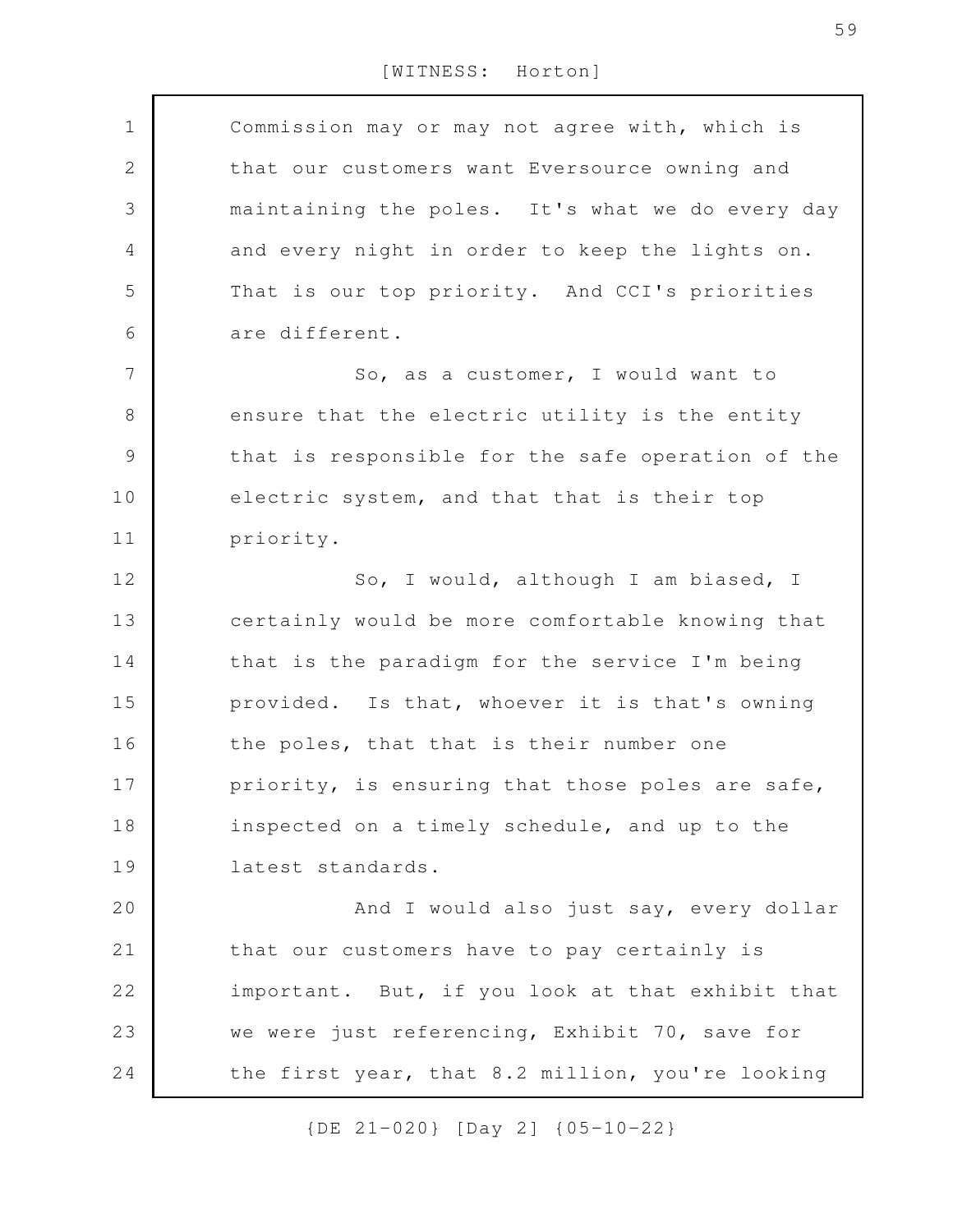at an estimate of less than \$4 million in total across our system. And, so, the bill impacts for customers was small to begin with, and is even smaller as a result of that. So, I don't know that a typical customer is going to know that this has happened, whether it be from a service provider perspective, and I am not -- we're not suggesting that there's going to be this major uptick in reliability or safety versus what would happen in the absence of the transaction. But the cost that customers are going to pay to consummate the transaction are commensurate with those benefits, meaning the costs are relatively small, and the benefits are relatively small, but real. And, in my mind, in the best interest of customers to have Eversource at the helm, with one throat to choke. Q Okay. I like that. Yes. And that was kind of where I was going with the previous question on "synergy", but I do understand your argument on both sides. CHAIRMAN GOLDNER: Excuse me, just real quick. 1 2 3 4 5 6 7 8 9 10 11 12 13 14 15 16 17 18 19 20 21 22 23 24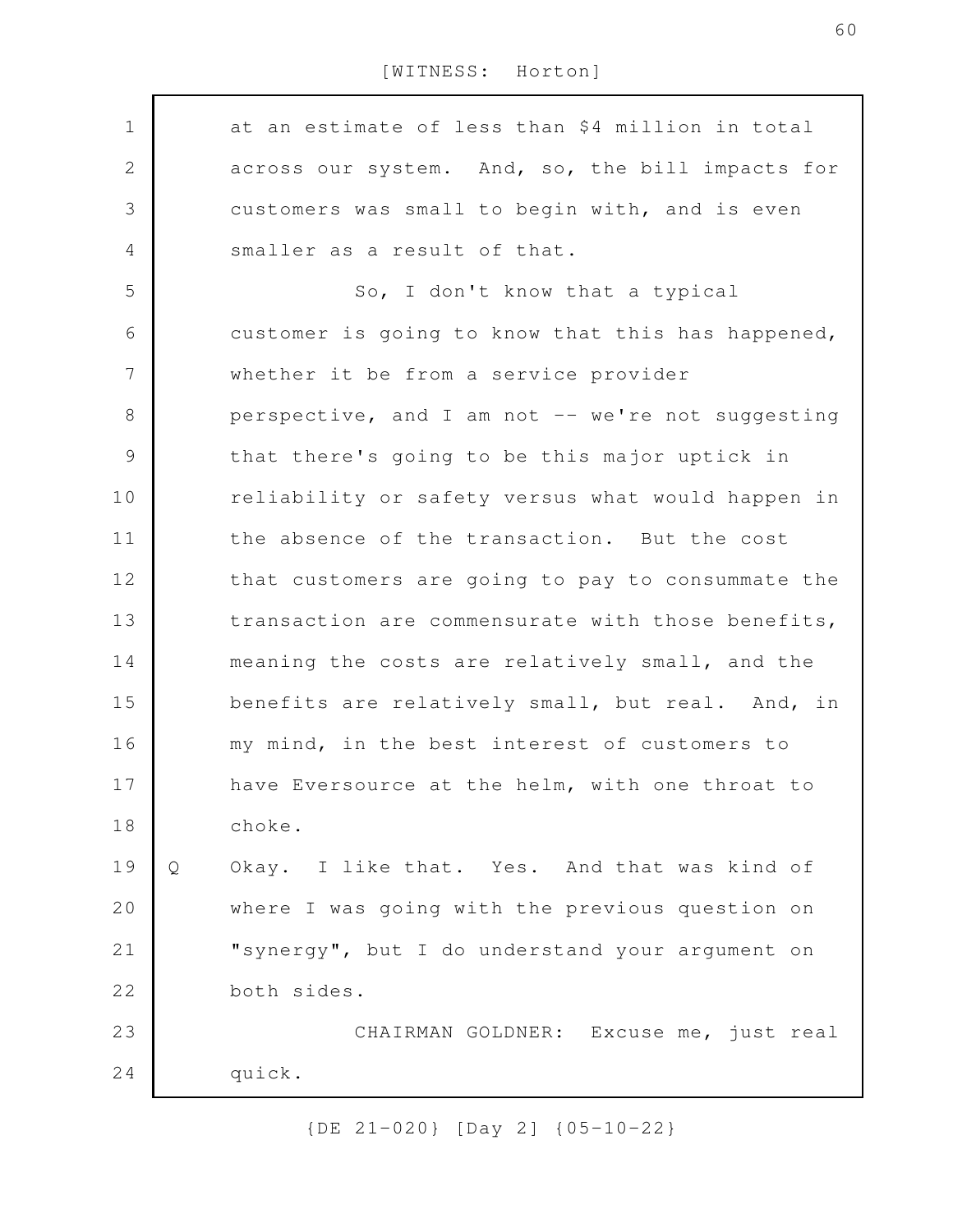| $\mathbf 1$    | [Chairman Goldner conferring with Atty.               |  |
|----------------|-------------------------------------------------------|--|
| $\overline{2}$ | $Wind.$ ]                                             |  |
| 3              | BY CHAIRMAN GOLDNER:                                  |  |
| 4              | And the final question is, and then we'll take a<br>Q |  |
| 5              | break, is do you have -- Ms. Kravtin is about to      |  |
| 6              | testify. Do you have an opinion on her analysis,      |  |
| 7              | and the difference between the number that you        |  |
| 8              | have for rate base and the number that she has        |  |
| $\mathcal{G}$  | for rate base, or Mr. Eckberg's number?               |  |
| 10             | Not other than what I had gone through at the<br>Α    |  |
| 11             | prior hearing, and a little bit earlier today,        |  |
| 12             | which is that, I understand the drive and the         |  |
| 13             | push to look at the rate base that's being            |  |
| 14             | acquired, when we're talking about two                |  |
| 15             | rate-regulated entities. That's not what we're        |  |
| 16             | talking about here. And, so, it's important that      |  |
| 17             | any comparison is made on an apples-to-apples         |  |
| 18             | basis.                                                |  |
| 19             | It's not true that the rate -- that the               |  |
| 20             | net book value of CCI reflects an amount that C&I     |  |
| 21             | customers have paid for those assets, like it         |  |
| 22             | would be if, say, these assets were on                |  |
| 23             | Eversource's books or we were buying the assets       |  |
| 24             | from another rate-regulated entity. And, so, I        |  |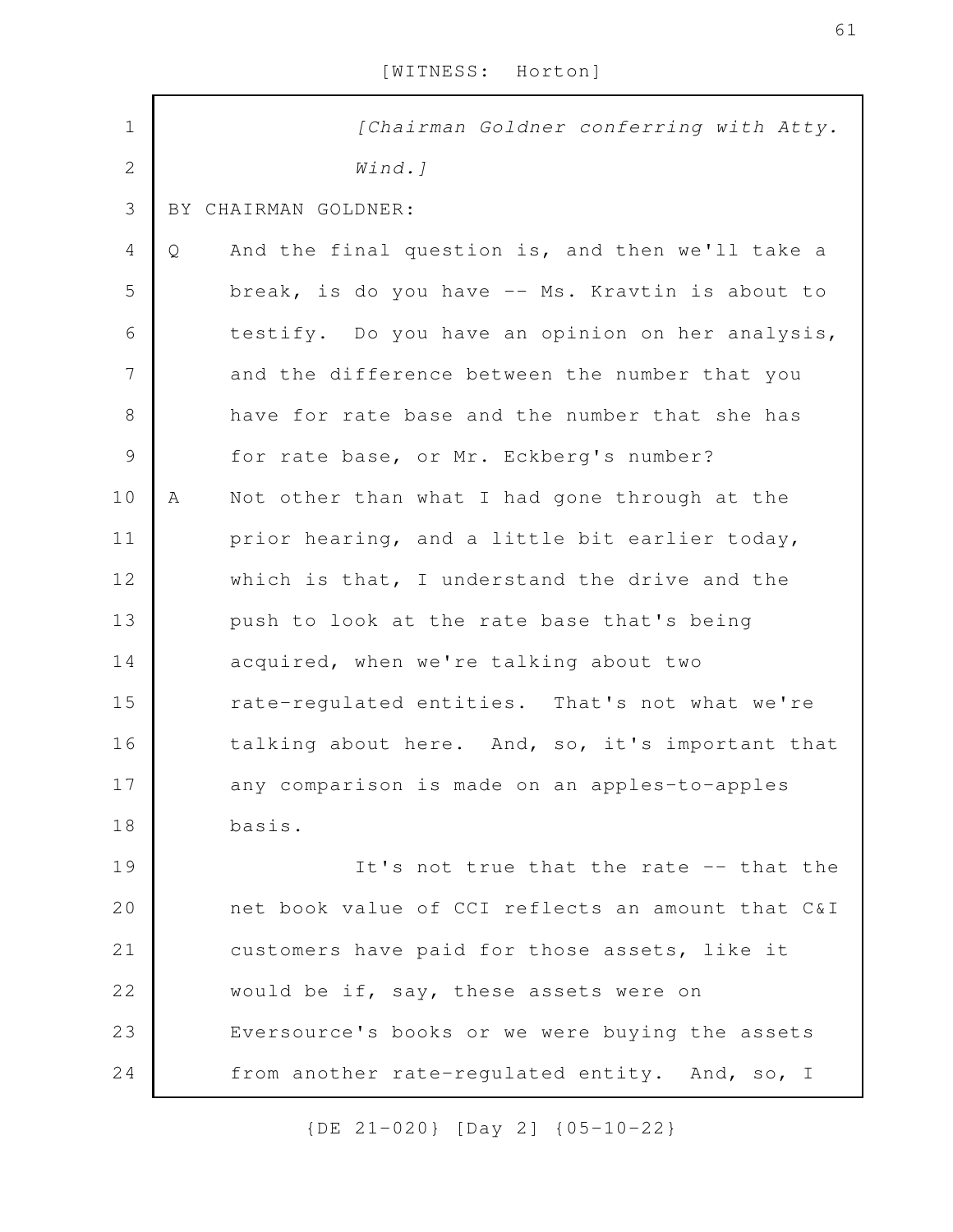just continue to resist that comparison. I take it back to, if we were purchasing these poles from brand new or used in a lot, the amount that we pay is the amount that we would expect to get recovery of, and we would never engage in a transaction to purchase assets for more than we would expect to get recovery of. And, so, that is why our position is what it is. CHAIRMAN GOLDNER: Okay. Thank you, Mr. Horton. So, let's -- let me ask you a question first. In order to answer Mr. Wiesner's questions and my question, how much time would you want? WITNESS HORTON: Assuming I can get on the phone with the two people I need to, I don't need long. Fifteen minutes. CHAIRMAN GOLDNER: Okay. Let's take --CMSR. SIMPSON: Can I ask one follow-up question on that of Mr. Horton? CHAIRMAN GOLDNER: Sure. BY CMSR. SIMPSON: Q I think I understand what you were just saying. But what about with respect to how the rate base 1 2 3 4 5 6 7 8 9 10 11 12 13 14 15 16 17 18 19 20 21 22 23 24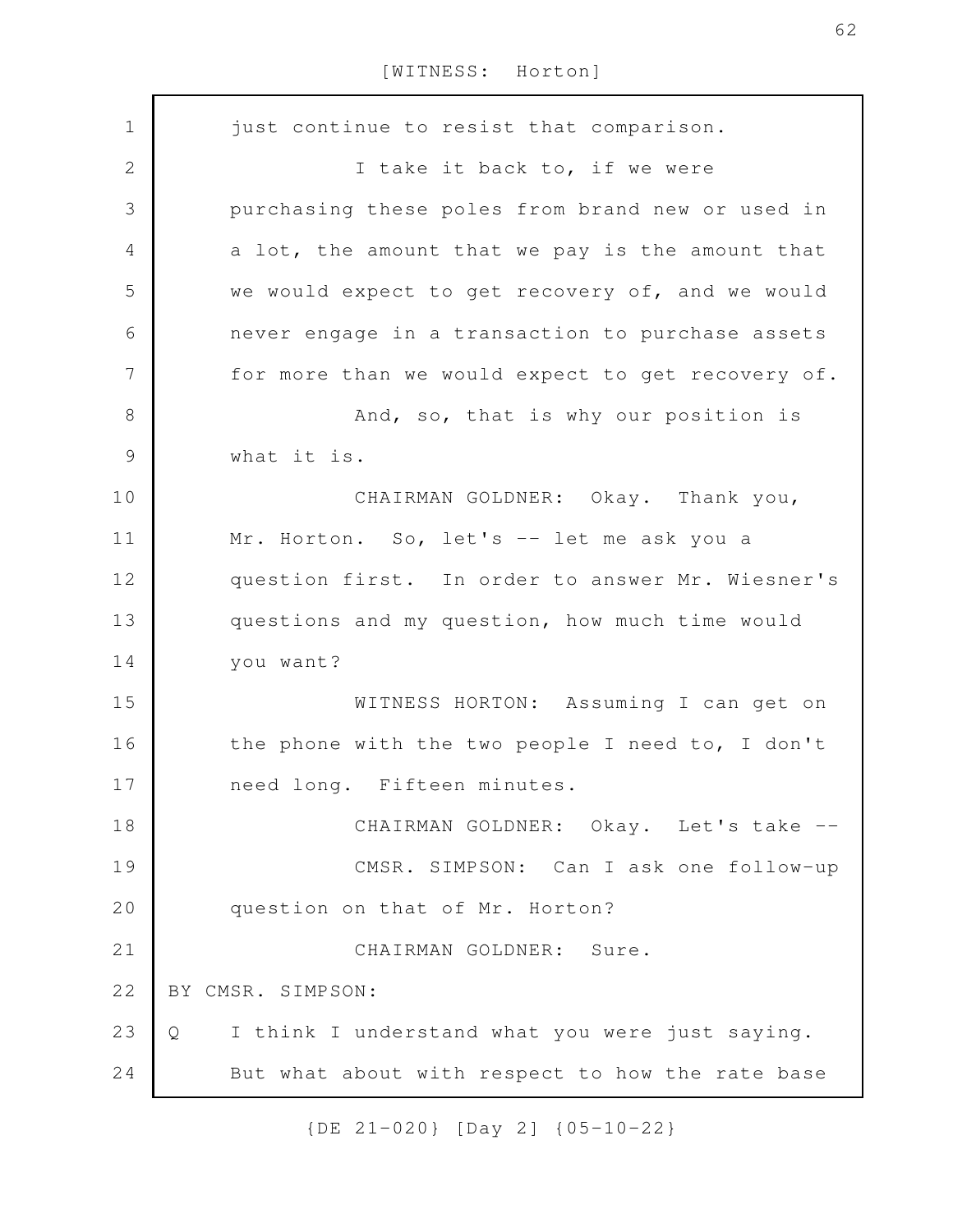| $\mathbf 1$    |   | value would change the attachment fees for        |
|----------------|---|---------------------------------------------------|
| $\sqrt{2}$     |   | non-rate regulated entities in the competitive    |
| 3              |   | market?                                           |
| $\overline{4}$ | Α | Could you just elaborate on the question?         |
| 5              | Q | So, my understanding is that whatever value you   |
| 6              |   | book influences the attachment rate that          |
| $\overline{7}$ |   | competitive market players would be subject to.   |
| $\,8\,$        |   | And, if we look at net book value versus your     |
| $\mathcal{G}$  |   | acquisition price, there's a premium then         |
| 10             |   | subsequently associated with the attachment rate. |
| 11             |   | So, do you have any perspective on how that would |
| 12             |   | influence the marketplace for these competitive   |
| 13             |   | services in the state?                            |
| 14             | Α | Well, I don't agree that there's a premium, per   |
| 15             |   | se, placed on the value. I think that's my main   |
| 16             |   | point. But, if you look at the rates that CCI     |
| 17             |   | charges, and, again, they're here, so they could  |
| 18             |   | speak to it better than I, there isn't a tie to   |
| 19             |   | the rates that they charge to their cost of       |
| 20             |   | service, like there is at the Eversource side of  |
| 21             |   | things, at least that's my understanding.         |
| 22             |   | We, at Eversource, calculate our pole             |
| 23             |   | attachment rate based on our cost of service.     |
| 24             |   | It's a mini cost of service. So, it's based on    |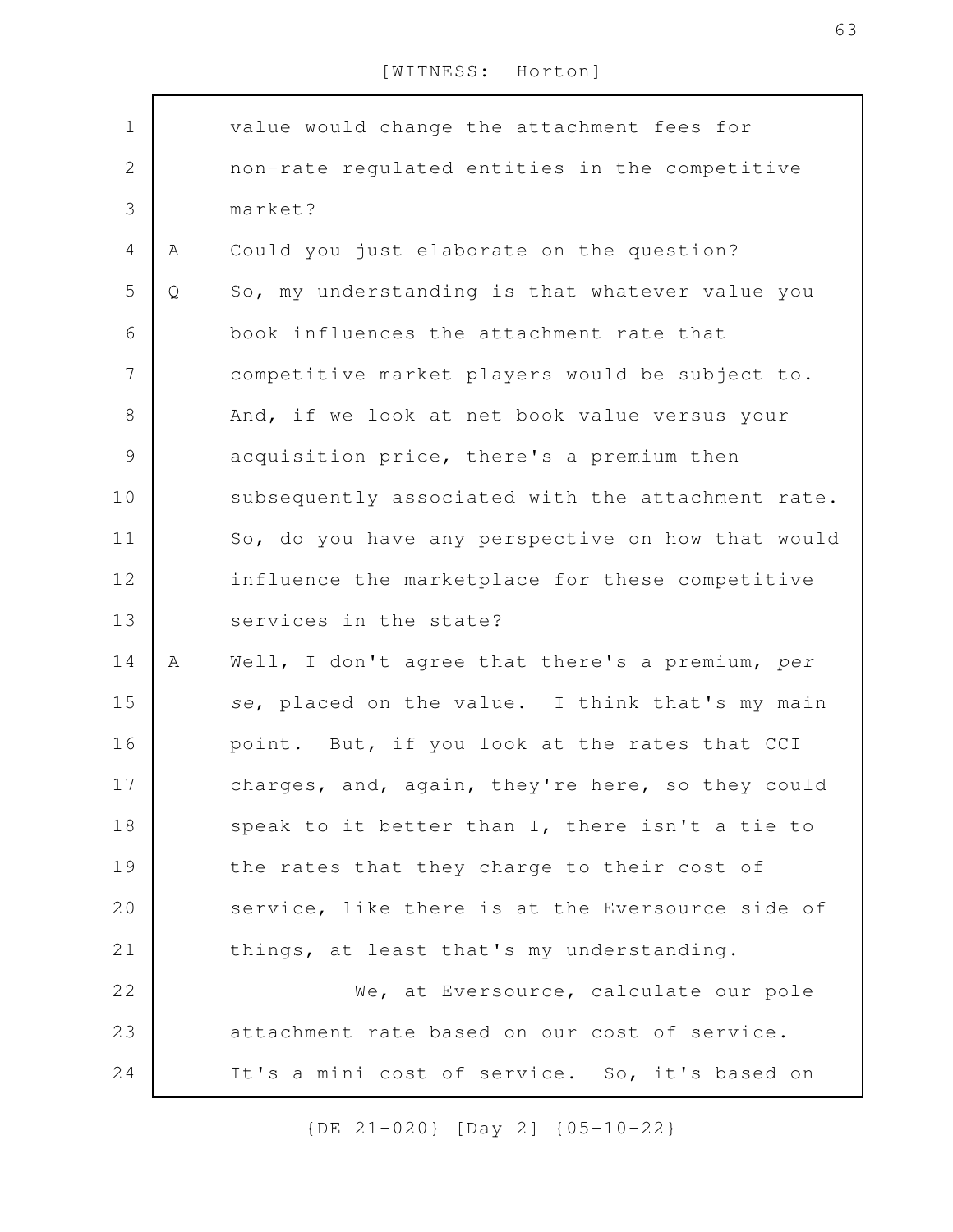our FERC Form 1. We go through an exercise that was agreed to by those competitive attachers, at least a subset of them back in 2012, as to how that rate will be calculated. And that is the rate that is calculated every year. Whereas, on the CCI side, the rate that is in effect is the result of a contract that's in place, that is not updated annually based on their cost of service. Which is why it is not, in my mind, apt to try to compare the net book value, like it is in a rate-regulated entity. So, when Eversource accepts the poles, assuming that the purchase price is approved, that would reflect -- the purchase price that we pay would reflect the value of those poles, and it would reflect then the cost of those poles that would naturally flow through the pole attachment rate formula. And I think it's important to know, too, that any concession given on the pole attachment rate will affect other customers, because all it is, in the context of a distribution rate case, the pole attachment revenues that we collect from attachers is an 1 2 3 4 5 6 7 8 9 10 11 12 13 14 15 16 17 18 19 20 21 22 23 24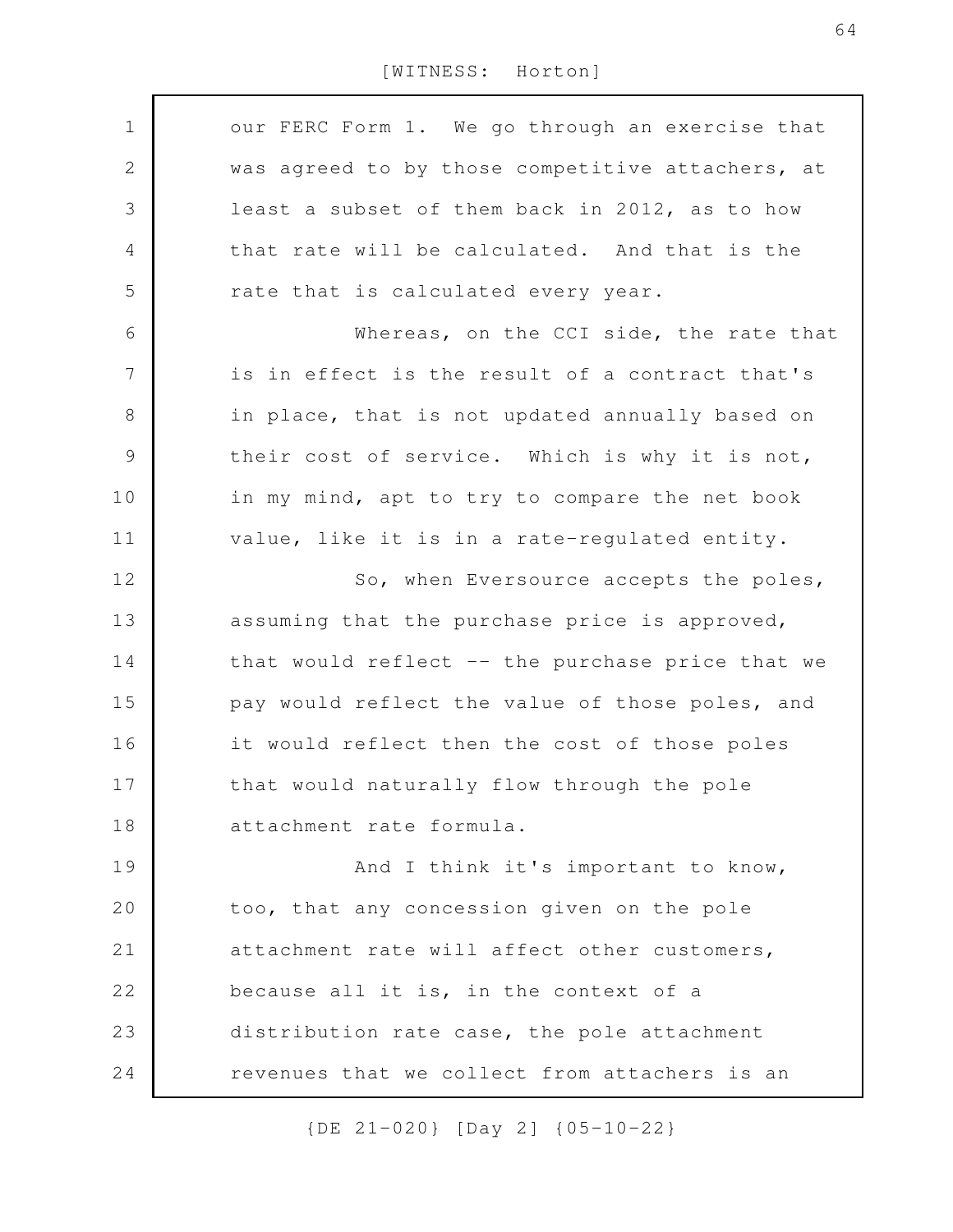| $\mathbf 1$    | offset to our cost of service.                    |
|----------------|---------------------------------------------------|
| $\mathbf 2$    | So, from a total Eversource                       |
| 3              | distribution perspective, the purchase price and  |
| $\overline{4}$ | the additions related to these poles will flow    |
| 5              | through our cost of service. And, to the extent   |
| 6              | that we do not reflect the cost of this           |
| 7              | transaction in the pole attachment rate, but we   |
| 8              | do in the distribution cost of service, then all  |
| $\mathcal{G}$  | other customers would pay more, all else equal.   |
| 10             | But, again, that consolidation, that              |
| 11             | would have to happen in the future, and that      |
| 12             | would also be the subject of a PUC review,        |
| 13             | because we would be then, at that point, changing |
| 14             | the pole attachment rate that CCI's contracts     |
| 15             | currently allow for CCI to charge.                |
| 16             | CMSR. SIMPSON: Okay. Thank you,                   |
| 17             | Mr. Horton. Thank you, Mr. Chairman.              |
| 18             | CHAIRMAN GOLDNER: Okay. Sure. Let's               |
| 19             | come back at 20 till, and allow Mr. Horton some   |
| 20             | time to follow up on the questions. So, then,     |
| 21             | we'll finish up with Mr. Horton, any questions,   |
| 22             | and then we'll move to a redirect.                |
| 23             | So, thank you. And off the record                 |
| 24             | until 20 till.                                    |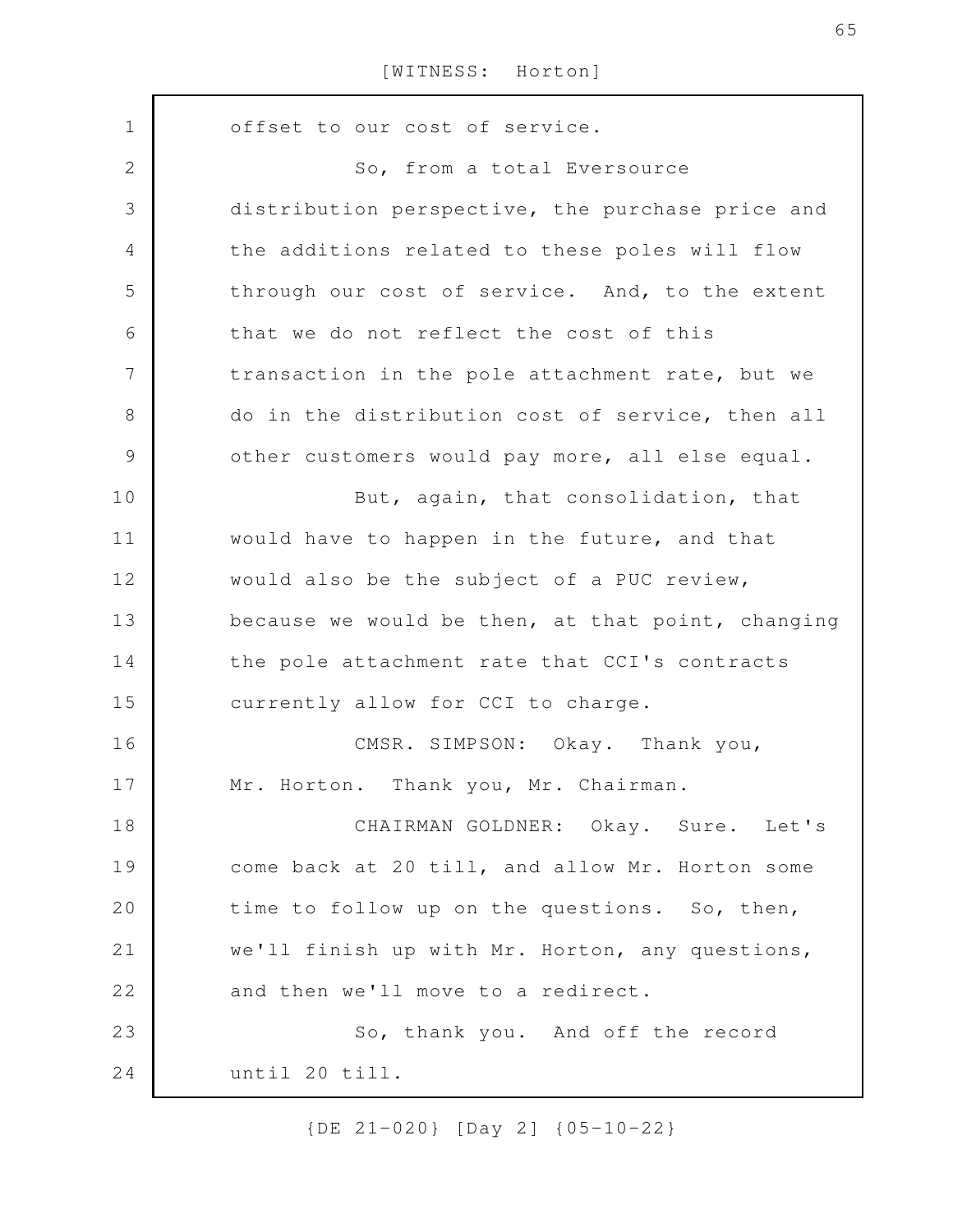*(Recess taken at 10:24 a.m., and the hearing resumed at 10:44 a.m.)* CHAIRMAN GOLDNER: Okay. We'll go back on the record. And maybe begin with Mr. Wiesner's questions. MR. WIESNER: Mr. Chairman, I think it would be most efficient for Mr. Horton to provide his further detailed information and confirmatory information through questions asked on redirect. CHAIRMAN GOLDNER: Okay. Okay, very good. So, we can -- just a moment. So, Mr. Wiesner, you want to move to redirect now, is that what you're suggesting? *(Atty. Wiesner indicating in the affirmative.)* CHAIRMAN GOLDNER: Okay. Ms. Ralston, would you like to begin? MS. RALSTON: Sure. Thank you. **REDIRECT EXAMINATION** BY MS. RALSTON: Q Mr. Horton, do you recall earlier this morning Mr. Wiesner asked you some questions about recovery of storm-related vegetation management expenses? 1 2 3 4 5 6 7 8 9 10 11 12 13 14 15 16 17 18 19 20 21 22 23 24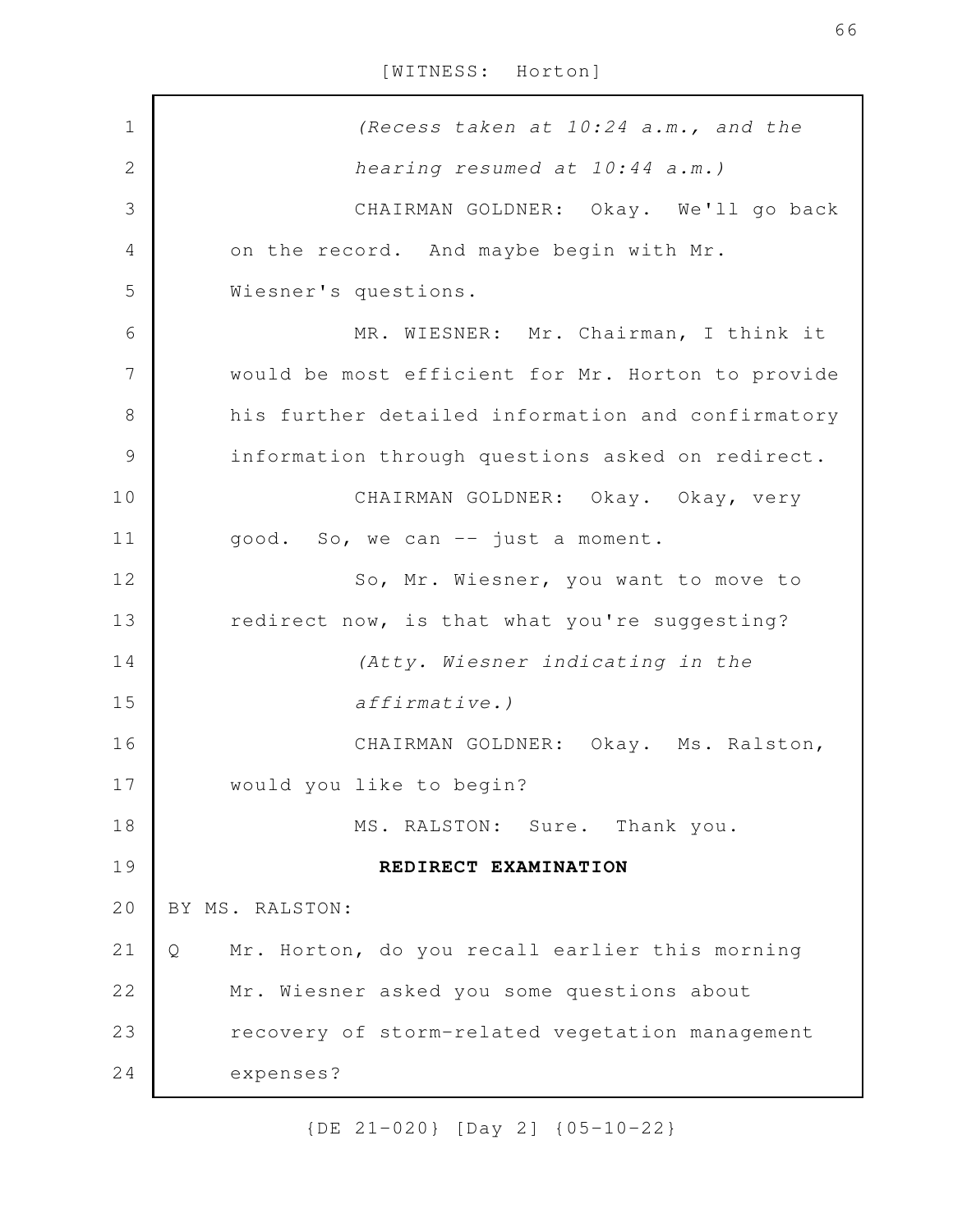| $\mathbf 1$  | A | Yes, I do.                                        |
|--------------|---|---------------------------------------------------|
| $\mathbf{2}$ | Q | And were you able to get that additional          |
| 3            |   | information during the break?                     |
| 4            | Α | Partially. I was able to confirm that the         |
| 5            |   | storm-related vegetation management expenses that |
| 6            |   | would otherwise be charged to CCI would be sought |
| 7            |   | by the Company for recovery going forward, upon   |
| $\,8\,$      |   | consummation of the transaction. But the          |
| $\mathsf 9$  |   | mechanism for recovery would not be through the   |
| 10           |   | PPAM. Those would simply be a cost of a storm     |
| 11           |   | reviewed by the PUC in future storm cost recovery |
| 12           |   | proceedings.                                      |
| 13           |   | I was also asked of an estimate for the           |
| 14           |   | amount in 2022, which I was not able to get my    |
| 15           |   | hands on during the break.                        |
| 16           | Q | Thank you. And do you also recall some questions  |
| 17           |   | about Exhibit 73, specifically the depreciation   |
| 18           |   | rates that were updated during the last rate      |
| 19           |   | case?                                             |
| 20           | Α | I do.                                             |
| 21           | Q | And were you able to get clarification on the     |
| 22           |   | appropriate depreciation rate and the timing?     |
| 23           | Α | I was. So, the depreciation rate calculation      |
| 24           |   | that's referenced on that FERC Form 1 report is a |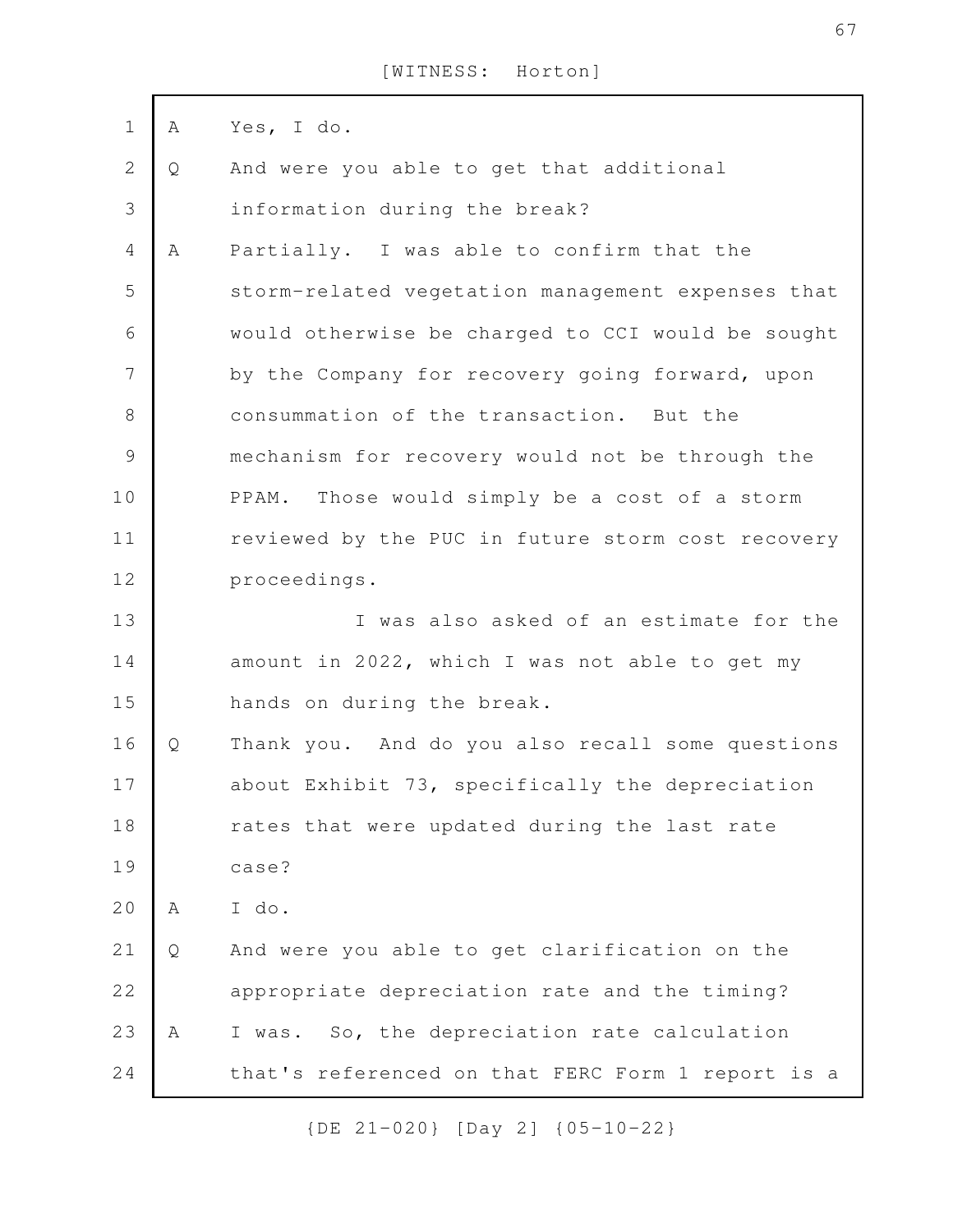| $\mathbf 1$    |   | calculation that my understanding is conducted to |
|----------------|---|---------------------------------------------------|
| $\overline{2}$ |   | divide the total actual depreciation expense in a |
| 3              |   | given year by the end-of-year plant balance in    |
| $\overline{4}$ |   | that year. So, due to differences in timing,      |
| 5              |   | that is likely to not directly equal the          |
| 6              |   | authorized depreciation rate from the PUC's       |
| $\overline{7}$ |   | approved depreciation study.                      |
| $\,8\,$        |   | Over time, I would expect those amounts           |
| $\mathcal{G}$  |   | to come closer. But, because of the way that we   |
| 10             |   | record depreciation and for timing differences,   |
| 11             |   | I'm not surprised that they're not exactly the    |
| 12             |   | same.                                             |
| 13             |   | Thank you. No further<br>MS. RALSTON:             |
| 14             |   | questions on redirect.                            |
| 15             |   | BY THE WITNESS:                                   |
| 16             | Α | There was just one another question by the        |
| 17             |   | Commission to confirm amounts for the vegetation  |
| 18             |   | management. And, if you just give me one moment,  |
| 19             |   | because I thought I had found the source of the   |
| 20             |   | confusion.                                        |
| 21             |   | Okay. So, the question was asking                 |
| 22             |   | about the "8.2 million", which is the amount that |
| 23             |   | Eversource has described as the amount in 2021    |
| 24             |   | sought for recovery from CCI. So, that is the     |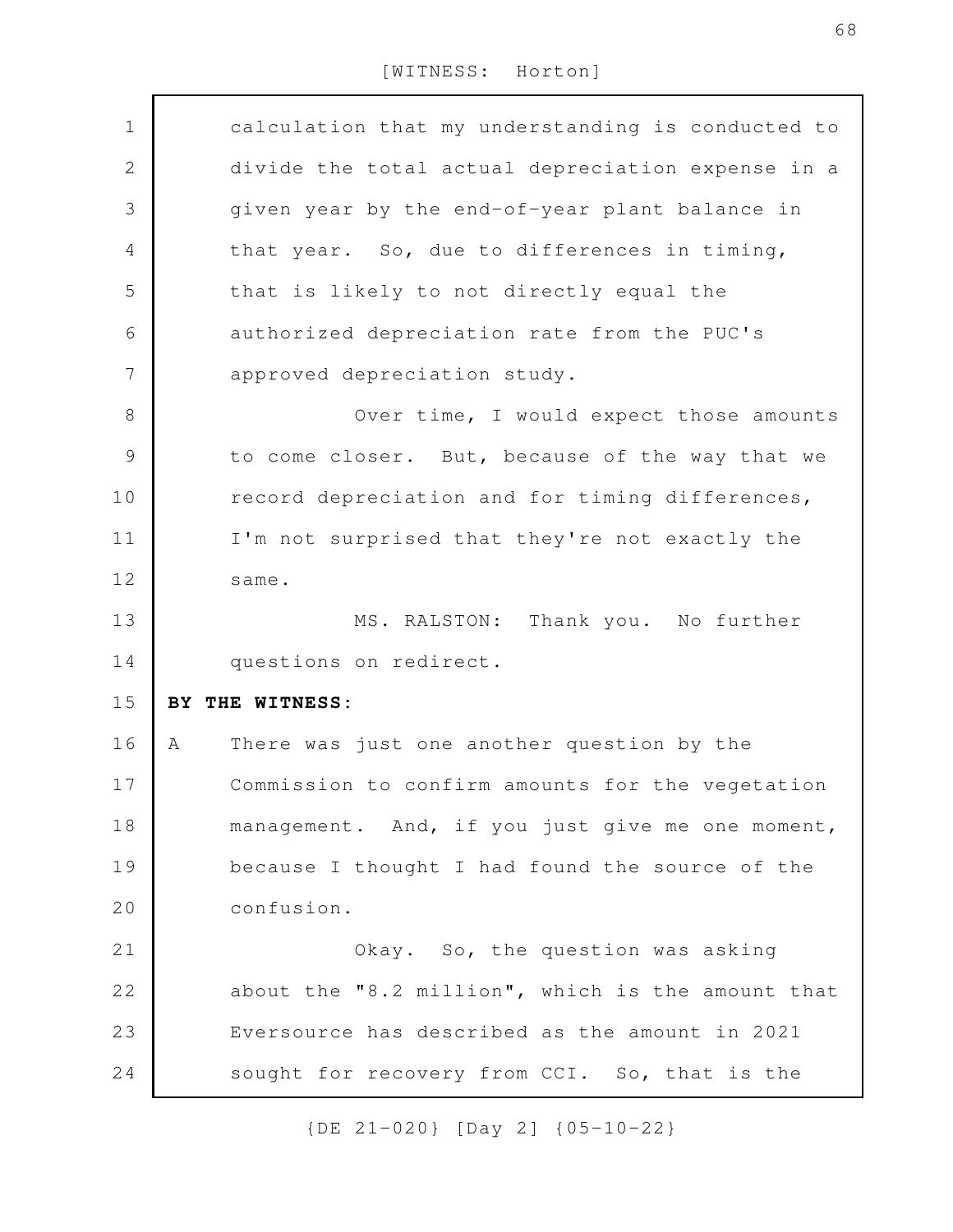amount of maintenance trimming incurred in 2021 to be recovered from -- through the PPAM, if the transaction is approved, and that is in Exhibit 68. But we also do, in that response, talk about the amount through January 31st of 2022, which would -- that was the most recent known amount at the time that we filed the response to that record request. So, simply stated, the "8.2 million" does reflect the costs incurred in 2021 for which the Company would seek recovery of through the PPAM for 2021. The proposal -- our proposal is that actual amounts incurred would be recovered through the PPAM on a year lagged. So, once those amounts are known. So, we didn't include, in that first year, amounts that were incurred year-to-date in 2022, because of what I just said. But we would be seeking recovery of those amounts in a future proposal, you know, in a future PPAM reconciliation. So, that, I imagine, is the source of the confusion as we talked about January of 2022 amounts. 1 2 3 4 5 6 7 8 9 10 11 12 13 14 15 16 17 18 19 20 21 22 23 24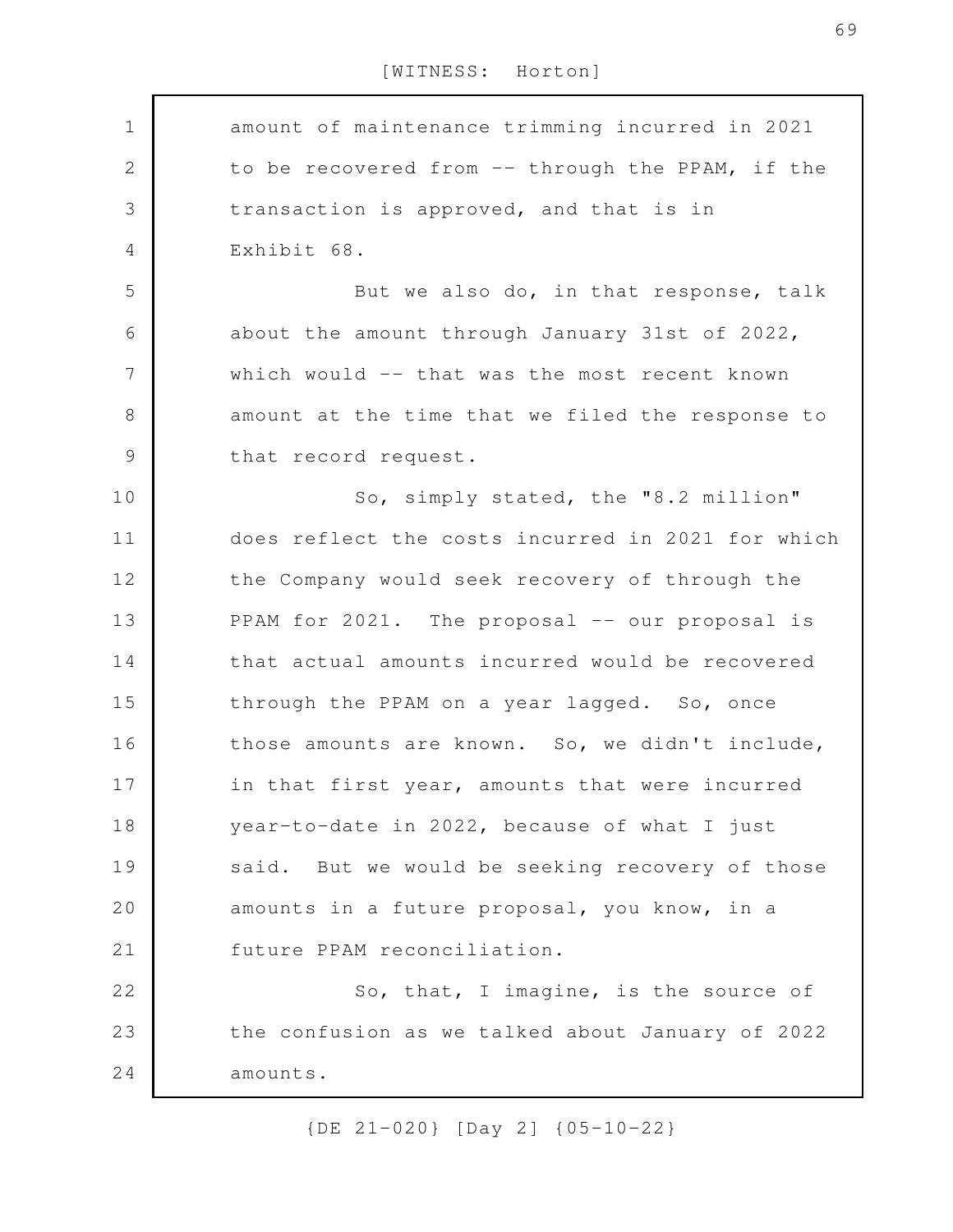CHAIRMAN GOLDNER: Yes. No, thank you. That's very clear. Now, I can see on Bates Page 001 what you're referring to. So, thank you. Okay. Thank you. Mr. Wiesner, does that accomplish -- (Atty Wiesner indicating in the affirmative.) CHAIRMAN GOLDNER: Anything else on redirect, Ms. Ralston or Mr. McHugh? MS. RALSTON: Nothing else. MR. McHUGH: Nothing, Mr. Chairman. WITNESS HORTON: Thank you. CHAIRMAN GOLDNER: Okay. We'll move to Ms. Kravtin. Ms. Kravtin, just like the last panel, I'll remind you that you're still under oath. (Whereupon *Patricia D. Kravtin was recalled to the stand, having been previously sworn in during the March 15, 2022 hearing in this docket.)* CHAIRMAN GOLDNER: Out of an abundance of caution, do either the OCA or DOE have any questions for this witness's written statement 1 2 3 4 5 6 7 8 9 10 11 12 13 14 15 16 17 18 19 20 21 22 23 24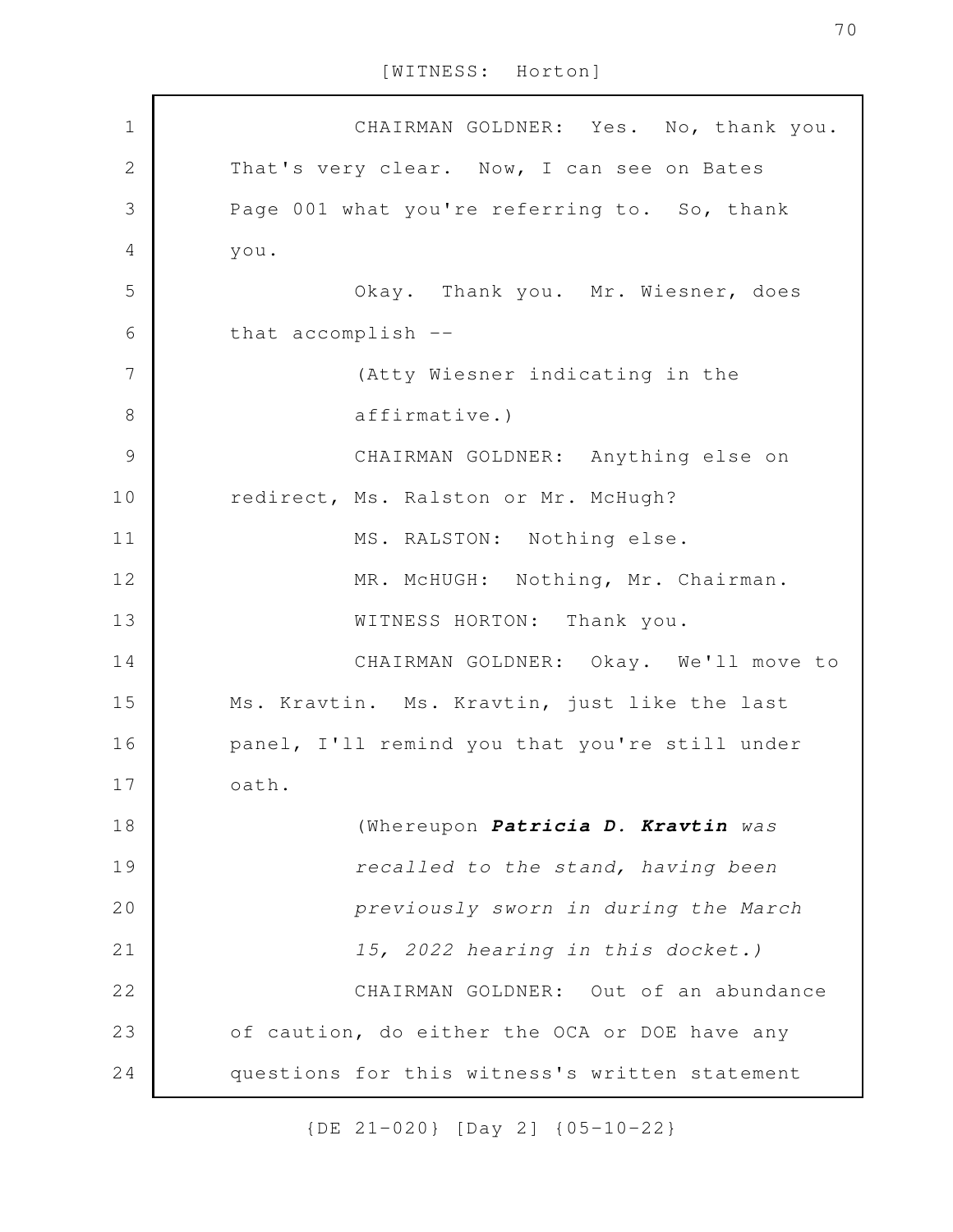[WITNESS: Kravtin]

| $\mathbf 1$    |   | marked as "Exhibit 72"?                           |
|----------------|---|---------------------------------------------------|
| $\overline{2}$ |   | MR. KREIS: I do not, Mr. Chairman.                |
| 3              |   | MR. WIESNER: We do not either.                    |
| 4              |   | CHAIRMAN GOLDNER: Thank you. So,                  |
| 5              |   | we'll move to the Joint Petitioners. And I'll     |
| 6              |   | recognize Ms. Ralston.                            |
| 7              |   | MS. RALSTON: Thank you. Good morning,             |
| 8              |   | Ms. Kravtin.                                      |
| $\mathcal{G}$  |   | WITNESS KRAVTIN: Good morning.                    |
| 10             |   | MS. RALSTON: I just have a few                    |
| 11             |   | questions for you.                                |
| 12             |   | PATRICIA D. KRAVTIN, Previously sworn.            |
|                |   |                                                   |
| 13             |   | CROSS-EXAMINATION (resumed)                       |
| 14             |   | BY MS. RALSTON:                                   |
| 15             | Q | Can you please refer to Exhibit 72, which is your |
| 16             |   | statement from the March 15th hearing, filed in   |
| 17             |   | response to a record request?                     |
| 18             | A | Yes, I have that.                                 |
| 19             | Q | Great. And, on Page 2, you state that "corporate  |
| 20             |   | interests do not necessarily align with the       |
| 21             |   | public interest." Is that correct?                |
| 22             | A | Page 2 of the document?                           |
| 23             | Q | I believe so, yes.                                |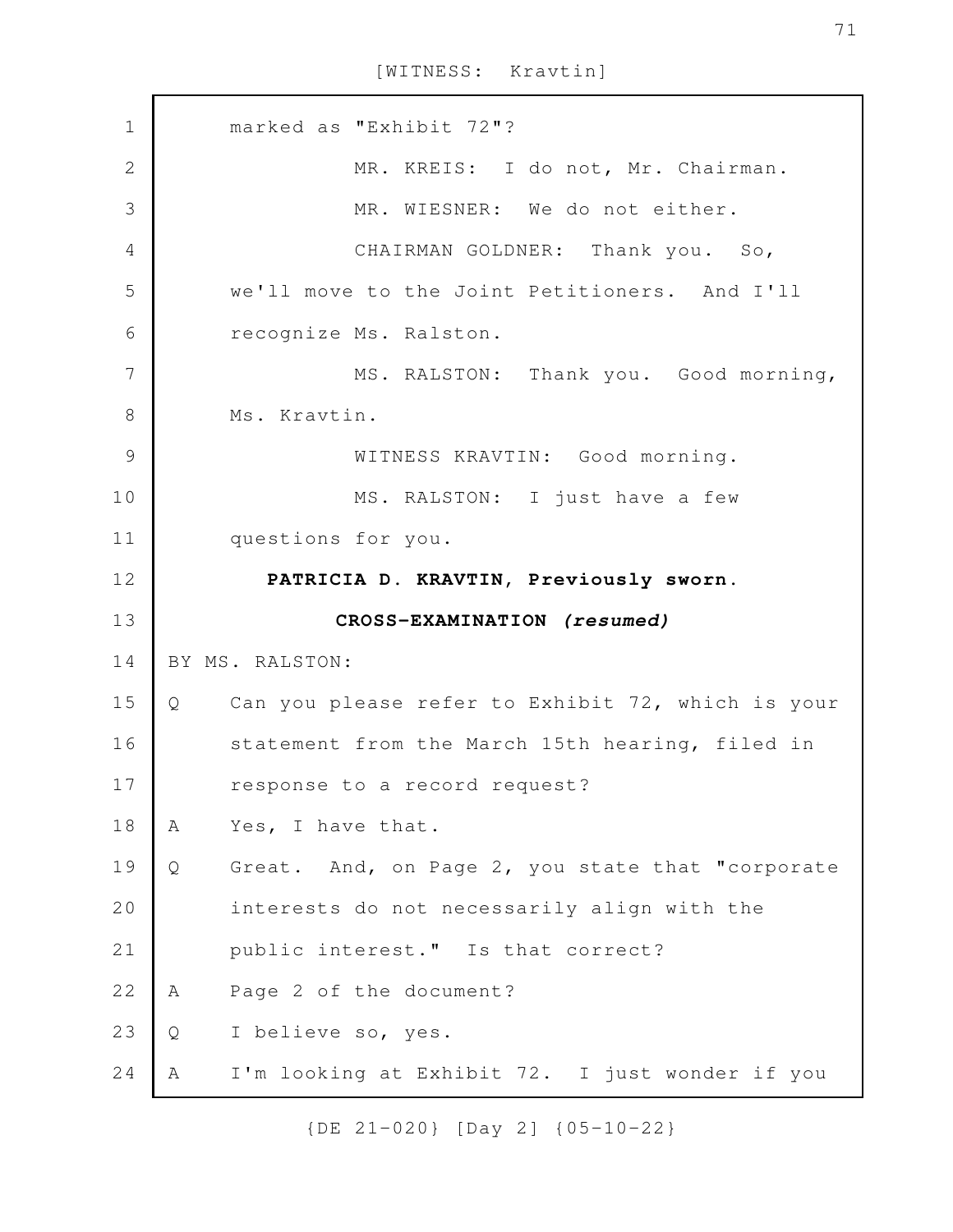[WITNESS: Kravtin]

| $\mathbf 1$    |   | have a different copy of that.                    |
|----------------|---|---------------------------------------------------|
| $\mathbf{2}$   | Q | I apologize. It's at the bottom of Page 1,        |
| 3              |   | actually.                                         |
| $\overline{4}$ | А | Okay.                                             |
| 5              | Q | I apologize.                                      |
| $\sqrt{6}$     | Α | All right. Thank you for that.                    |
| $\overline{7}$ | Q | Yes.                                              |
| $8\,$          | Α | For that clarification.                           |
| $\mathcal{G}$  | Q | It's in the last full paragraph. Do you see it?   |
| 10             | A | Yes. Now that you've directed me to the correct   |
| 11             |   | page, I do see it. Thank you.                     |
| 12             | Q | Okay. All right, great. Thank you. And is your    |
| 13             |   | reference to "the public interest" meant to refer |
| 14             |   | to "customer interest"?                           |
| 15             | A | Well, certainly, customers would be part of the   |
| 16             |   | public interest. I'm referring more generally to  |
| 17             |   | a "public interest" standard, under which a       |
| 18             |   | transaction would be evaluated, to the extent it  |
| 19             |   | provided benefits to the greater public good.     |
| 20             |   | And that would include a wide variety of          |
| 21             |   | stakeholders, of which customers of the electric  |
| 22             |   | utility would be one, but also customers of the   |
| 23             |   | broadband providers, whose pole attachment rates  |
| 24             |   | would be impacted by this, and that would         |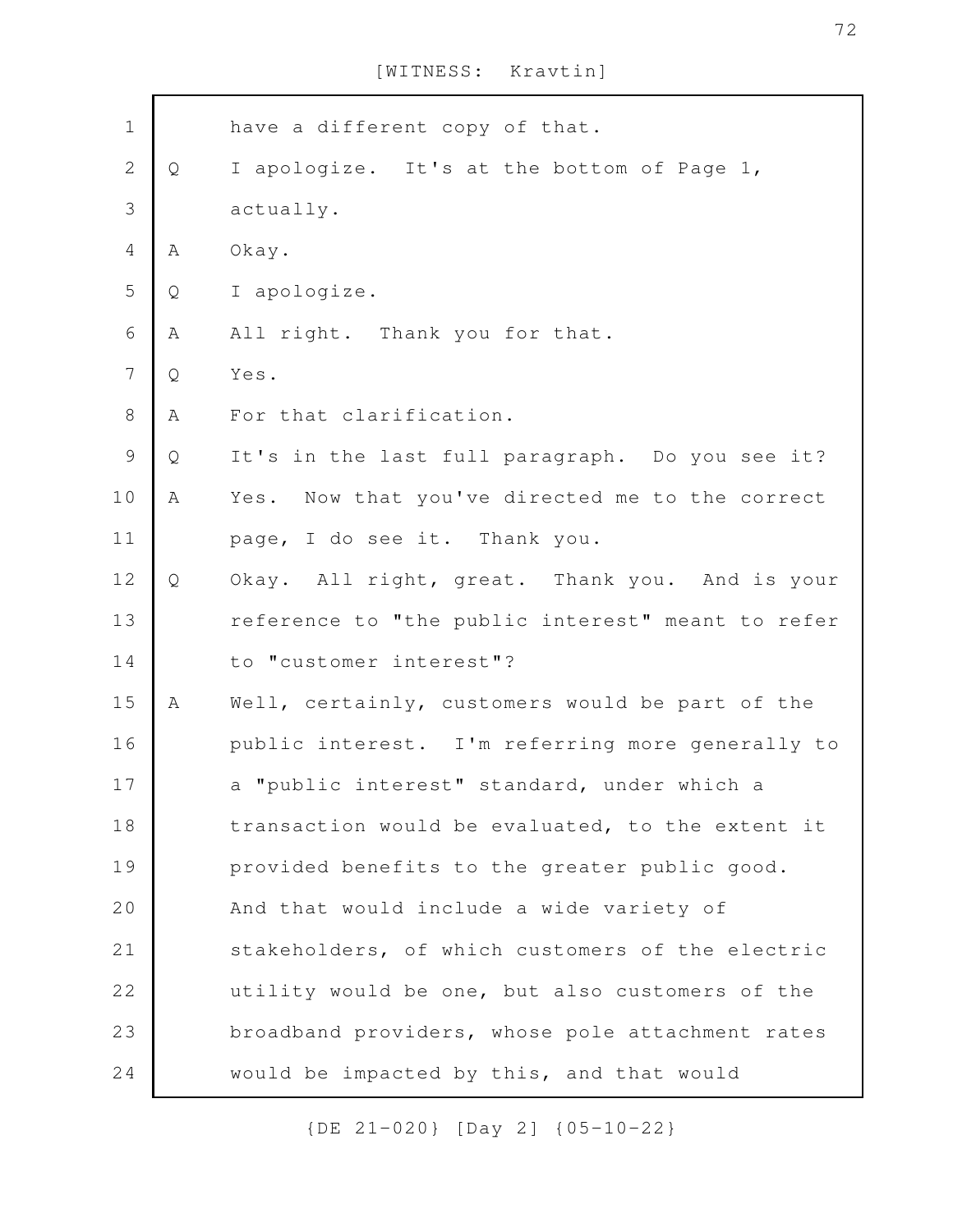| [WITNESS: | Kravtin] |
|-----------|----------|
|-----------|----------|

| $\mathbf 1$ |   | ultimately affect their customers as well, as     |
|-------------|---|---------------------------------------------------|
| $\sqrt{2}$  |   | well as the values to consumers and the economy   |
| 3           |   | generally from broadband, and other impacts of    |
| 4           |   | this transaction.                                 |
| 5           |   | So, it's a more general standard of               |
| 6           |   | "public interest", that would certainly include   |
| 7           |   | customers.                                        |
| $8\,$       | Q | Thank you. And is it your testimony that NECTA's  |
| $\mathsf 9$ |   | corporate interests are fully aligned with the    |
| 10          |   | Eversource customer interests in this proceeding? |
| 11          | A | It is not -- it is not my testimony, nor do I     |
| 12          |   | opine on that alignment. My testimony really      |
| 13          |   | goes, in particular, to the impact of this        |
| 14          |   | transaction on pole attachers, and what I believe |
| 15          |   | adjustments would need to be made so that there   |
| 16          |   | is no harm onto that particular class of          |
| 17          |   | customers. But I didn't testify as to alignment   |
| 18          |   | of those two different stakeholders.              |
| 19          | Q | Thank you. Can I now refer you to Exhibit 11, at  |
| 20          |   | Bates 022? This is Mr. Horton's testimony filed   |
| 21          |   | on February 25th.                                 |
| 22          | A | Okay. Let me open that up. Exhibit 11?            |
| 23          | Q | Yes. Exhibit 11, at Bates 022.                    |
| 24          | Α | Okay. I've got that page open.                    |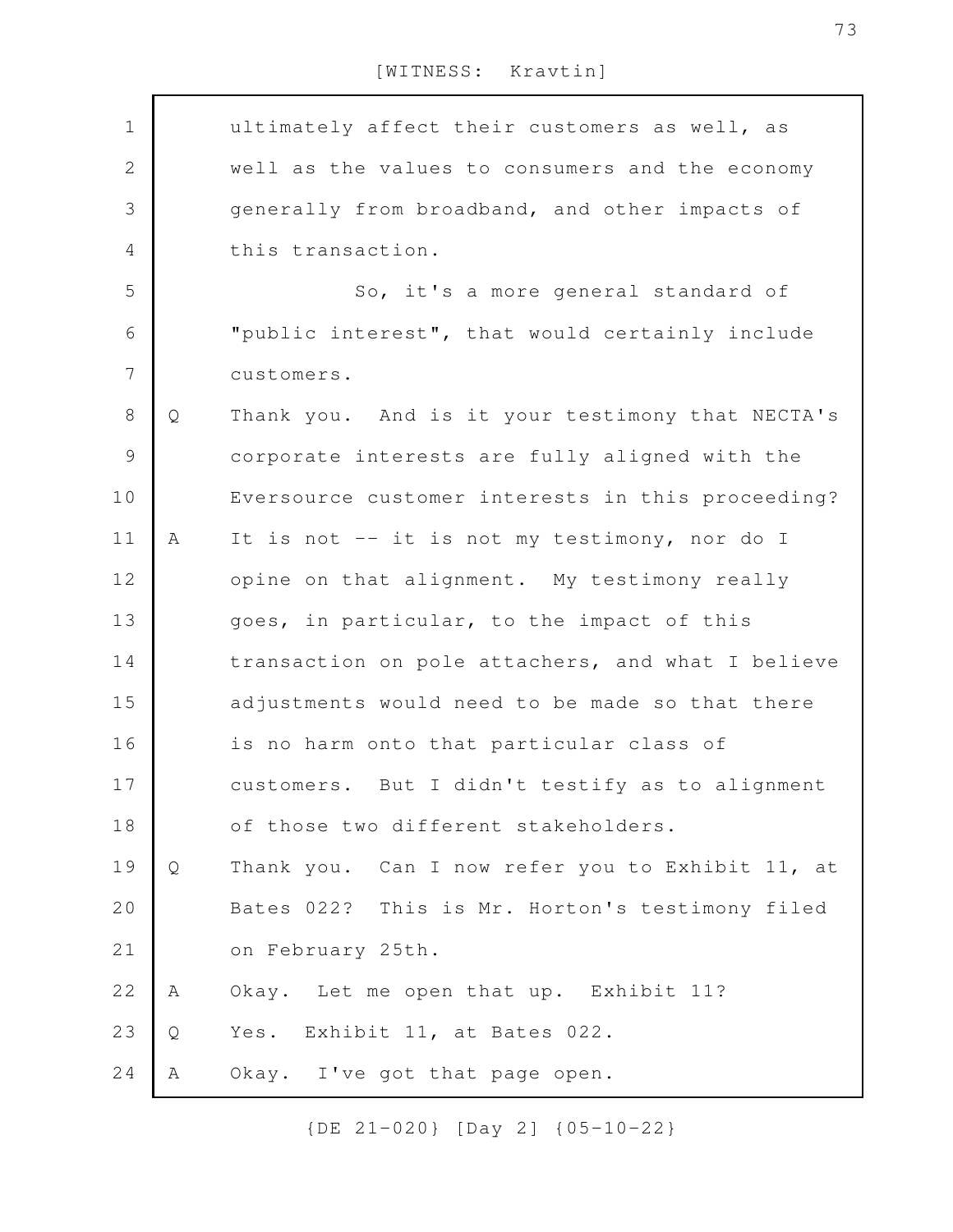| $1\,$          | Q | Okay. And starting at Line 1, do you see where    |
|----------------|---|---------------------------------------------------|
| $\mathbf{2}$   |   | Mr. Horton states that "It is important to note   |
| 3              |   | that any decrease to the pole attachment rates    |
| 4              |   | charged to NECTA members would result in a cost   |
| 5              |   | shift and associated increase in rates to all     |
| 6              |   | other customers"?                                 |
| $\overline{7}$ | Α | Yes, I see that.                                  |
| 8              | Q | And have you read this testimony before today?    |
| 9              | Α | I have.                                           |
| 10             | Q | And is it your testimony that Eversource          |
| 11             |   | customers should be picking up additional costs   |
| 12             |   | to lower costs for NECTA members in this          |
| 13             |   | proceeding?                                       |
| 14             | Α | Well, I would answer $--$ I would answer that in  |
| 15             |   | this way, because my testimony applies, as we     |
| 16             |   | talked earlier, a "public interest" standard.     |
| 17             |   | And, from a "public interest" standard, I believe |
| 18             |   | that the public interest is better off with pole  |
| 19             |   | attachment rates that are set at just and         |
| 20             |   | reasonable levels, that promote efficient and     |
| 21             |   | equitable broadband input prices, and that all    |
| 22             |   | the public interest, including -- including       |
| 23             |   | Eversource customers, who are also purchasers of  |
| 24             |   | broadband, and also citizens of the State of New  |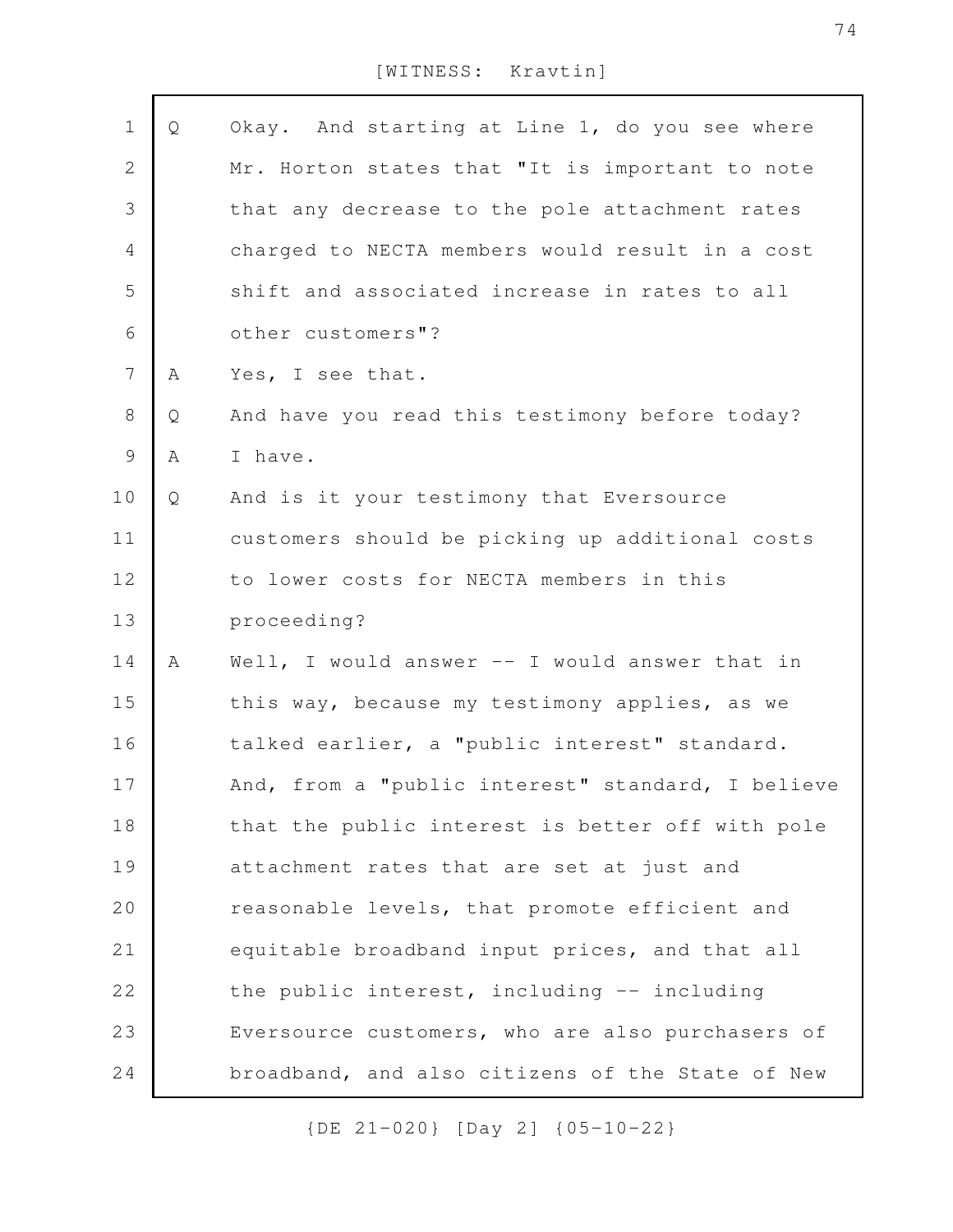Hampshire, and benefit from economic growth and vitality, would benefit. I would also comment that the impact of any reduction in pole attachment revenues from applying my just and reasonable values is very small. And, similarly, to what Mr. Horton testified this morning, that his position is that the excess over a imputed regulatory net book value that Eversource has agreed to pay CCI, he testified that would have a small impact on Eversource's customers and, so, greater public interest would prevail. I'm making that same argument. That, when you look at the public interest, you look at the totality of the impact on the transaction. And whatever very small impact of just and reasonable pole rates would have on customers in their retail rates, in my opinion, would be more than offset by the benefits of efficient and equitable input prices for broadband. And that's why pole rates are regulated, because of that "public interest" consideration. Q So, is it your testimony that the interest of Eversource customers are served where the 1 2 3 4 5 6 7 8 9 10 11 12 13 14 15 16 17 18 19 20 21 22 23 24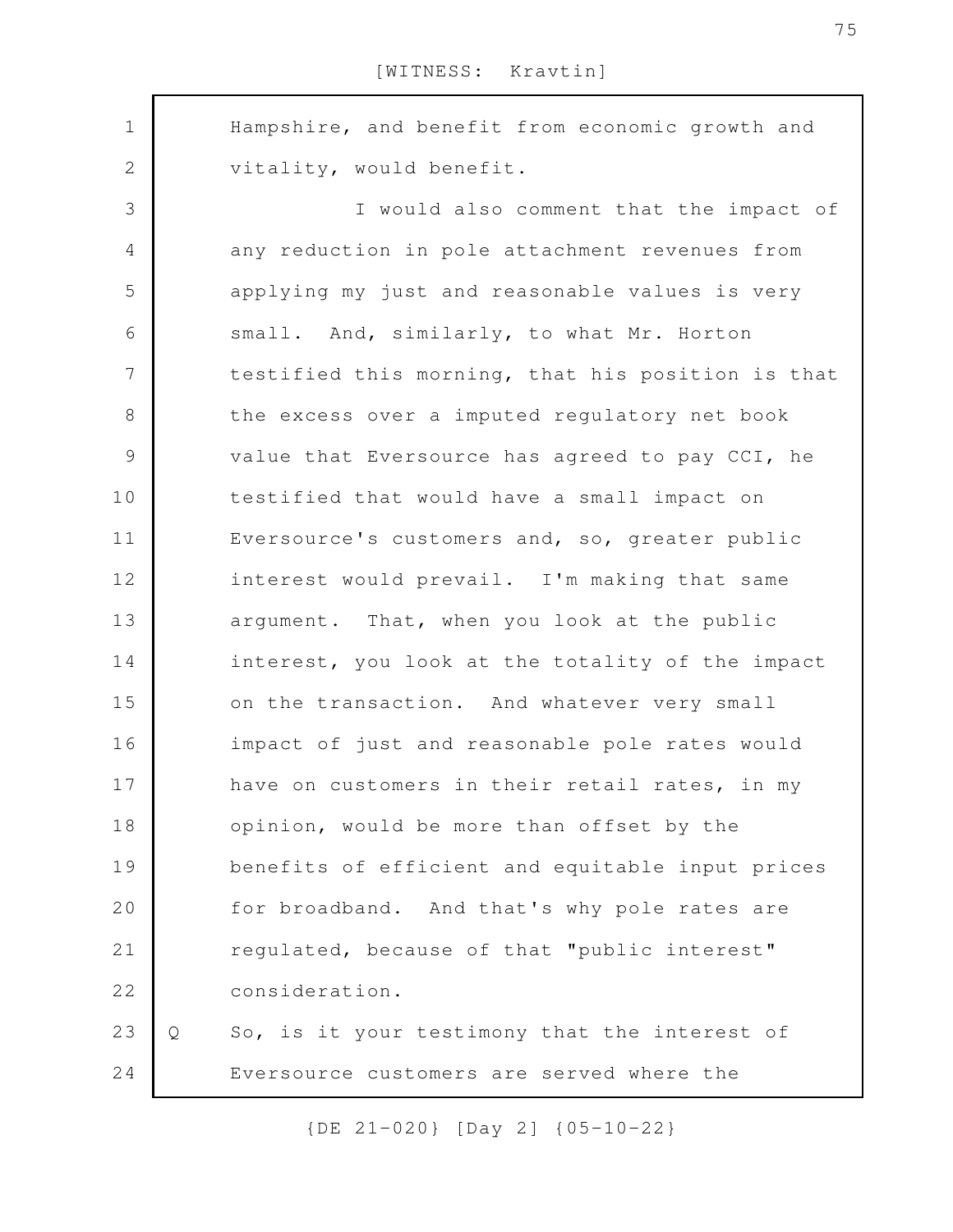| $\mathbf 1$    |   | revenues collected from pole attachers is         |
|----------------|---|---------------------------------------------------|
| $\overline{2}$ |   | reduced?                                          |
| 3              | Α | It is my testimony that Eversource customers, as  |
| 4              |   | members of the public, are benefited by just and  |
| 5              |   | reasonable pole attachment rates. It's not about  |
| 6              |   | whether they're going up or down. It's that I've  |
| 7              |   | made calculations pursuant to pole regulation     |
| 8              |   | guidelines and rules for just and reasonable      |
| 9              |   | rates.                                            |
| 10             |   | In this case, I believe just and                  |
| 11             |   | reasonable rates are lower than those that result |
| 12             |   | from incorporating a purchase price that would be |
| 13             |   | in excess of an imputed regulatory net book       |
| 14             |   | value.                                            |
| 15             |   | MS. RALSTON: Okay. Thank you.<br>N <sub>O</sub>   |
| 16             |   | further questions for Ms. Kravtin.                |
| 17             |   | CHAIRMAN GOLDNER:<br>Okay. Mr. McHugh.            |
| 18             |   | MR. McHUGH: Good morning, Ms. Kravtin.            |
| 19             |   | WITNESS KRAVTIN: Good morning.                    |
| 20             |   | BY MR. MCHUGH:                                    |
| 21             | Q | Do you have, or can you put in front of you       |
| 22             |   | please, Exhibit 39, which is your prefiled        |
| 23             |   | testimony? And I'm specifically looking at        |
| 24             |   | Table 2, on Page 13 of the testimony, which is    |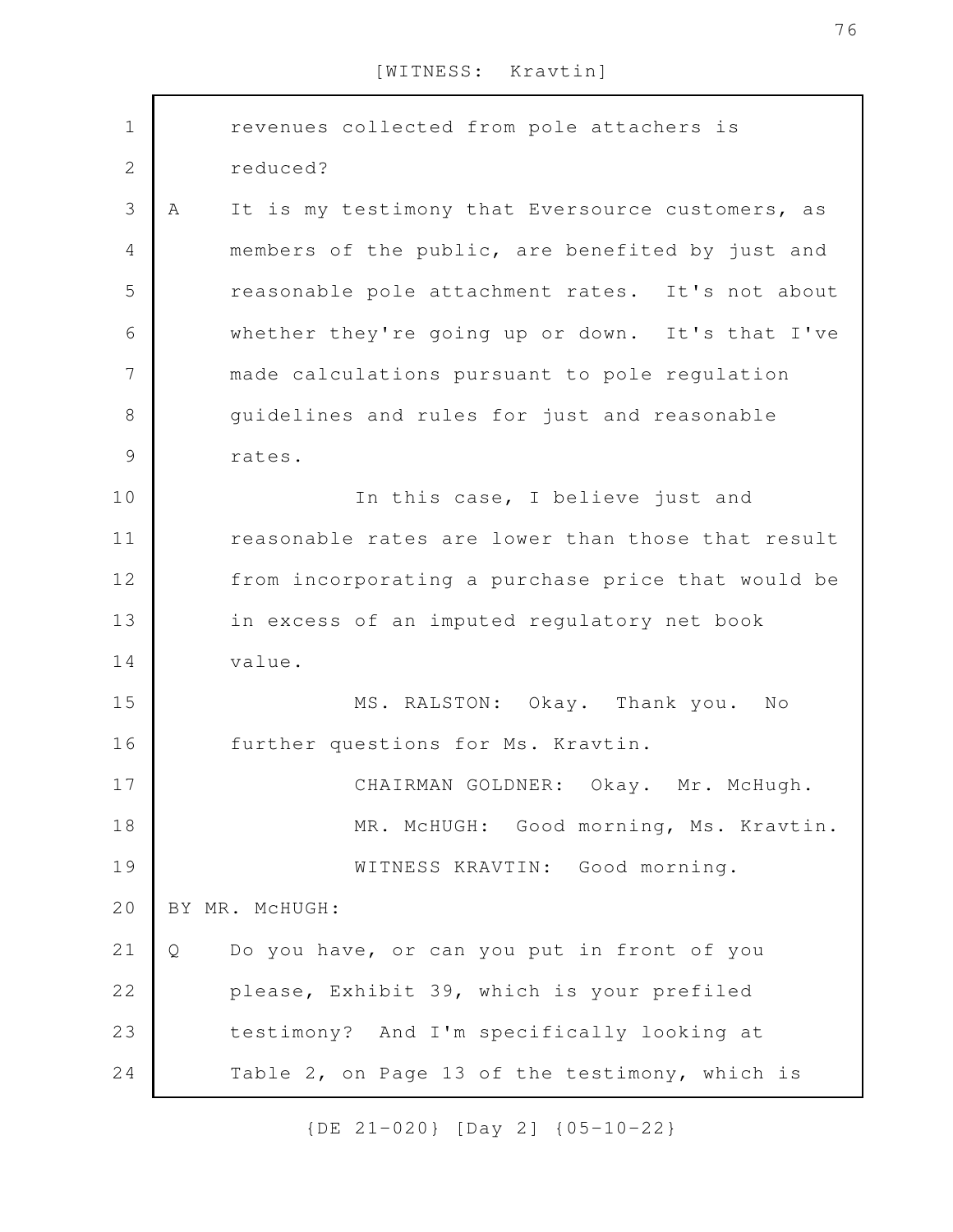| $\mathbf 1$              |   | Bates 014. This is your Prefiled Direct          |
|--------------------------|---|--------------------------------------------------|
| $\mathbf{2}$             |   | Testimony filed on January 31, 2022.             |
| 3                        | Α | Yes. I have that open now.                       |
| $\overline{4}$           | Q | You understand Consolidated Communication closed |
| 5                        |   | on the transaction with FairPoint on July 3 of   |
| 6                        |   | 2017?                                            |
| $\overline{\phantom{a}}$ | Α | I don't know the exact date, but I would accept  |
| $\,8\,$                  |   | that subject to check.                           |
| $\mathsf 9$              | Q | All right. And, in the table, the ARMIS data you |
| 10                       |   | used is effective through 2020, right? So, we're |
| 11                       |   | talking about two and a half years, does that    |
| 12                       |   | sound right?                                     |
| 13                       | A | Well, I don't know what you mean by "effective"? |
| 14                       |   | You mean it's dated? Or are you asking me to say |
| 15                       |   | that the data provided by the Petitioners is     |
| 16                       |   | for $--$                                         |
| 17                       | Q | The data provided was through --                 |
| 18                       | Α | -- would be for the period 2020?                 |
| 19                       | Q | Right. Is that right?                            |
| 20                       | Α | That is my understanding of the data, yes.       |
| 21                       | Q | Okay. Do you have a calculator with you by       |
| 22                       |   | chance, Ms. Kravtin?                             |
| 23                       | A | I do. I'll have to get one. I don't have one on  |
| 24                       |   | my desk at the moment.                           |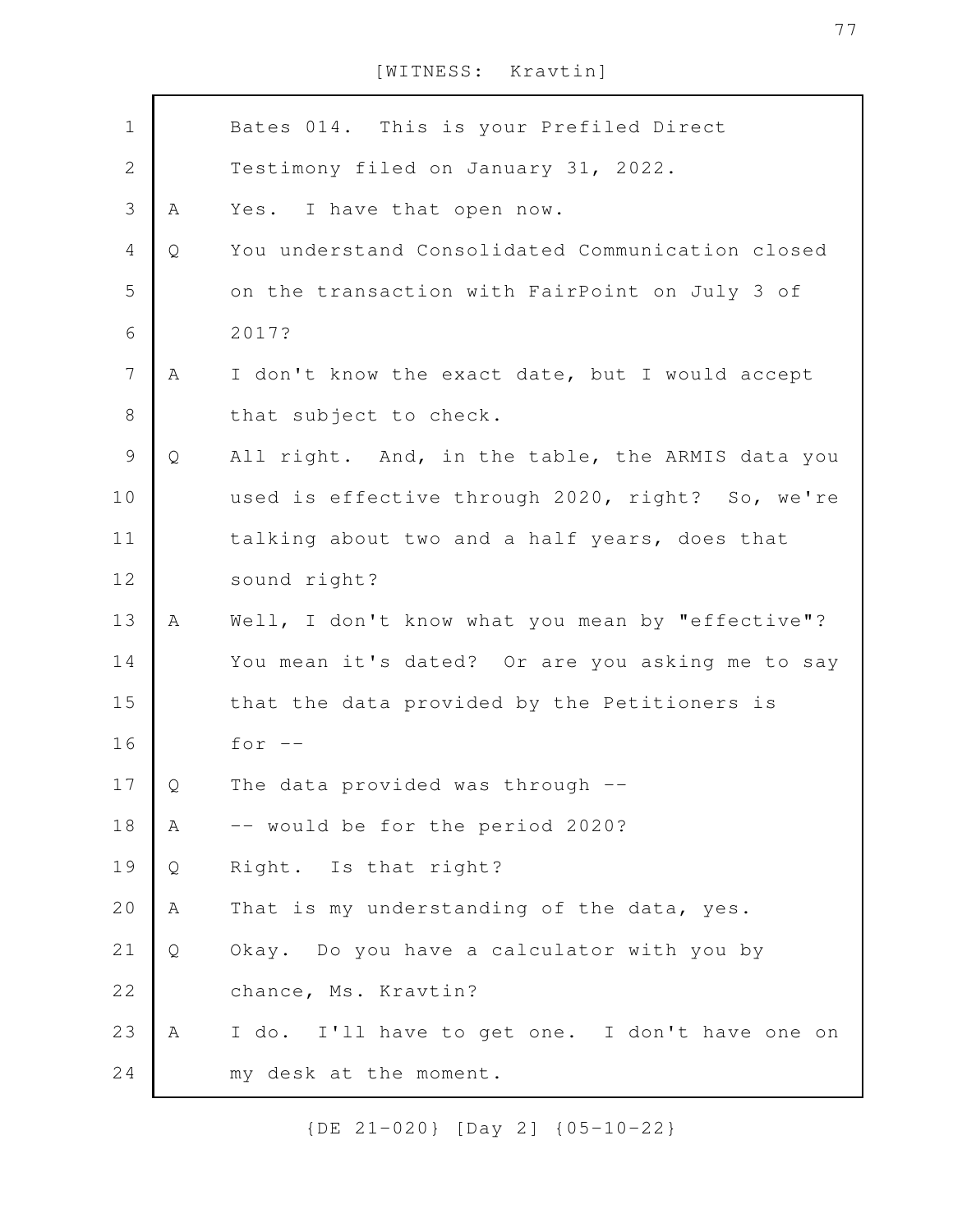| $\mathbf 1$      | Q | All right. Let me go about it this way.           |
|------------------|---|---------------------------------------------------|
| $\sqrt{2}$       | A | Okay.                                             |
| 3                | Q | So, the source/notes, in that column on Table 2,  |
| 4                |   | "ROW 101", that comes from that CCI version of    |
| 5                |   | the ARMIS filing through fiscal year 2020, filed  |
| 6                |   | on December 6, 2021, right?                       |
| $\boldsymbol{7}$ | A | Well, all the data in this table that I reference |
| $8\,$            |   | by "ROW" is the data that Petitioners provided    |
| $\mathcal{G}$    |   | pursuant to Order Number 26,534, and then the     |
| 10               |   | pole numbers from the Joint Petition.             |
| 11               | Q | What does "ROW $101"$ --                          |
| 12               | Α | So, perhaps we can shortcut --                    |
| 13               | Q | What's does "ROW 101" mean?                       |
| 14               | A | "ROW 101" would be referring to the "Gross Pole   |
| 15               |   | Investment". That's the structure of the ARMIS    |
| 16               |   | Report, that the data was provided in that format |
| 17               |   | per the question.                                 |
| 18               | Q | All right. And "ROW 201" is the "Accumulated      |
| 19               |   | Depreciation", is that correct?                   |
| 20               | Α | Yes.                                              |
| 21               | Q | So, if I take \$35,765,000, I divide it by 2.5,   |
| 22               |   | that's \$14,300,000 of depreciation. Is that not  |
| 23               |   | an accelerated depreciation?                      |
| 24               | А | I'm not understanding your question.              |
|                  |   |                                                   |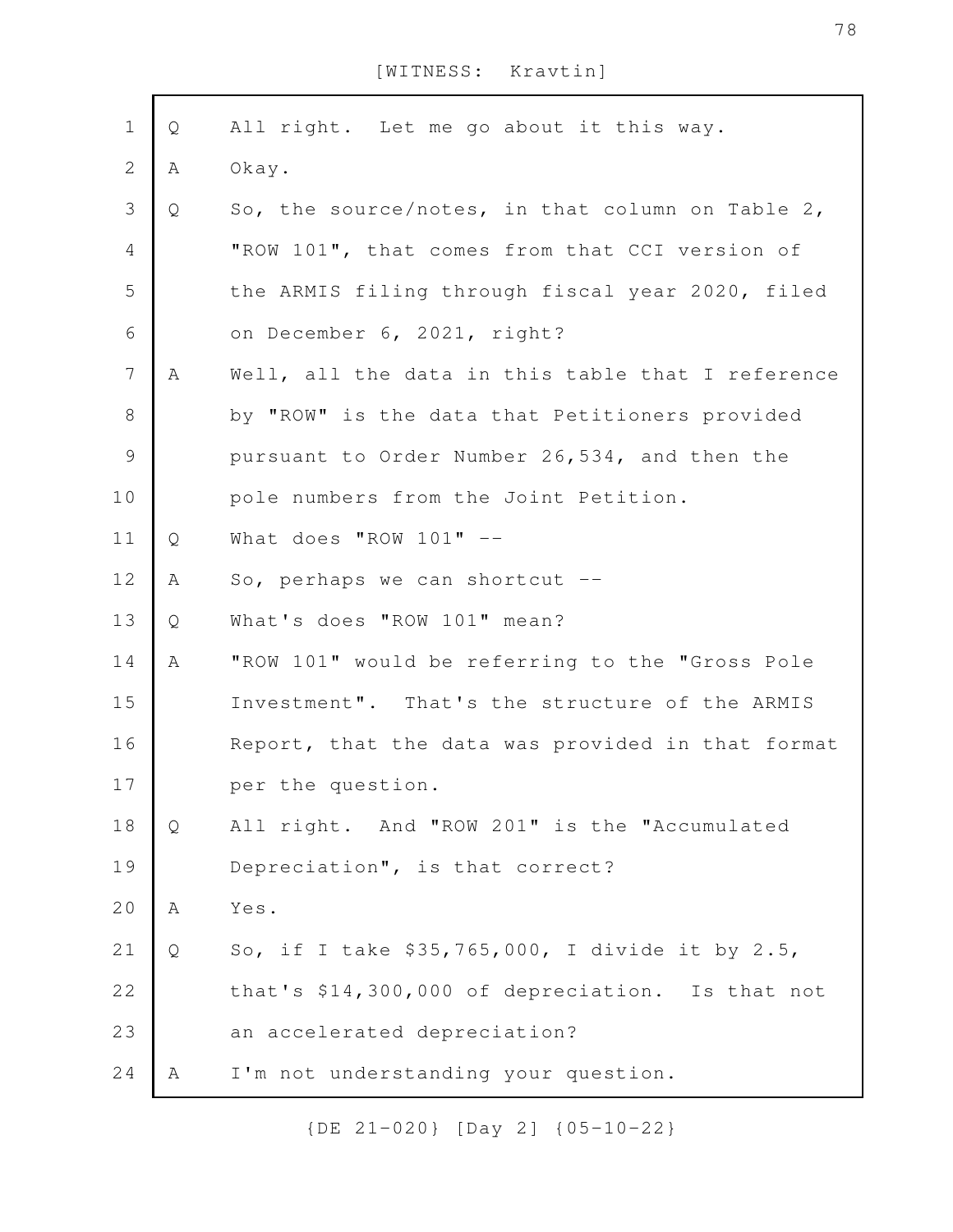| $\mathbf 1$    | Q | What's the depreciation rate that Consolidated    |
|----------------|---|---------------------------------------------------|
| $\mathbf 2$    |   | used for this data?                               |
| $\mathfrak{Z}$ | A | Well, the depreciation rate, again, I didn't      |
| $\overline{4}$ |   | directly use it in this calculation, but we'd     |
| 5              |   | have to go back to the data provided pursuant to  |
| $\sqrt{6}$     |   | the Order Number 26,534, and we would find that   |
| $\overline{7}$ |   | rate. My recollection, it was 5.8 percent, but    |
| $\,8\,$        |   | that's not shown on this. Let me explain that     |
| $\mathcal{G}$  |   | accumulated depreciation is --                    |
| 10             | Q | That's not my question, Ms. Kravtin.              |
| 11             | A | -- it's a reserve account --                      |
| 12             |   | MR. McHUGH: Mr. Chairman, I would ask             |
| 13             |   | her to answer the question.                       |
| 14             |   | BY MR. MCHUGH:                                    |
| 15             | Q | Do you know the rate of depreciation used in that |
| 16             |   | depreciation -- accumulated depreciation number   |
| 17             |   | or not?                                           |
| 18             | A | I just -- I just testified, it's identified on    |
| 19             |   | the data provided to Order Number 26,534.<br>We   |
| 20             |   | could open up that exhibit. I don't have the      |
| 21             |   | exact exhibit number. I do believe it was an      |
| 22             |   | exhibit. So, we could both open up that exhibit.  |
| 23             |   | Perhaps, again, I can refer you to that. I don't  |
| 24             |   | know the exhibit offhand.                         |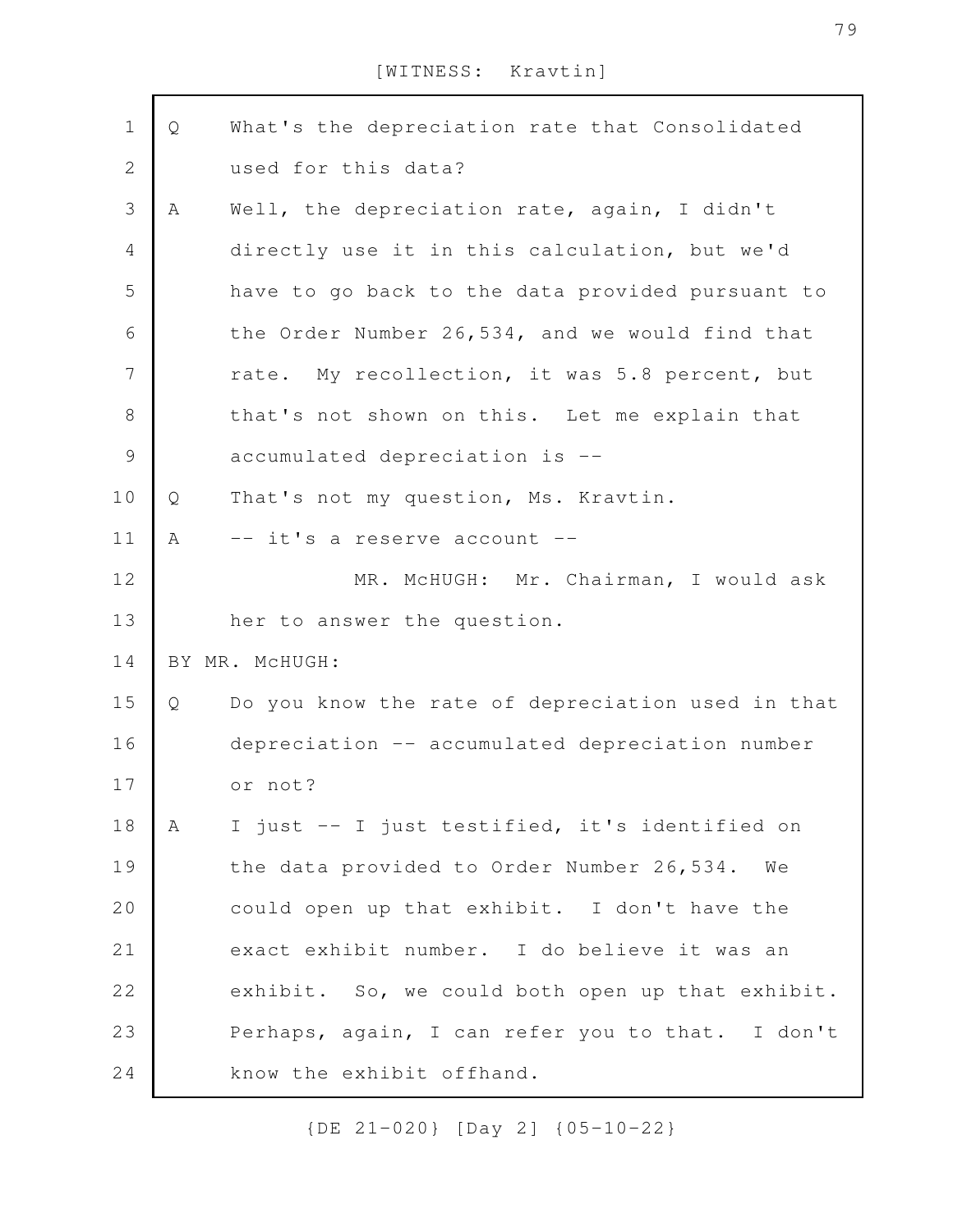| $\mathbf 1$    | Q | No, I can represent to you --                     |
|----------------|---|---------------------------------------------------|
| $\mathbf{2}$   | Α | But it's identified.                              |
| 3              | Q | It is. But it's a schedule that comes from the    |
| $\overline{4}$ |   | FCC, the ARMIS Report. And, on Line 301, it says  |
| 5              |   | "Depreciation Rate - Poles 5.8". That would be a  |
| 6              |   | Commission-approved depreciation rate, is that    |
| $\overline{7}$ |   | not correct?                                      |
| 8              | Α | Well, that was represented of a regulatory        |
| $\mathsf 9$    |   | depreciation rate. Correct. That's exactly sort   |
| 10             |   | of the essence of my testimony. That these        |
| 11             |   | assets that are being transferred didn't come out |
| 12             |   | of the sky. Their origin, as regulatory assets,   |
| 13             |   | they were subject to regulatory approved          |
| 14             |   | depreciation rates. And I believe that the last   |
| 15             |   | rate that applied on a regulatory basis was 5.8   |
| 16             |   | percent. And, so, that would have been the        |
| 17             |   | number that went into the "accumulated            |
| 18             |   | depreciation" line.                               |
| 19             |   | But there are other aspects that go               |
| 20             |   | into that accumulated depreciation reserve        |
| 21             |   | calculation. And it's the total sum of that       |
| 22             |   | accumulated depreciation that is applied as a     |
| 23             |   | reduction to the rate base. So, that's what this  |
| 24             |   | table is showing.                                 |
|                |   |                                                   |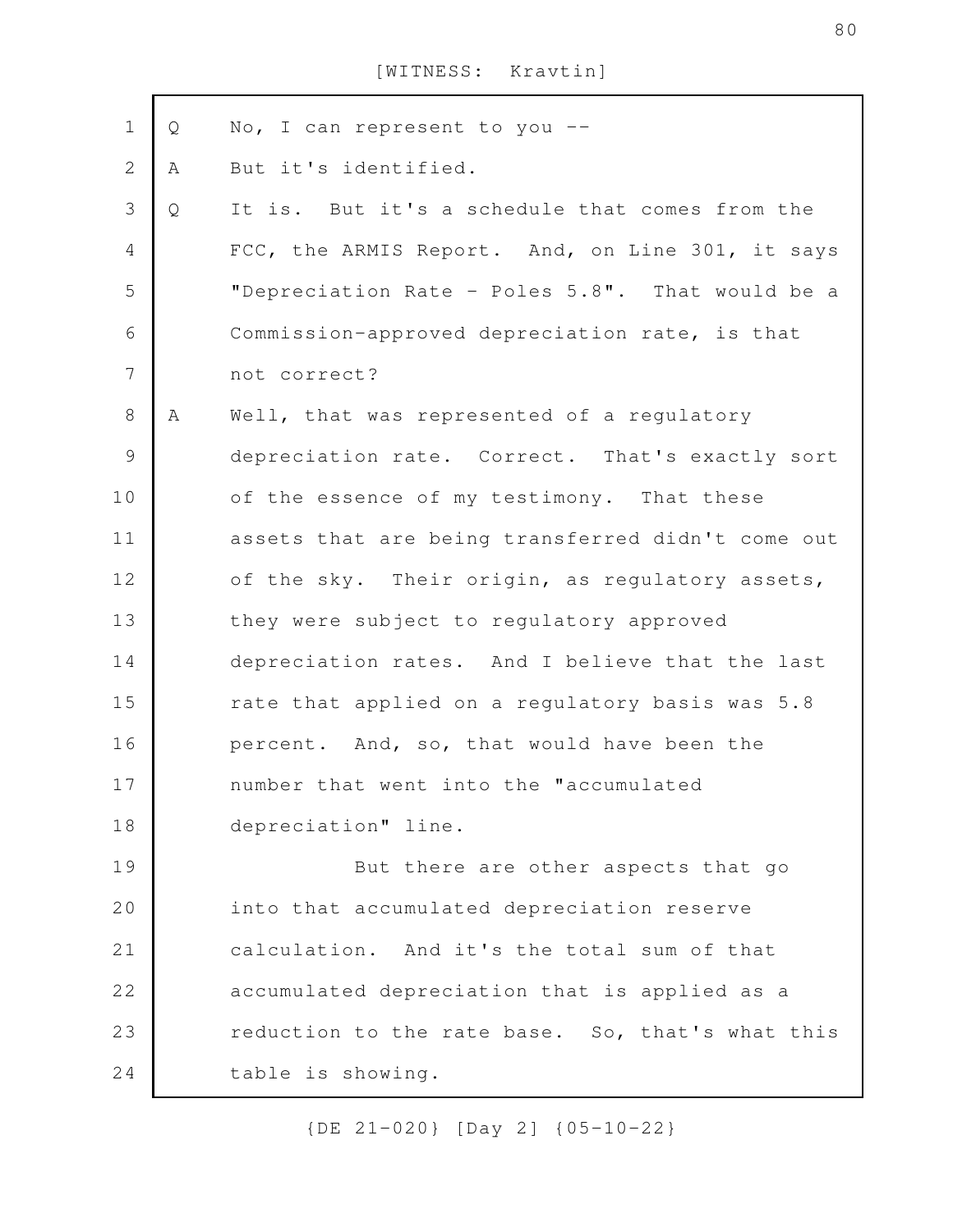| $\mathbf 1$    | Q | Did you review Mr. Shultz's testimony?            |
|----------------|---|---------------------------------------------------|
| $\mathbf{2}$   | Α | I just -- I just want to finish to clarify the    |
| 3              |   | record. The depreciation rate that we're talking  |
| $\overline{4}$ |   | about is one component of how the accumulated     |
| 5              |   | depreciation reserve account accumulates over     |
| 6              |   | time.                                             |
| $\overline{7}$ | Q | If you're a rate-regulated utility, right?        |
| $8\,$          | Α | Well, that is correct. And, again, for the        |
| $\mathsf 9$    |   | reasons I set forth in my testimony, I believe    |
| 10             |   | it's the imputed regulatory values that are       |
| 11             |   | appropriate and necessary to calculate a just and |
| 12             |   | reasonable pole attachment rate, as those are     |
| 13             |   | rate-regulated -- rate-regulated services         |
| 14             |   | pursuant to the New Hampshire law.                |
| 15             | Q | Did you attend the hearing on March 15th?         |
| 16             | Α | Yes, I did.                                       |
| 17             | Q | Did you review Mr. Shultz's testimony at that     |
| 18             |   | hearing that's in the transcript?                 |
| 19             | Α | Yes.                                              |
| 20             | Q | Do you disagree when he said that the value       |
| 21             |   | roll-forward in the filing of December 6, 2021    |
| 22             |   | was based on GAAP?                                |
| 23             | Α | It would be helpful if we went to that page of    |
| 24             |   | the transcript, so I had the entire context of    |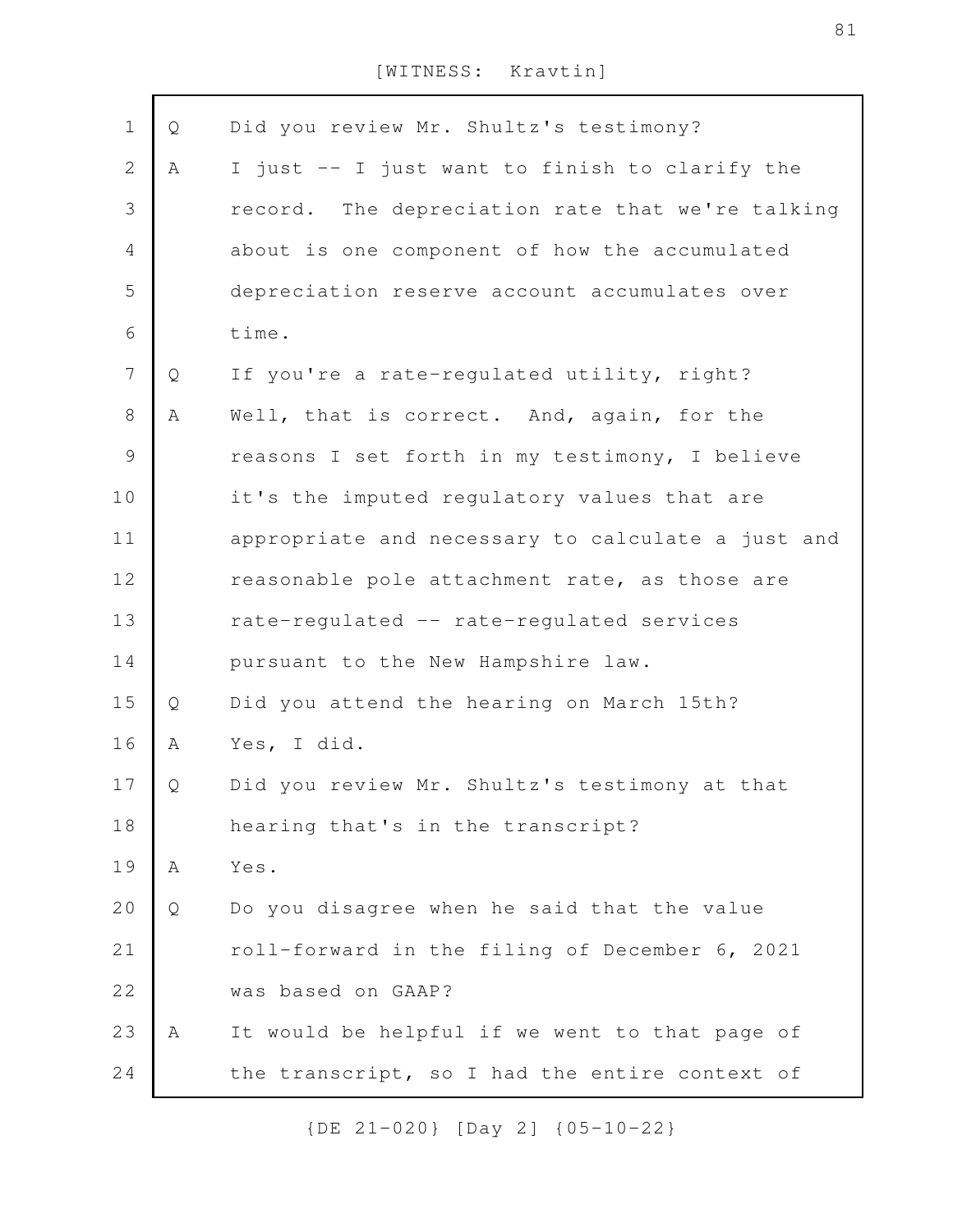| $\mathbf 1$      |   | that discussion.                                  |
|------------------|---|---------------------------------------------------|
| $\sqrt{2}$       | Q | Well, no, not necessary.                          |
| $\mathfrak{Z}$   | Α | If we're going to have a line of questions on it, |
| 4                |   | could I ask that courtesy please?                 |
| 5                | Q | No. I'm moving on. I have my answer. So,          |
| 6                |   | your $--$                                         |
| $\boldsymbol{7}$ | A | Well, I don't believe I did. I don't believe I    |
| $8\,$            |   | had the opportunity to answer.                    |
| $\mathcal{G}$    | Q | You don't recall without referring to the         |
| 10               |   | transcript, is that what -- is that fair?         |
| 11               | Α | Well, I couldn't recall the exact language of the |
| 12               |   | entire transcript.                                |
| 13               | Q | Oh. Okay.                                         |
| 14               | A | Nor could I see it in the context it was asked.   |
| 15               |   | I'm certainly prepared to answer questions that   |
| 16               |   | you may have of me about GAAP versus regulatory   |
| 17               |   | accounting, which I do address in my testimony.   |
| 18               |   | And to clarify, my regulatory imputed             |
| 19               |   | net book value is not based on the GAAP           |
| 20               |   | accounting that Consolidated has the opportunity  |
| 21               |   | to use. But, on the reasons why we need to look   |
| 22               |   | at an imputed regulatory value, precisely because |
| 23               |   | Time -- no, excuse me, Consolidated has not been  |
| 24               |   | subject to regulatory accounting. That's why      |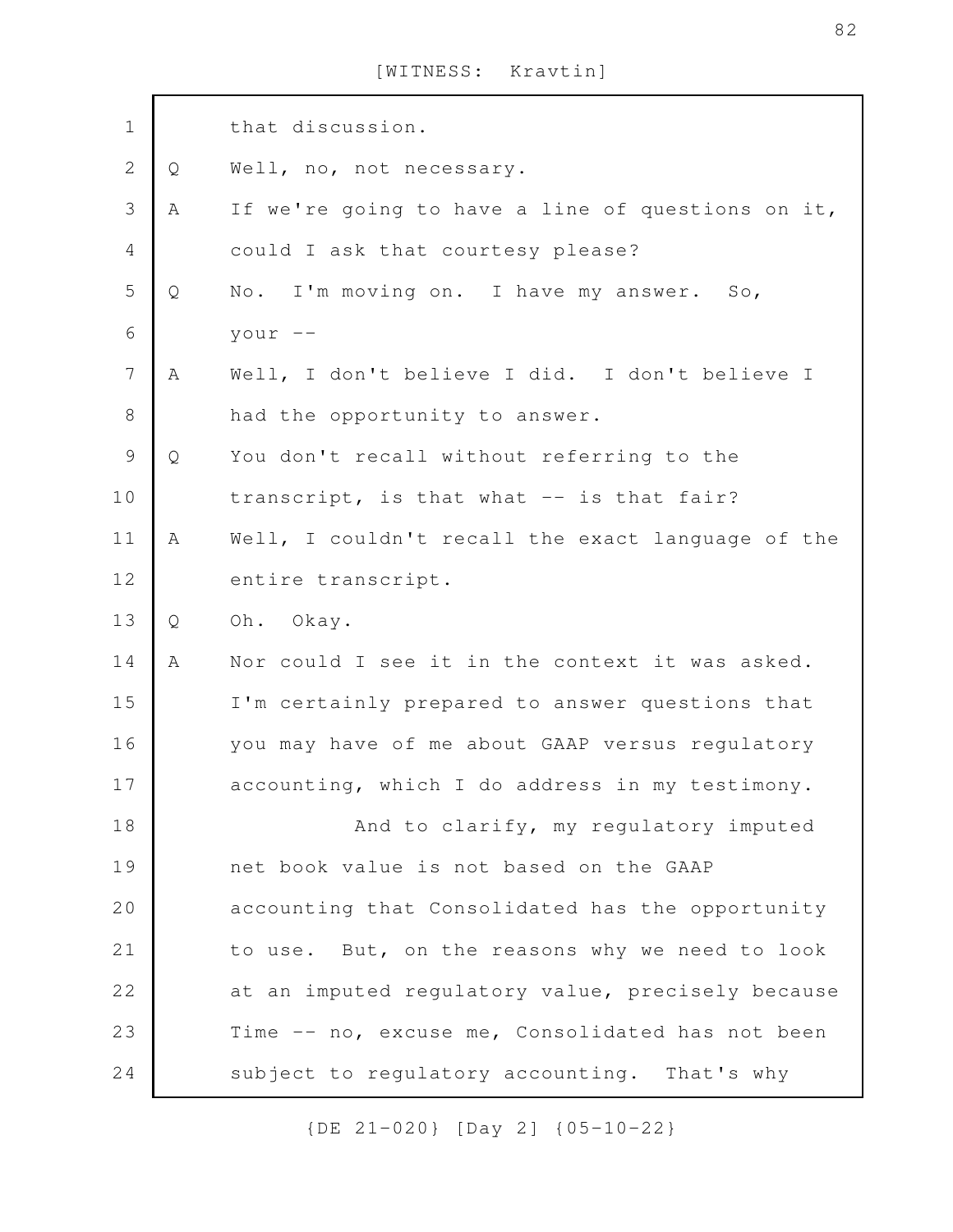it's necessary to impute it. Q The data on Table 2 of your testimony comes directly from the December 6, 2021 filing, does it not? Number for number? A Again, I know that data as the Order Number 26,534 data that was provided in response to the Motion to Compel. If you are referring -- I don't recall the exact date of that, but, if that is what you're referring to, then, yes, as I identify on this table, with the exception, I believe, of the "Transferred Equivalent Sole Poles" which I cite to the Joint Petition. MR. McHUGH: Very good. Thank you. I have no further questions. CHAIRMAN GOLDNER: Thank you. We'll move to Commissioner questions, and then to the NECTA redirect. CMSR. SIMPSON: Good morning, Ms. Kravtin. WITNESS KRAVTIN: Good morning. BY CMSR. SIMPSON: Q I'd like to ask you about a statement in Exhibit 39, your prefiled direct testimony, on Page 8, Line 14. You provide that the 1 2 3 4 5 6 7 8 9 10 11 12 13 14 15 16 17 18 19 20 21 22 23 24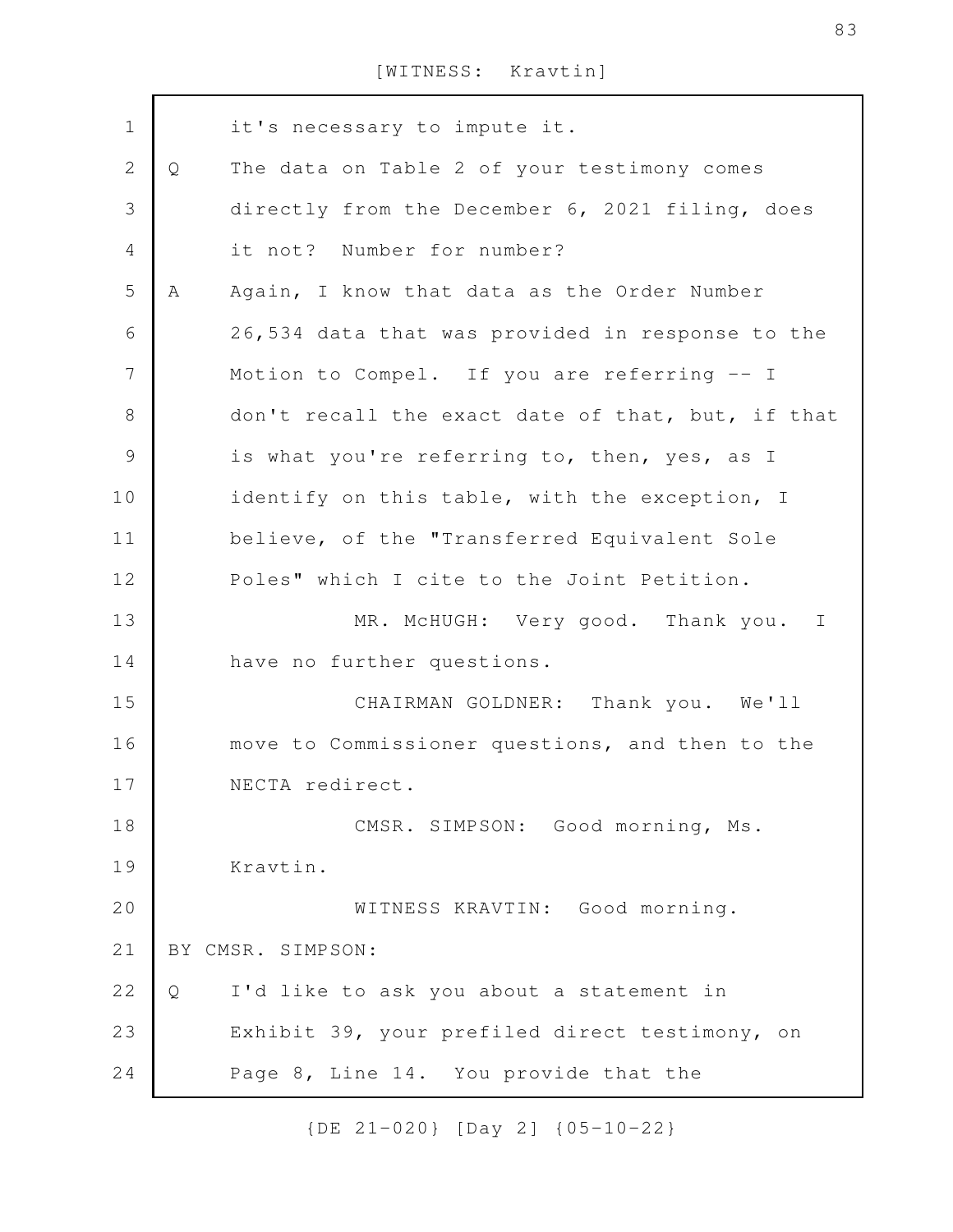| $\mathbf 1$    |   | "Eversource 2021 pole rate is overstated by       |
|----------------|---|---------------------------------------------------|
| $\mathbf{2}$   |   | approximately \$2.00." Did I read that correctly? |
| $\mathfrak{Z}$ | Α | Yes. Those are based on my calculations. That's   |
|                |   |                                                   |
| 4              |   | correct.                                          |
| 5              | Q | Can you please explain that for me?               |
| 6              | Α | Yes, I can. So, when I evaluated their pole       |
| 7              |   | attachment rates, I -- like in any evaluation of  |
| $\,8\,$        |   | a formulaic rate, you look at the inputs that are |
| $\mathsf 9$    |   | used, and you see that -- where those inputs may  |
| 10             |   | vary from values that would not be considered     |
| 11             |   | economically appropriate or just and reasonable.  |
| 12             |   | In the course of that review, I                   |
| 13             |   | identified a number of inputs that I felt did not |
| 14             |   | meet that criteria. And those are identified in   |
| 15             |   | Footnote 3.                                       |
| 16             |   | I identified an over statement of the             |
| 17             |   | rate of return, they had used an input somewhat   |
| 18             |   | higher than what I understood to be the current   |
| 19             |   | state authorized return.                          |
| 20             |   | I found that they had understated the             |
| 21             |   | pole height, by using the FCC's rebuttable        |
| 22             |   | presumptive value of 37 and a half feet, even     |
| 23             |   | though I had seen actual data, of their company   |
| 24             |   | data, indicating higher pole heights, which       |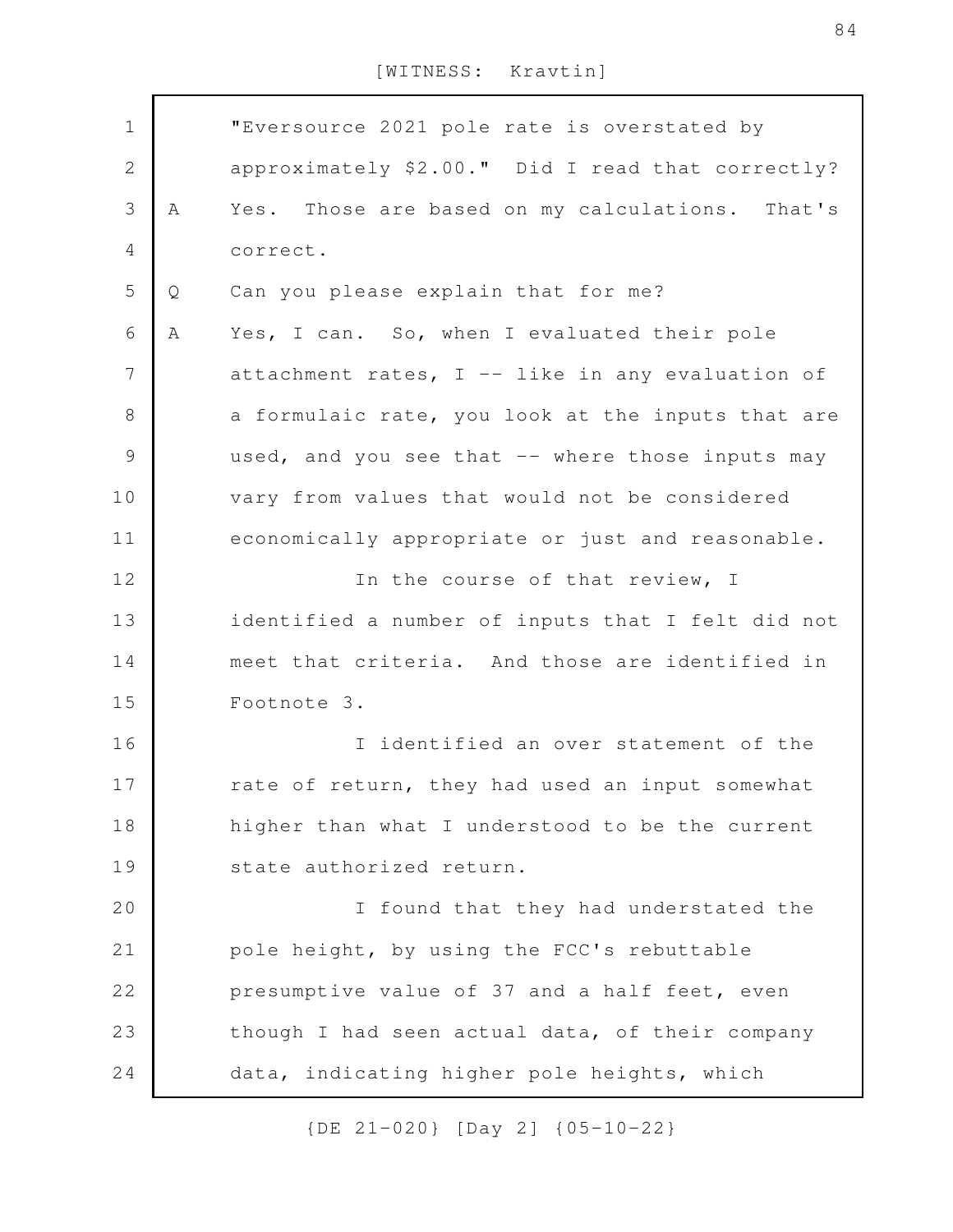translate into what should have been a lower usable space allocator. So, that was another input I identified that led to an unjust and reasonable *[sic]* rate. And, then, finally, I identified where, in their application of the FCC telecom formula, they weren't using the most current expression of those rules, which related again to certain cost factors that had been updated as of 2015. So, I identified, as in Footnote 3, three areas that their inputs did not match to those that I felt to be appropriate, just and reasonable. Q Thank you. Moving on to Page 20, Line 20. A Can you repeat that page please? Q Page 20, in your "Recommendations" section. Bates 021, labeled as "Page 20". A Yes. Could I, though, I do just want to make one quick clarification to what you just asked me. Q Please. A As we just discussed, I did address my finding on the Eversource rate. But, in the context of putting in perspective why an overstatement of the net book value, relative to an imputed 1 2 3 4 5 6 7 8 9 10 11 12 13 14 15 16 17 18 19 20 21 22 23 24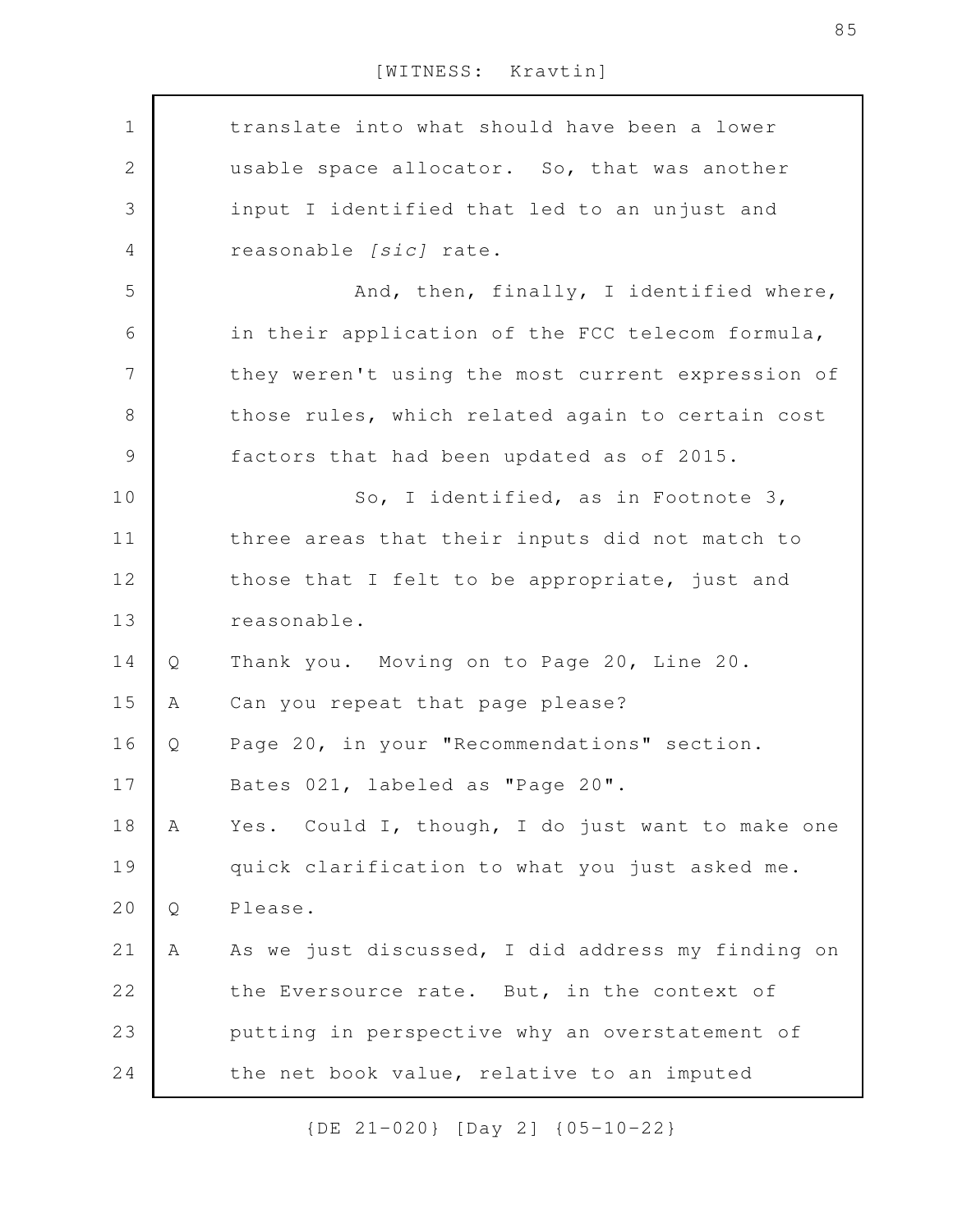regulatory value, in pole rates would further exacerbate what I found. But I do want to clarify that my testimony, as far as rate adjustments go, are directed to the rates that Eversource would charge for the Consolidated poles that they would be billing for going forward. Because those are the rates that I felt had not been subject to a regulatory formula, and that would be subject to this proceeding's findings as part of the transaction. So, I just want to clarify, that I did address the Eversource rates, but that my testimony actually proposed and recommended an immediate reduction following the transfer of the unregulated Consolidated poles. Q Okay. A Thank you. Q Thank you. A Okay. Page 20? Q Yes. Labeled as "Page 20", Bates Page 021. You testify with respect to pole attachment rates and acquisition premiums. In your experience in other jurisdictions, with respect to acquisition 1 2 3 4 5 6 7 8 9 10 11 12 13 14 15 16 17 18 19 20 21 22 23 24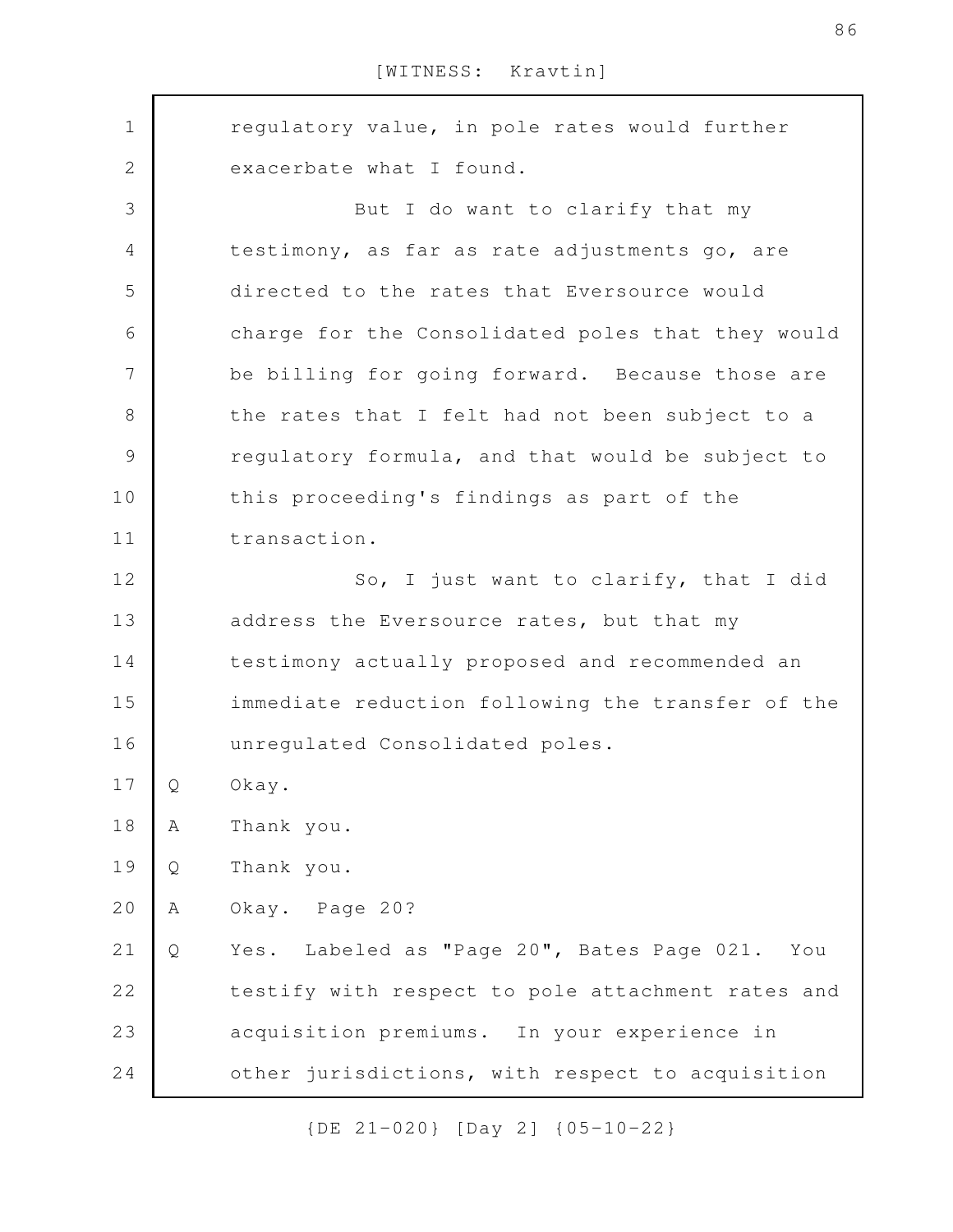| $\mathbf 1$    |   | premiums, what have you seen other commissions    |
|----------------|---|---------------------------------------------------|
| $\sqrt{2}$     |   | do, in terms of denying or permitting the         |
| $\mathcal{S}$  |   | recovery of attachment fees based on acquisition  |
| $\overline{4}$ |   | premiums?                                         |
| 5              | Α | Well, that's -- I understand the question, but I  |
| 6              |   | have to say this situation, I can't say that I've |
| $\overline{7}$ |   | come across one similar to this precisely,        |
| $8\,$          |   | because most of the acquisitions, well, that are  |
| $\mathcal{G}$  |   | similar to this, where an electric utility is     |
| 10             |   | buying telephone pole assets jointly owned, the   |
| 11             |   | ones I'm most familiar with, those telephone      |
| 12             |   | companies had been subject to pole regulation.    |
| 13             |   | And, so, we didn't quite have this situation,     |
| 14             |   | where I observed a premium -- a market agreed     |
| 15             |   | upon purchase price that was in excess of what    |
| 16             |   | would have been considered a regulatory net book  |
| 17             |   | value.                                            |
| 18             |   | And, so, that's why, in this                      |
| 19             |   | proceeding, because we're faced with this         |
| 20             |   | situation, where Eversource has not based its     |
| 21             |   | agreed upon purchase price on what would have     |
| 22             |   | been a regulatory imputed net book value for the  |
| 23             |   | pole assets it's acquiring, and why that          |
| 24             |   | adjustment is necessary. Because, in the other    |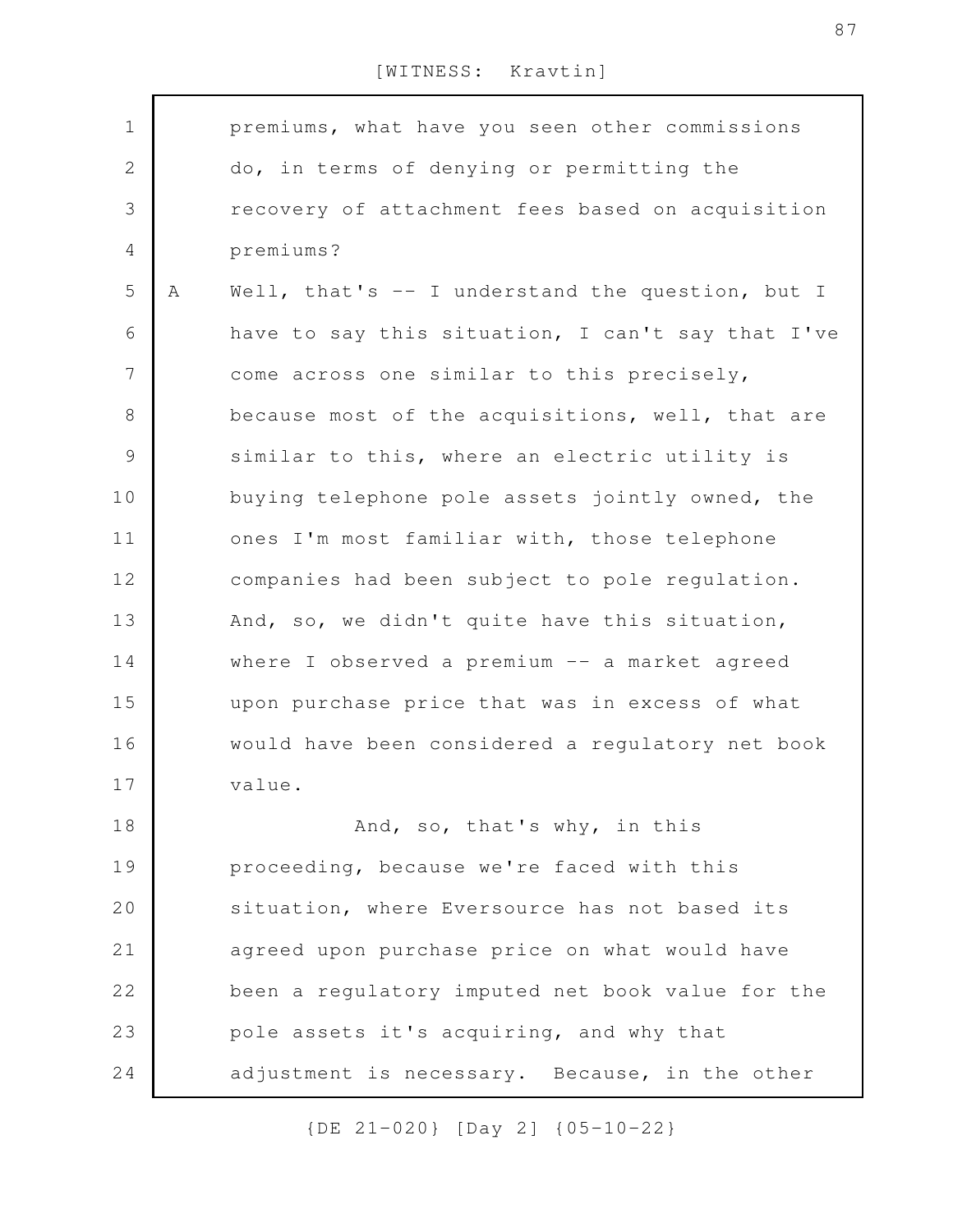instances I'm familiar with, that the net book value was available on a regulatory -- a regulated basis. My experience with acquisition premiums generally, in the context where a utility might pay a price in excess of what a net book value calculation would be, is as I've explained in my testimony, to treat that as goodwill. So, that is my experience generally with acquisitions by utilities and other corporations that are in excess of what a net book value calculation would be, for various reasons. And I think Mr. Horton testified at length this morning about the goals and reasons why Eversource believes it needs to acquire these pole assets, to, you know, for purposes of its electric service. But, in doing so, as Mr. Eckberg and I have found, they have agreed to a purchase price in excess of what a regulatory imputed value would be. Q Okay. Thank you, Ms. Horton -- I mean, excuse me, thank you, Ms. Kravtin. Getting my witness names confused. A That's okay. 1 2 3 4 5 6 7 8 9 10 11 12 13 14 15 16 17 18 19 20 21 22 23 24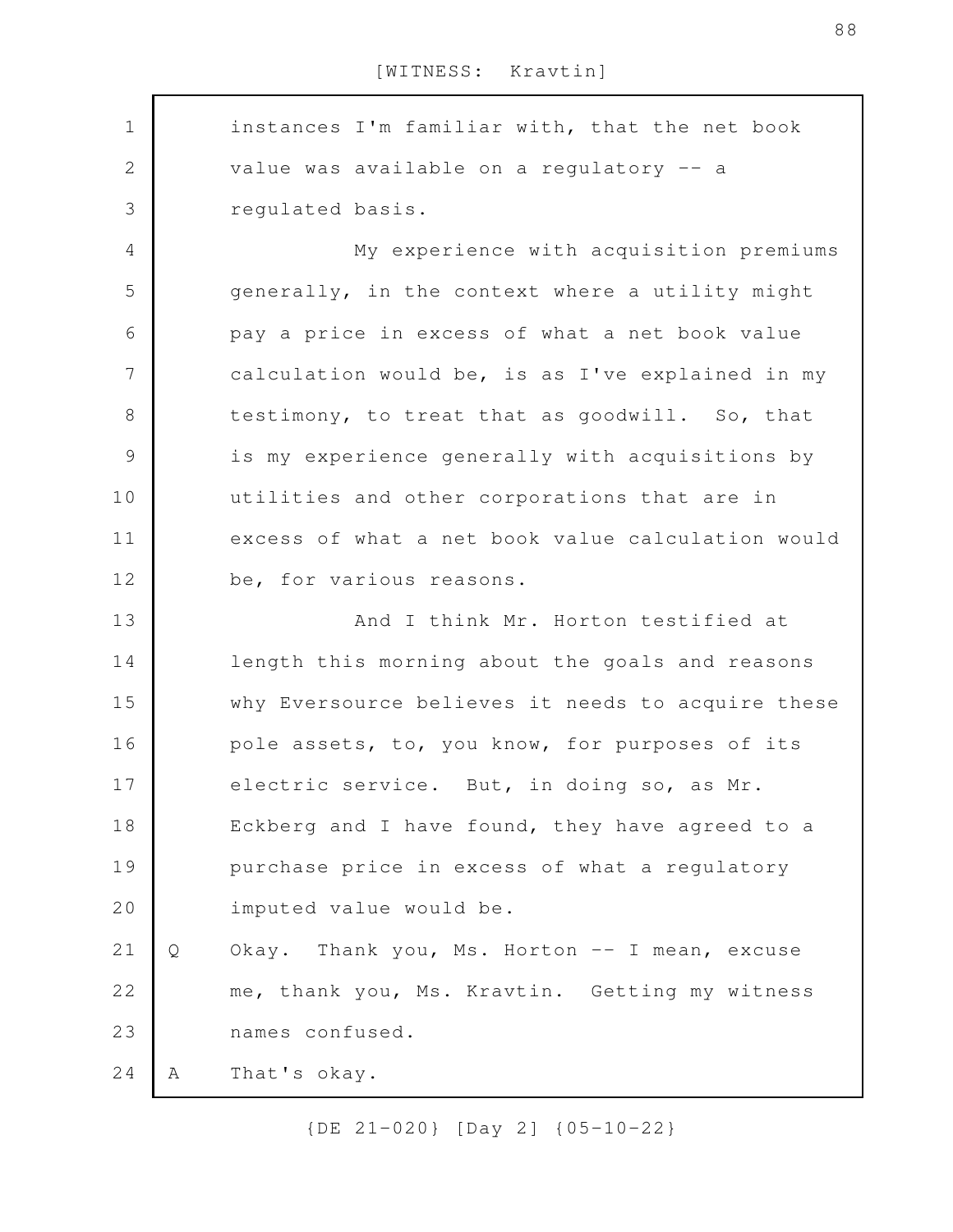| $\mathbf 1$      | Q | I'd like to move on to Exhibit 72 please. So,     |
|------------------|---|---------------------------------------------------|
| $\mathbf{2}$     |   | first, I'd like to focus on accelerated           |
| 3                |   | depreciation by Consolidated, and I'm hoping you  |
| $\overline{4}$   |   | might be able to clarify a few points for me.     |
| 5                | Α | Yes. And, oh, if I could, I'm sorry, I did want   |
| 6                |   | to add one more comment on your last question.    |
| $\boldsymbol{7}$ | Q | Please.                                           |
| 8                | Α | Because, while I was not a participant in a       |
| $\mathsf 9$      |   | acquisition proceeding in Vermont, I did          |
| 10               |   | reference a proceeding in Vermont that had some   |
| 11               |   | relevancy, in terms of an acquisition. But,       |
| 12               |   | again, that example was where a regulatory --     |
| 13               |   | again, consistent with my experience, a           |
| 14               |   | regulatory net book value, to my understanding,   |
| 15               |   | was relied on.                                    |
| 16               |   | Okay. So, I just want to say I had                |
| 17               |   | given an example in response to Petitioners'      |
| 18               |   | questions, but that went to an example of where a |
| 19               |   | regulatory net book value was referenced.         |
| 20               |   | I understand your question was about              |
| 21               |   | where a utility paid in excess of that. But I     |
| 22               |   | did want to at least try to clarify the record of |
| 23               |   | an example that might be helpful to the           |
| 24               |   | Commission.                                       |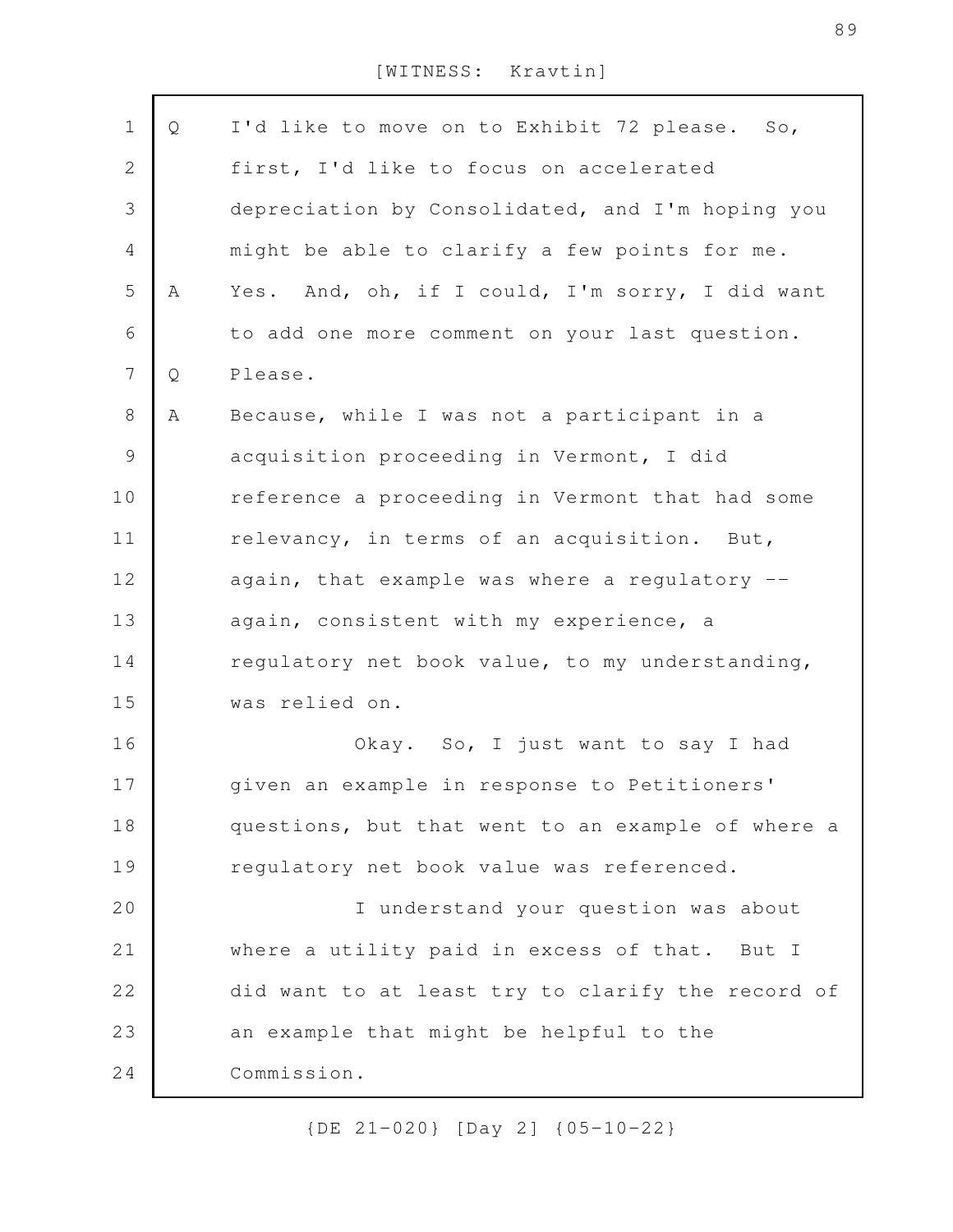| $\mathbf 1$              | Q | Thank you. So, in your experience, the question   |
|--------------------------|---|---------------------------------------------------|
| $\mathbf 2$              |   | at hand for us is somewhat unique?                |
| $\mathfrak{Z}$           | A | In terms of your electric utility is<br>Yes.      |
| $\overline{4}$           |   | acquiring telephone pole assets, where it's a     |
| 5                        |   | joint owner, but they're not coming from a --     |
| 6                        |   | it's a company that the pole assets have been     |
| $\overline{\phantom{a}}$ |   | historically regulated. They were placed, you     |
| $\,8\,$                  |   | know, Verizon, FairPoint, then passed on to       |
| $\mathsf{S}$             |   | Consolidated. So, they have a regulatory          |
| 10                       |   | history, subject to regulatory accounting         |
| 11                       |   | principles. But, at this time of acquisition,     |
| 12                       |   | it's coming from a non -- a lightly regulated     |
| 13                       |   | entity, so that you don't have that continuity.   |
| 14                       |   | But, again, my testimony, for the                 |
| 15                       |   | reasons I explained, to get to a just and         |
| 16                       |   | reasonable pole attachment rate, you can't have   |
| 17                       |   | that discontinuity. The input values going into   |
| 18                       |   | the pole attachment rate must be just and         |
| 19                       |   | reasonable. And the only way to assure that is    |
| 20                       |   | to apply the imputations that I've done based on  |
| 21                       |   | that, the data that was provided to the Motion to |
| 22                       |   | Compel.                                           |
| 23                       | Q | Thank you.                                        |
| 24                       | Α | Thank you.                                        |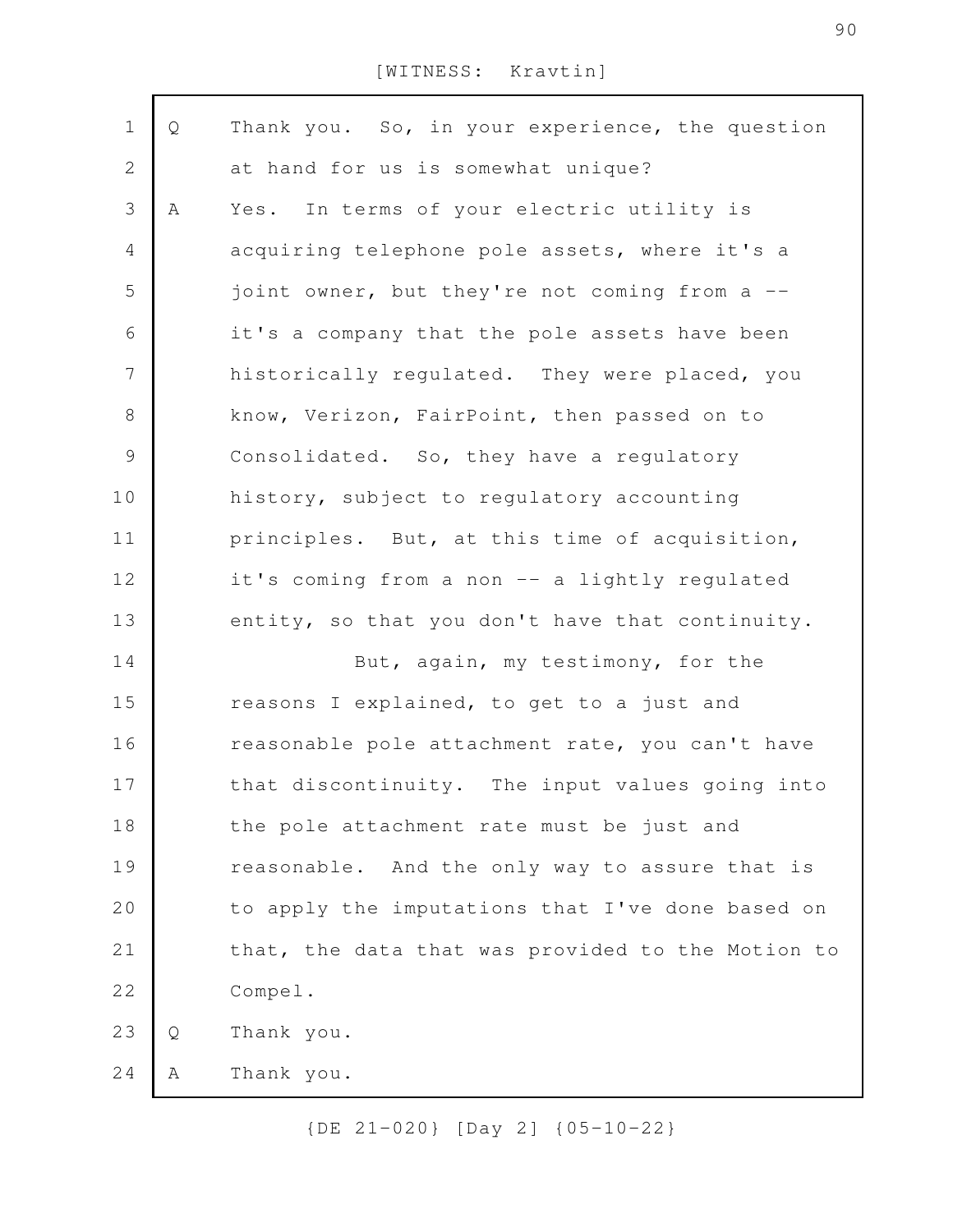| $\mathbf 1$    | Q | So, moving to Exhibit 72, I have some questions   |
|----------------|---|---------------------------------------------------|
| $\mathbf{2}$   |   | with respect to accelerated depreciation by       |
| $\mathcal{S}$  |   | Consolidated.                                     |
| $\overline{4}$ | Α | Yes.                                              |
| 5              | Q | From your understanding, was accelerated          |
| $\epsilon$     |   | depreciation reflected in the rates that          |
| $\overline{7}$ |   | Consolidated charged to NECTA members?            |
| $8\,$          | A | Well, let me answer it this way. As Mr. Horton    |
| $\mathcal{G}$  |   | testified, the rates charged by Consolidated were |
| 10             |   | not based on a regulatory formula. So, they       |
| 11             |   | weren't directly based on the accelerated         |
| 12             |   | depreciation, or any depreciation, for that       |
| 13             |   | matter. However, by definition, their rates did   |
| 14             |   | reflect the cost experience of providing the pole |
| 15             |   | attachments. That's true in any market.           |
| 16             |   | Whatever price is charged includes the recovery   |
| 17             |   | of costs. And I can further determine that,       |
| 18             |   | because their -- the rates charged by             |
| 19             |   | Consolidated were far in excess of even a         |
| 20             |   | regulatory capital recovery, that, by definition, |
| 21             |   | they were sufficient to recover more than that    |
| 22             |   | regulatory amount of depreciation.                |
| 23             |   | But there isn't a one-to-one matching.            |
| 24             |   | That's exactly why I've testified we need to do   |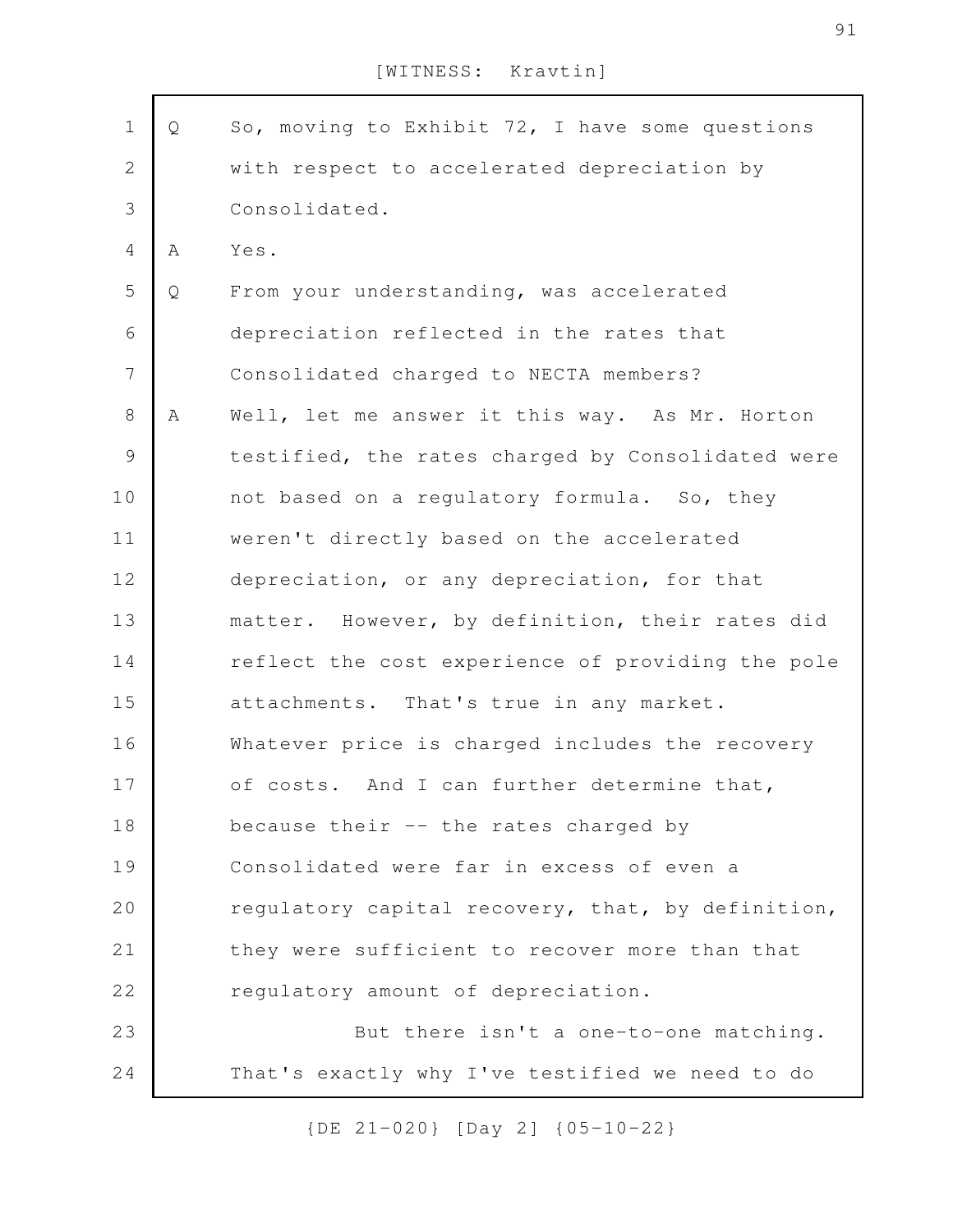| $\mathbf 1$  |   | this imputation. But, again, my imputation        |
|--------------|---|---------------------------------------------------|
| $\mathbf{2}$ |   | doesn't use or rely on recovery of that           |
| 3            |   | accelerated depreciation costs, but rather        |
| 4            |   | imputed of the regulatory value.                  |
| 5            |   | But, to be clear, Consolidated did get            |
| 6            |   | the depreciation write-offs at those high GAAP    |
| 7            |   | levels. And depreciation is effectively, by       |
| $\,8\,$      |   | definition, the reduction in asset value. And it  |
| $\mathsf 9$  |   | provides a source of tax benefit, because         |
| 10           |   | depreciation is tax deductible. So,               |
| 11           |   | Consolidated, as a corporation, enjoyed the       |
| 12           |   | benefits of that accelerated GAAP depreciation.   |
| 13           |   | But the pole rates, I can tell you, were set at   |
| 14           |   | levels approximately double those that would have |
| 15           |   | recovered the regulatory depreciation.            |
| 16           | Q | And in formation of those rates, is it your       |
| 17           |   | understanding that the formulas used by           |
| 18           |   | Consolidated and Eversource, respectively, were   |
| 19           |   | identical, and it was the inputs that varied?     |
| 20           |   | Or, is the formula and methodology used           |
| 21           |   | consistent?                                       |
| 22           | Α | Okay. So, that's a good question. And it is a     |
| 23           |   | little confusing.                                 |
| 24           |   | Eversource has been calculating pole              |
|              |   |                                                   |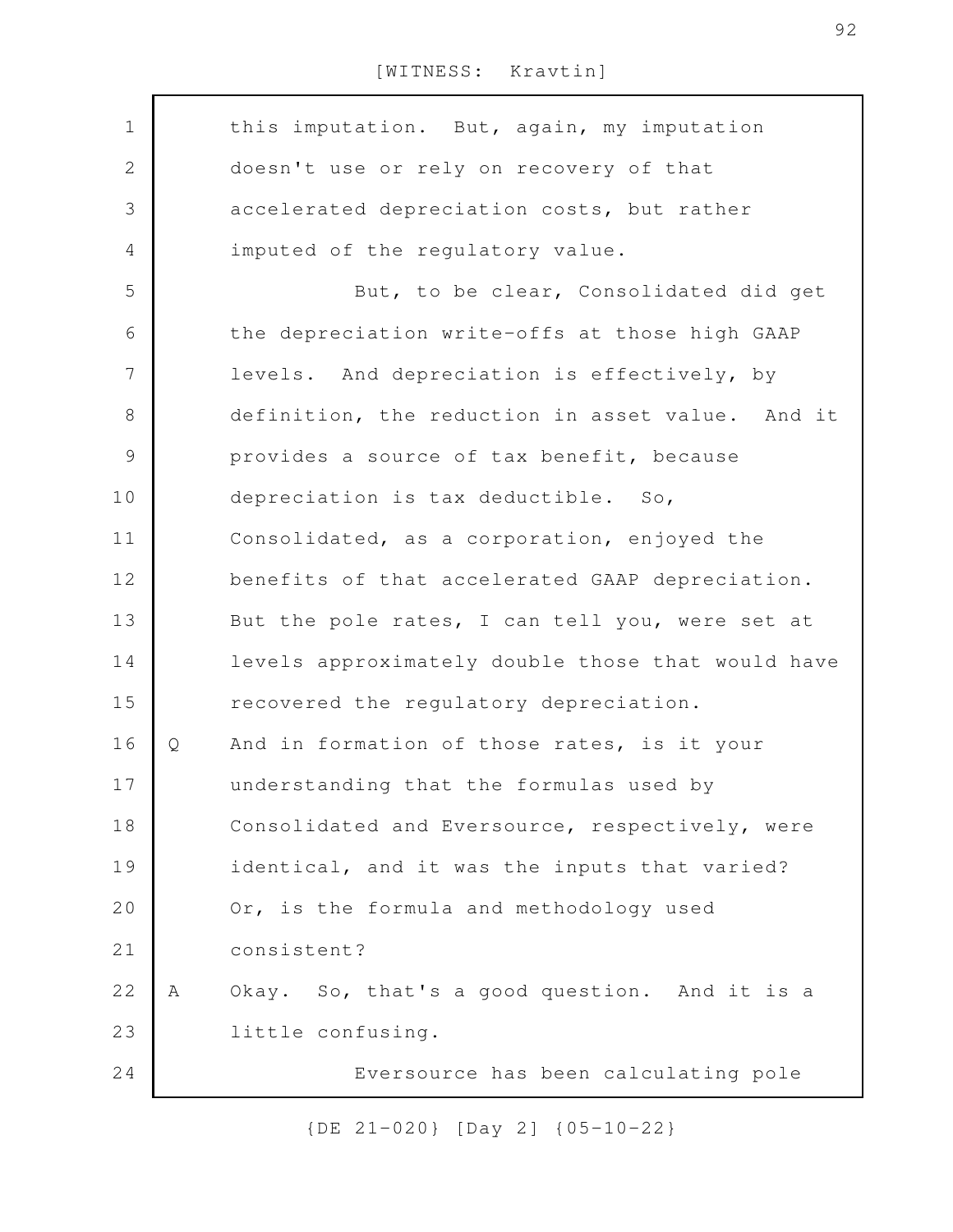| $\mathbf 1$   | attachment rates based on the regulatory formula  |
|---------------|---------------------------------------------------|
| 2             | pursuant to New Hampshire laws. Notwithstanding   |
| 3             | their use of the regulatory approved formula, I   |
| 4             | found certain inputs that I felt did not meet the |
| 5             | "just and reasonable" standard.                   |
| 6             | Consolidated, because it, my                      |
| 7             | understanding, was not subject to the             |
| 8             | Commission's pole rate regulations, set its       |
| $\mathcal{G}$ | current rate based on a variety of factors, but   |
| 10            | not the application of that pole rate formula.    |
| 11            | When -- if you applied the pole rate formula, and |
| 12            | you have to go back to my direct testimony, I     |
| 13            | can't remember the table, I think it was Table 3, |
| 14            | but my direct testimony, I calculate what would   |
| 15            | have been the regulated rate Consolidated would   |
| 16            | have been able to charge had it applied the       |
| 17            | regulated formula, and determined their current   |
| 18            | rate was roughly double what the regulatory rate  |
| 19            | would be.                                         |
| 20            | And that's why, in my direct case, I              |
| 21            | make the recommendation that, upon the transfer   |
| 22            | to Eversource, which is subject to the            |
| 23            | Commission's regulatory rate rules, that          |
| 24            | Consolidated's market rate should be -- should be |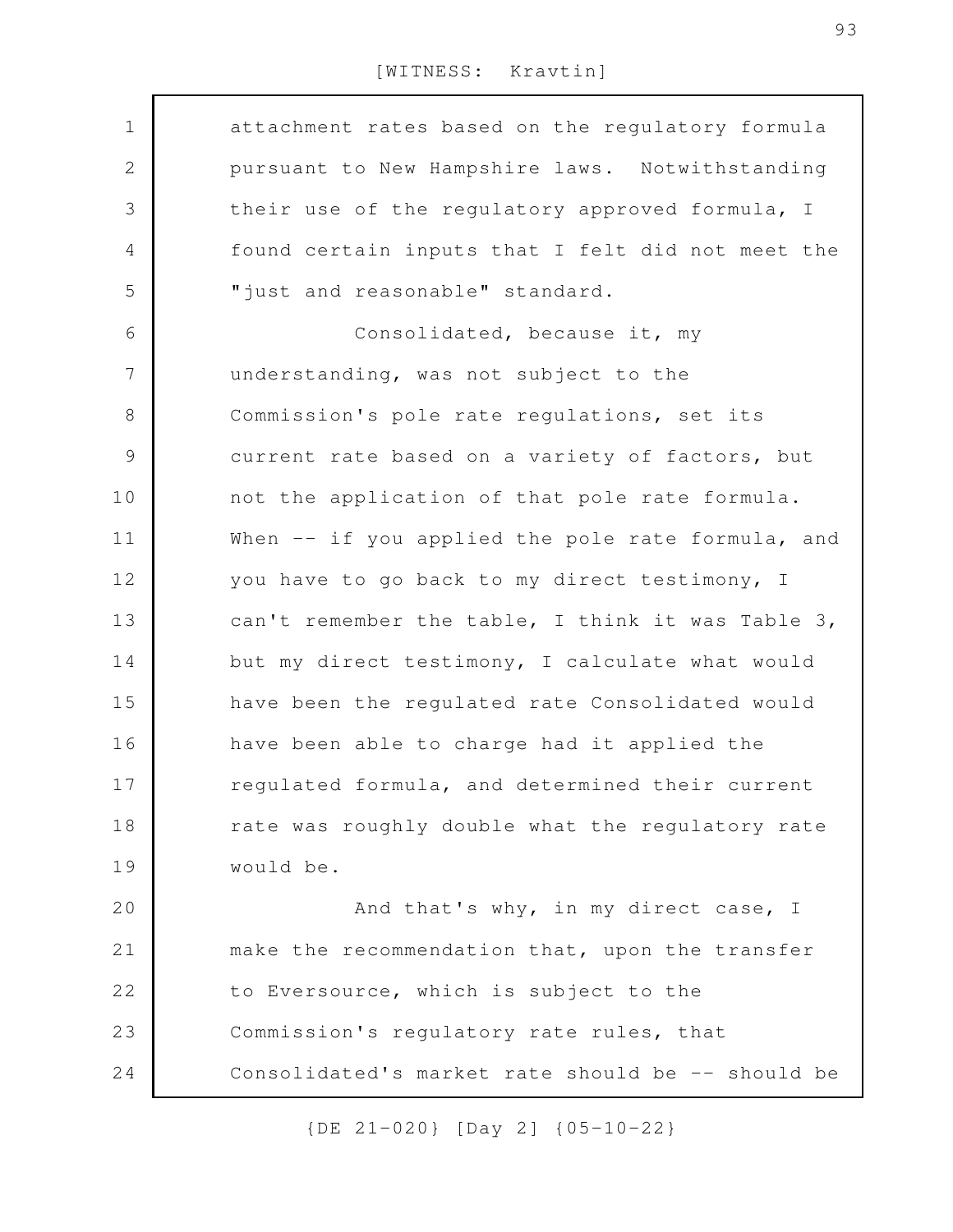| $\mathbf 1$    |   | aligned with the regulatory rate as part of this  |
|----------------|---|---------------------------------------------------|
| $\mathbf{2}$   |   | transaction, because it is now -- those assets    |
| $\mathfrak{Z}$ |   | are now returning back to a regulated entity.     |
| 4              |   | Again, they began in a regulated entity, but then |
| 5              |   | they became subject to a lighter regulation of    |
| 6              |   | pole attachments, but now they're returning on    |
| $\overline{7}$ |   | the Eversource books to a regulated service,      |
| 8              |   | subject to that pole formula.                     |
| $\mathcal{G}$  |   | So, we're trying to -- that's, you                |
| 10             |   | know, trying to align the regulatory treatment of |
| 11             |   | the pole attachment rates upon transfer.          |
| 12             | Q | Okay. Thank you, Ms. Kravtin. That's helpful.     |
| 13             |   | Looking at the third bullet on Page 1             |
| 14             |   | of Exhibit 72.                                    |
| 15             | Α | Yes. I have that.                                 |
| 16             | Q | In this section, are you saying that the purchase |
| 17             |   | price includes an acquisition premium above the   |
| 18             |   | just and reasonable net book value? I'm just      |
| 19             |   | trying to clarify.                                |
| 20             | Α | Yes, I am. And that is based on, again, just to   |
| 21             |   | be clear, though, my testimony is going to the    |
| 22             |   | pole attachment -- the appropriate net book value |
| 23             |   | for purposes of the pole attachment rate. And I   |
| 24             |   | made a comparison, when you look at what the      |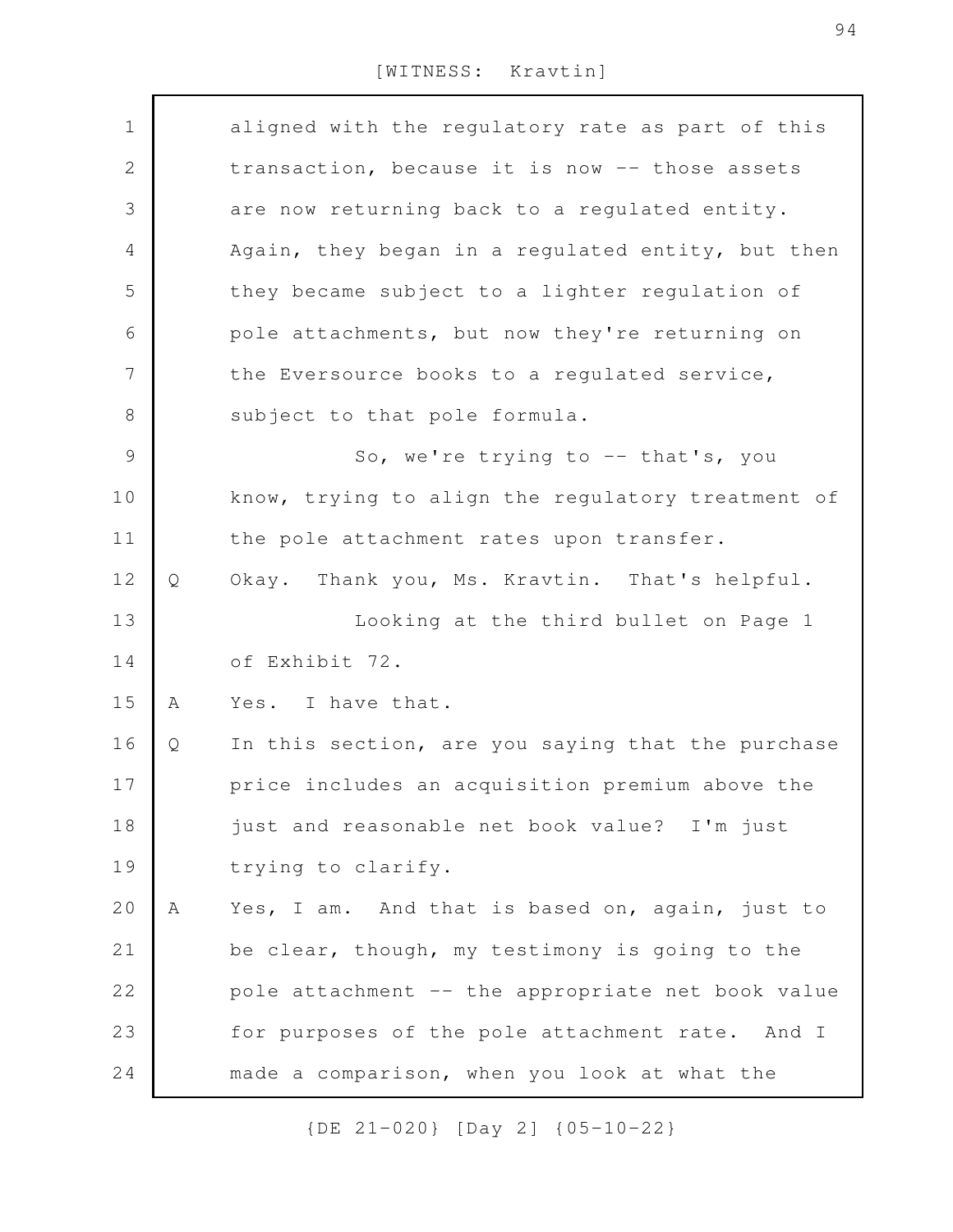| $\mathbf 1$    | purchase price amount that Eversource agreed to  |
|----------------|--------------------------------------------------|
| $\mathbf{2}$   | pay Consolidated, and then I compared that with  |
| 3              | what the regulatory net book value would be had  |
| $\overline{4}$ | these assets retained the same regulatory        |
| 5              | treatment they had had historically, and         |
| 6              | determined a substantial difference between what |
| 7              | Eversource had negotiated with Consolidated, and |
| $8\,$          | which they were free to do so, but with $-$ but  |
| $\mathcal{G}$  | comparing that with what the regulatory net book |
| 10             | value would be. And, yes, I found an excess.     |
| 11             | CMSR. SIMPSON: Thank you, Ms. Kravtin.           |
| 12             | I don't have any further questions for the       |
| 13             | witness, Mr. Chairman. Thank you.                |
| 14             | WITNESS KRAVTIN: Thank you.                      |
| 15             | CHAIRMAN GOLDNER: Thank you. I have              |
| 16             | no further questions. So, we'll move to Ms.      |
| 17             | Geiger and the NECTA redirect.                   |
| 18             | MS. GEIGER: Mr. Chairman, may I have a           |
| 19             | moment to consult with my clients please?        |
| 20             | CHAIRMAN GOLDNER: Of course.                     |
| 21             | (Short pause for Atty. Geiger to                 |
| 22             | consult with her clients.)                       |
| 23             | MS. GEIGER: Mr. Chairman, I have a               |
| 24             | couple questions, hopefully, that will clarify   |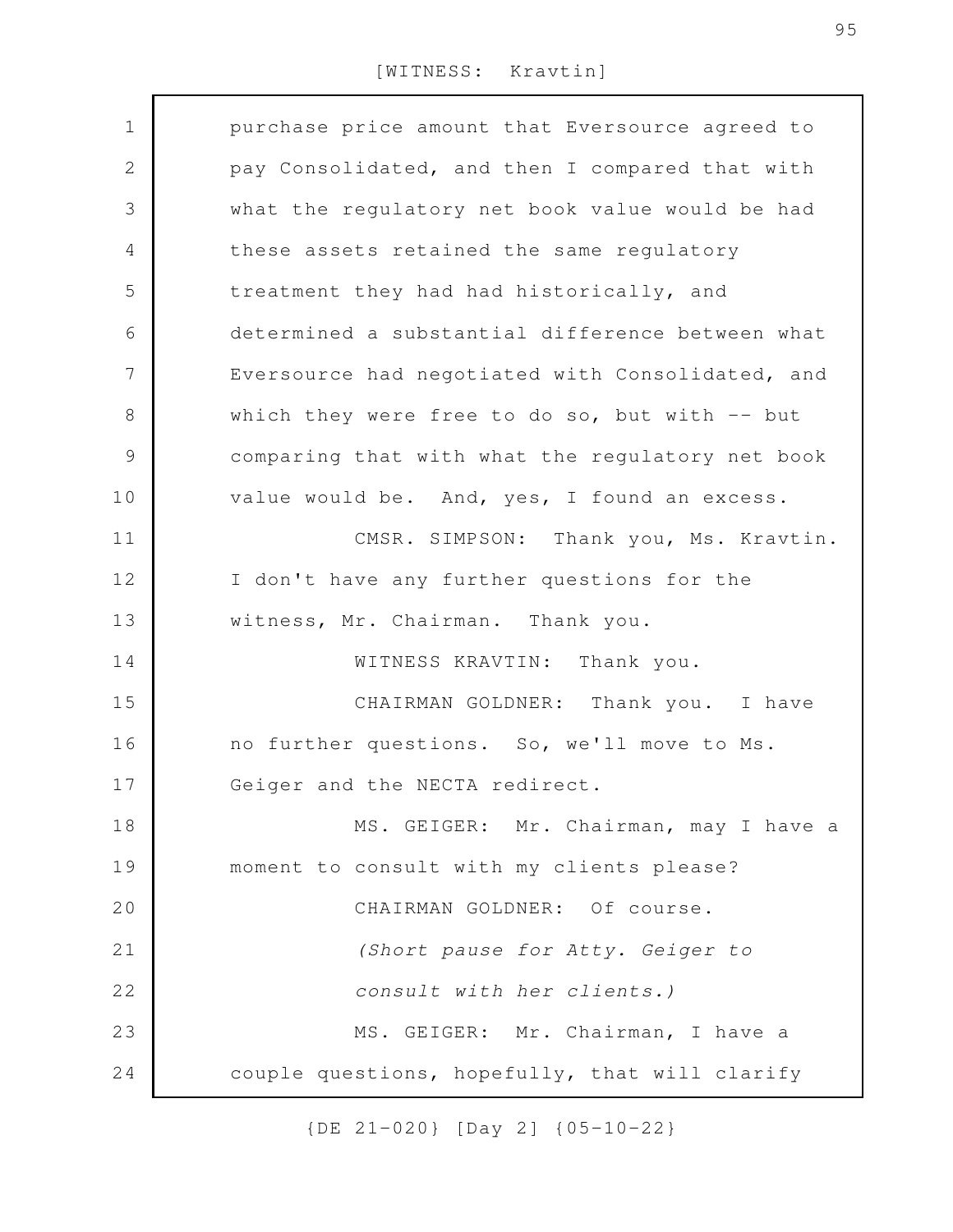| $1\,$          |   | the record.                                       |
|----------------|---|---------------------------------------------------|
| $\overline{2}$ |   | REDIRECT EXAMINATION                              |
| 3              |   | BY MS. GEIGER:                                    |
| $\overline{4}$ | Q | Ms. Kravtin, you were asked questions by          |
| 5              |   | Commissioner Simpson about the difference         |
| 6              |   | between, basically, the difference between how    |
| $\overline{7}$ |   | Eversource's rates are calculated and how         |
| $\,8\,$        |   | Consolidated's rates are calculated. Do you       |
| $\mathcal{G}$  |   | recall that?                                      |
| 10             | A | I do.                                             |
| 11             | Q | Okay. And was it your testimony that -- I         |
| 12             |   | believe you said that "Eversource's rates are     |
| 13             |   | calculated based on a regulatory formula, in      |
| 14             |   | accordance with New Hampshire law." You recall    |
| 15             |   | that?                                             |
| 16             | A | Yes. Or they're held to that, yes.                |
| 17             | Q | Are you familiar with the -- with the rate that   |
| 18             |   | is -- or, the rate formula that was established   |
| 19             |   | in a settlement agreement that was approved by    |
| 20             |   | this Commission in a Time Warner docket in 2012?  |
| 21             | Α | Yes, I am.                                        |
| 22             | Q | And is it that -- is that settlement agreement    |
| 23             |   | that sets the formula by which Eversource's rates |
| 24             |   | are set?                                          |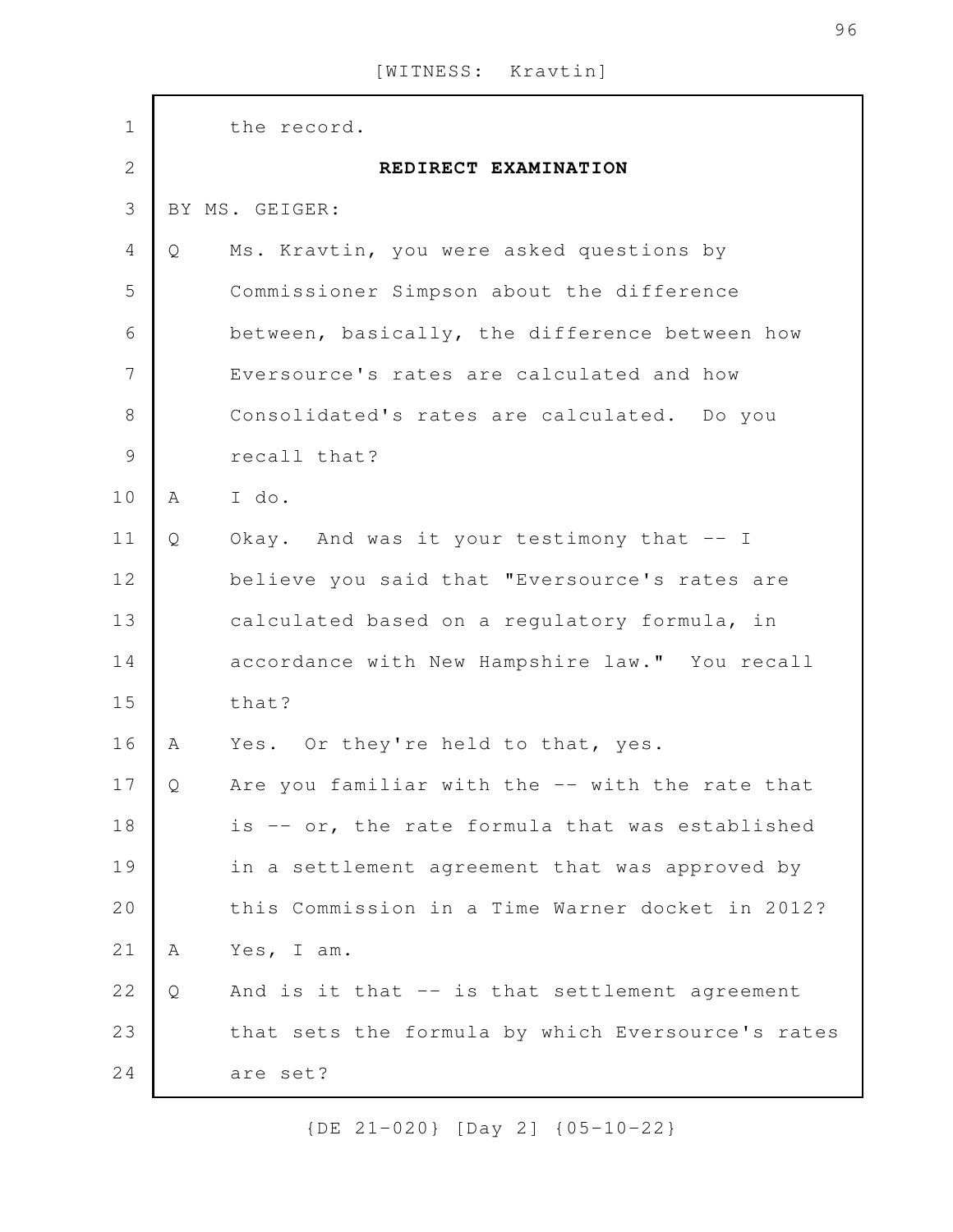| $\mathbf 1$    | A | Yes, it is.                                       |
|----------------|---|---------------------------------------------------|
| $\mathbf{2}$   | Q | Okay.                                             |
| 3              | Α | And I can see, it's important, thank you for      |
| $\overline{4}$ |   | clarifying. What I was testifying to was that     |
| 5              |   | they're held -- they're subject to New Hampshire  |
| 6              |   | pole rate regulation law. The current formula     |
| $\overline{7}$ |   | being used was agreed upon through settlement,    |
| $\,8\,$        |   | but pursuant to that law. I was trying to make    |
| $\mathsf 9$    |   | the distinction between Eversource and            |
| 10             |   | Consolidated, for which, my understanding based   |
| 11             |   | on this proceeding, is not subject to those       |
| 12             |   | rules.                                            |
| 13             |   | But, yes. It is my understanding the              |
| 14             |   | rates currently in effect are subject to that     |
| 15             |   | settlement agreement, correct.                    |
| 16             | Q | So, is it fair to say that Eversource's rates are |
| 17             |   | set according to a formula that was established   |
| 18             |   | in a settlement agreement, and that               |
| 19             |   | Consolidated's pole attachment rates are not      |
| 20             |   | subject to that same formula, correct?            |
| 21             | Α | That is correct.                                  |
| 22             | Q | But Consolidated -- Consolidated's pole           |
| 23             |   | attachment rates are still subject to this        |
| 24             |   | Commission's regulatory authority, correct?       |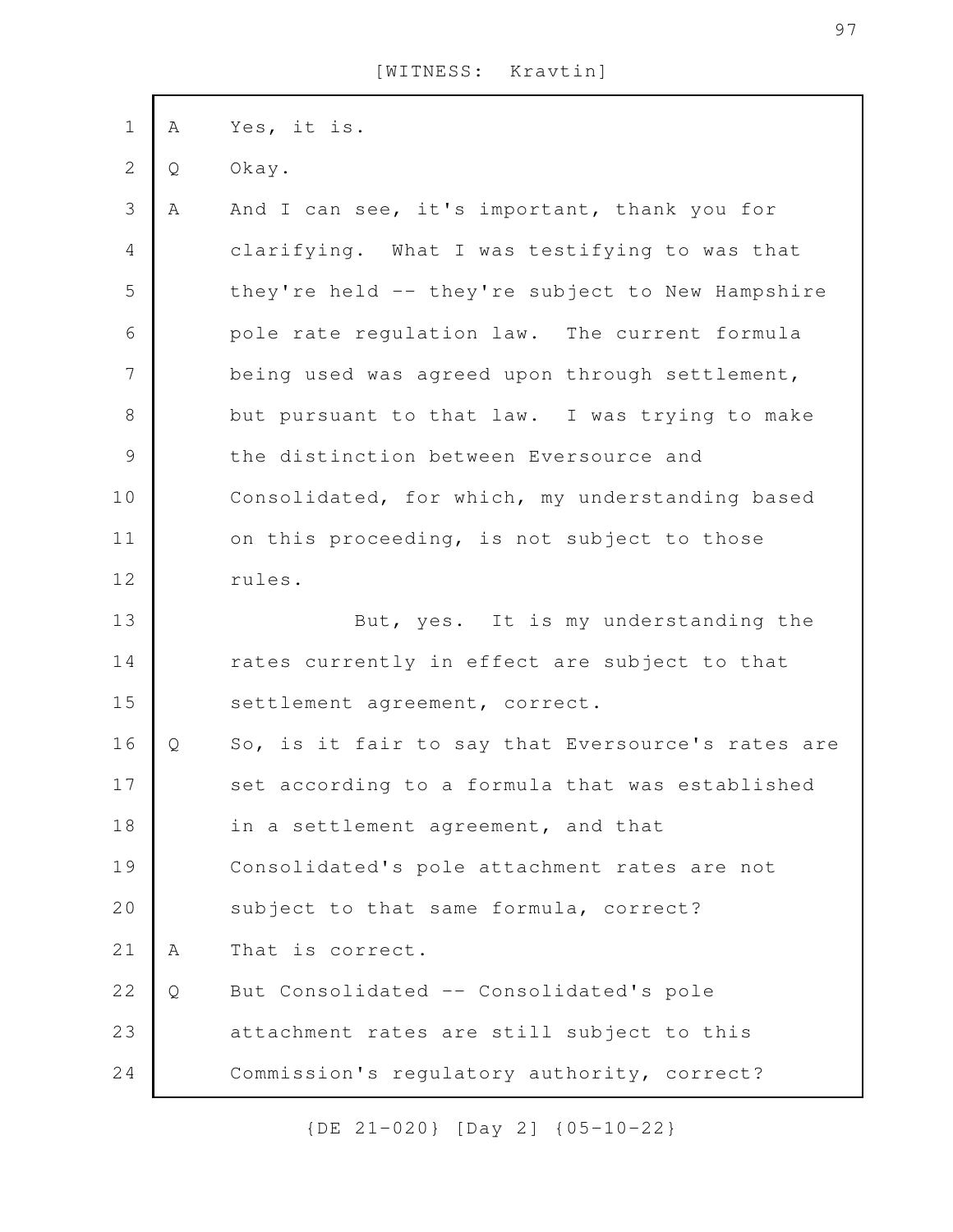| $\mathbf 1$    | Α | That is my understanding. Yes.                   |
|----------------|---|--------------------------------------------------|
| $\mathbf{2}$   | Q | Okay.                                            |
| 3              | Α | And that is why part of my testimony I'm opining |
| $\overline{4}$ |   | that, upon transfer of those assets, if the      |
| 5              |   | transaction proceeds, that it would be           |
| 6              |   | appropriate and necessary to reduce              |
| 7              |   | Consolidated's rates to levels commensurate with |
| $\,8\,$        |   | those pursuant to this Commission's oversight of |
| $\mathcal{G}$  |   | pole rates.                                      |
| 10             | Q | Now, hopefully, one last clarifying question. Is |
| 11             |   | it your testimony that, although Consolidated's  |
| 12             |   | rates, its retail rates, are not subject to      |
| 13             |   | regulation by this Commission, its pole          |
| 14             |   | attachment rates are?                            |
| 15             | Α | Well, I don't -- that may be going outside of my |
| 16             |   | testimony, if you're asking me my understanding  |
| 17             |   | of how the law applies to Consolidated.          |
| 18             |   | I can say that, from an economic and             |
| 19             |   | public policy matter, that it would be my        |
| 20             |   | understanding that rates charged by Consolidated |
| 21             |   | for poles should be subject to the regulatory    |
| 22             |   | standards and oversight of this Commission for   |
| 23             |   | pole attachment rates. And that is why, in my    |
| 24             |   | testimony, I had calculated what the just and    |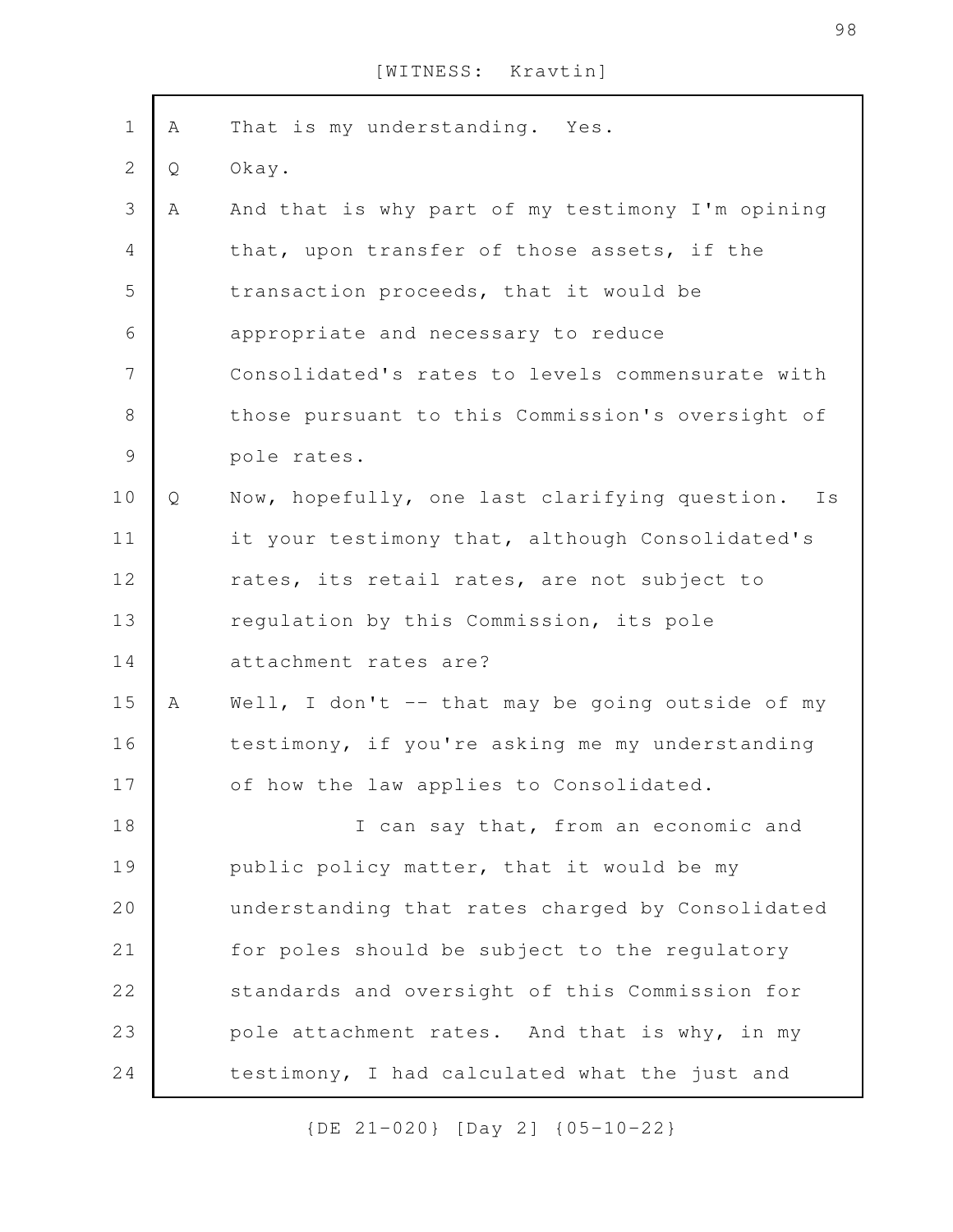reasonable pole rates that I believe should apply to the Consolidated poles upon transfer. MS. GEIGER: Okay. Thank you. I have no further questions. CHAIRMAN GOLDNER: Thank you. Okay. With respect to Exhibits 1 to 74, noting that 68 to 72 are record request responses, without objection, we'll strike ID on those and admit those as exhibits? *[No verbal response.]* CHAIRMAN GOLDNER: Okay. Turning to the briefing schedule, if we give until May 20th for the transcript, that's ten days from now, two weeks after that for both the initial brief and the reply brief, that would place us with a deadline for an initial brief on June 3rd, and any replies no later than June 17th. Is that reasonable or is there any opportunity to shorten the timing? MR. KREIS: Well, Mr. Chairman, speaking as the person who, as you will recall, bragged that he could do it in a week after the transcript is ready, I would, I guess, suggest that you adopt the schedule that you just 1 2 3 4 5 6 7 8 9 10 11 12 13 14 15 16 17 18 19 20 21 22 23 24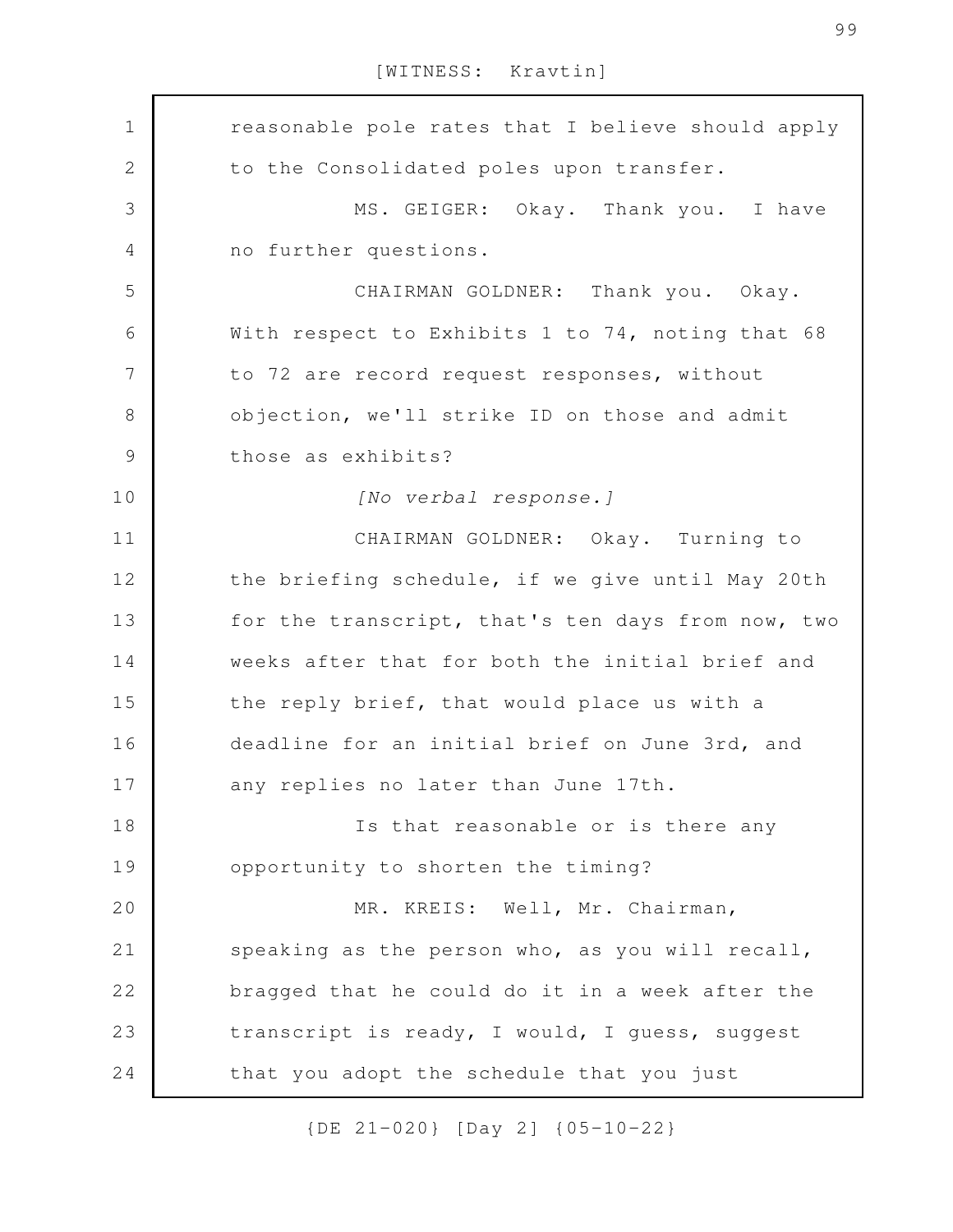outlined. Because, when we last talked about this, you thought that maybe I was being a little too, I don't know, optimistic, or perhaps boastful. CHAIRMAN GOLDNER: Thank you, Mr. Kreis. Is that schedule acceptable to everyone else? *(Multiple parties indicating in the affirmative.)* MR. McHUGH: Yes, Mr. Chairman. CHAIRMAN GOLDNER: Thank you. Thank you. Okay. Okay. Well, let's move on to the optional closing statements. And we'll begin with NECTA. MS. GEIGER: Thank you, Mr. Chairman. NECTA would appreciate the opportunity to provide a brief closing statement. As you've heard from NECTA's witness, and others, these issues are very important to NECTA's members. And we believe that it's - excuse me -- it's appropriate for the Commission to focus very carefully on the prefiled testimony and the oral testimony provided by both Mr. White 1 2 3 4 5 6 7 8 9 10 11 12 13 14 15 16 17 18 19 20 21 22 23 24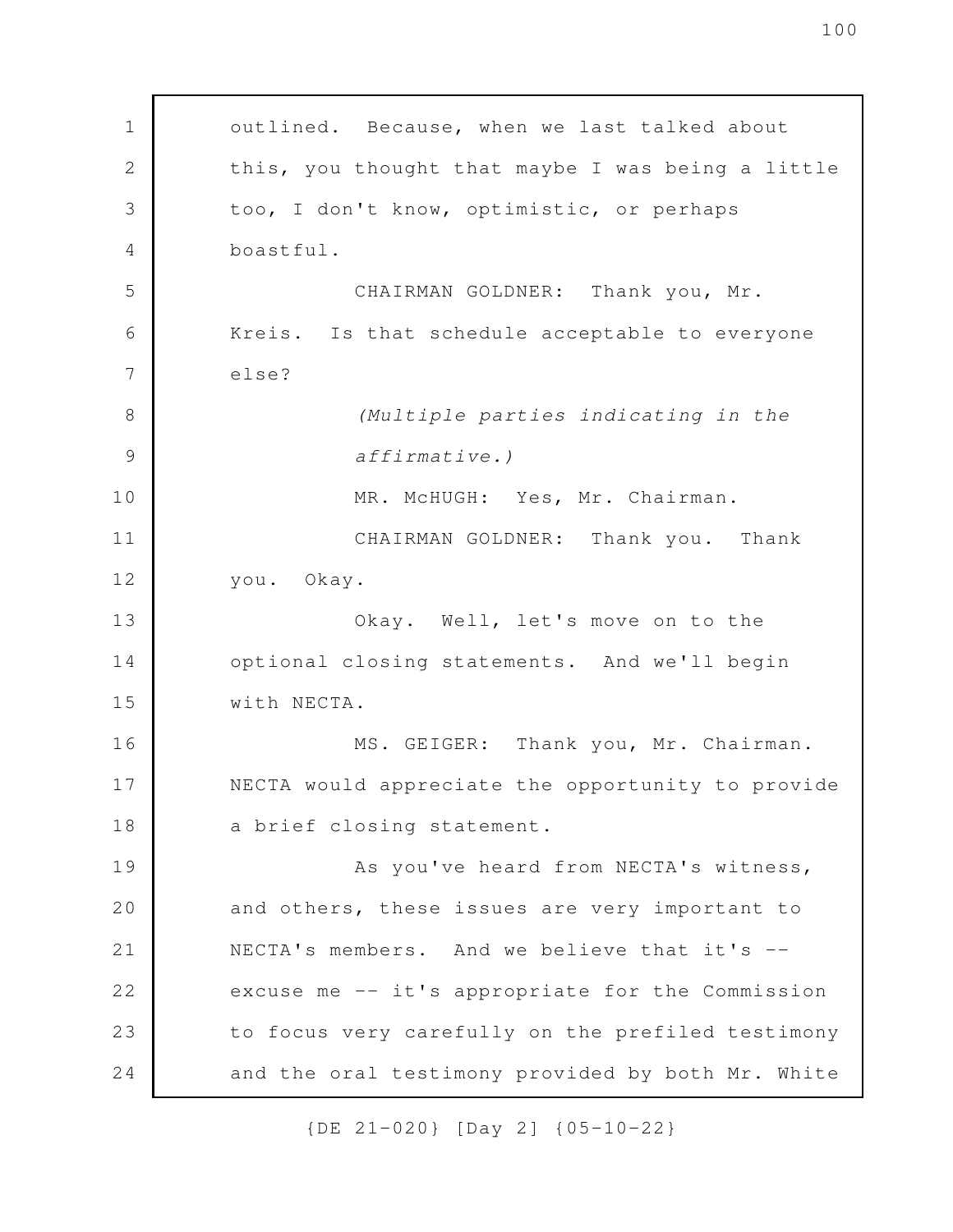and Ms. Kravtin.

1

2

3

4

5

6

7

As the Commission knows, the standard of review in this case is the "public good" standard. And that standard includes the question of what is reasonable, taking into account all of the interests that are at play here.

The Joint Petition asserts that the "public good" standard is the "no net harm" test, which looks at the totality of the circumstances to determine that there is no net harm to the public as a result of this transaction. 8 9 10 11 12

Generally speaking, NECTA's interests regarding the proposed pole transfer from Consolidated to Eversource relate to the following: NECTA's members are very concerned about receiving accurate bills for the pole rents that NECTA members pay to the pole owners, both Consolidated and Eversource. We are interested in fair pole attachment licensing processes and just and reasonable pole attachment rates. NECTA does not oppose the transfer of 13 14 15 16 17 18 19 20 21 22 23

these assets. However, NECTA believes that, if 24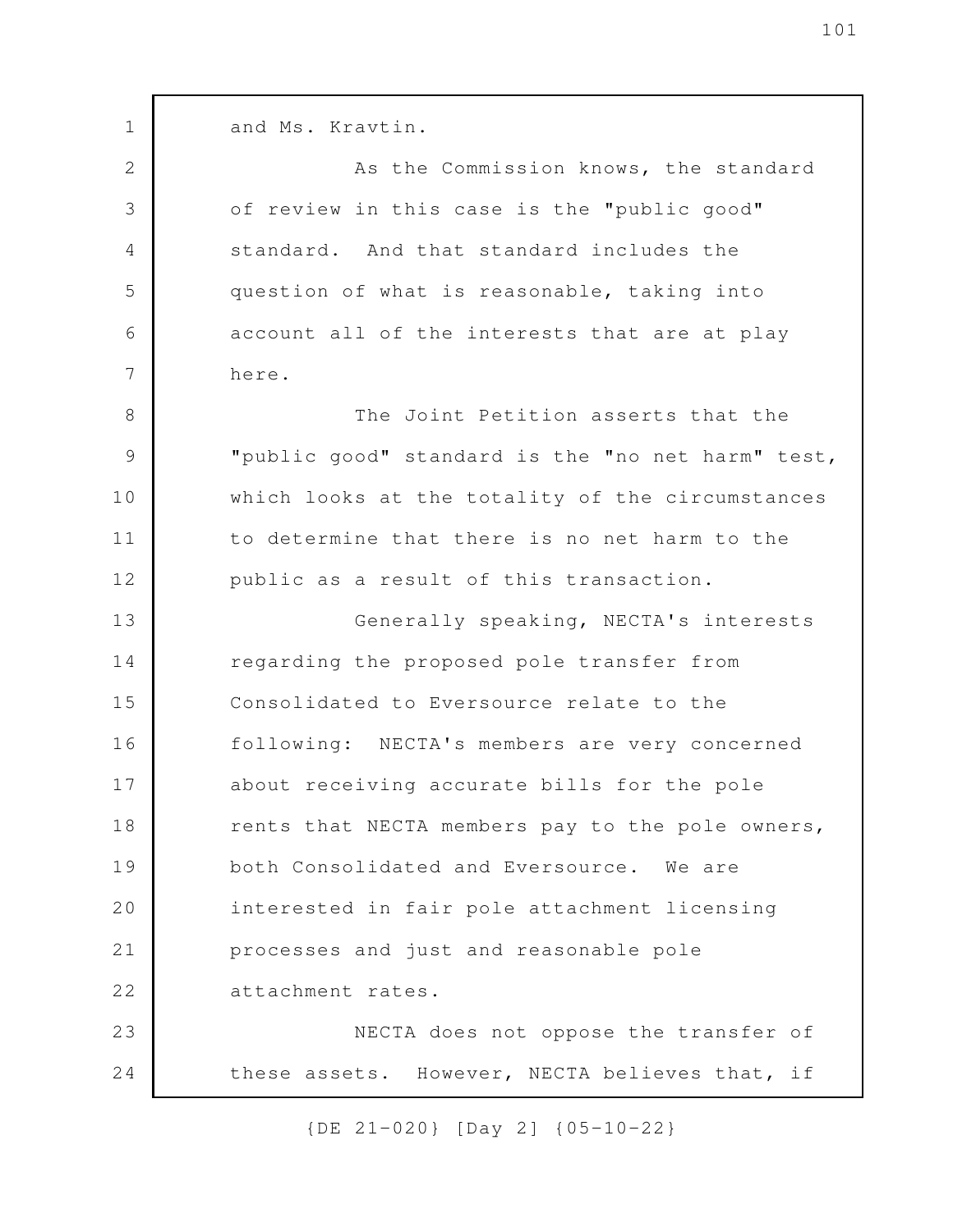the Commission approves the transfer, the Commission should adopt NECTA's recommendations to address the issues that NECTA has raised. In particular, NECTA respectfully requests that the Commission adopt the recommendations set forth in Exhibit 28, which is a revised excerpt of Mr. White's prefiled direct testimony. NECTA believes that those billing, licensing, and pole access recommendations are for the public good, and will ensure that there is no net harm as a result of this transaction. In addition, with respect to the issue of just and reasonable pole attachment rates, NECTA respectfully requests that the Commission adopt Ms. Kravtin's recommendations, to prohibit Eversource from recovering, in pole attachment rates, the acquisition premium it intends to pay for these pole assets. And to expressly preserve pole attachers' rights to challenge such recovery in connection with any challenge to Eversource's pole attachment rates for the transferred poles and all other poles owned by Eversource. Lastly, NECTA recommends that, if the 1 2 3 4 5 6 7 8 9 10 11 12 13 14 15 16 17 18 19 20 21 22 23 24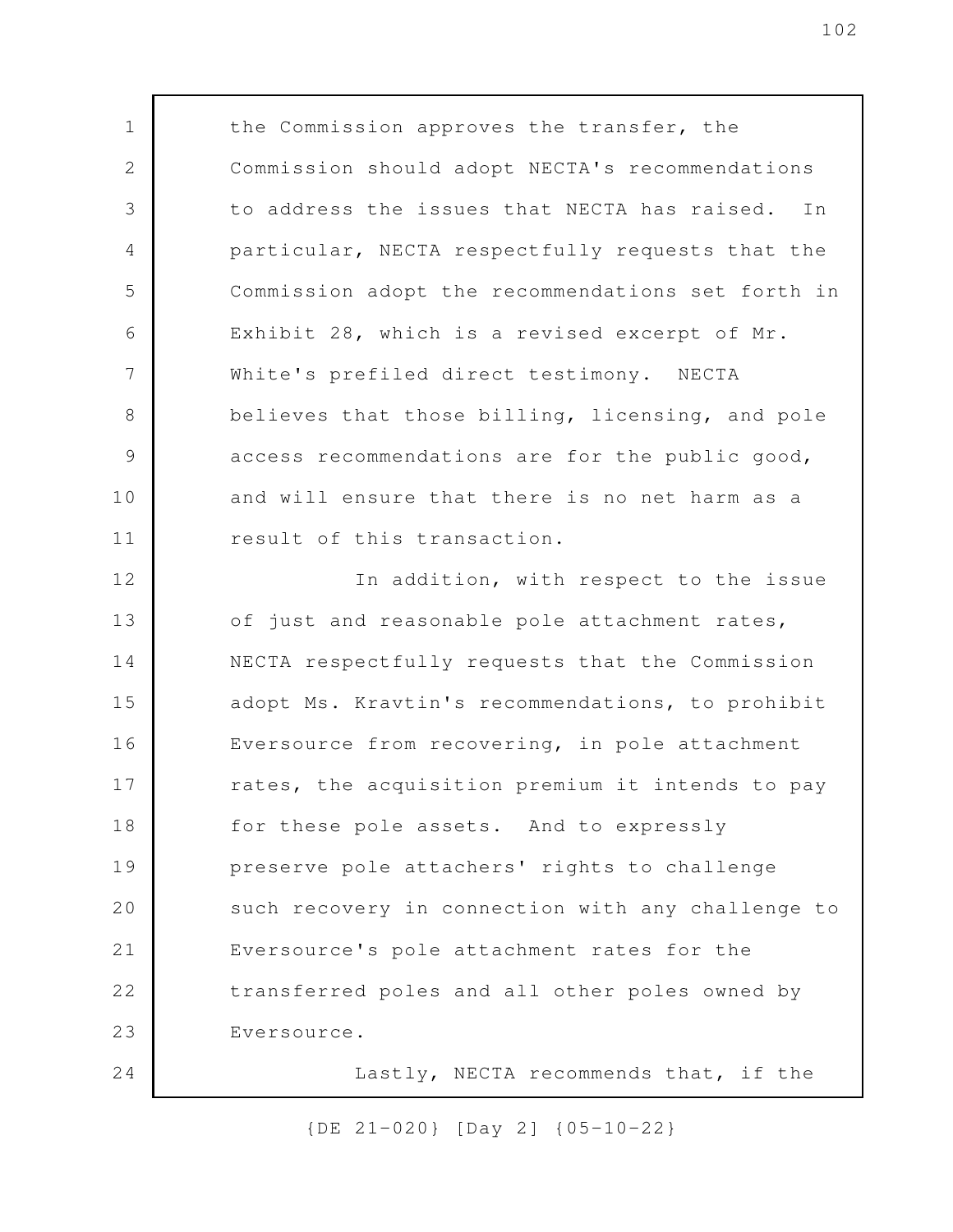Commission approves the sale of these poles, it should set a lower Consolidated rate for the transferred poles, in accordance Ms. Kravtin's prefiled testimony, and allow Eversource to collect that lower rate for the transferred poles until such time as Eversource develops new pole attachment rates that reflect inclusion of the transferred poles. NECTA appreciates the Commission's attention to these matters. And we thank the Commission for the opportunity to participate in this docket. CHAIRMAN GOLDNER: Thank you. We'll move to OCA, and Mr. Kreis. MR. KREIS: Thank you, Mr. Chairman. For the most part, I think I'm going to forgo any opportunity to offer my typical blustery closing statement, given that we will be briefing this very important case. And rest assured that we will take advantage of our opportunity to brief you on what we think you ought to do in light of the comprehensive record that has been adduced here. But just to make a few very brief points that might be useful to lay out now. 1 2 3 4 5 6 7 8 9 10 11 12 13 14 15 16 17 18 19 20 21 22 23 24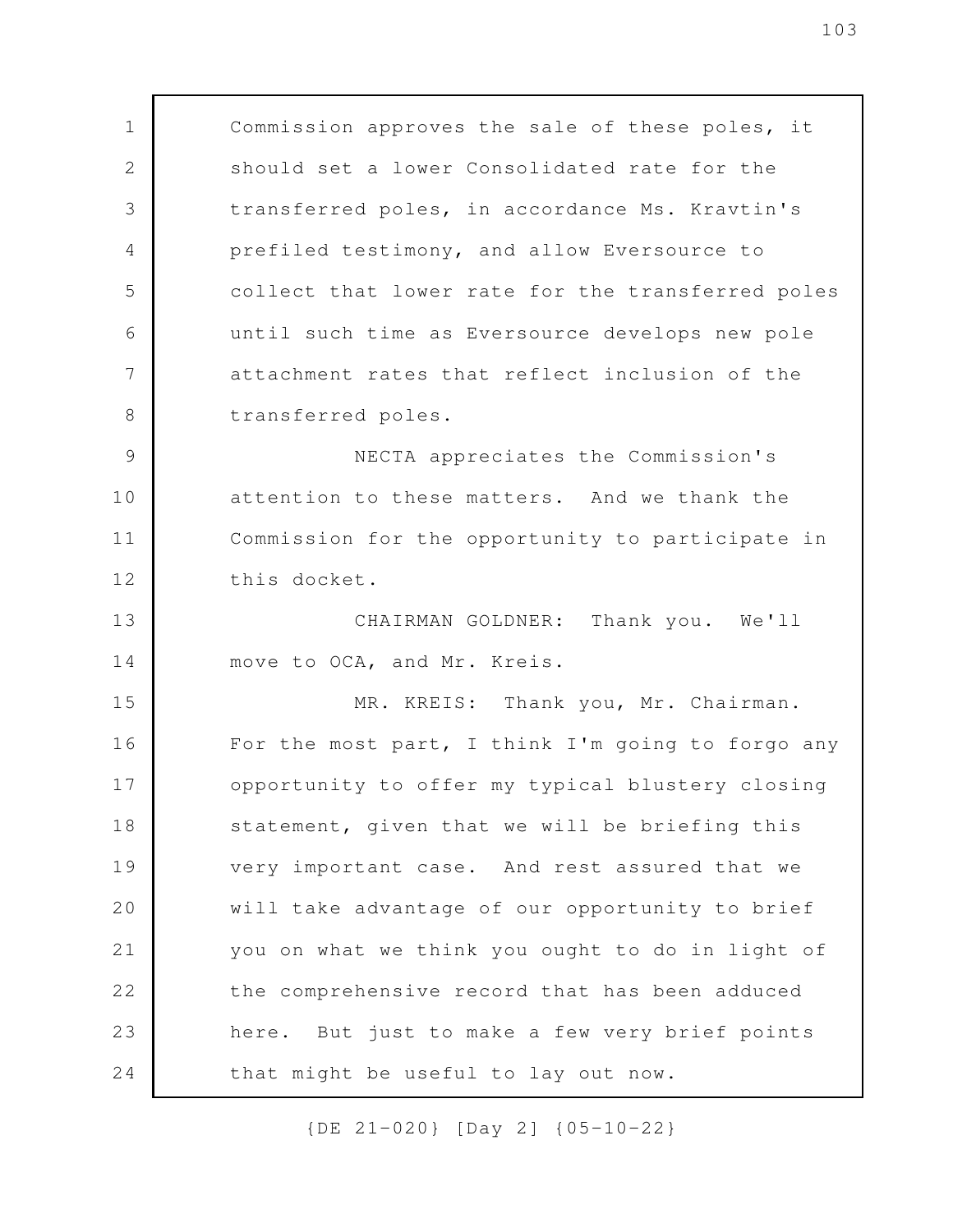One, we share Eversource's perspective that it is in the public interest generally for local distribution electric companies or electric distribution companies to acquire the pole assets in their jurisdictions, for the reasons that Mr. Horton and his colleagues have testified to. I think that's very clear. The problem, of course, is that this deal, and the terms of this deal, are extremely disadvantageous to ratepayers, because the Company is simply making too many concessions to Consolidated. And, if you look at the record, as I have, you see that, at every juncture where Mr. 1 2 3 4 5 6 7 8 9 10 11 12 13

Horton and others from the Company confront the question of whether they could have or should have extracted a better deal on behalf of the ratepayers for whom they were essentially operating as the agents, his answer is basically just "Well, we couldn't get Consolidated to agree to that." 14 15 16 17 18 19 20

Well, that failure of Consolidated to agree to reasonable terms does not translate an unreasonable deal into a reasonable one, and you must scrutinize it for its just and 21 22 23 24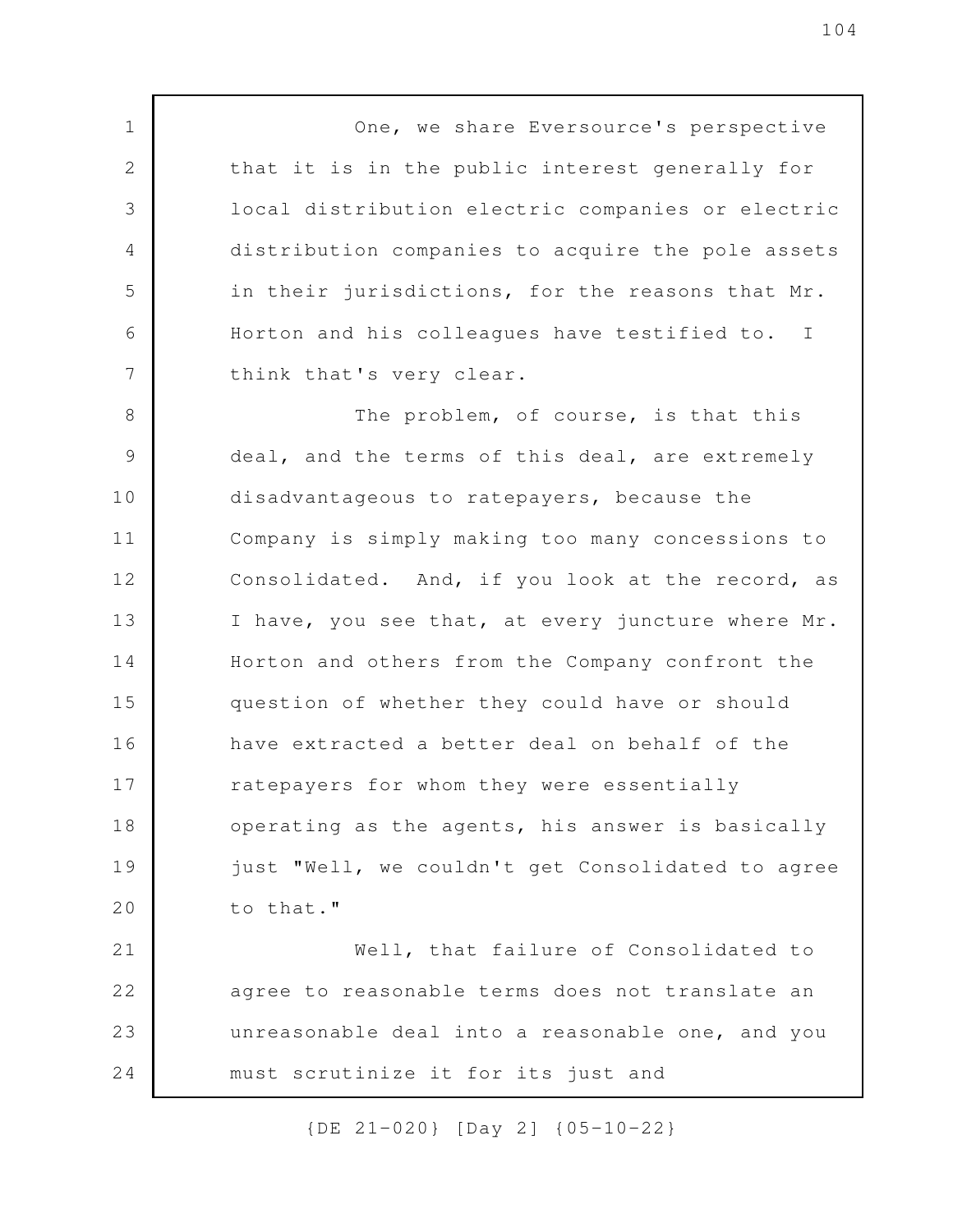reasonableness.

1

2

3

4

5

6

7

As the Commission knows, there are various rehearing motions pending with respect to the Commission's previous confidentiality determinations. And it's my earnest hope that those questions will be resolved prior to the submission of briefs.

I would just note, though, that our most recent written position on those issues was filed with the Commission on May 4th. And my friends at Consolidated are so lacking in persuasive argumentation in response to what I said, that they had to resort to making an incorrect argument that my objection to their rehearing motion was "untimely". 8 9 10 11 12 13 14 15

I would just like to remind everybody in the room that, although Rule Puc 203.07(f) provides that "Objections to motions for rehearing must be filed within 5 days of the date on which the motion for rehearing is filed", there is another Commission Rule, 202.03(c), that says "When the period of time prescribed or allowed is less than 6 days, then intermediate Saturdays, Sundays, and legal holidays shall be 16 17 18 19 20 21 22 23 24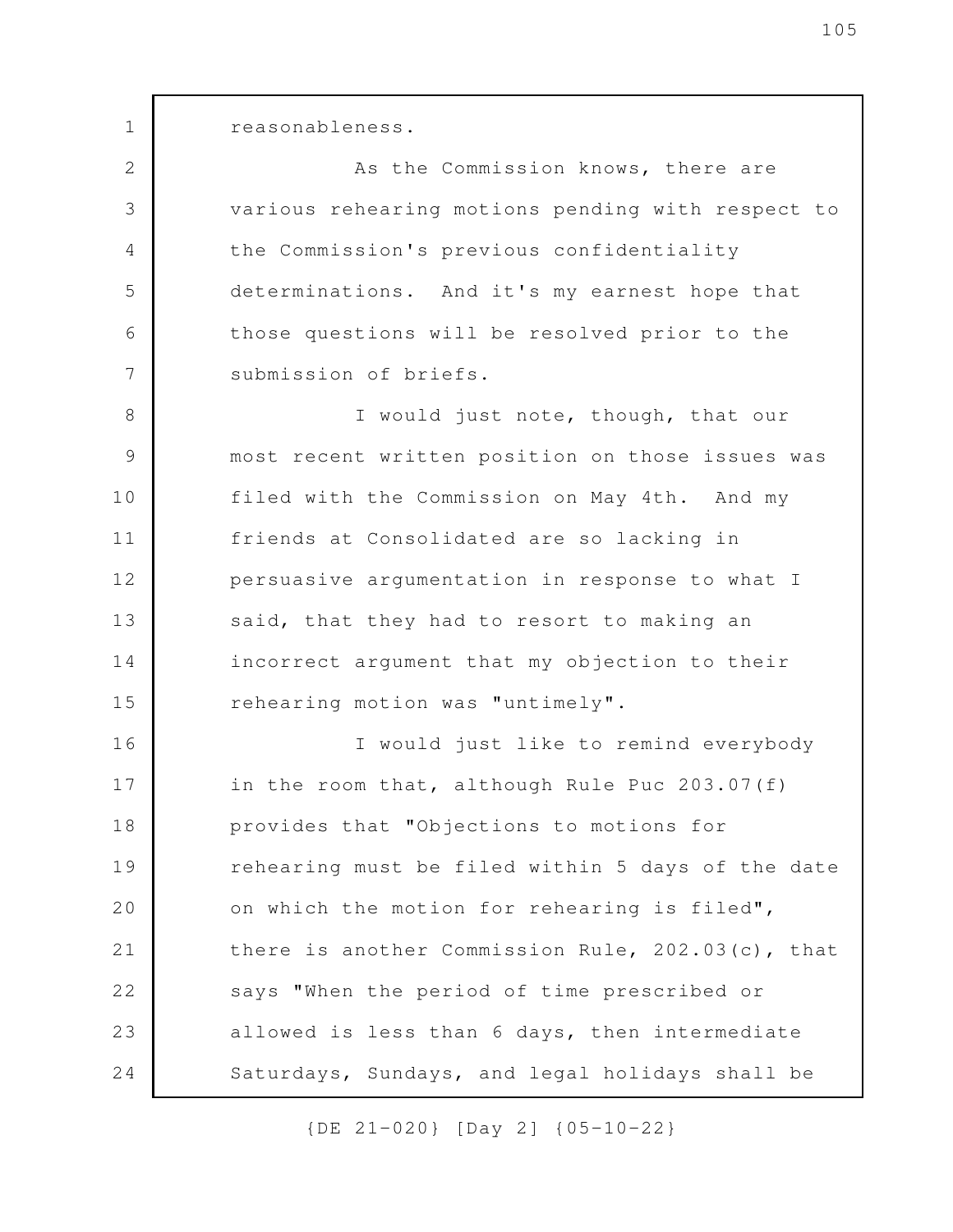excluded in the computation of time." Well, at least on my calendar, April 30th and May 1st were, respectively, a Saturday and a Sunday. Therefore, the filing I made on May 4th was actually a day early. That's the kind of sharp pleading we have descended to in this case. And I look forward to this case being resolved favorably to ratepayers, with the Commission's rejection of the proposed deal, so that maybe Eversource can go back and negotiate a good deal. I think that's all I can usefully say at this point. CHAIRMAN GOLDNER: Thank you. We'll move to the DOE, and Mr. Wiesner. MR. WIESNER: So, we will also provide our complete closing statement through the vehicle of the initial brief. But I'll just make a few comments. Like others have said, we are not opposed to electric utility ownership of poles. There may be significant benefits to that ownership, in terms of operation, maintenance, and perhaps enhanced reliability. I'll note that 1 2 3 4 5 6 7 8 9 10 11 12 13 14 15 16 17 18 19 20 21 22 23 24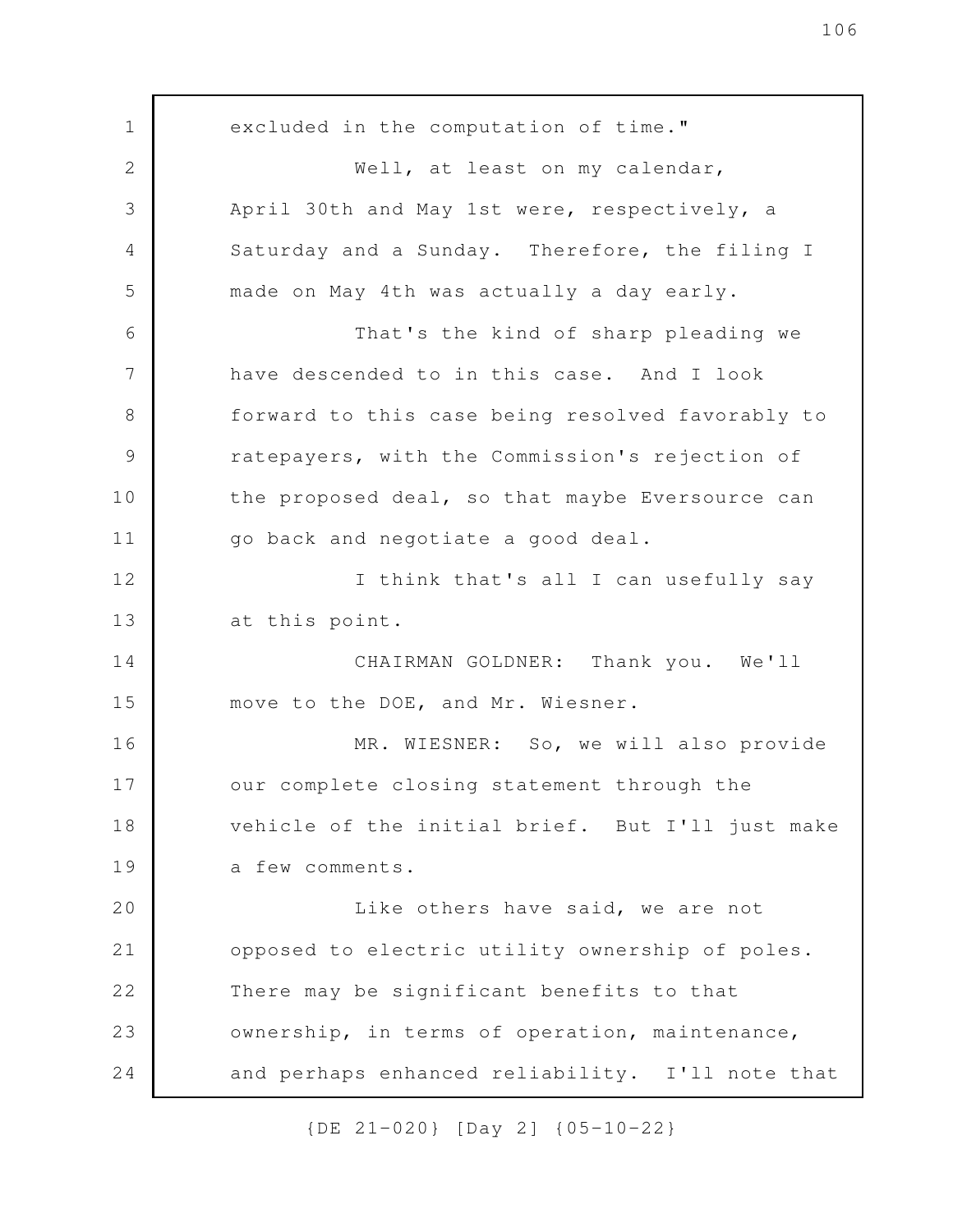those benefits have not been well quantified in this proceeding. They are probably difficult to quantify. As the Consumer Advocate suggested, it's the specific terms of this transaction that are questionable in our view: The purchase price, the accommodation for failed poles, and the settlement of vegetation management amounts due from Consolidated to Eversource. It's those specific deal terms that have the potential to adversely affect Eversource customers. And that is our primary concern, as you will see in more detail in our initial brief. CHAIRMAN GOLDNER: Thank you, Mr. Wiesner. We'll move to Consolidated, and Mr. McHugh. MR. McHUGH: Thank you, Mr. Chairman. Again, brief closing comments. First, if you break the transaction down, and there is a fundamental question for the Commission, that is "Who should own the poles?" And, while it's been expressed by the parties so far that they have no, basically, philosophical difference with Eversource over who should own 1 2 3 4 5 6 7 8 9 10 11 12 13 14 15 16 17 18 19 20 21 22 23 24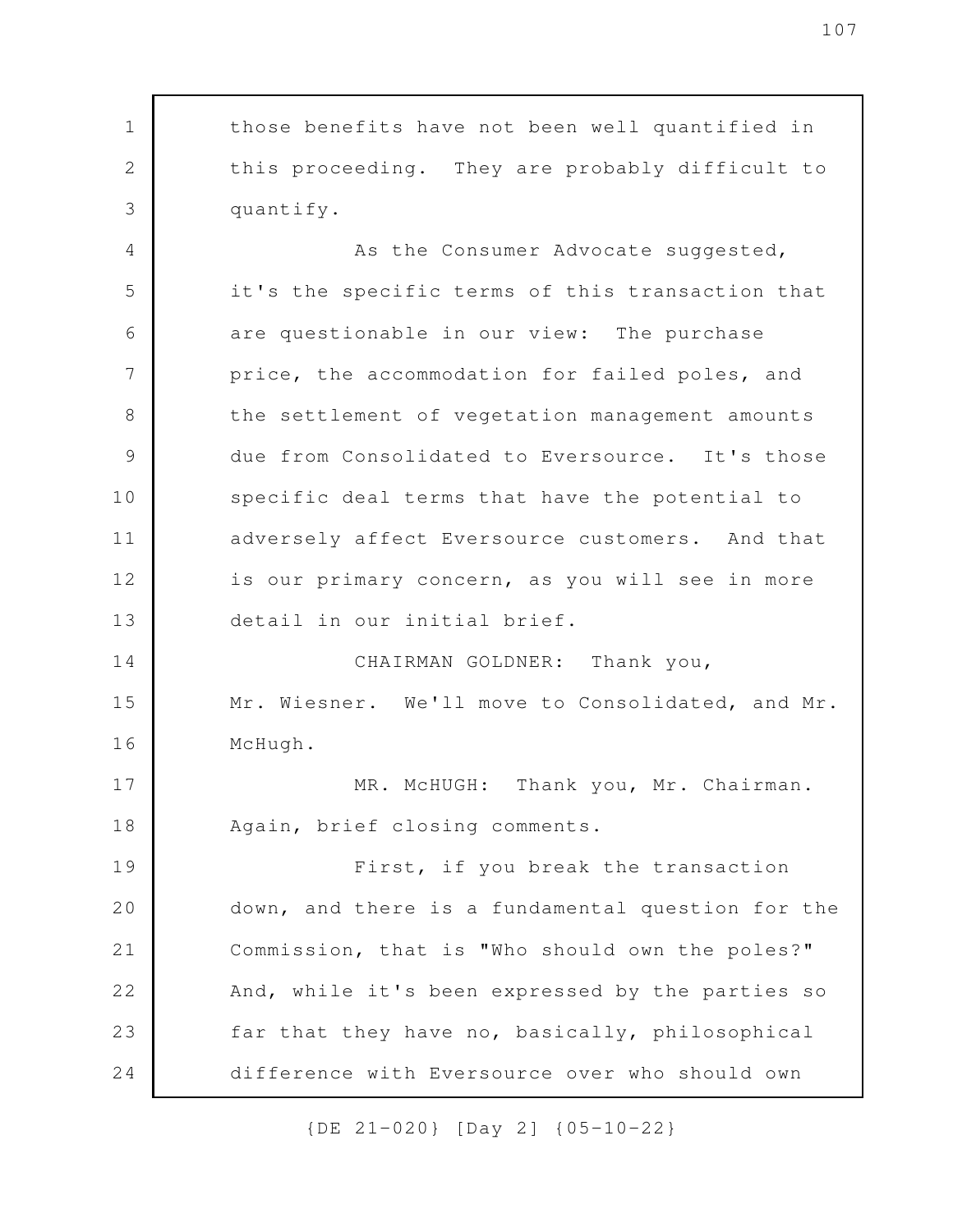the poles, a distribution electric company or the telecom incumbent local exchange carrier. How you get there, apparently, is really what's at issue.

1

2

3

4

But that is still a fundamental question the Commission has to answer. And then, it has to break it down into "Okay, well, what really is fair and what is really reasonable? And what should have Eversource done?" Because you can sit here and second-guess everybody until the cows come home, literally, and then go re-second-guess them again, because nobody was sitting in the room with the Eversource negotiating team or the CCI negotiating team for a period of a year, if not more, over all of the differences that have arisen between FairPoint and CCI and, you know, Eversource, in terms of its various ownership interests, as it has progressed through various merger proceedings. 5 6 7 8 9 10 11 12 13 14 15 16 17 18 19

And, you know, an example of that is in the Massachusetts DPU decision, it's cited in my opposition to the OCA's Motion for Rehearing on the confidentiality issues. And there are parties that objected to the settlement of the 20 21 22 23 24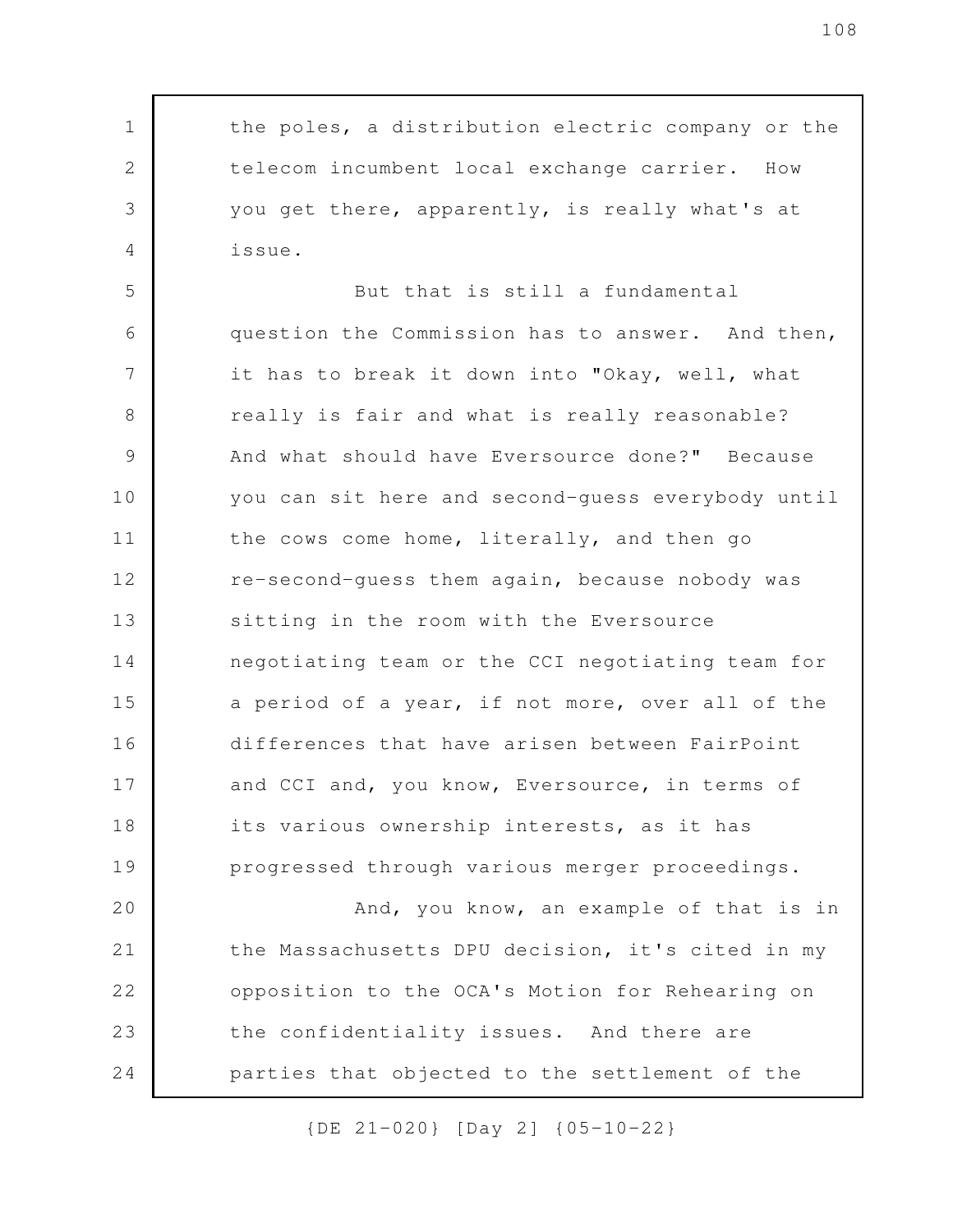vegetation management, similar to here, "it's a bad deal." If you look at the summary in the order, it's around Page 563, I think. But, anyway, the cite's pretty close in my opposition. And there was a whole host of objections to the settlement terms, and with people second-guessing Eversource and second-guessing the settlement with Verizon, with similar arguments here, "You've got to go sue them. You just can't give them away everything." And what the DPU found is, "well, that kind of ignored the litigation risk." Everyone sitting to my left assumes that Eversource is going to file suit, and, magically, all of this money is going to fall out of the Superior Court, or this Commission, or somewhere, and it's just going to all go away to the benefit of ratepayers. And no one has given you any indication of what the litigation risk might be associated with that. It's just easy to second-guess and say "We don't like this deal. So, go figure out how to do it elsewhere." And one way you can do it is by, you know, keep 1 2 3 4 5 6 7 8 9 10 11 12 13 14 15 16 17 18 19 20 21 22 23 24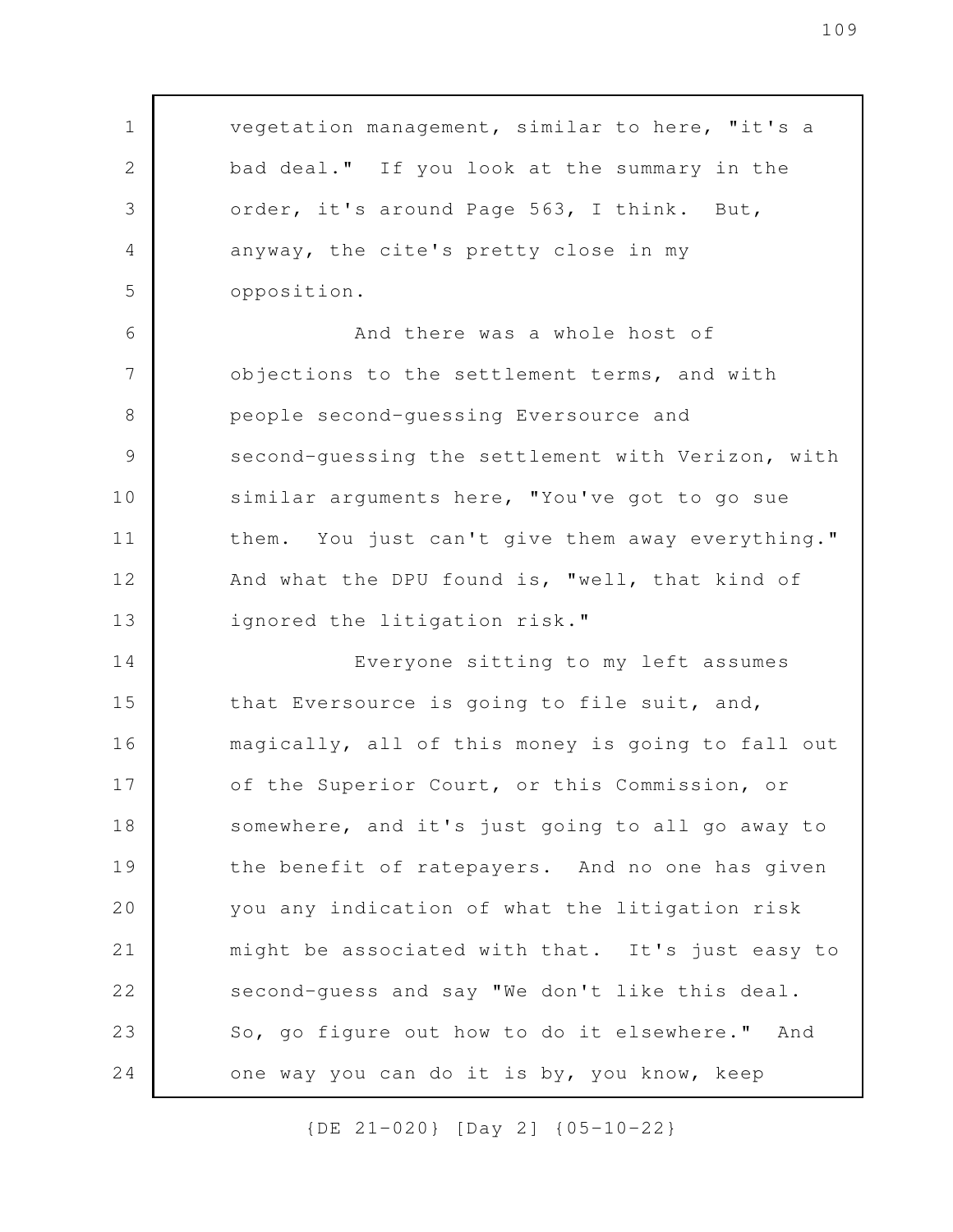pressing the issue, sue for how long it takes. The Consumer Advocate has enjoyed referencing the New Hampshire Electric Co-op litigation that's going on, I'd be guessing a little bit, but it's going on well over a year, if not approaching two years, in terms of that litigation. And is that really what some at the Commission wants Eversource to really do? And you don't have a result yet, by the way, in that other litigation. So, you can't really look at that and say "Well, jeez, if one happens, then this is going to happen." So, when you put all that aside and decide "Okay, well, let's look at the facts of the case", you know, it doesn't mean that common sense has to go out the door when you just look at some of the numbers. So, Eversource owns all of these poles with CCI for the vast majority, other than the 3,800 solely owned poles. So, I'm just going to put them aside, because a great majority are solely *[sic]* owned. So, all of those poles are on Eversource's books and records for 60 million, if not more, was the testimony when you look, \$60 million. Those same poles are 1 2 3 4 5 6 7 8 9 10 11 12 13 14 15 16 17 18 19 20 21 22 23 24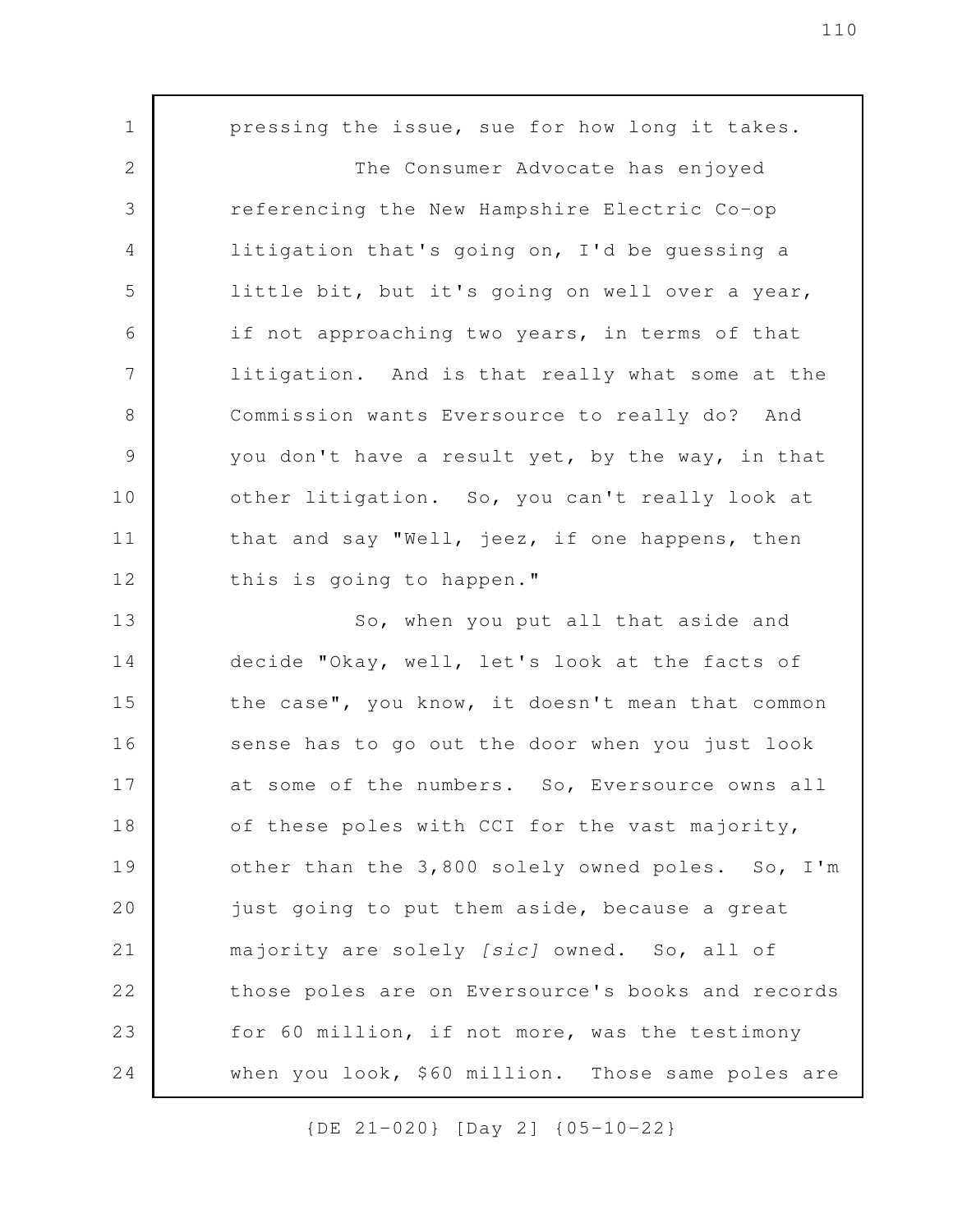on Consolidated's books for a much different number because of accelerated depreciation. When you look at Eversource using a 30-year or a little bit over 30-year useful life, if Consolidated was at a truly regulatory depreciation rate of, say, 15 to 17 years, the net book value is going to be \$30 million. And that's what we're talking about. Yet, somehow this quest for this imputation, it's translated into numbers that don't make any sense. When you look at the filing of December 6, and compare it to Mr. Shultz's testimony on Page 178 of the transcript, it's clear these numbers are GAAP. But, if you look at them from a common sense perspective, they have to be GAAP. You've got \$63.5 million of pole asset gross investment in poles from CCI's merger in July 3 of 2017, and you have 35.7, if not 35.8, if I'm rounding up right, million of accumulated depreciation. How can that be anything but an accelerated depreciation rate? So, when you start applying, and I understand, generally, anyway, from rate 1 2 3 4 5 6 7 8 9 10 11 12 13 14 15 16 17 18 19 20 21 22 23 24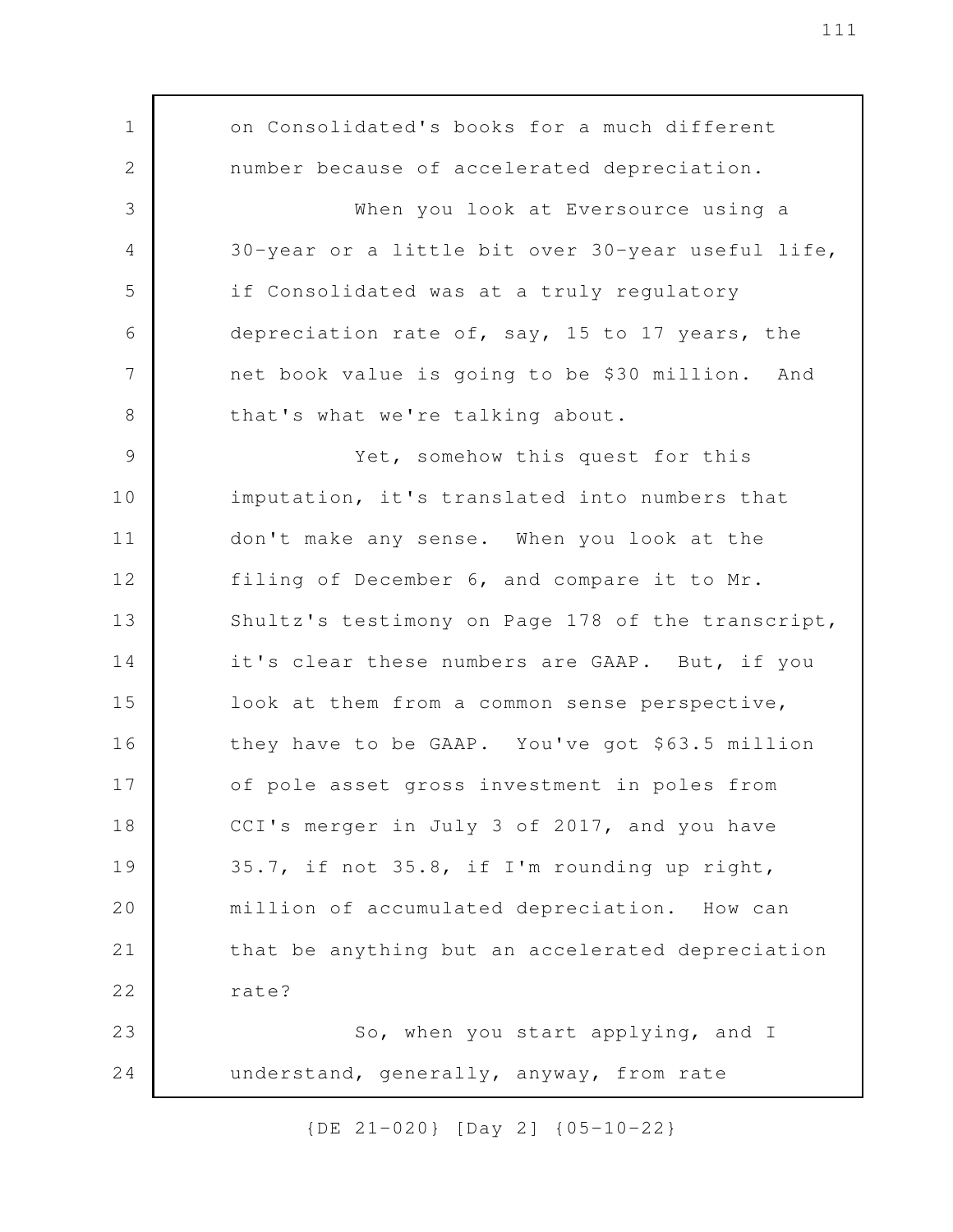regulation, and even federal tax purposes, not necessarily overladen with a lot of common sense. There's a lot of rules and there's a lot of reasons why things are artificial. But, when you just look at the numbers, I don't see how you conclude anything but, that, when you have 2.5 years of ownership, and you have over half of it being depreciated, that is anything other than accelerated depreciation. So, the book value that  $--$  or, the net 1 2 3 4 5 6 7 8 9 10

present -- no, sorry, not "net present value", the net purchase price that Eversource is agreeing to, that's what the record shows is going to go into the Eversource rate base. Everybody can second-guess that. There's no doubt about it. Everybody can apply their logic and come up with different numbers, when you're not sitting in a room trying to come up with a settlement, which involved a lot of different facets. 11 12 13 14 15 16 17 18 19 20

But, if you want to overturn the apple cart, and you really say "well, we sort of agree with Eversource, we don't like this deal", is the magic bullet that we're just going to  $-$  we're 21 22 23 24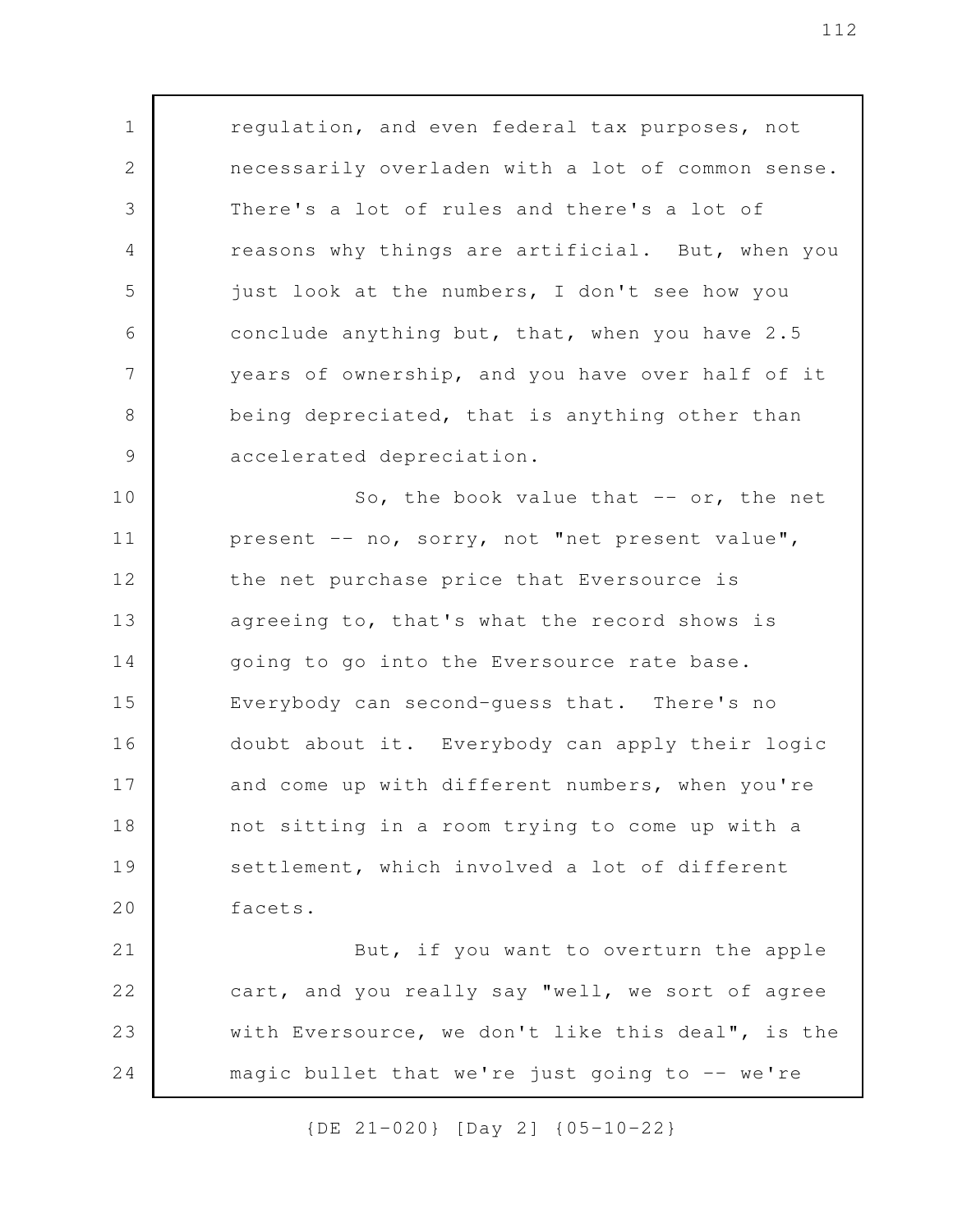just going to give the poles away? CCI is going to give the poles away? I mean, based on the formulas, as I understand it, with Mr. Eckberg and Ms. Kravtin, basically, you know, CCI is supposed to give the poles to Eversource, and then pay them money. And, you know, I don't know. You know, I can't tell you what's going to go through the CEO's mind when he reads that decision, if that's really what the Commission wants to do. But I don't understand how CCI goes back to its shareholders and say "Well, this is really a good deal. So, you know, that's what we're going to." Or, why magically we're going to just sit down and renegotiate everything for the better. I can't -- if I could speak to the future, I wouldn't be sitting here, because I'd be somewhere else with picking Rich Strike as the winner of the Kentucky Derby. But, clearly, I'm sitting here. So, that didn't happen. So, you know, and there are other issues, I understand the pole attachment issues. And I don't want to belabor it. But, really, with the "no net harm", if the pole attachment 1 2 3 4 5 6 7 8 9 10 11 12 13 14 15 16 17 18 19 20 21 22 23 24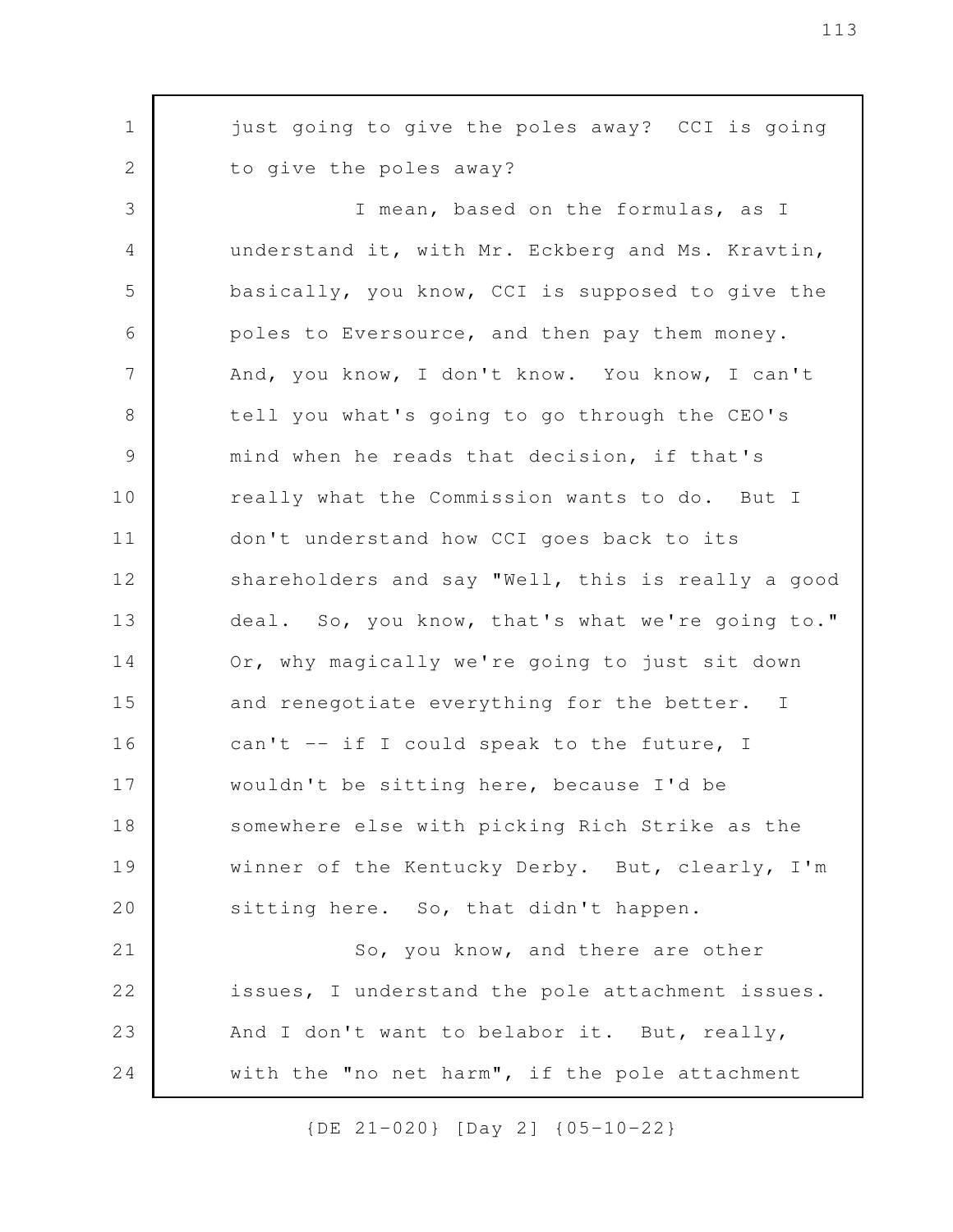rates are CCI's today, and they're going to be the day after this transaction, then I don't see how that's anything but "no net harm". The pole attachment agreements contain a process by which parties can either resolve disputes or bring them for proper adjudication. That's going to be, tomorrow, if this case magically gets flushed down the toilet, and it's going to be the case if it magically closes any time soon, when Eversource takes over. There's a process there. It should be followed. The Eversource rates, I don't know, I couldn't tell, in the end, if they're trying to change the Eversource rates or they're not trying to change the Eversource rates. But the bottom line is, I always understood Commission orders that have not been approved  $-$  appealed and/or overturned by the Supreme Court, are basically New Hampshire law. So, that's what Eversource is following, the New Hampshire law as it has been in existence since the 2012 Pole Attachment Settlement Agreement. And, until and unless there's a proceeding to overturn that decision, or that results in, say, a different decision, 1 2 3 4 5 6 7 8 9 10 11 12 13 14 15 16 17 18 19 20 21 22 23 24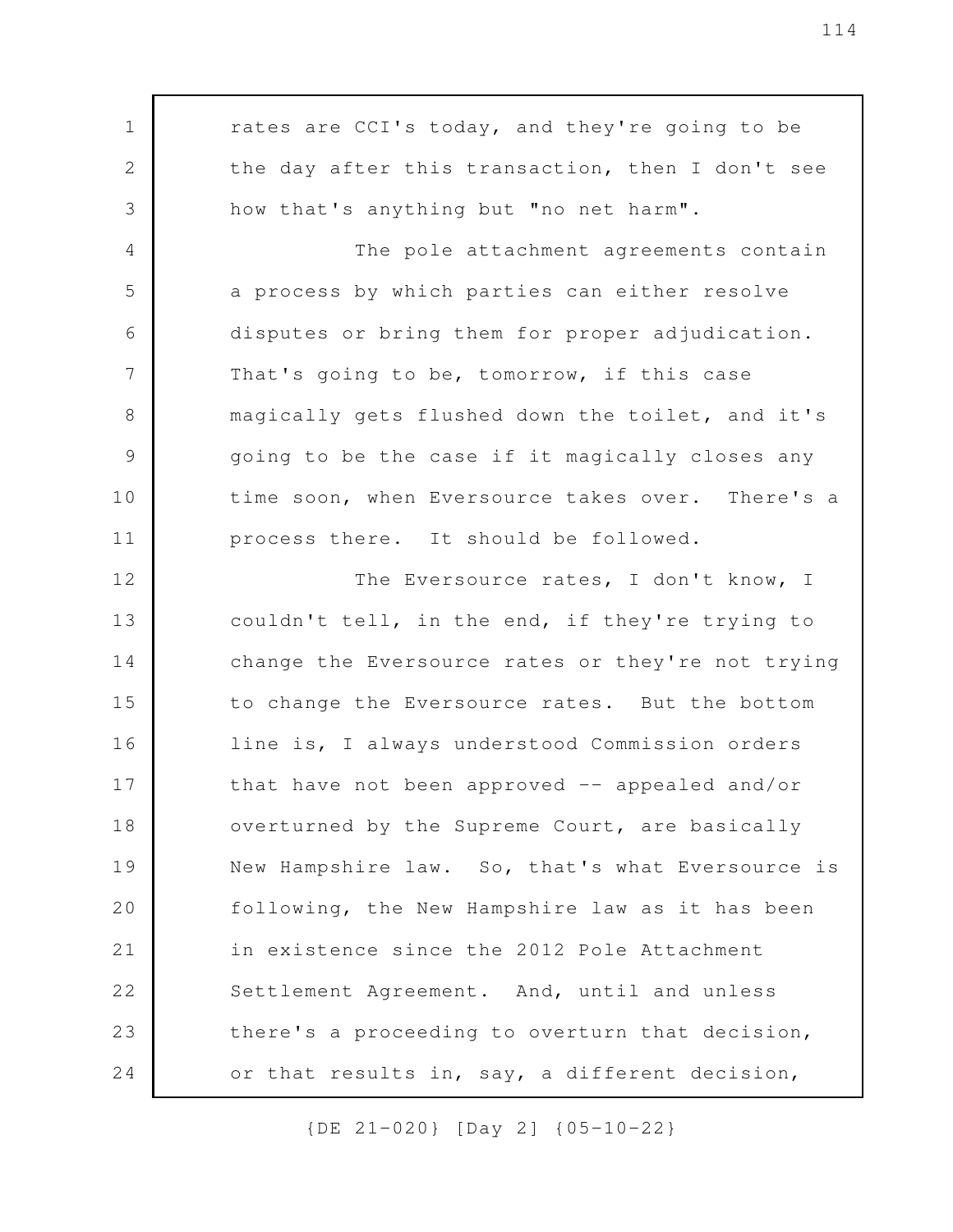may be better put, then there's no net harm in post-closing that that rate stays the same. So, when the Commission sits and balances everything, what Consolidated is asking for is to approve the deal as proposed. It has been subject to significant concessions by Eversource at this point. And what happens with pole attachment rates can be the subject of future proceedings, just like any other complaint that may come before the Commission, if the parties are unable to resolve their differences. Thank you. Appreciate your time. And very much appreciate the Commission's time in hearing all of the parties to this proceeding. Thank you. CHAIRMAN GOLDNER: Thank you. We'll move to, finally, to Eversource, and Ms. Ralston. MS. RALSTON: Thank you. Thank you to Chairman Goldner and Commissioner Simpson for your time in March and today. And also thank you to the parties for their participation. The Joint Petitioners are asking the Commission to approve the proposed transaction, because it is in the best interest of customers. 1 2 3 4 5 6 7 8 9 10 11 12 13 14 15 16 17 18 19 20 21 22 23 24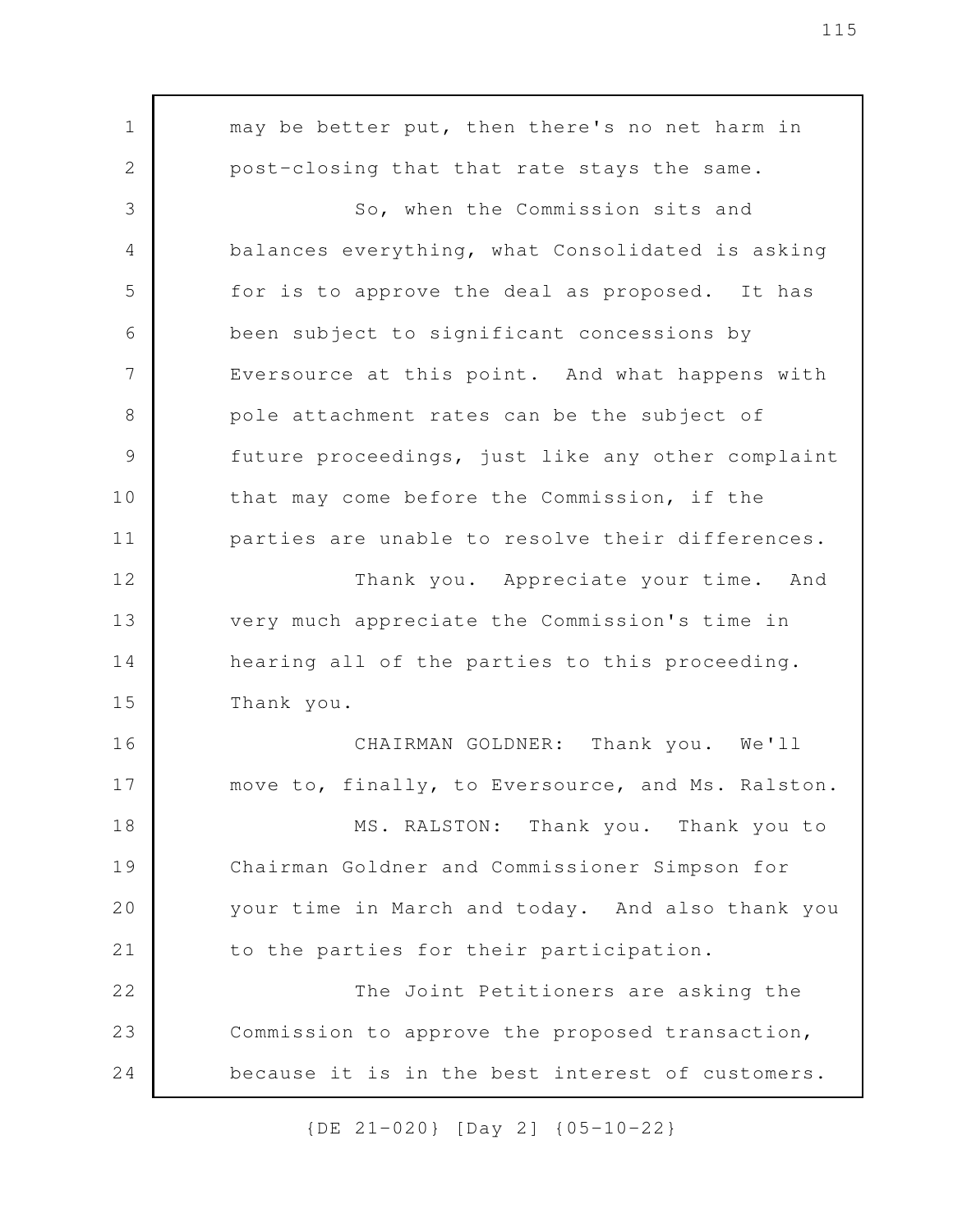Some of the parties have noted that these benefits are difficult to quantify. But, as Mr. Horton testified this morning, the benefits are real. And the Company has shown two important ways that customers will benefit. First, customers will benefit through an improvement of reliability and resiliency of the pole inventory. Outages and restoration costs can be avoided by a more proactive inspection and replacement of poles, so that poles are capable of withstanding physical impact. And this is the number one goal of the transaction. Second, by becoming the sole owner of the poles, issues and delays in pole replacement can be eliminated, increasing the efficiency of the pole replacement process. This efficiency will benefit new customer connections and other system work that requires pole replacement. In addition, the bill impact for customers is minimal, as Mr. Horton testified this morning. And I would like to note that no party has shown that the proposed transaction will result in adverse effects to customers. 1 2 3 4 5 6 7 8 9 10 11 12 13 14 15 16 17 18 19 20 21 22 23 24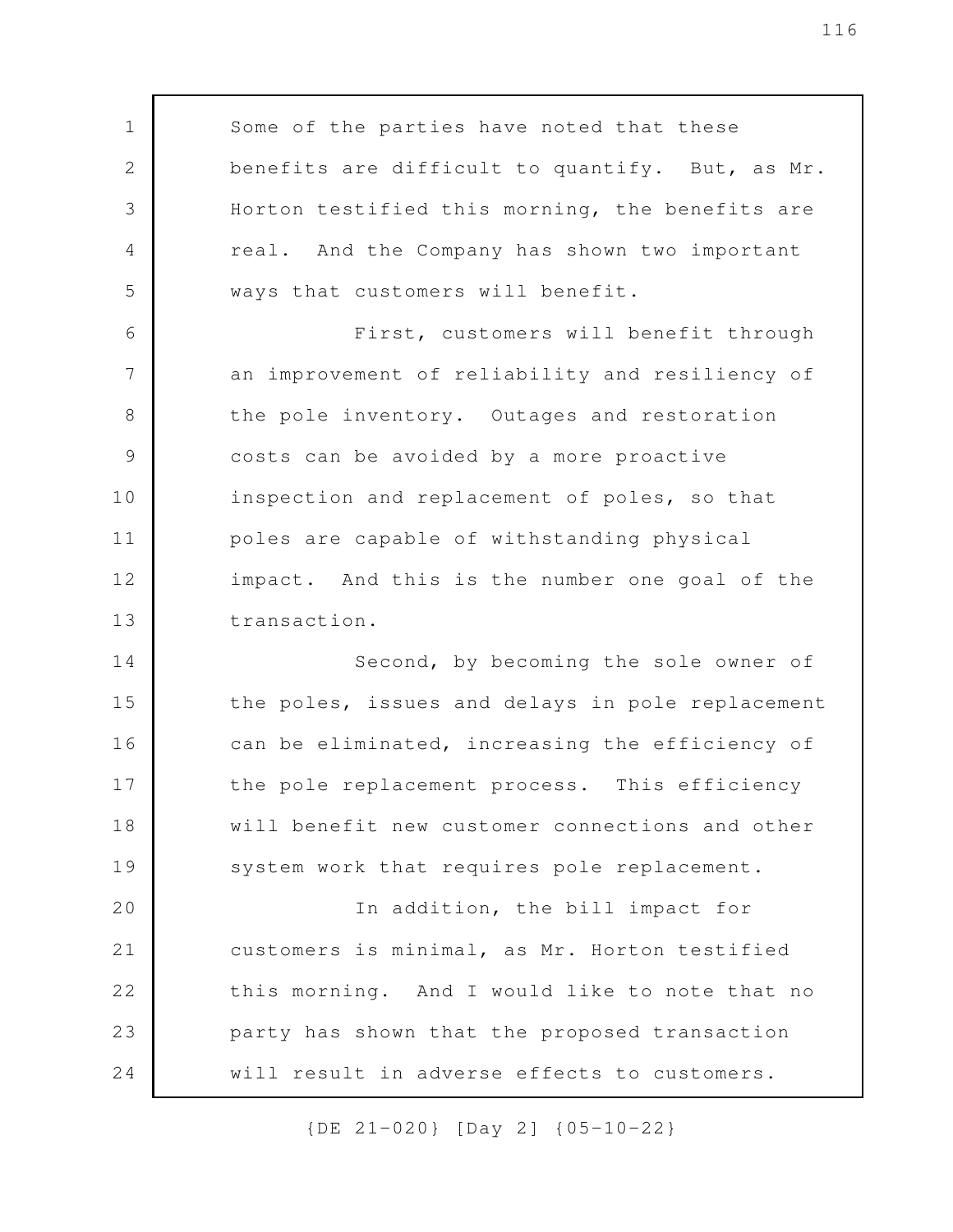Instead, the issues, as everyone has been highlighting, are financial issues, which we hope can be resolved reasonably, to allow this transaction to go forward. Thank you. CHAIRMAN GOLDNER: Thank you, Ms. Ralston. Okay. We'll take the matter under advisement, await your briefs, and get an order out as quickly as we can. Oh, I'm sorry? MS. GEIGER: Mr. Chairman, one quick question about the post-hearing briefs. I believe at the last session, there may have been a page limit imposed by the Commission on those briefs. Is it the Commission's intent to do so here or is there no -- is there no specified page limit? CHAIRMAN GOLDNER: Currently, there's no specified page limit. We're fine with something south of infinity. *[Laughter.]* MS. GEIGER: Thanks very much. CHAIRMAN GOLDNER: Thank you. Okay. 1 2 3 4 5 6 7 8 9 10 11 12 13 14 15 16 17 18 19 20 21 22 23 24